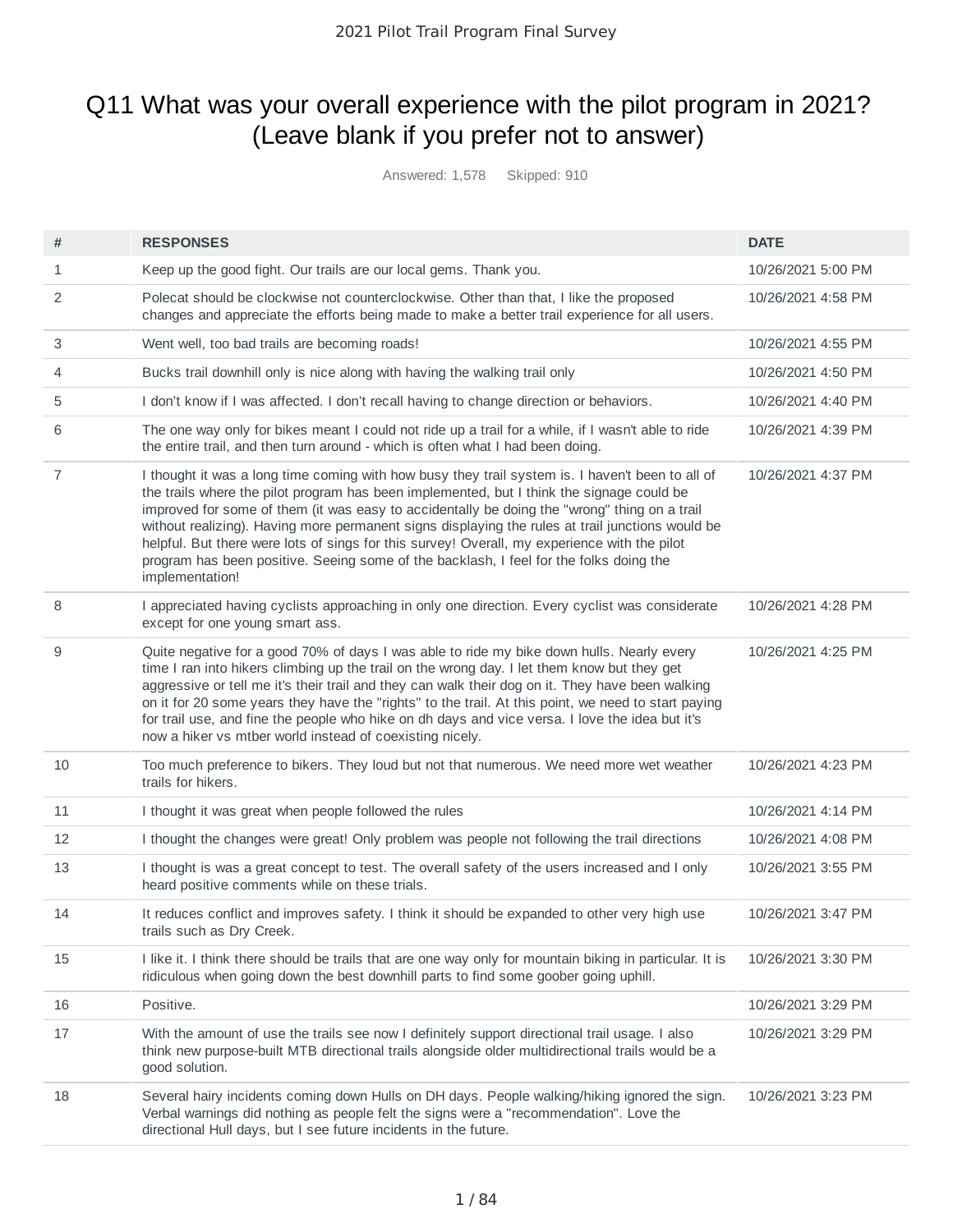| 19 | I am fine with the changes                                                                                                                                                                                                                                                                                                                                                                                                                                                                                                                                                                                                                                                                                                                                                                                                                                                                                                                                                                                                                                                                                                                                                                                                                                                                                            | 10/26/2021 3:15 PM |
|----|-----------------------------------------------------------------------------------------------------------------------------------------------------------------------------------------------------------------------------------------------------------------------------------------------------------------------------------------------------------------------------------------------------------------------------------------------------------------------------------------------------------------------------------------------------------------------------------------------------------------------------------------------------------------------------------------------------------------------------------------------------------------------------------------------------------------------------------------------------------------------------------------------------------------------------------------------------------------------------------------------------------------------------------------------------------------------------------------------------------------------------------------------------------------------------------------------------------------------------------------------------------------------------------------------------------------------|--------------------|
| 20 | It was a smart change to direct all users in the same direction on Polecat Trail. It was a huge<br>relief, and a new sensation, not being required to worry about or accommodate other trail users<br>headed in my direction. Thank You for implementing this Worthy Idea!!! :)                                                                                                                                                                                                                                                                                                                                                                                                                                                                                                                                                                                                                                                                                                                                                                                                                                                                                                                                                                                                                                       | 10/26/2021 3:03 PM |
| 21 | I appreciate the effort put into mitigating traffic issues on the trails. I think Question 8 should<br>have been a two part question. I think Bucktail should be two way bike traffic but also support<br>Two Point trail being only open to foot and horse traffic.                                                                                                                                                                                                                                                                                                                                                                                                                                                                                                                                                                                                                                                                                                                                                                                                                                                                                                                                                                                                                                                  | 10/26/2021 2:59 PM |
| 22 | I want to focus my comments on the Lower Hulls Gulch trail. I would suggest making any rules<br>consistent, across all days of the week. The every-other-day rules DON'T WORK. The last<br>three days I've been on Lower Hulls (as a runner, going uphill), I've encountered multiple riders<br>going downhill. On average, I encountered 4 downhill mountain bikers across those three days.<br>Extrapolating this, if I see 4 riders during the 25 minutes I'm heading up Lower Hulls, that<br>means there are likely about 10 riders per hour breaking the rules. I always kindly say<br>something to riders coming downhill on an even day. The riders didn't know about the rule<br>(even though it's posted all over the place), or they didn't know the accurate day of the month,<br>or they are adolescents (I teach high school, so I'm not surprised by their obliviousness).<br>Bottom line, THE PILOT RULES DON'T WORK. They don't keep downhill bike traffic off the<br>trail on even days of the month. I have been running and mountain biking these trails for 25<br>years. Lower Hulls should be protected as a single-track trail. It should be open 7 days a week<br>to UPHILL mountain bikers and pedestrians. At the very least, make whatever rules<br>CONSISTENT rather than every other day. | 10/26/2021 2:55 PM |
| 23 | I think it is a good trial and a good effort. I don't think hulls gulch should be closed to other<br>users every other day. Mountain biking isn't accessible to all due to cost and I think it's unfair<br>they have the trail 50% of the time. I'm a mountain biker myself but some trails may no longer<br>be suitable for bikes going downhill in highly used areas that lack visibility such as hulls gulch.<br>That is a hugely popular hiking train and should be open to use everyday or look at closing to<br>downhill bike traffic everyday. It will be hard to balance all the use with the growing population I<br>appreciate your efforts. I think dogs are another issue with wildlife and trampling. Might want to<br>consider equestrians on directional trail use, approaching a horse from behind is not the best<br>especially in areas of poor visibility. Thank you again for your efforts, I'm sure there are many<br>opinions out there.                                                                                                                                                                                                                                                                                                                                                        | 10/26/2021 2:42 PM |
| 24 | Grateful, as we have feared for our lives as we are hiking and bikers are racing past us with no<br>concern for safety.                                                                                                                                                                                                                                                                                                                                                                                                                                                                                                                                                                                                                                                                                                                                                                                                                                                                                                                                                                                                                                                                                                                                                                                               | 10/26/2021 2:36 PM |
| 25 | As a hiker, I felt safer on the trails. Thanks!                                                                                                                                                                                                                                                                                                                                                                                                                                                                                                                                                                                                                                                                                                                                                                                                                                                                                                                                                                                                                                                                                                                                                                                                                                                                       | 10/26/2021 2:34 PM |
| 26 | Terrible idea. Leave the trails to be walked, hiked, and biked in all directions and everyone<br>uses for all days.                                                                                                                                                                                                                                                                                                                                                                                                                                                                                                                                                                                                                                                                                                                                                                                                                                                                                                                                                                                                                                                                                                                                                                                                   | 10/26/2021 2:32 PM |
| 27 | The directional trail at Pole Cat changed the experience for the better. Feels like a new trail<br>without the worry of wondering if someone is coming the opposite direction around every turn.<br>Thank you.                                                                                                                                                                                                                                                                                                                                                                                                                                                                                                                                                                                                                                                                                                                                                                                                                                                                                                                                                                                                                                                                                                        | 10/26/2021 2:26 PM |
| 28 | It has been good, a little confusing if you are just showing up to a trail. I think it's important to<br>have good signage and other trail options nearby (so people can at least use a trail even if not<br>the one they wanted).                                                                                                                                                                                                                                                                                                                                                                                                                                                                                                                                                                                                                                                                                                                                                                                                                                                                                                                                                                                                                                                                                    | 10/26/2021 2:16 PM |
| 29 | being older, when using lower hulls gulch I am now forced to loop. I can't go as far as I feel I<br>can and then turn back. It means that I can no longer use this trail.                                                                                                                                                                                                                                                                                                                                                                                                                                                                                                                                                                                                                                                                                                                                                                                                                                                                                                                                                                                                                                                                                                                                             | 10/26/2021 2:11 PM |
| 30 | The Hulls Gulch Trail was Happy on even days of the week. Make the best trail ever, Hulls<br>Gulch, happy everyday. Uphill for Mountain Bikes everyday and up and down hill for Hiking and<br>Running everyday. This will keep Hulls Gulch a safe trail and a Happy Trail.                                                                                                                                                                                                                                                                                                                                                                                                                                                                                                                                                                                                                                                                                                                                                                                                                                                                                                                                                                                                                                            | 10/26/2021 2:04 PM |
| 31 | I have not experienced conflicts with other users to any degree to worry about but I prefer the<br>changes made in the pilot program because it creates a better trail experience if traffic flows in<br>a predictable manner.                                                                                                                                                                                                                                                                                                                                                                                                                                                                                                                                                                                                                                                                                                                                                                                                                                                                                                                                                                                                                                                                                        | 10/26/2021 2:00 PM |
| 32 | I am very pro-management of trail traffic, especially for trails closest to town. I hike, bike and<br>run in equal amounts, and I appreciate the changes regardless of my activity.                                                                                                                                                                                                                                                                                                                                                                                                                                                                                                                                                                                                                                                                                                                                                                                                                                                                                                                                                                                                                                                                                                                                   | 10/26/2021 1:57 PM |
| 33 | Nobody reads or interprets comments. This is wasted space on the survey.                                                                                                                                                                                                                                                                                                                                                                                                                                                                                                                                                                                                                                                                                                                                                                                                                                                                                                                                                                                                                                                                                                                                                                                                                                              | 10/26/2021 1:53 PM |
| 34 | I'm not sure I detected much observance of the alternate-day use rules. It seemed to me that                                                                                                                                                                                                                                                                                                                                                                                                                                                                                                                                                                                                                                                                                                                                                                                                                                                                                                                                                                                                                                                                                                                                                                                                                          | 10/26/2021 1:53 PM |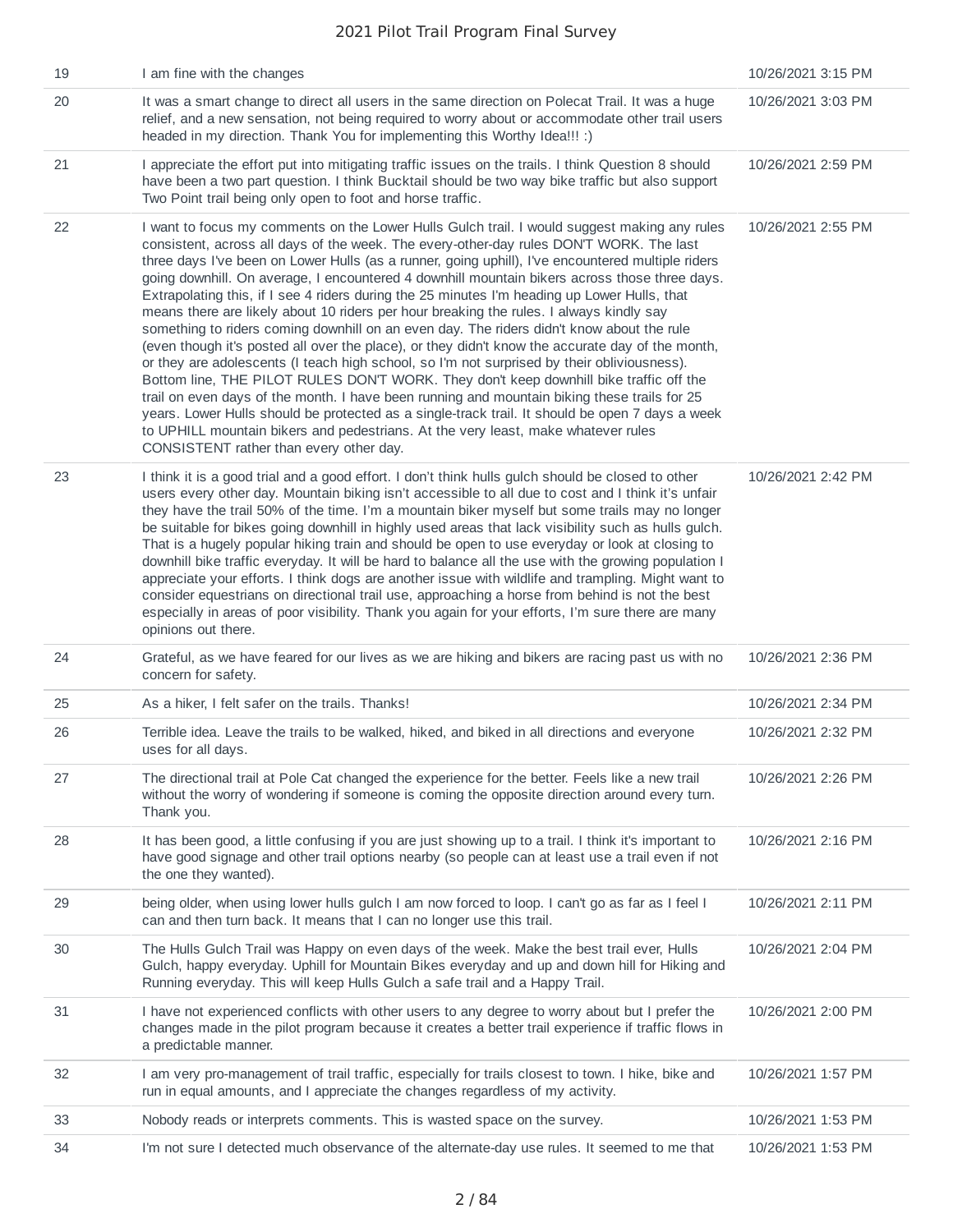most people continued to do whatever they wanted on whatever day they wanted. And bikers were slightly less rude than usual on the days they weren't supposed to be headed downhill anyway

| 35 | Good start. More work to do.                                                                                                                                                                                                                                                                                                                                                                                                                                                                                                                                                                                                                                                                                                                                                                                                                                                                                                                                                                                                                                                                                                                                                                               | 10/26/2021 1:34 PM  |
|----|------------------------------------------------------------------------------------------------------------------------------------------------------------------------------------------------------------------------------------------------------------------------------------------------------------------------------------------------------------------------------------------------------------------------------------------------------------------------------------------------------------------------------------------------------------------------------------------------------------------------------------------------------------------------------------------------------------------------------------------------------------------------------------------------------------------------------------------------------------------------------------------------------------------------------------------------------------------------------------------------------------------------------------------------------------------------------------------------------------------------------------------------------------------------------------------------------------|---------------------|
| 36 | I like the alternate day approach on Hulls, however it seems the increased downhill speed and<br>traffic has led to increased erosion. More trail maintenance will need to be done. Also, if you<br>make this a full year option, what will bikers do on the uphill days in the winter, we can't come<br>back down hulls, and Crestline is often too muddy to ride.                                                                                                                                                                                                                                                                                                                                                                                                                                                                                                                                                                                                                                                                                                                                                                                                                                        | 10/26/2021 1:25 PM  |
| 37 | Push the Mountain Bikes higher up. With more and more riding e-bikes They can easily go<br>higher up not interfering with hikers and joggers. Too often my wife and I get chased off the<br>trail by wanna be downhill racers                                                                                                                                                                                                                                                                                                                                                                                                                                                                                                                                                                                                                                                                                                                                                                                                                                                                                                                                                                              | 10/26/2021 1:24 PM  |
| 38 | I do not like the directional trail at pole cat at all.                                                                                                                                                                                                                                                                                                                                                                                                                                                                                                                                                                                                                                                                                                                                                                                                                                                                                                                                                                                                                                                                                                                                                    | 10/26/2021 1:13 PM  |
| 39 | Solid experience; only issue was variety at Polecat Gulch. Maybe you could do a<br>clockwise/counterclockwise rotation (one week clockwise, one week counterclockwise) to<br>switch it up a bit.                                                                                                                                                                                                                                                                                                                                                                                                                                                                                                                                                                                                                                                                                                                                                                                                                                                                                                                                                                                                           | 10/26/2021 1:09 PM  |
| 40 | Great improvements, thanks!!                                                                                                                                                                                                                                                                                                                                                                                                                                                                                                                                                                                                                                                                                                                                                                                                                                                                                                                                                                                                                                                                                                                                                                               | 10/26/2021 1:00 PM  |
| 41 | I very regularly hike, run, and mountain bike on the trails. Overall the changes seemed like a<br>decent compromise between different user types to help alleviate some of the crowding<br>concerns. I was originally not in favor of making Bucktail downhill only as I used to ride up it<br>frequently, but grew to like the change. I find the even/odd days on Hulls to be hard to<br>remember, but not sure of what would be a better solution on a very busy trail.                                                                                                                                                                                                                                                                                                                                                                                                                                                                                                                                                                                                                                                                                                                                 | 10/26/2021 12:55 PM |
| 42 | Pilot program was generally good, with one exception. During the "uphill only" days, running<br>was still consistently interrupted by mountain bikers biking uphill. In fact, the run was almost<br>more disturbed by uphill mountain bikers than it would be if the bikers were going downhill.<br>Even though being passed going uphill is safer than being passed going downhill, it still<br>disturbs the run, and can in fact take longer because the larger groups of bikers take longer to<br>pass uphill. I would strongly support limiting uphill bike travel during these days. It seems that<br>mountain bikers have a "bike only" day but runners, hikers and other trails users do not have a<br>"no bike" day.                                                                                                                                                                                                                                                                                                                                                                                                                                                                               | 10/26/2021 12:50 PM |
| 43 | generally a positive experience. My only complaint is that the Two Point trail is very uneven<br>and slants downhill, making it poorly suited for running, leaving only Central Ridge at a good<br>downhill running route with Buck's not being an option. Also, new Heroes trail is awesome!                                                                                                                                                                                                                                                                                                                                                                                                                                                                                                                                                                                                                                                                                                                                                                                                                                                                                                              | 10/26/2021 12:29 PM |
| 44 | I would rather directional changes on Polecat and ATM occur more frequently then annually                                                                                                                                                                                                                                                                                                                                                                                                                                                                                                                                                                                                                                                                                                                                                                                                                                                                                                                                                                                                                                                                                                                  | 10/26/2021 12:28 PM |
| 45 | It was fine -- although would like to see more signage on Lower Hulls when there's an<br>aggressive coyote in area.                                                                                                                                                                                                                                                                                                                                                                                                                                                                                                                                                                                                                                                                                                                                                                                                                                                                                                                                                                                                                                                                                        | 10/26/2021 12:27 PM |
| 46 | I think directional trails are fun and necessary. I don't envy Ridge to Rivers folks because it is<br>impossible to make everyone happy, but I do appreciate that you are trying. This past year I<br>rode Hull's Gulch more than I have in the last ten years. I used to avoid it because of traffic,<br>but not it is fun riding up or down on the appropriate days.                                                                                                                                                                                                                                                                                                                                                                                                                                                                                                                                                                                                                                                                                                                                                                                                                                     | 10/26/2021 12:09 PM |
| 47 | I have ran the trails here in Boise since 2000. I love the system, the access, and the variety.<br>It's always been a pleasant experience and you always meet friendly people on the trails. As a<br>runner I always move out of the way for the bikers, mainly because as a biker I know how<br>unstable I can be at times On the bike. I also think it's just easier as a trail runner to step off<br>the trail and allow them to pass, for either direction. During the trial program I have experienced<br>a number of negative interactions with other people using the trail. I feel like the new rules<br>have given rude people a reason to be rude to others. I personally liked it when there weren't<br>any rules regarding directions. I have never had an altercation until this new pilot program. On<br>the one trail that has a trail for foot traffic and a specific trail for mountain biking, that works<br>fine because it's easy to stay out of each other's way. But that is not an option on all trails. I<br>feel like going back to either direction for bikers and runners and hikers, would most likely go<br>back to everybody having a good experience and people being kind. | 10/26/2021 11:56 AM |
| 48 | Hulls Gulch is one of the best trails in the country and should be available to the largest group<br>- hikers. The best solution here is to not allow downhill biking on hulls to prevent erosion of<br>trails and high speeds for largest user base - hikers. Catering to the smallest group; downhill<br>bikers, half of the year is too much for Hulls Gulch in particular. I'm also a mountain biker and                                                                                                                                                                                                                                                                                                                                                                                                                                                                                                                                                                                                                                                                                                                                                                                               | 10/26/2021 11:56 AM |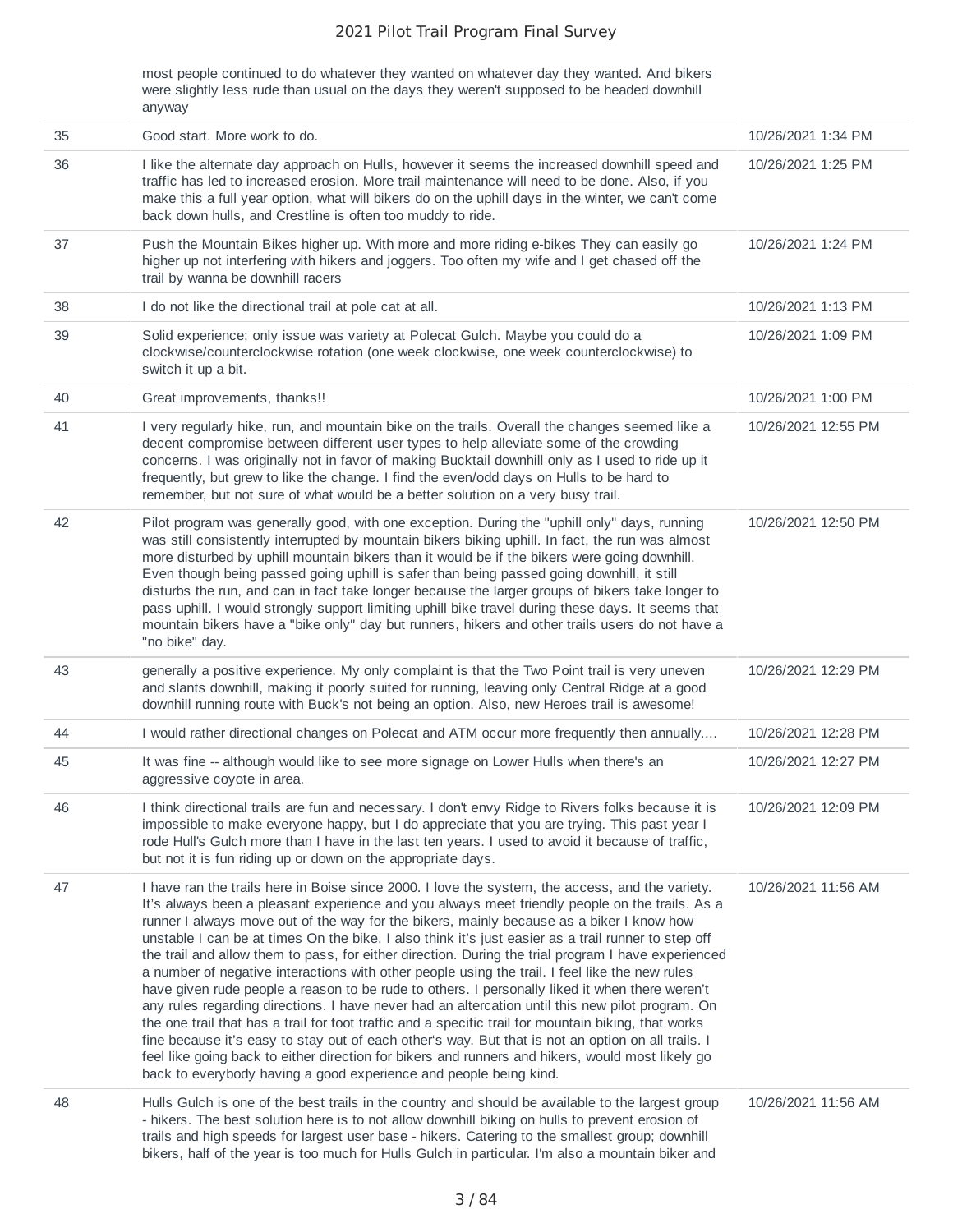appreciate the efforts and agree with the direction but Hulls is a special trail that should garner more protection.

| 49 | Dislike the new restrictions                                                                                                                                                                                                                                                                                                                                                                                                                                                                                                                                                                                                                   | 10/26/2021 11:43 AM |
|----|------------------------------------------------------------------------------------------------------------------------------------------------------------------------------------------------------------------------------------------------------------------------------------------------------------------------------------------------------------------------------------------------------------------------------------------------------------------------------------------------------------------------------------------------------------------------------------------------------------------------------------------------|---------------------|
| 50 | Good but lots of hikers with off leash dogs especially seems to just go wherever they want                                                                                                                                                                                                                                                                                                                                                                                                                                                                                                                                                     | 10/26/2021 11:36 AM |
| 51 | No enforcement mechanism makes any rules on trails prone to promote conflict.                                                                                                                                                                                                                                                                                                                                                                                                                                                                                                                                                                  | 10/26/2021 11:35 AM |
| 52 | Mostly good except for the encounter with people that "aren't participating" in the pilot program.                                                                                                                                                                                                                                                                                                                                                                                                                                                                                                                                             | 10/26/2021 11:32 AM |
| 53 | Great! I ride Polecat a lot and loved the freedom I had, before the pilot, to do different loop<br>combinations but also worried about coming face to face with riders and hikers. Though I<br>wasn't excited about the pilot in the beginning, I love it now and find that I don't have to stop<br>as much as I used to:)                                                                                                                                                                                                                                                                                                                     | 10/26/2021 11:32 AM |
| 54 | I though it was a well thought out and implemented program. I am glad to see R2R actively<br>trying to improve the way the residents of Treasure Valley experience the Boise Foothills.                                                                                                                                                                                                                                                                                                                                                                                                                                                        | 10/26/2021 11:20 AM |
| 55 | I live right next to the hills gulch trail system. There have been a few times that I have been<br>disappointed that it's an even day and I cannot ride down lower hulls. But It is so much more<br>enjoyable to ride down on odd days when there is *pretty much* no uphill travel. I like that<br>there are gates that you have to make a choice to open and not follow the rule.                                                                                                                                                                                                                                                            | 10/26/2021 10:58 AM |
| 56 | It was great having the directional requirements, especially on Polecat where there are several<br>blind corners                                                                                                                                                                                                                                                                                                                                                                                                                                                                                                                               | 10/26/2021 10:31 AM |
| 57 | I rode both Polecat and Hulls down and liked the changes on each. Still ran into uphill traffic on<br>Hulls, but it was less than when it was actually allowed.                                                                                                                                                                                                                                                                                                                                                                                                                                                                                | 10/26/2021 10:22 AM |
| 58 | I found with the hulls gulch changes, trying to incorporate it into a long run and having to worry<br>about which days ultimately led me to just completely not use the trail.                                                                                                                                                                                                                                                                                                                                                                                                                                                                 | 10/26/2021 10:20 AM |
| 59 | I HATE the polecat directionality. I would prefer clockwise. Otherwise, I am comfortable with<br>the other changes. It has made a big difference on hulls gulch and bucktail especially. Of other<br>note: developing more trails between stacked rock/hidden springs would be welcome. More<br>trails that are purpose built over by harris ranch would be a dream. Maybe some trails by the<br>reservoir? So much untapped area. Let's spread people out!                                                                                                                                                                                    | 10/26/2021 10:18 AM |
| 60 | Overall it was not a very big change. I did not like the gates being closed at the top and the<br>bottom of Lower Hulls Gulch - its annoying to have to stop to open an close them. I think a<br>chicane with proper signage would work just as well.                                                                                                                                                                                                                                                                                                                                                                                          | 10/26/2021 10:17 AM |
| 61 | As a runner I hate having bikers coming from behind. Its so much easier to let them by when I<br>see them coming. I also would like options when running Polecat. I like going up the<br>switchbacks. Once when no-one was there my friend and I decided to go rogue and run it<br>opposite of what's posted. We did meet a biker that verbally abused us on two different<br>sections of the trail (skidding up behind us when we were going the right way). Are these<br>restrictions breeding more trail nazis? There's so much division right now and trail direction<br>seems like one more thing. I am a mask wearing vaccinated person. | 10/26/2021 10:05 AM |
| 62 | I like the changes as find that I am not having to step aside as often when out on the trails for<br>either bikes or other pedestrians which makes a quieter hiking experience. Would like to have<br>the option to go in the other direction on Polecat - especially when the sun is setting.                                                                                                                                                                                                                                                                                                                                                 | 10/26/2021 9:28 AM  |
| 63 | My overall experience has been positive. The number (a lot) of pedestrians on Hulls Gulch on<br>MTB Downhill only days is pretty amazing considering everyone has to read a sign on a gate<br>that they have to stop to open. Most of the pedestrians I've encountered are confrontational<br>and/or dismissive rather than unaware.                                                                                                                                                                                                                                                                                                           | 10/26/2021 9:19 AM  |
| 64 | Very enjoyable and efficient. Most users seemed to abide by the rules                                                                                                                                                                                                                                                                                                                                                                                                                                                                                                                                                                          | 10/26/2021 9:18 AM  |
| 65 | Loved it. I thought it gave me great opportunities for downhill biking on lower hulls that simply<br>didn't exist before. Reduced problems on Polecat. And it showed people that you guys know<br>about the growth issues and are trying to do something about it. I had so many great convos<br>that we spurred on by your changes.                                                                                                                                                                                                                                                                                                           | 10/26/2021 9:13 AM  |
| 66 | I liked the changes. I feel much more comfortable riding at Polecat knowing I'm not going to<br>get blindsided by someone coming the other way.                                                                                                                                                                                                                                                                                                                                                                                                                                                                                                | 10/26/2021 9:04 AM  |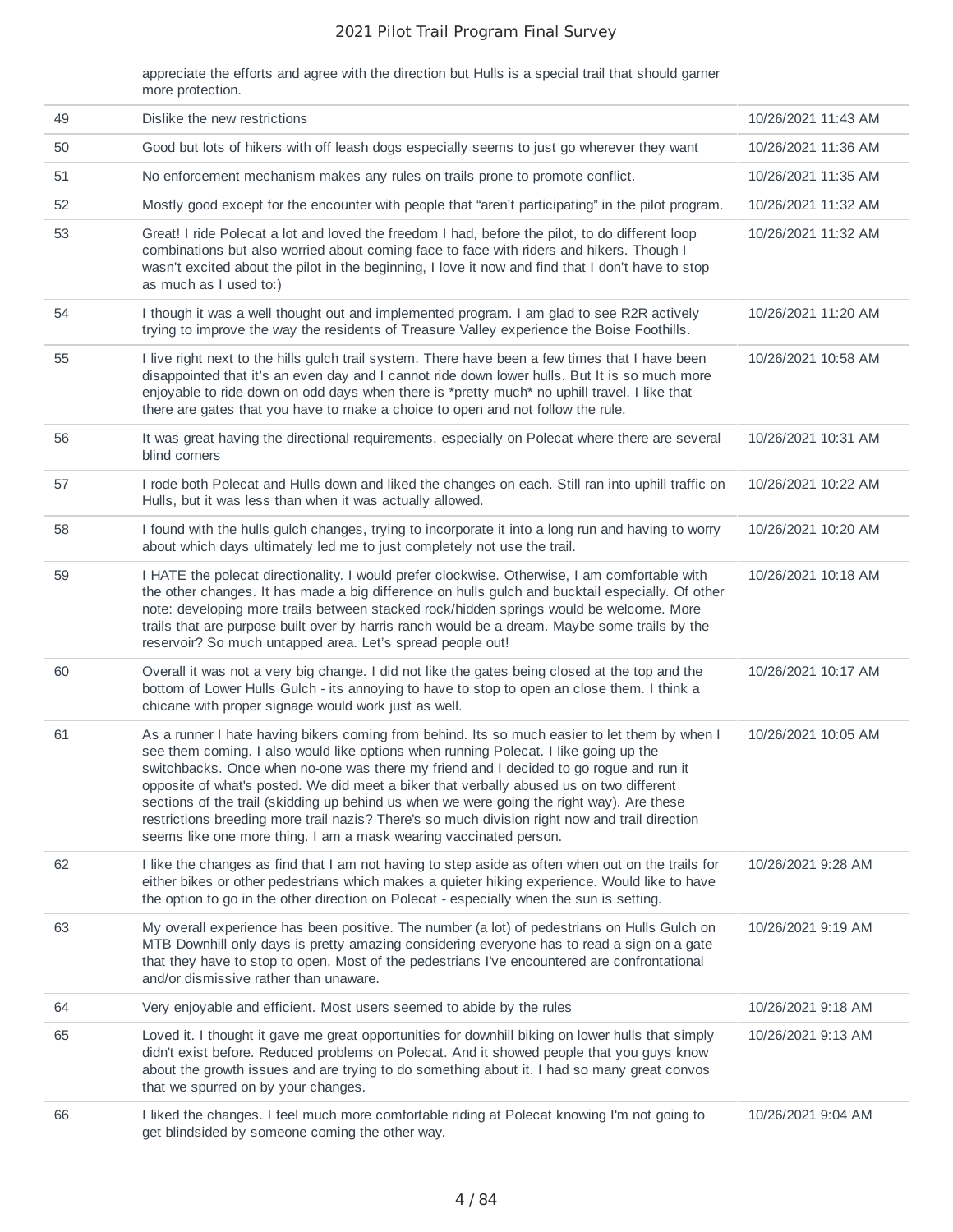| 67 | There was not a problem on the Hull's Gultch trail. This was a solution in search of a problem. I<br>use it every day and had never had a problem.                                                                                                                                                                                                                                                                                                                                                                                                                                                                                                                                                                       | 10/26/2021 8:58 AM  |
|----|--------------------------------------------------------------------------------------------------------------------------------------------------------------------------------------------------------------------------------------------------------------------------------------------------------------------------------------------------------------------------------------------------------------------------------------------------------------------------------------------------------------------------------------------------------------------------------------------------------------------------------------------------------------------------------------------------------------------------|---------------------|
| 68 | Great. The polecat direction should alternate on odd/even days, creates less drama and<br>confusion going forward.                                                                                                                                                                                                                                                                                                                                                                                                                                                                                                                                                                                                       | 10/26/2021 8:58 AM  |
| 69 | I thought I would be more annoyed that certain trails were only one way or I'd have to plan my<br>runs/rides based on calendar days, but I literally didn't feel an impact at all. I trail run or ride<br>almost every day so if there are people who are strongly for the changes, and someone like<br>me who uses the trails everyday doesn't feel strongly either way, then you should implement<br>the changes! I'm interested to hear if anyone didn't like the changes.                                                                                                                                                                                                                                            | 10/26/2021 8:57 AM  |
| 70 | I hardly used lower hills this year due to the directional management. I would like to see it<br>closed to bike traffic.                                                                                                                                                                                                                                                                                                                                                                                                                                                                                                                                                                                                 | 10/26/2021 8:53 AM  |
| 71 | As a mtn biker, runner, and horse rider, I like not worring about conflicting traffic. I would like to<br>see Two Point have less sloping sideways and be more fun with some up and downhill. It's a<br>very boring trail I now dread. I loved running down Bucktail but understand it's fun on bike and<br>the only downhill trail in that area.                                                                                                                                                                                                                                                                                                                                                                        | 10/26/2021 8:33 AM  |
| 72 | More education or bigger signs on Hulls are apparently needed. I had to politely educate hikers<br>on several odd days about the closure. I was also told by hikers that I was wrong for riding UP<br>on even days.                                                                                                                                                                                                                                                                                                                                                                                                                                                                                                      | 10/26/2021 8:20 AM  |
| 73 | I appreciate the diverse efforts at finding good strategies for adapting to higher trail<br>participation and growth. Thank you!                                                                                                                                                                                                                                                                                                                                                                                                                                                                                                                                                                                         | 10/26/2021 3:33 AM  |
| 74 | Putting up gates and signs is not consistent with the trail experience. If that is kept to a<br>minimum, I can get on board with a few changes so everyone can comfortably use the trails.                                                                                                                                                                                                                                                                                                                                                                                                                                                                                                                               | 10/25/2021 10:33 PM |
| 75 | I really enjoyed it and I ended up riding Hulls Gulch much more than I normally did in the past,<br>in both directions                                                                                                                                                                                                                                                                                                                                                                                                                                                                                                                                                                                                   | 10/25/2021 10:20 PM |
| 76 | Good overall. I did experience a runner going up hulls on an odd day who said "I'm not going to<br>do it" which was a safety issue but that was the only issue I encountered.                                                                                                                                                                                                                                                                                                                                                                                                                                                                                                                                            | 10/25/2021 10:19 PM |
| 77 | I'd like for this survey to have comment sections for each question. I didn't feel that the<br>options accommodated my thinking and response. I'd also like to say that I am deeply<br>appreciative of the attention paid to the quality of these trails and to user experience. I am<br>excited about all of the improvements and changes. Finally, I have found e-bikes to be a big<br>challenge. Nearly every ride I see e-bikes on non-ebike trails. Sometimes it's not a problem,<br>sometimes they are moving quite a bit faster than possible for a regular bike, both uphill and<br>on flatter sections, and they generally don't use good bike etiquette. This causes many<br>potentially dangerous situations. | 10/25/2021 10:14 PM |
| 78 | It's great to see strategies employed to manage the trails safely to create a fun experience for<br>all. I do think that it's difficult to get a true feel for success of the program if the rules of the<br>pilot were not followed. I hope that ridge to rivers can present some safety data if available and<br>also not cater solely to user preferences either way the data may come out                                                                                                                                                                                                                                                                                                                            | 10/25/2021 10:13 PM |
| 79 | I think the pilot program was wonderful. The largest struggle stills seems educating the public.<br>The overall experience was fantastic                                                                                                                                                                                                                                                                                                                                                                                                                                                                                                                                                                                 | 10/25/2021 10:10 PM |
| 80 | I don't think there was a lot of change. As a runner, the bikes are just so fast all the time,<br>hardly ever let us know they are behind us and so much disrespect for the trails in general.<br>Using them when they are so muddy and ruining what we have. I don't know a good answer, I<br>feel like you give enough updatessometimes they just dont get noticed.                                                                                                                                                                                                                                                                                                                                                    | 10/25/2021 10:01 PM |
| 81 | Love it!                                                                                                                                                                                                                                                                                                                                                                                                                                                                                                                                                                                                                                                                                                                 | 10/25/2021 9:27 PM  |
| 82 | Great stuff!                                                                                                                                                                                                                                                                                                                                                                                                                                                                                                                                                                                                                                                                                                             | 10/25/2021 9:23 PM  |
| 83 | The changes are an improvement.                                                                                                                                                                                                                                                                                                                                                                                                                                                                                                                                                                                                                                                                                          | 10/25/2021 9:03 PM  |
| 84 | Great idea that gives users the best of both worlds!                                                                                                                                                                                                                                                                                                                                                                                                                                                                                                                                                                                                                                                                     | 10/25/2021 8:22 PM  |
| 85 | The directional use on Hulls improved everyone's experience on that trail. Directional trails<br>works on select trails only. Thank you for making the trail experience better for everyone.                                                                                                                                                                                                                                                                                                                                                                                                                                                                                                                             | 10/25/2021 8:14 PM  |
| 86 | It was great. It made me be a more respectful trail user. Since I had dedicated trails to ride                                                                                                                                                                                                                                                                                                                                                                                                                                                                                                                                                                                                                           | 10/25/2021 7:52 PM  |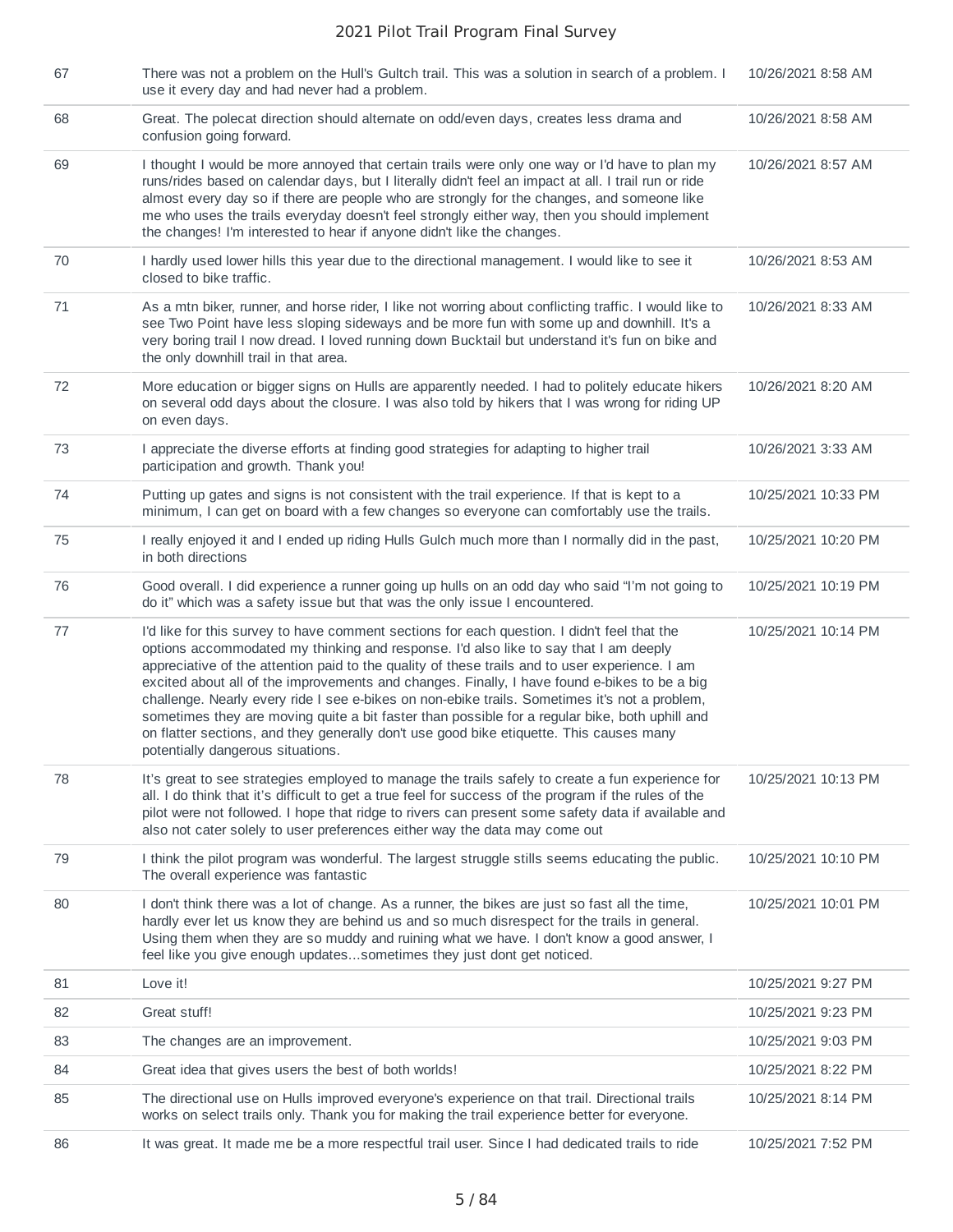down fast, it allowed me to slow down in other areas. I need I had a place to ride fast so slowing down for others users became easier to stomach. It would be cool to see bobs alternate on downhill days with lower hulls. So bobs downhill on even days lower hulls downhill on odd.

| 87  | I appreciate multiple check-ins on the pilot program.                                                                                                                                                                                                                                                                                                                                                                                                                                                                                                                                                                                                                                                             | 10/25/2021 7:36 PM |
|-----|-------------------------------------------------------------------------------------------------------------------------------------------------------------------------------------------------------------------------------------------------------------------------------------------------------------------------------------------------------------------------------------------------------------------------------------------------------------------------------------------------------------------------------------------------------------------------------------------------------------------------------------------------------------------------------------------------------------------|--------------------|
| 88  | Confusing and not needed                                                                                                                                                                                                                                                                                                                                                                                                                                                                                                                                                                                                                                                                                          | 10/25/2021 6:55 PM |
| 89  | Lower Hull's should never be closed to foot traffic! The bikers have numerous other trail<br>options and that is one of the nicest hikes in that area. A waste of a great trail to give it to only<br>downhill bikes. Polecat should be one-way for bikes only. The irresponsible bikers are going to<br>run me over whether I am hiking the same direction or not. And if my back is turned, I am in<br>more danger! Mountain bikers need to be more courteous to other users. They go way too fast<br>in popular areas and expect you to get out of their way, when in fact they should be<br>stopping/slowing for foot traffic.                                                                                | 10/25/2021 6:52 PM |
| 90  | Positive                                                                                                                                                                                                                                                                                                                                                                                                                                                                                                                                                                                                                                                                                                          | 10/25/2021 6:38 PM |
| 91  | Sharing the trail, the theme of ridge to rivers trails, has not happened on the hulls gulch trail<br>during this pilot program. Bikes have access everyday to the this trail while hikers are denied<br>access on odd days. Not sharing.                                                                                                                                                                                                                                                                                                                                                                                                                                                                          | 10/25/2021 6:08 PM |
| 92  | I'm an avid MTBer on the trails 3-4 times a week. My biggest issue is that trail runners will<br>break the rules with lower hulls and use the trail on odd days, especially in the early morning<br>when they think no mtbers will be there. It's dangerous and unfair to those of us who follow the<br>rules.                                                                                                                                                                                                                                                                                                                                                                                                    | 10/25/2021 5:55 PM |
| 93  | The experience was generally great. The were occasional instances where I would encounter<br>people who were not following the posted signs/rules on LHG and most of the time it was<br>because they did not understand or honestly made a mistake. Unfortunately there were<br>occasions where people were obviously flaunting the rules and refused to exit the trail. This<br>creates a serious danger when that user is not expected by another user and there should be<br>the potential for legal enforcement of the new rules. Instead of a yearly change for Polecat a<br>odd/even day swap would be better. Or just reverse the direction permanently. The current<br>direction is not very fun to ride. | 10/25/2021 5:26 PM |
| 94  | The Hulls Gulch Trail being cut off to hikers every other day was difficult. The Best and<br>Healthiest most Zen start to my day for the last 30 years was cut off abruptly every other day<br>during this temporary trail program. Sharing the trail was not what we were doing when 1 group<br>of trail users were completely cut off from Hulls Gulch every other day while another group of<br>trail users had access everyday. I understand safety is an issue. Have Hulls Gulch uphill<br>everyday for bikers and hiking up and down everyday. Then we are truly sharing the trail.                                                                                                                         | 10/25/2021 4:45 PM |
| 95  | Felt much more safe as a trail runner/hiker especially on backside of Pole Cat with hidden<br>corners. Great idea, hope it continues. Thanks so much for your maintenance of our amazing<br>system! So thankful to live in Boise.                                                                                                                                                                                                                                                                                                                                                                                                                                                                                 | 10/25/2021 4:27 PM |
| 96  | It was good/took awhile to get used to. Polecat was rough for me since my old dog can only do<br>3mi and I have to do an out and back/the smallest loop was hard for her/lesson learned. I wish<br>castle rock could be no bikes/the only place left to have just for dog walkingbut bikers<br>invaded this year(out of control on the rock steps and using the elk trails!!!!!!)                                                                                                                                                                                                                                                                                                                                 | 10/25/2021 2:35 PM |
| 97  | In general the changes worked well. I think simpler rules are better, like the odd/even day<br>approach for lower hulls. If the rules get more involved than that, (i.e. counter clockwise on<br>odd, the clockwise even), it gets confusing for people. I also hope Boise Parks and Rec<br>recognizes the benefit and use of travel specific trails like bucktail and look to build more of<br>them as mountain biking grows in popularity.                                                                                                                                                                                                                                                                      | 10/25/2021 2:31 PM |
| 98  | I appreciated the opportunity for users to test out the proposed changes. Only suggestion<br>would be to somehow improve signage because I often ran into folks who hadn't seen them or<br>were confused.                                                                                                                                                                                                                                                                                                                                                                                                                                                                                                         | 10/25/2021 2:28 PM |
| 99  | Good                                                                                                                                                                                                                                                                                                                                                                                                                                                                                                                                                                                                                                                                                                              | 10/25/2021 2:24 PM |
| 100 | I've enjoyed the changes it feels safer for all parties                                                                                                                                                                                                                                                                                                                                                                                                                                                                                                                                                                                                                                                           | 10/25/2021 1:48 PM |
| 101 | Used Hulls Gulch as a biker for the first time in years. Use conflicts had kept me off that trail<br>for several years. Love going downhill with no concern for uphill use                                                                                                                                                                                                                                                                                                                                                                                                                                                                                                                                        | 10/25/2021 1:34 PM |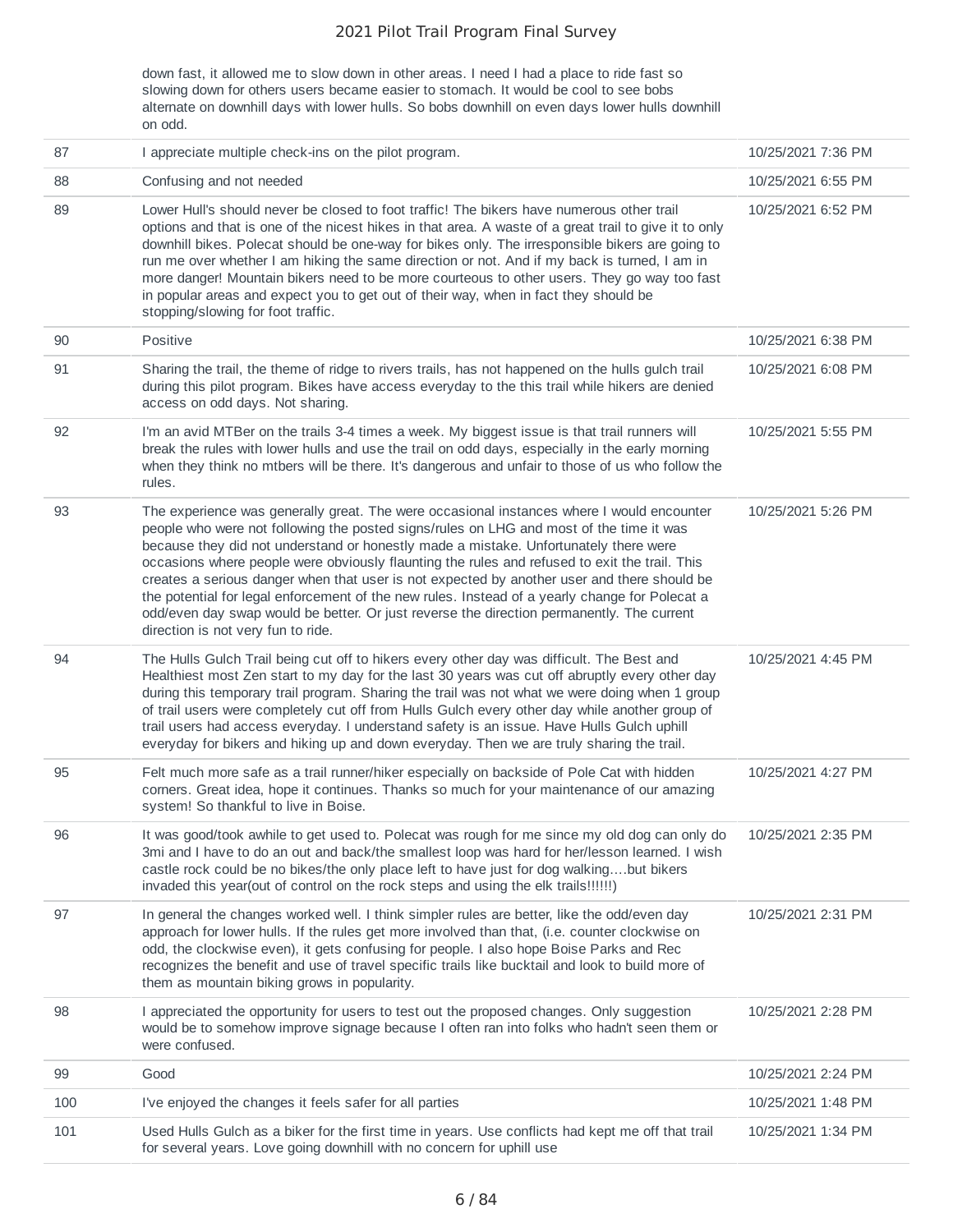| 102 | It worked out. I found that there were less occurrences of bikers blazing down the hills on the<br>days they were not supposed to. It's seems like a good plan but sometimes people still don't<br>follow the rules. I came across one biker who was from out of town and had totally missed<br>seeing the signs. He felt bad but maybe signage could be bigger or in locations that cannot be<br>missed. I would like to have a no bike rule at highlands where most locals walk dogs. Having<br>highlands as a safe dog and waking/hiking area actually keeps me off the other trails with my<br>dogs. I think keeping the gravel road as a travel/commuter lane for bikers is ok but not using<br>those hills as a biking place would be a great idea. | 10/25/2021 1:31 PM  |
|-----|-----------------------------------------------------------------------------------------------------------------------------------------------------------------------------------------------------------------------------------------------------------------------------------------------------------------------------------------------------------------------------------------------------------------------------------------------------------------------------------------------------------------------------------------------------------------------------------------------------------------------------------------------------------------------------------------------------------------------------------------------------------|---------------------|
| 103 | I use the foothills trails for hiking primarily with my dogs and mountain biking. I don't always<br>use the pilot program trails because they do tend to be very busy. Some of the directional<br>changes made me actually use the trails more. I am more supportive however of even and odd<br>day usage versus single directional options As it is nice to experience some trails going up<br>and down. I do really appreciate the work on the strategies to reduce conflict of users.                                                                                                                                                                                                                                                                  | 10/25/2021 12:38 PM |
| 104 | It was great to finally see some changes to mitigate trail user danger and opposing conflicts                                                                                                                                                                                                                                                                                                                                                                                                                                                                                                                                                                                                                                                             | 10/25/2021 12:29 PM |
| 105 | I found the pilots to be generally biker-centric and not taking into account other trail users very<br>well. Closing Lower Hulls, one of the best trails in the system, to hikers/runners half of the time<br>is offensive. There are literally hundreds of other miles of trails that bikers can use, many of<br>which are difficult to easily reach on foot, and to give them downhill-only access half of the<br>time to an easily hiked trail is extremely unfair to everyone else. Polecat should be directional<br>ONLY for bikes. Irresponsible bikers are a danger to foot traffic regardless of direction of travel.                                                                                                                             | 10/25/2021 11:36 AM |
| 106 | Positive. I appreciate the attention on this aspect of our trail management. Still lots of<br>opportunities for improvement, but the focus is needed and appreciated.                                                                                                                                                                                                                                                                                                                                                                                                                                                                                                                                                                                     | 10/25/2021 11:33 AM |
| 107 | I think it adds stress to a modality that is intended to alleviates stress. To go to a trailhead and<br>realize you are not allowed to use it on one day or another adds frustration. I've noticed I only<br>stick to the trails I know without the pilot program.                                                                                                                                                                                                                                                                                                                                                                                                                                                                                        | 10/25/2021 11:05 AM |
| 108 | mainly the annoying every other day on Hulls Gulch has made it a bad experience. Overall, I<br>support the changes, but this one was really bad                                                                                                                                                                                                                                                                                                                                                                                                                                                                                                                                                                                                           | 10/25/2021 10:32 AM |
| 109 | I like the Polecat one direction, would like it to go the other direction, clockwise. Having the<br>view on the long run out back to Collister is missed.                                                                                                                                                                                                                                                                                                                                                                                                                                                                                                                                                                                                 | 10/25/2021 10:11 AM |
| 110 | For the most part it has been good. I have encountered a few hikers on odd days down hull<br>gulch though.                                                                                                                                                                                                                                                                                                                                                                                                                                                                                                                                                                                                                                                | 10/25/2021 10:06 AM |
| 111 | Very happy                                                                                                                                                                                                                                                                                                                                                                                                                                                                                                                                                                                                                                                                                                                                                | 10/25/2021 9:29 AM  |
| 112 | I was very skeptical and thought the whole directional trail thing as silly but now that I've use<br>it, I think it is pretty awesome. I like knowing that there will not be someone coming screaming<br>at me.                                                                                                                                                                                                                                                                                                                                                                                                                                                                                                                                           | 10/25/2021 9:27 AM  |
| 113 | It was amazing! Having Lower Hulls as a downhill option and not having to worry about traffic<br>was incredible.                                                                                                                                                                                                                                                                                                                                                                                                                                                                                                                                                                                                                                          | 10/25/2021 9:16 AM  |
| 114 | Great worked well and organized                                                                                                                                                                                                                                                                                                                                                                                                                                                                                                                                                                                                                                                                                                                           | 10/25/2021 8:57 AM  |
| 115 | Excellent, very few issues. All users seemed on board and were open to comments if they<br>were going the wrong direction                                                                                                                                                                                                                                                                                                                                                                                                                                                                                                                                                                                                                                 | 10/25/2021 8:36 AM  |
| 116 | Directional travel on trails will be necessary for everyone's safety as our trail system becomes<br>busier. Also, continue to offer off-leash trails for those of us that like to ride with our dogs.                                                                                                                                                                                                                                                                                                                                                                                                                                                                                                                                                     | 10/25/2021 8:36 AM  |
| 117 | More directional trails. Continue to allow dogs off leash on trails where off leash is currently<br>permitted.                                                                                                                                                                                                                                                                                                                                                                                                                                                                                                                                                                                                                                            | 10/25/2021 8:35 AM  |
| 118 | Very positive experience. Timely application with the growth recently.                                                                                                                                                                                                                                                                                                                                                                                                                                                                                                                                                                                                                                                                                    | 10/25/2021 8:29 AM  |
| 119 | I like it. My only suggestion is to male bikers counterclockwise and hikers clockwise on pole<br>cat. It's safer I think to hikers to see oncoming bikers. I do both and sometimes it's hard to<br>hear bikers behind you. Plus there's some poorly bermed areas on the middle hil that are safer<br>going up on a bike than down given the drop off.                                                                                                                                                                                                                                                                                                                                                                                                     | 10/25/2021 7:58 AM  |
| 120 | Great job!                                                                                                                                                                                                                                                                                                                                                                                                                                                                                                                                                                                                                                                                                                                                                | 10/25/2021 7:23 AM  |
| 121 | I thought I would hate directional trails but I actually found them quite nice. You encounter far                                                                                                                                                                                                                                                                                                                                                                                                                                                                                                                                                                                                                                                         | 10/25/2021 7:07 AM  |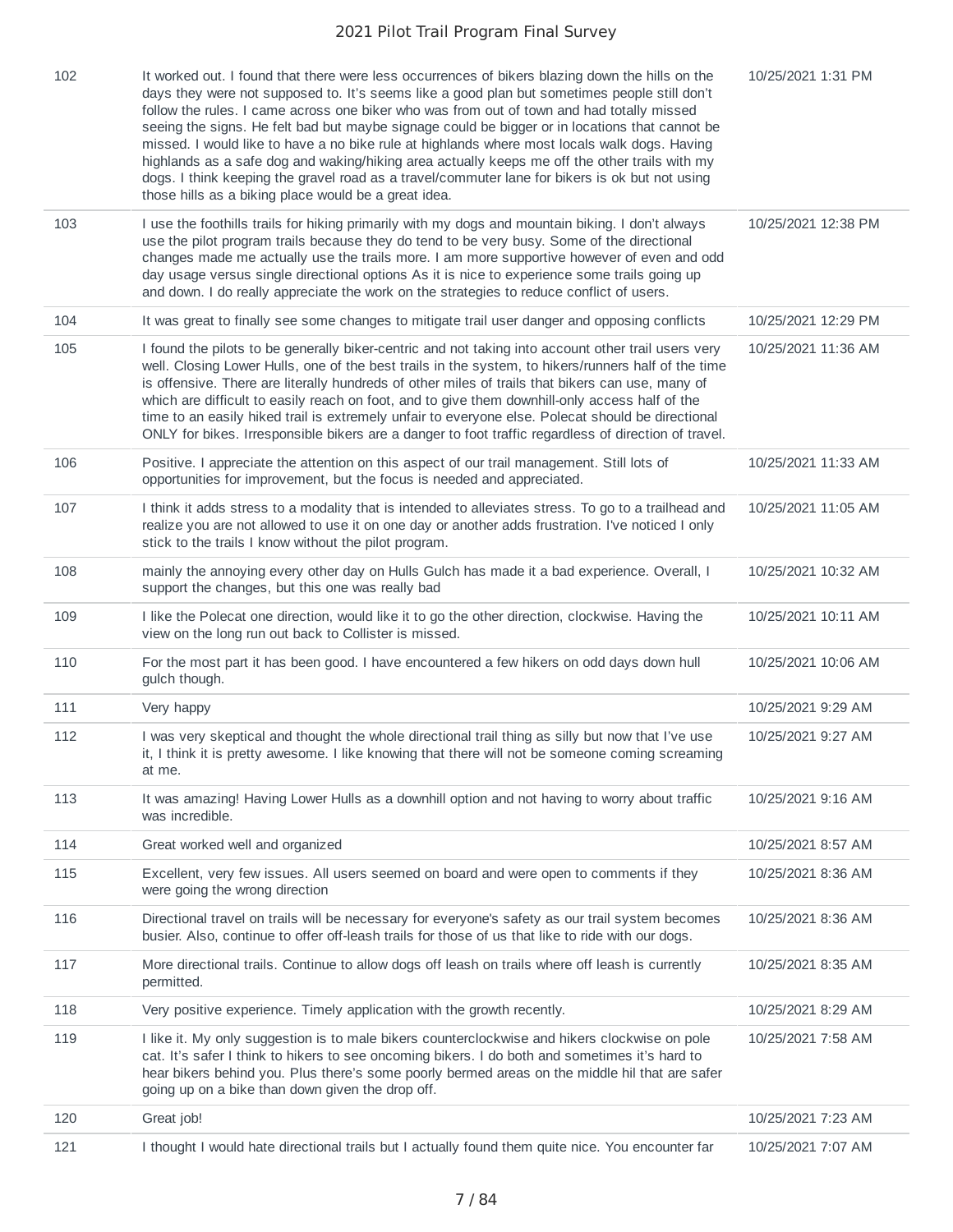|     | less people. However, I miss doing these trails the other way. I think a directional change each<br>year would be great.                                                                                                                                                                                                                                                                                                                                                                                                                                                                                                                                                |                     |
|-----|-------------------------------------------------------------------------------------------------------------------------------------------------------------------------------------------------------------------------------------------------------------------------------------------------------------------------------------------------------------------------------------------------------------------------------------------------------------------------------------------------------------------------------------------------------------------------------------------------------------------------------------------------------------------------|---------------------|
| 122 | The signs posted at trailheads and junctions made it easy to understand the status of the trail<br>and intended direction of travel. I appreciate the efforts to better manage use of these popular<br>areas.                                                                                                                                                                                                                                                                                                                                                                                                                                                           | 10/25/2021 6:37 AM  |
| 123 | Overall, very positive. A few people willfully going the wrong direction on hulls. But for the<br>most part people are starting to pay attention. Haven't tried the bucktail split yet, but I've heard<br>people enjoy that as well. Making ATM CCW only has made lapping that at pace a lot more fun<br>and safe.                                                                                                                                                                                                                                                                                                                                                      | 10/25/2021 5:30 AM  |
| 124 | Pleased with the efforts to improve trail use experience.                                                                                                                                                                                                                                                                                                                                                                                                                                                                                                                                                                                                               | 10/24/2021 10:41 PM |
| 125 | Good. Slightly confused at first but it became more straightforward as time went on.                                                                                                                                                                                                                                                                                                                                                                                                                                                                                                                                                                                    | 10/24/2021 8:49 PM  |
| 126 | When going down Hulls on my bike on odd days I would frequently come across people<br>walking up. A few times I nearly hit them. It's very frustrating when people ignore the signs.                                                                                                                                                                                                                                                                                                                                                                                                                                                                                    | 10/24/2021 8:47 PM  |
| 127 | I feel all users benefit from directional and rotating days. Many trails could also benefit from<br>these changes. I ride 4-5k miles each year, and there is so much conflict on the trails.<br>Anything used to alleviate the overuse and interaction is helpful.                                                                                                                                                                                                                                                                                                                                                                                                      | 10/24/2021 7:59 PM  |
| 128 | Great experience!                                                                                                                                                                                                                                                                                                                                                                                                                                                                                                                                                                                                                                                       | 10/24/2021 7:49 PM  |
| 129 | Awesome idea with improved experience for all users overall                                                                                                                                                                                                                                                                                                                                                                                                                                                                                                                                                                                                             | 10/24/2021 7:35 PM  |
| 130 | It was a flawed pilot program. It focuses solely on Mt. Bikers. It should have been one day<br>bikes, one day pedestrians. With the incredible pressure on the trail system from Mt. Bikers,<br>pedestrian users have no place to go where they can enjoy the trail system without constantly<br>being on edge that they will have to jump out of the way of speeding Mt. biker. Redo the pilot<br>program and make one day bikes, one day pedestrians. Include equestrians but they are a<br>very small user group in the foothill. Deputies the ridge to rivers rangers so they can truly<br>enforce trail violations. Users need to pay to play or at least to park. | 10/24/2021 7:23 PM  |
| 131 | The trails are busy. I suppose that's a compliment. I feel like they're being managed as well as<br>they can be and value their presence in the community. The most pressing issue is probably<br>keeping people off wet trails. I'm afraid I don't know what to do for that side from posting<br>guards.                                                                                                                                                                                                                                                                                                                                                               | 10/24/2021 7:04 PM  |
| 132 | I had hoped Around the mountain would be one way for bikes and both ways for hikers, and<br>suggested that, but got no response.                                                                                                                                                                                                                                                                                                                                                                                                                                                                                                                                        | 10/24/2021 6:45 PM  |
| 133 | The only one I was aware of is the direction one way $@$ polecat                                                                                                                                                                                                                                                                                                                                                                                                                                                                                                                                                                                                        | 10/24/2021 5:51 PM  |
| 134 | Mostly fine. Polecat should always be counter clockwise though. Also, with how much traffic<br>there is, would be great if trails were wide enough for 2.                                                                                                                                                                                                                                                                                                                                                                                                                                                                                                               | 10/24/2021 4:14 PM  |
| 135 | All favorable. Primarily used Hull's Gulch and new Two Point trails; the alternate usage on<br>Hull's greatly improved traffic management, and generally lowered visible usage.                                                                                                                                                                                                                                                                                                                                                                                                                                                                                         | 10/24/2021 3:40 PM  |
| 136 | Good to try new things. Getting to busy to not think about ways to make things safer and<br>simultaneously more enjoyable.                                                                                                                                                                                                                                                                                                                                                                                                                                                                                                                                              | 10/24/2021 1:42 PM  |
| 137 | Once fringe users from all groups quit being a dick about their "right" to use the trails whenever<br>they pleased, it went pretty well.                                                                                                                                                                                                                                                                                                                                                                                                                                                                                                                                | 10/24/2021 11:30 AM |
| 138 | I ride polecat a lot and this new program makes total sense. I was skeptical at first but I think<br>it works well. Most people ride it counter clockwise anyway. Same with around the mountain.                                                                                                                                                                                                                                                                                                                                                                                                                                                                        | 10/24/2021 10:14 AM |
| 139 | I think it's great that the parks system was proactive about distributing trail usage now that<br>Boise trails are becoming more congested. The pilot program was an effective way to test out<br>different strategies.                                                                                                                                                                                                                                                                                                                                                                                                                                                 | 10/24/2021 10:14 AM |
| 140 | Positive experience.                                                                                                                                                                                                                                                                                                                                                                                                                                                                                                                                                                                                                                                    | 10/24/2021 9:25 AM  |
| 141 | How is that the Harris Family and their developers can continue to add 100s (1000s?) of<br>homes, all while promoting the benefits of having trails and the river near by, yet they don't<br>open any of their own land north of the development to additional trails? While they have<br>benefited immensely, the limited trails on the east end of the foothills have become far more<br>crowded, eroded, and the user experience has suffered negatively. As far as the BRWMA, Fish                                                                                                                                                                                  | 10/24/2021 8:44 AM  |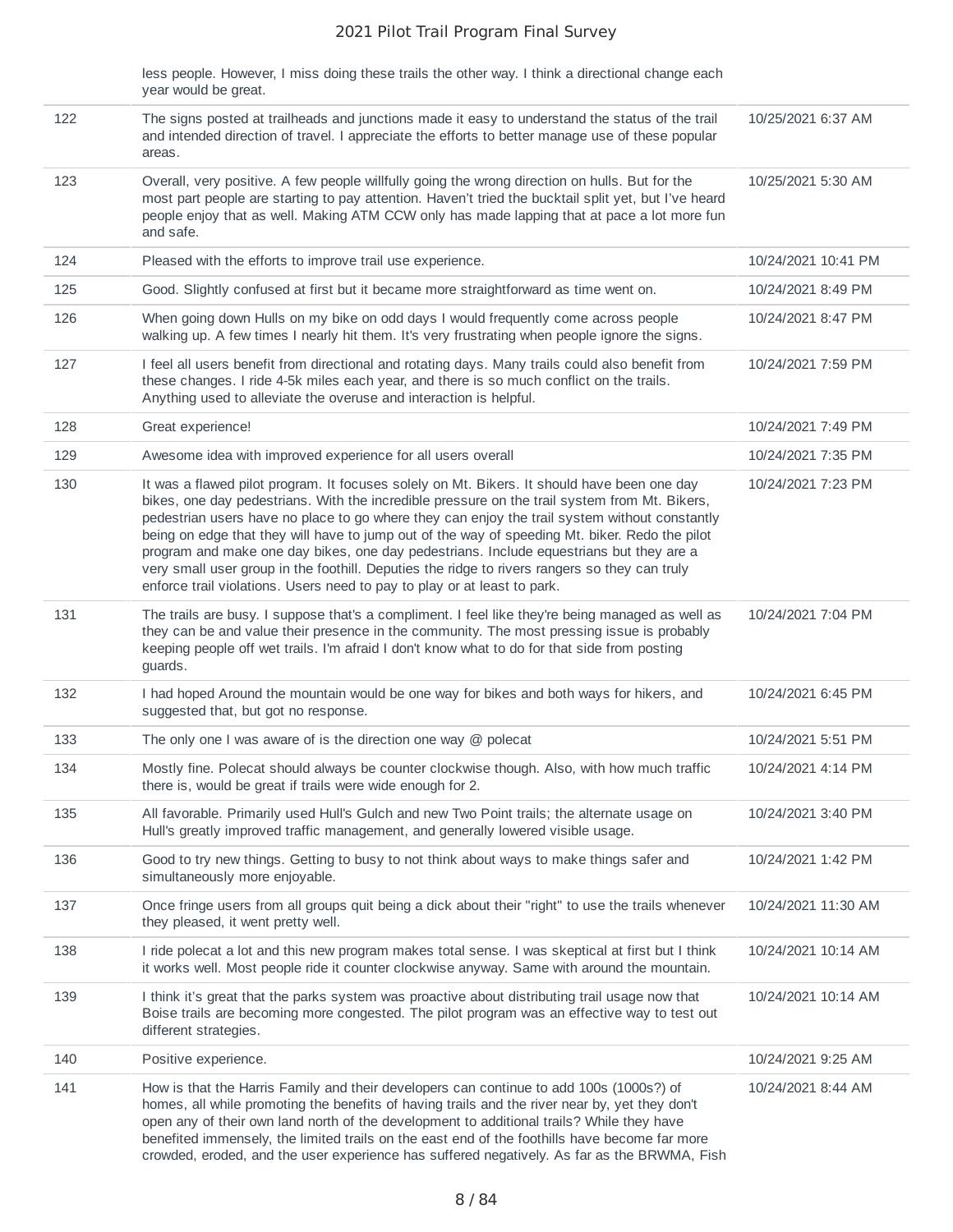& Game can allow more trails and modify the few that are in place now if those in the higher ranks of management were willing to. They just need to change their long range plan when it comes up for review soon to incorporate it. Sure hope Ridge to Rivers will be leading the way, pushing for more seasonal use (Apr-Oct) trails once the public input period opens.

|     | pushing for more seasonal use (Apr-Oct) trails once the public input period opens.                                                                                                                                                                                                                                                                                                                                                                                                                |                     |
|-----|---------------------------------------------------------------------------------------------------------------------------------------------------------------------------------------------------------------------------------------------------------------------------------------------------------------------------------------------------------------------------------------------------------------------------------------------------------------------------------------------------|---------------------|
| 142 | I am a longtime Boise mountain biker but I believe that lower Hulls Gulch should be a<br>pedestrian trail only. The downhill bike traffic is destroying the trail. The every other day plan is<br>ridiculous. The changes to the other trails have been positive. However, it seems that the<br>changes were brought on by the increase in usage during the pandemic when no one was<br>going to work. Since everyone has gone back to work the trails are much much quieter and<br>less crowded. | 10/24/2021 7:52 AM  |
| 143 | It was a great pilot program for the year. Trail #29 was the only trail that was not followed as<br>directed. If the change is permanent, better delineation would help. Thank you for what you do!                                                                                                                                                                                                                                                                                               | 10/24/2021 7:12 AM  |
| 144 | New to the area. looks ok.                                                                                                                                                                                                                                                                                                                                                                                                                                                                        | 10/24/2021 5:34 AM  |
| 145 | More biking opportunities for kids                                                                                                                                                                                                                                                                                                                                                                                                                                                                | 10/23/2021 11:32 PM |
| 146 | More mountain bike trails and technical trails.                                                                                                                                                                                                                                                                                                                                                                                                                                                   | 10/23/2021 11:30 PM |
| 147 | More biking trails and technical trails.                                                                                                                                                                                                                                                                                                                                                                                                                                                          | 10/23/2021 11:29 PM |
| 148 | Build more bike trails                                                                                                                                                                                                                                                                                                                                                                                                                                                                            | 10/23/2021 11:28 PM |
| 149 | Please build technical trail features for bikes.                                                                                                                                                                                                                                                                                                                                                                                                                                                  | 10/23/2021 11:27 PM |
| 150 | More technical bike trails                                                                                                                                                                                                                                                                                                                                                                                                                                                                        | 10/23/2021 11:21 PM |
| 151 | More cycling opportunities                                                                                                                                                                                                                                                                                                                                                                                                                                                                        | 10/23/2021 11:20 PM |
| 152 | More bike trails                                                                                                                                                                                                                                                                                                                                                                                                                                                                                  | 10/23/2021 11:16 PM |
| 153 | Lower hulls should be open to all users without alternating days. Bikers should be uphill traffic<br>only. This is a narrow trail and has caused many near collisions even only downhill biking only<br>days.                                                                                                                                                                                                                                                                                     | 10/23/2021 10:47 PM |
| 154 | Love the new Bucktail trail. Overall Directional days/changes were positive.                                                                                                                                                                                                                                                                                                                                                                                                                      | 10/23/2021 10:45 PM |
| 155 | Overall ok. Hulls should be uphill traffic for bikes only as it is the only trail that is sandy on<br>rainy or snowy days and has access to water for the dogs.                                                                                                                                                                                                                                                                                                                                   | 10/23/2021 10:41 PM |
| 156 | Better trail running even days, better biking off days                                                                                                                                                                                                                                                                                                                                                                                                                                            | 10/23/2021 9:05 PM  |
| 157 | Love the bucktail changes! The every other day on Lower Hulls works well in good weather, but<br>a big bummer when it's the only trail we can use due to mud. Consider making it a seasonal<br>"every other day" thing, and mixed use when it's one of the only longer trails we can use<br>(winter/spring).                                                                                                                                                                                      | 10/23/2021 9:04 PM  |
| 158 | I like the lower hulls alternating day system, but I would like to see it offered seasonally. I<br>believe it should pause in the winter because lower hulls is one of few all weather trails for<br>winter and spring recreation.                                                                                                                                                                                                                                                                | 10/23/2021 9:03 PM  |
| 159 | Pretty good except polecat which should run the other way                                                                                                                                                                                                                                                                                                                                                                                                                                         | 10/23/2021 8:46 PM  |
| 160 | Polecat loop should be changed to one way clock wise, my wife can not ride the trail anymore<br>because of the steep downhill at the end of required counter clockwise riding. This steep<br>narrow section is safer to ride up hill for less experienced riders.                                                                                                                                                                                                                                 | 10/23/2021 8:27 PM  |
| 161 | Excellent and much needed improvement! Let's do more directional trails to alleviate user<br>conflict! Nice work!                                                                                                                                                                                                                                                                                                                                                                                 | 10/23/2021 6:40 PM  |
| 162 | Excellent                                                                                                                                                                                                                                                                                                                                                                                                                                                                                         | 10/23/2021 5:41 PM  |
| 163 | Much less stressful when everyone followed the program.                                                                                                                                                                                                                                                                                                                                                                                                                                           | 10/23/2021 4:51 PM  |
| 164 | Neutral with the odd disgruntlement                                                                                                                                                                                                                                                                                                                                                                                                                                                               | 10/23/2021 4:20 PM  |
| 165 | As a frequent trail user I didn't like that I couldn't use Hulls Gulch on 3-4 days per week. It also<br>shifted a lot of traffic to other trails in the area. This trail does need other solutions though to<br>mitigate the downhill mountain bike safety hazard that exists. It's an awesome trail and<br>everyone deserves to use it whenever desired.                                                                                                                                         | 10/23/2021 4:03 PM  |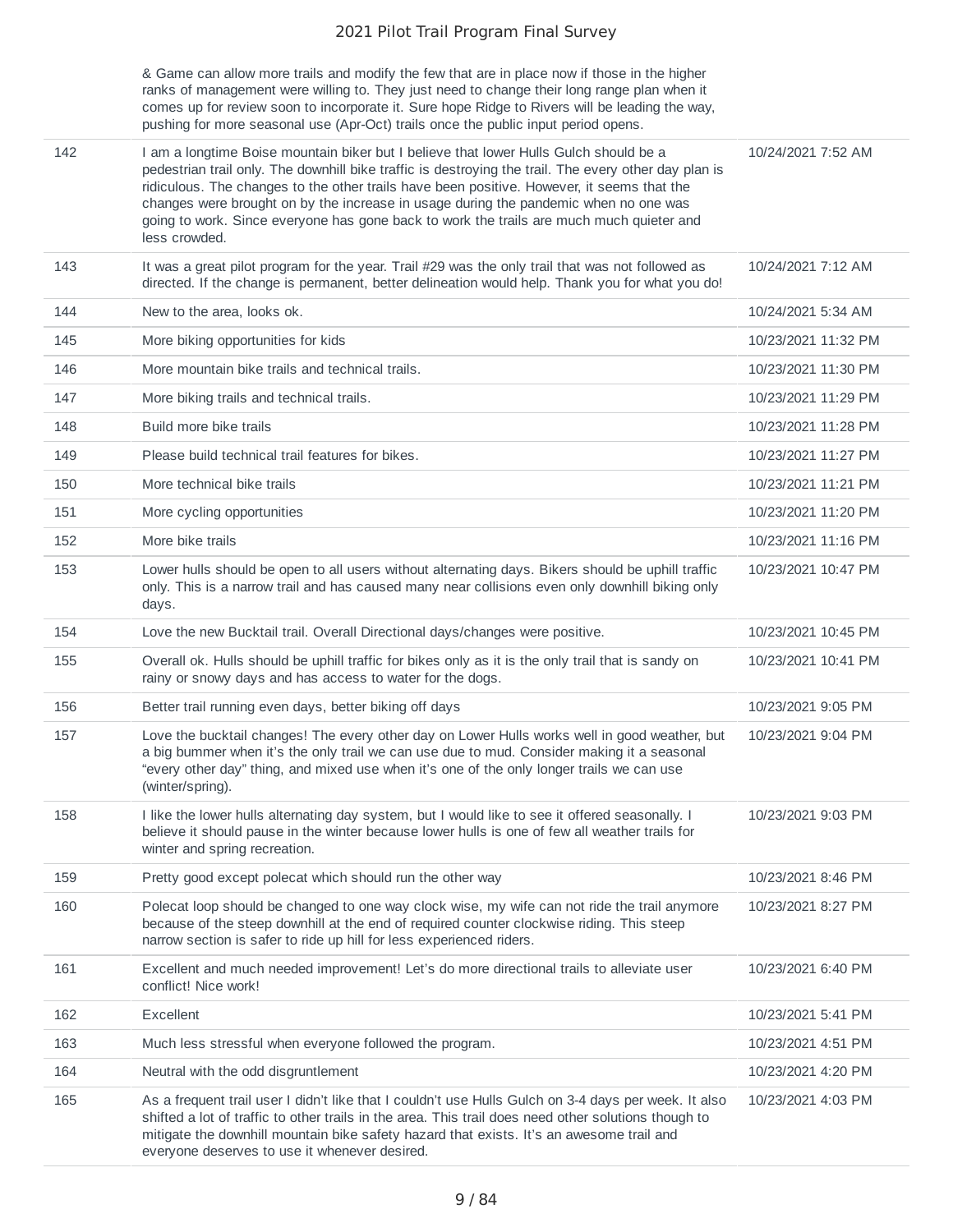| 166 | Horrible, the days I could ride down Hulls was opposite of the downhill days, so all I could do<br>was ride up. You took the most popular trail for all users and limited its use, no more loops for<br>me. Why don't you guys create a real downhill for us? Hulls is not the answer, just seems like<br>it's easiest for R2R, but not what the public really wants                                                                                                                                                                                                                                                                                                                                                                                                                                                                                                                                                                                                                                                                                                                                                                                                                                                                                                           | 10/23/2021 3:40 PM  |
|-----|--------------------------------------------------------------------------------------------------------------------------------------------------------------------------------------------------------------------------------------------------------------------------------------------------------------------------------------------------------------------------------------------------------------------------------------------------------------------------------------------------------------------------------------------------------------------------------------------------------------------------------------------------------------------------------------------------------------------------------------------------------------------------------------------------------------------------------------------------------------------------------------------------------------------------------------------------------------------------------------------------------------------------------------------------------------------------------------------------------------------------------------------------------------------------------------------------------------------------------------------------------------------------------|---------------------|
| 167 | Really likes the all bike and all pedestrian Buck's trail. Great solution to heavily used trail.<br>ADDITIONAL NEED: JUST HAD MY HAPPY PLACE BURNED UP BY TEENS PLAYING<br>WITH FIREWORKS. (RABBIT RUN, REI, AND BIG SPRING.) NEED TO EDUCATE PUBLIC<br>ABOUT RANGE FIRE DANGER AND POST SIGNS (NO FIREWORKS) WHEN<br>ALLOWABLE. WE HAVE MANY PEOPLE MOVING TO BOISE WHO DO NOT<br>UNDERSTAND.                                                                                                                                                                                                                                                                                                                                                                                                                                                                                                                                                                                                                                                                                                                                                                                                                                                                                 | 10/23/2021 3:03 PM  |
| 168 | Confusing as signs are posted on trails that are not affected.                                                                                                                                                                                                                                                                                                                                                                                                                                                                                                                                                                                                                                                                                                                                                                                                                                                                                                                                                                                                                                                                                                                                                                                                                 | 10/23/2021 2:40 PM  |
| 169 | I was generally pleased with the program. However, I was frustrated that hikers frequently<br>either did not read or ignored the signs on Hulls. There were at least five rides where I came<br>upon hikers on a downhill bike day. All of them stated that they didn't see the signs. I know the<br>signage was improved early on, but I think there needs to be signs that are even more visible.<br>I chose "No" for Question 4, because I think the system for Hulls can be improved. I would be<br>fine having the downhill bike days be set to MWF and let hikers use the trail on weekends;<br>there's plenty of other trails for us bikers to ride. The even / odd system appears to be too<br>complex for some people, further dimming my hopes for the future of humanity. I also hope<br>that Hulls can be open to all users in both directions during the winter; it is often the only trail<br>that we can ride. Unrelated, please do something about e-bikes. E-bikers have figured out that<br>there's no repercussions for breaking the rules. They are generally combative when you try and<br>politely mention the rules. More importantly, most of them have no clue about how to ride<br>safely around others nor bothered to learn about trail etiquette. | 10/23/2021 2:36 PM  |
| 170 | Mixed feelings. I do not enjoy the counterclockwise system on polecat, but it is a necessary<br>evil due to the large number of blind corners. The rotation on a yearly basis is a good<br>compromise, but I do worry about folks messing it up. I love the downhill only travel on<br>bucktail although there's certainly some traffic continuing to go uphill on it. However, I have not<br>seen it more recently and my feedback originates closer to the beginning of the trial period<br>when the adjacent walking trail was not finished and it was a new policy. Overall, necessary<br>changes due to growing number of users. Signage is pretty good, but a bit confusing on<br>polecat after the inital climb where it says "Do not enter". Upon reading the sign, it is clear that<br>I am actually supposed to go this way because I am riding polecat.                                                                                                                                                                                                                                                                                                                                                                                                             | 10/23/2021 2:19 PM  |
| 171 | Much safer for all!                                                                                                                                                                                                                                                                                                                                                                                                                                                                                                                                                                                                                                                                                                                                                                                                                                                                                                                                                                                                                                                                                                                                                                                                                                                            | 10/23/2021 2:08 PM  |
| 172 | I think this is a great way to get feedback and make improvements as needed.                                                                                                                                                                                                                                                                                                                                                                                                                                                                                                                                                                                                                                                                                                                                                                                                                                                                                                                                                                                                                                                                                                                                                                                                   | 10/23/2021 2:07 PM  |
| 173 | Nearly every time I downhill biked Halls Gulch on odd days, I encountered uphill hikers and<br>once in a while uphill bikers. Not sure of the fix, but just signage doesn't eliminate ignorance or<br>bad apples. As a primarily mountain bike trail user, I also feel it's unfair to kick hikers and<br>families off of one of the best hiking trails 50% of the time in Hulls Gulch. Best case scenario<br>is split Hulls Gulch into a separate trail like you did bucktail. I'm sure there's a lot of issues<br>with that though.                                                                                                                                                                                                                                                                                                                                                                                                                                                                                                                                                                                                                                                                                                                                           | 10/23/2021 1:35 PM  |
| 174 | I really like that everyone has to go the same way on polecat, feels a lot safer, trail running and<br>mountain biking!                                                                                                                                                                                                                                                                                                                                                                                                                                                                                                                                                                                                                                                                                                                                                                                                                                                                                                                                                                                                                                                                                                                                                        | 10/23/2021 1:24 PM  |
| 175 | I've really enjoyed being able to safely ride uphill AND excitingly and safely ride downhill on<br>Lower Hulls Gulch. I really like the change. I wish there were those who didn't completely<br>ignore the signs or who do what they want when they want anyway. My overall experience has<br>been largely great!                                                                                                                                                                                                                                                                                                                                                                                                                                                                                                                                                                                                                                                                                                                                                                                                                                                                                                                                                             | 10/23/2021 12:44 PM |
| 176 | Over the years we have had some close encounters with bikes. The one direction has<br>alleviated this issue. One issue we have been seeing is the dog owners who do not clean up<br>after their dogs; or clean up and leave the plastic bag on the trail.                                                                                                                                                                                                                                                                                                                                                                                                                                                                                                                                                                                                                                                                                                                                                                                                                                                                                                                                                                                                                      | 10/23/2021 12:30 PM |
| 177 | positive!                                                                                                                                                                                                                                                                                                                                                                                                                                                                                                                                                                                                                                                                                                                                                                                                                                                                                                                                                                                                                                                                                                                                                                                                                                                                      | 10/23/2021 12:27 PM |
| 178 | It's absolutely ridiculous to give Hulls Gulch Trail 50% of the time only to mountain bikers.<br>Before the pilot program mountain bikers were a minority user and you are now giving them<br>access every day and hikers only access half the time. In the winter, Hulls Gulch is one of the<br>few regularly usable trails and you will keep most users off at half the time.                                                                                                                                                                                                                                                                                                                                                                                                                                                                                                                                                                                                                                                                                                                                                                                                                                                                                                | 10/23/2021 12:11 PM |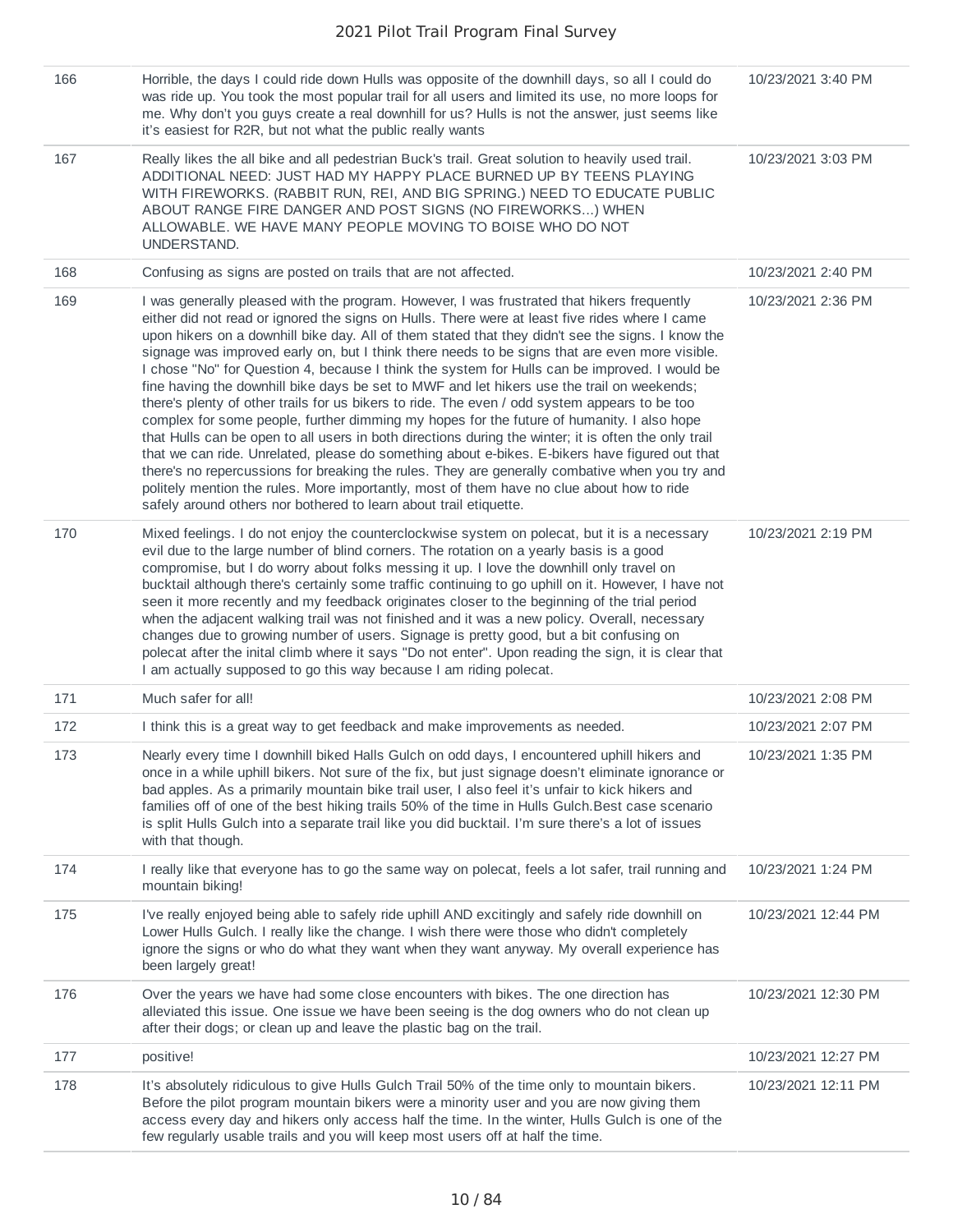| 179 | It's brilliant. Keep it up                                                                                                                                                                                                                                                                                                                                                                                                                                                              | 10/23/2021 11:51 AM |
|-----|-----------------------------------------------------------------------------------------------------------------------------------------------------------------------------------------------------------------------------------------------------------------------------------------------------------------------------------------------------------------------------------------------------------------------------------------------------------------------------------------|---------------------|
| 180 | It was great. Make more trails one way!                                                                                                                                                                                                                                                                                                                                                                                                                                                 | 10/23/2021 11:50 AM |
| 181 | I think it makes the trails more safe for all users! Thank you!                                                                                                                                                                                                                                                                                                                                                                                                                         | 10/23/2021 11:45 AM |
| 182 | More trails should be directional to improve safety!                                                                                                                                                                                                                                                                                                                                                                                                                                    | 10/23/2021 11:36 AM |
| 183 | Good job on the pilot. It was well thought out. I didn't know what my feeling was going to be.<br>The ability to still have 2 way traffic on Polecat allows for some vairation in riding experience.<br>Thanks! I sure wish we could work on trail etiquette, however. I'm MTB'er and pull over for<br>about everyone I see. I don't see that happen a lot. It gives us a bad name. Etiquette seems<br>different on different trails. Seems like this could be a good think to work on. | 10/23/2021 11:35 AM |
| 184 | I appreciate trying to improve, but trail development should be the focus instead                                                                                                                                                                                                                                                                                                                                                                                                       | 10/23/2021 11:31 AM |
| 185 | Very good. The exception being the bottom section of Hulls Gulch where it intersects Red<br>Cliffs until the parking lot (south). Technically the directions make this part of the pilot but no<br>one treats it as such. I understand it, however it was causing confusion early on.                                                                                                                                                                                                   | 10/23/2021 11:18 AM |
| 186 | Good progress. Still a lot of users not following directional trails. I would like to see more trails<br>directional and/or alternating days                                                                                                                                                                                                                                                                                                                                            | 10/23/2021 11:17 AM |
| 187 | I like hiking Hull's a lot when theres no of them bikes. I get that they are also here so maybe<br>they should git some time too.                                                                                                                                                                                                                                                                                                                                                       | 10/23/2021 11:16 AM |
| 188 | More technical downhill trails.                                                                                                                                                                                                                                                                                                                                                                                                                                                         | 10/23/2021 11:12 AM |
| 189 | More technical bike trails                                                                                                                                                                                                                                                                                                                                                                                                                                                              | 10/23/2021 11:11 AM |
| 190 | Great. But hard to remember even odd days and which would be up vs down for hills. Maybe<br>try MWF                                                                                                                                                                                                                                                                                                                                                                                     | 10/23/2021 11:11 AM |
| 191 | More one way to help keep trails narrow.                                                                                                                                                                                                                                                                                                                                                                                                                                                | 10/23/2021 11:10 AM |
| 192 | Had a great experience! Thank you for your efforts!                                                                                                                                                                                                                                                                                                                                                                                                                                     | 10/23/2021 11:04 AM |
| 193 | I think some trails might be better in different directions, however I do support a directional<br>system on a lot of trails to avoid collisions.                                                                                                                                                                                                                                                                                                                                       | 10/23/2021 11:03 AM |
| 194 | I admit I have selfish reasons for leaving the Pole Cat park the way it used to be. I like riding<br>up and down all the hills there and I miss the options of picking my own ride. Now I ride<br>according to other peoples agendas and I don't use that park as much any more.                                                                                                                                                                                                        | 10/23/2021 10:58 AM |
| 195 | I use all of the pilot trails often. I feel like riding is safer and more enjoyable.                                                                                                                                                                                                                                                                                                                                                                                                    | 10/23/2021 10:50 AM |
| 196 | Good ideas. Need something to control traffic. Too bad it's necessary but with good trails<br>they're going to be popular and we should make them work for everyone.                                                                                                                                                                                                                                                                                                                    | 10/23/2021 10:41 AM |
| 197 | Absolutely love it!! We ride at least 3-4 times a month and the changes this past year have<br>been the best yet! Now if we could pass out a trail etiquette card to every new bike purchase<br>owner, it would be perfect!                                                                                                                                                                                                                                                             | 10/23/2021 10:40 AM |
| 198 | Very Positive                                                                                                                                                                                                                                                                                                                                                                                                                                                                           | 10/23/2021 10:21 AM |
| 199 | I thought it was great overall. Better signage and maps are needed for Hulls gulch.                                                                                                                                                                                                                                                                                                                                                                                                     | 10/23/2021 10:20 AM |
| 200 | Impressed with the thought and planning that went into it and its execution and community<br>involvement. Well done.                                                                                                                                                                                                                                                                                                                                                                    | 10/23/2021 10:17 AM |
| 201 | My riding friends and I had good experiences and were able to ride downhill more comfortably<br>at a high rate of speed. My only recommendation is for another new downhill only trail to be cut<br>into the foothills, maybe south east of trail 4. No motorized vehicles though. Thanks for the<br>efforts!                                                                                                                                                                           | 10/23/2021 10:16 AM |
| 202 | Great overall. Need bigger and more obvious signage. If non bikers really hate the hulls thing,<br>bikers could get fewer days, maybe? It's so good I'm willing to bend rather than brake. Need<br>the dedicated downhill bike trail paralleling side wonder!!!!                                                                                                                                                                                                                        | 10/23/2021 10:08 AM |
| 203 | It was fine, though it's worth noting that 7 months have 31 days, giving the hulls downhill<br>option more days than the uphill option.                                                                                                                                                                                                                                                                                                                                                 | 10/23/2021 10:03 AM |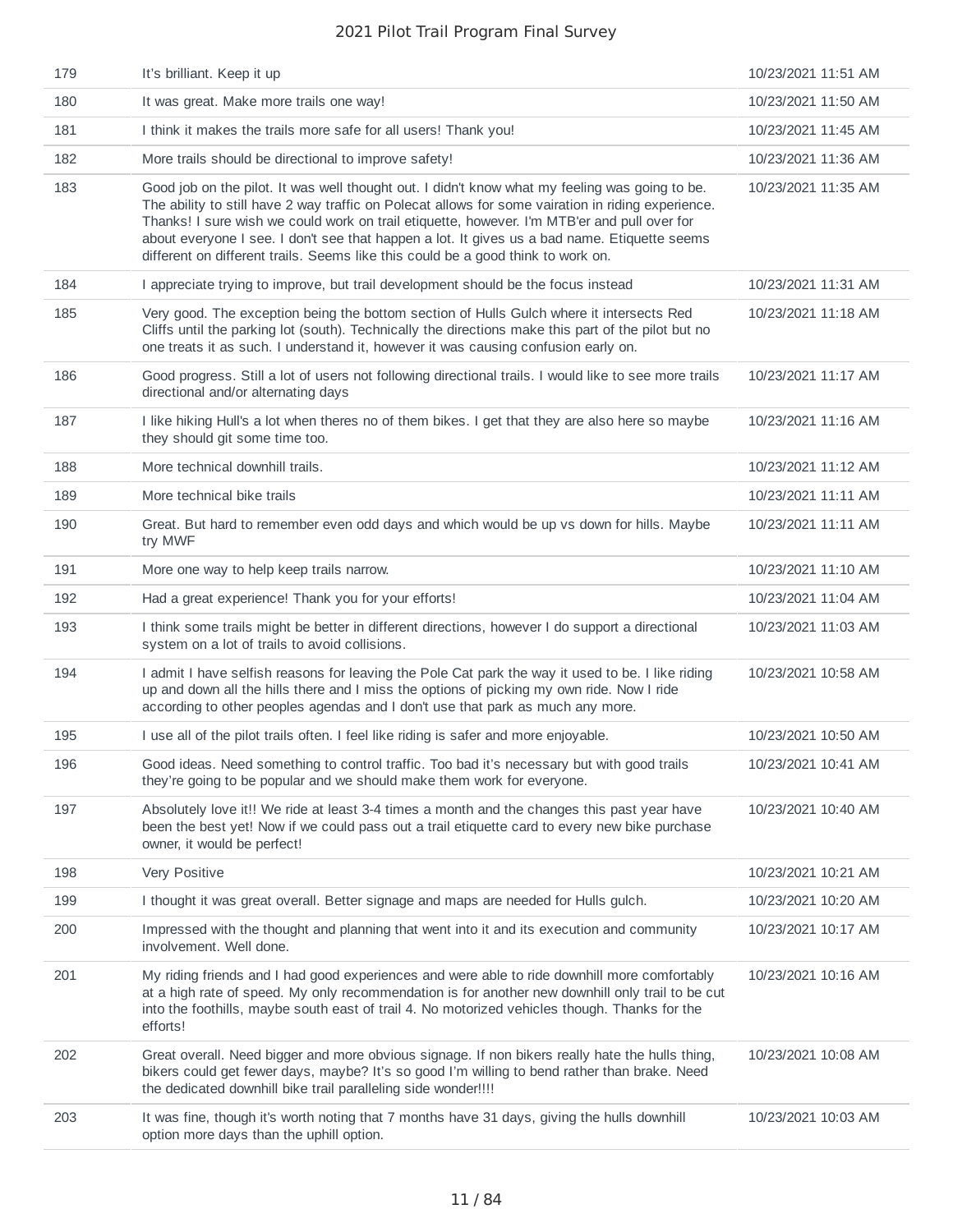| 204 | Loves the hulls downhill. Plus it got me doing other trails on even days                                                                                                                                                                                                                                                                                                                                                                                                                      | 10/23/2021 9:56 AM |
|-----|-----------------------------------------------------------------------------------------------------------------------------------------------------------------------------------------------------------------------------------------------------------------------------------------------------------------------------------------------------------------------------------------------------------------------------------------------------------------------------------------------|--------------------|
| 205 | The changes seem to be working but there needs to be some actual enforcement and<br>penalties. I have seen a lot of entitlement issues where people just don't care and even create<br>personal conflict when confronted.                                                                                                                                                                                                                                                                     | 10/23/2021 9:50 AM |
| 206 | Even the users I encountered that were not obeying the directional rules were open to following<br>new rules and weren't ignoring the rules just out of spite.                                                                                                                                                                                                                                                                                                                                | 10/23/2021 9:45 AM |
| 207 | Fantastic management, clear signage, trails are so much more respected.                                                                                                                                                                                                                                                                                                                                                                                                                       | 10/23/2021 9:44 AM |
| 208 | I think this program was successful in managing the busy nature of this trail system. In order<br>to keep the biker and hikers happy, directional trails/days should continue to expand to more<br>trails                                                                                                                                                                                                                                                                                     | 10/23/2021 9:42 AM |
| 209 | I tried all three, on foot and on bike. I enjoyed the experience each time. Boise Parks and Rec<br>are doing great work, and I appreciate all the effort.                                                                                                                                                                                                                                                                                                                                     | 10/23/2021 9:34 AM |
| 210 | Enjoyed the one way travel on the ATM trail.                                                                                                                                                                                                                                                                                                                                                                                                                                                  | 10/23/2021 9:33 AM |
| 211 | The signs mean nothing to me.                                                                                                                                                                                                                                                                                                                                                                                                                                                                 | 10/23/2021 9:25 AM |
| 212 | Not a fan of the polecat and Hulls changes. Maybe polecat could just be single directional on<br>the busiest days or weekends? And maybe switch Saturday/Sunday which direction? I prefer<br>the other direction and it sucks that I can't use the trail with my old favorite route direction.<br>Also not a fan of the Hulls changes since I always have to look up the days and forget the<br>rules so I have ended up staying off the trail entirely even though it used to be a favorite. | 10/23/2021 9:25 AM |
| 213 | Excellent                                                                                                                                                                                                                                                                                                                                                                                                                                                                                     | 10/23/2021 9:10 AM |
| 214 | I was skeptical at first but I think the changes are great and necessary due to the growth in the<br>Treasure Valley and the higher use of the trail system. Keep up the great work R2R!                                                                                                                                                                                                                                                                                                      | 10/23/2021 9:07 AM |
| 215 | Good                                                                                                                                                                                                                                                                                                                                                                                                                                                                                          | 10/23/2021 9:03 AM |
| 216 | Good. I hike often with a dog, it's nice to have some downhill-bike-free trails. But I also often<br>bike and it's nice to have some trails to go downhill without stopping every 3 minutes.                                                                                                                                                                                                                                                                                                  | 10/23/2021 8:57 AM |
| 217 | I think it has been a very positive improvement. Much safer and reduces the opportunity for<br>negative interactions between mountain bikers and hikers.                                                                                                                                                                                                                                                                                                                                      | 10/23/2021 8:55 AM |
| 218 | Good. I like what is done so far. Downhill bike exclusive trails make sense, it's a large user<br>group. As do trails that do not allow downhill biking, which are more pleasant for family hiking<br>and dog walking.                                                                                                                                                                                                                                                                        | 10/23/2021 8:53 AM |
| 219 | The one directional trails are difficult when spacing hikers on busy days - like Polecat loop<br>especially                                                                                                                                                                                                                                                                                                                                                                                   | 10/23/2021 8:52 AM |
| 220 | The on tissue we have run into is that when hiking with little kids they aren't always able to<br>make it through the directional loop and normally we would turn around. With directional<br>requirements we are more limited for our weekday hikes with preschoolers.                                                                                                                                                                                                                       | 10/23/2021 8:39 AM |
| 221 | I rode the shill's downhill on odd days around 10 times today year and only saw one hiker<br>coming up. It seems that people respected the signs. I thoroughly enjoyed the downhill<br>experience without the worry of hikers being in the blind spots.                                                                                                                                                                                                                                       | 10/23/2021 8:27 AM |
| 222 | I think lower hulls should just be closed to two wheelsnice and easy. Around the mountain<br>was very nice as a directional trail. Perfect. Surprised me that I liked it so much. Polecat<br>needs to be both directions unless it's just too busy. It never is when I go so I don't get it. :)                                                                                                                                                                                               | 10/23/2021 8:26 AM |
| 223 | Love the ideas, keep trying new things! Love bucktail done, but worried that it pushes a lot of<br>uphill traffic to central ridge trail. Will be interesting to see how it wears over time.                                                                                                                                                                                                                                                                                                  | 10/23/2021 8:26 AM |
| 224 | Positive! Great to run without stepping off for bikers                                                                                                                                                                                                                                                                                                                                                                                                                                        | 10/23/2021 8:25 AM |
| 225 | Love the new Two Point trail - wish there were more bikeless trails in the area. Hit Lower Hulls<br>on the wrong day once - just opted to go somewhere else. Good experiences with the trails and<br>management efforts. Thanks for all you do.                                                                                                                                                                                                                                               | 10/23/2021 8:21 AM |
| 226 | I think they are doing a great job. Would love to see a few beginner obstacles added to<br>bucktail.                                                                                                                                                                                                                                                                                                                                                                                          | 10/23/2021 8:20 AM |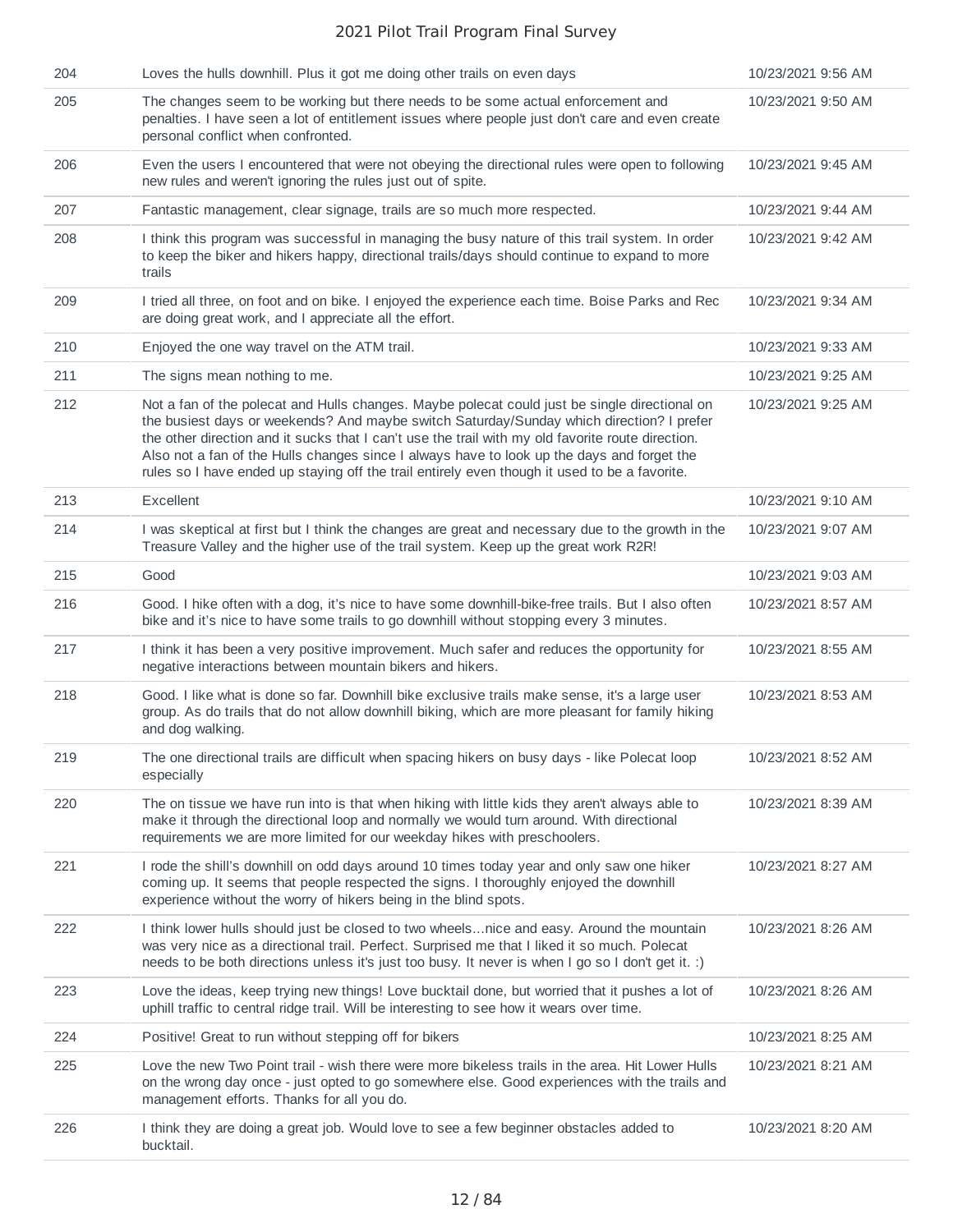| 227 | I was happy they made an attempt, I appreciated some change but Boise is way behind other<br>trail systems for mountain bikers that include one way only, man made features and some<br>challenging terrain. Please stop bulldozing every rock in the trail.                                                                                                                                                                                                                                                                                                                                                                                                                                                 | 10/23/2021 8:20 AM  |
|-----|--------------------------------------------------------------------------------------------------------------------------------------------------------------------------------------------------------------------------------------------------------------------------------------------------------------------------------------------------------------------------------------------------------------------------------------------------------------------------------------------------------------------------------------------------------------------------------------------------------------------------------------------------------------------------------------------------------------|---------------------|
| 228 | The signage is confusing. Can't tell which trail I'm on, didn't see the sign about odd / even<br>days until we had already been on the trail for 0.5 mile. We weren't the only ones hiking there<br>when it was supposed to be bikes only.                                                                                                                                                                                                                                                                                                                                                                                                                                                                   | 10/23/2021 8:14 AM  |
| 229 | Some of us have health issues that make it impossible do hike an entire loop so that an cut in<br>half the number if trails we can use. If you are forced to turn around due to pain or other heath<br>issues, then you get dirty looks from other people on the trail who assume you're a scofflaw.<br>One way trails are ableist and punish those of us with a disability.                                                                                                                                                                                                                                                                                                                                 | 10/23/2021 8:08 AM  |
| 230 | There were people on polcat who didn't follow the directional rules which was annoying. But<br>maybe it takes more time for all users to understand.                                                                                                                                                                                                                                                                                                                                                                                                                                                                                                                                                         | 10/23/2021 7:51 AM  |
| 231 | It was an inconvenience to change plans and take a different trail after seeing that hulls was<br>closed to foot traffic on multiple occasions. I really didn't like the odd/even day specifications<br>as it added another step to my planning process which I often forgot about. I found myself not<br>using that trail at all, which was a disappointment since I really enjoy that trail.                                                                                                                                                                                                                                                                                                               | 10/23/2021 7:51 AM  |
| 232 | This program was a great start to the type of adjustments we need to keep up with the<br>population growth.                                                                                                                                                                                                                                                                                                                                                                                                                                                                                                                                                                                                  | 10/23/2021 7:47 AM  |
| 233 | Its good. Keep it up!                                                                                                                                                                                                                                                                                                                                                                                                                                                                                                                                                                                                                                                                                        | 10/23/2021 7:27 AM  |
| 234 | I appreciate the efforts to optimize trail use for various types of trail users.                                                                                                                                                                                                                                                                                                                                                                                                                                                                                                                                                                                                                             | 10/23/2021 7:21 AM  |
| 235 | Love the new adjacent trail by Buckyail and the downhill days for Hulls. ATM has never been a<br>problem, most people ride counterclockwise anyway. I would prefer Polecat be the other<br>direction or open to 2-way traffic.                                                                                                                                                                                                                                                                                                                                                                                                                                                                               | 10/23/2021 7:16 AM  |
| 236 | for the most part I appreciate the directional use and the attempt to help with collaborating and<br>safety. All but twice during this trial period I had uphill foot traffic on hulls on odd days.<br>Disappointing and dangerous. Otherwise I can actually ay I rode that trail more this year than<br>in previous years because at least the foot traffic was less. ATM I have always ridden in that<br>direction so no big difference. I have always loved bucks uphill but the new trail improvements<br>are pretty nice. traffic has been pushed to the other side of the trail so that can get congested<br>now but it isn't too bad.                                                                 | 10/22/2021 11:57 PM |
| 237 |                                                                                                                                                                                                                                                                                                                                                                                                                                                                                                                                                                                                                                                                                                              | 10/22/2021 9:23 PM  |
| 238 | Good - I think the changes worked well.                                                                                                                                                                                                                                                                                                                                                                                                                                                                                                                                                                                                                                                                      | 10/22/2021 9:19 PM  |
| 239 | Positive                                                                                                                                                                                                                                                                                                                                                                                                                                                                                                                                                                                                                                                                                                     | 10/22/2021 8:19 PM  |
| 240 | Great! We need more directional mountain bike trails for fun and safety!                                                                                                                                                                                                                                                                                                                                                                                                                                                                                                                                                                                                                                     | 10/22/2021 5:38 PM  |
| 241 | As a small female hiker I felt, and was, so much safer from accidents due to the high speed of<br>bikers coming around blind curves. The pilot program immediately changed the politeness of<br>the male bikersit's been a good time !!                                                                                                                                                                                                                                                                                                                                                                                                                                                                      | 10/22/2021 5:36 PM  |
| 242 | In the category of managing and accommodating multiple uses for our trails, this is a superior<br>solution to any that I could recommend. Bravo! It works!                                                                                                                                                                                                                                                                                                                                                                                                                                                                                                                                                   | 10/22/2021 5:31 PM  |
| 243 | The alternative days for different activities is not useful - hikers should always be able to hike -<br>I hike and mountain bike and have a dog - mountain bikers need to be courteous - dog owners<br>need to be responsible - the lower trail system should always be open to hikers - if you want<br>downhill biking days, do that in the upper trail system - think of this as a no wake zone on a<br>lake - near the shore (lower trails) you go slow - once past the wake zone (upper trails) you can<br>go faster. If everyone is courteous and manages themselves, this would not be a problem.<br>Also, in my experience, most trail uses ignored the pilot program. And, I am on the trails daily. | 10/22/2021 5:04 PM  |
| 244 | I liked the changes to directional trails.                                                                                                                                                                                                                                                                                                                                                                                                                                                                                                                                                                                                                                                                   | 10/22/2021 4:54 PM  |
| 245 | As a user that both mountain bikes and hikes, I couldn't be happier with the changes. I am<br>always fearful of running into hikers while I ride, and fearful my kids will be hit by cyclists while<br>we hike. This seems like a great solution!                                                                                                                                                                                                                                                                                                                                                                                                                                                            | 10/22/2021 4:41 PM  |
| 246 | Signage was good! I think everything was well done - hard to believe, in fact, these great                                                                                                                                                                                                                                                                                                                                                                                                                                                                                                                                                                                                                   | 10/22/2021 4:33 PM  |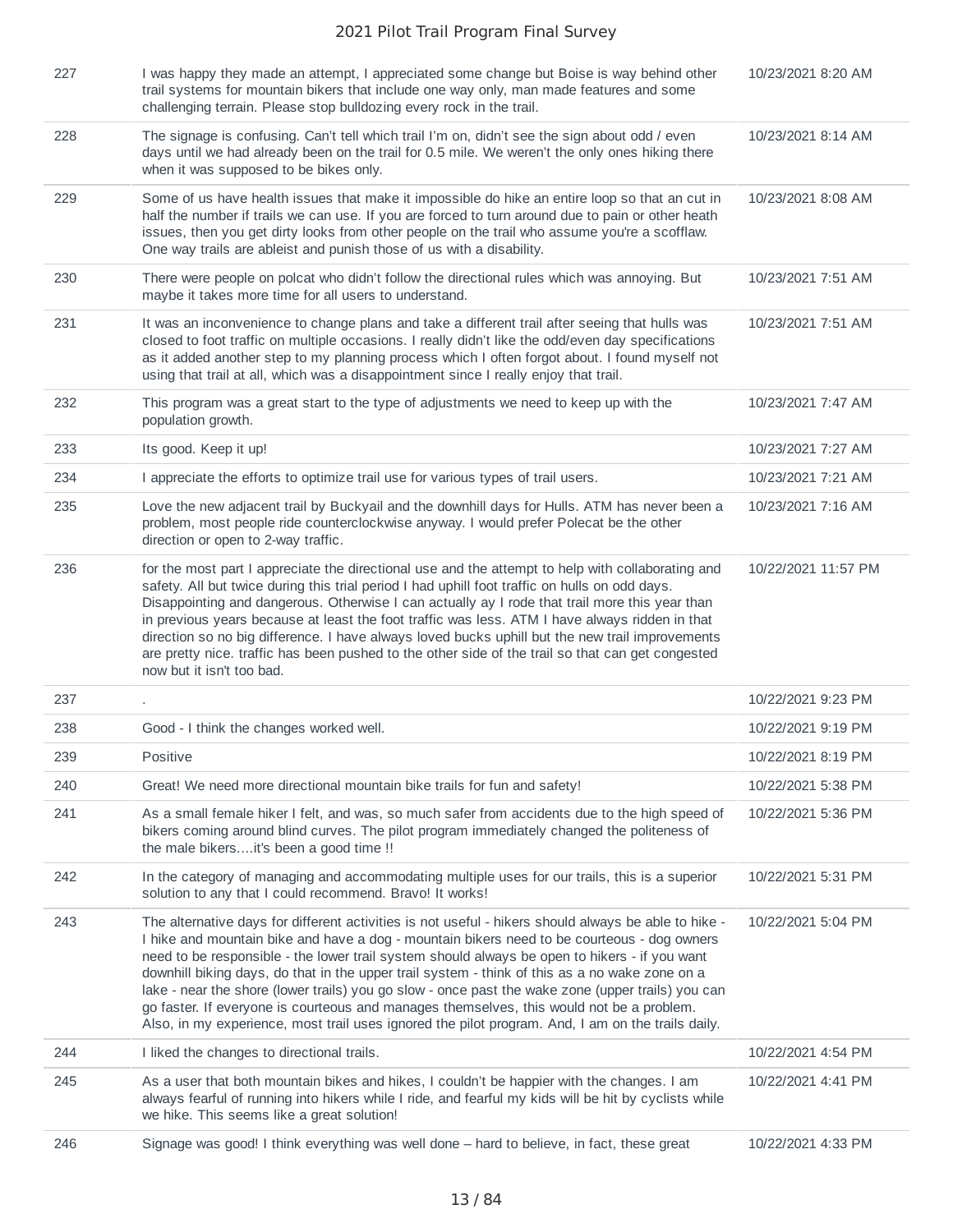|     | changes weren't implemented sooner! Keep up the good work!                                                                                                                                                                                                                                                                                                                                                                                                                                                                |                     |
|-----|---------------------------------------------------------------------------------------------------------------------------------------------------------------------------------------------------------------------------------------------------------------------------------------------------------------------------------------------------------------------------------------------------------------------------------------------------------------------------------------------------------------------------|---------------------|
| 247 | Having one directional trails made a significant and positive difference in my experience. I felt<br>safer on the trails (not as worried that someone would crash into me or vice versa), saw less<br>people, and overall had a much more enjoyable experience on the trails which were part of the<br>pilot program. Thanks for testing this out and I hope they will stay this way.                                                                                                                                     | 10/22/2021 4:19 PM  |
| 248 | My experience was mostly positive. I felt that the signage was insufficient and/or poorly<br>designed which caused some confusion initially. I feel that overall it has improved my<br>experience on the trails.                                                                                                                                                                                                                                                                                                          | 10/22/2021 3:33 PM  |
| 249 | Good!                                                                                                                                                                                                                                                                                                                                                                                                                                                                                                                     | 10/22/2021 3:28 PM  |
| 250 | I moved to Boise in June is the trail system has been absolutely amazing. It is apparent how<br>much effort has been put into making the trails nice for everyone. Keep up the good work!                                                                                                                                                                                                                                                                                                                                 | 10/22/2021 2:45 PM  |
| 251 | I'm pleased overall with the pilot program. I feel the trail management strategies tried made a<br>lot of sense. Frankly, I used to love riding up Bucktail and miss that opportunity. Sure, I can<br>ride up Ridgecrest but it's a more challenging climb and sometimes I like the more relaxed<br>route. Still, the current management of one way does make more sense. As far as the one way<br>designation at Polecat, as a hiker, I prefer to walk the opposite direction of bike ridersbut<br>maybe that's just me. | 10/22/2021 1:32 PM  |
| 252 | Positive, hull's gulch is great, deer point as a directional closes off loop of Eastside trail                                                                                                                                                                                                                                                                                                                                                                                                                            | 10/22/2021 1:08 PM  |
| 253 | Really good experience!                                                                                                                                                                                                                                                                                                                                                                                                                                                                                                   | 10/22/2021 12:50 PM |
| 254 | Loved the pilot program and feel like it has reduced conflict on the trails. Unrelated to pilot<br>program, I feel like teaching trail etiquette is a huge priority -- lots of folks harming vegetation<br>and making their own trails rather than stopping and waiting for users with right of way to pass.                                                                                                                                                                                                              | 10/22/2021 12:47 PM |
| 255 | I enjoy the reduced stress while riding on trails knowing I wouldn't have collisions and seeing<br>less people and having less interruptions.                                                                                                                                                                                                                                                                                                                                                                             | 10/22/2021 12:41 PM |
| 256 | Polecat. If you continue the program, have it operational only from May through Oct. Its not<br>that busy the rest of the year and will give hikers more shorter trail options. Also, reverse the<br>direction. The bikers have ruined the steep part on the south side with riding on the sides of<br>the hills. The trail has become slanted and slippery while hiking. And their speed is dangerous<br>to hikers who can't see they are coming. I was almost hit there.                                                | 10/22/2021 12:15 PM |
| 257 | Great! Much less chance for negative interactions and possible injury. Wish more trails were<br>like this! Totally support directional usage on most trails since there are so many folks out<br>there.                                                                                                                                                                                                                                                                                                                   | 10/22/2021 11:52 AM |
| 258 | On accident I ended up running up hulls gulch on a bike only day at 6 am. I came upon a biker<br>who was mad at me for not knowing the new system. I do not support any more rules being<br>applied to how I can travel across public lands. Please keep the bureaucracy out of the<br>wilderness                                                                                                                                                                                                                         | 10/22/2021 11:25 AM |
| 259 | Love it. Skeptical at first but good to go for sure                                                                                                                                                                                                                                                                                                                                                                                                                                                                       | 10/22/2021 10:53 AM |
| 260 | Overall it was very good. As an avid mountain biker, I very much appreciated the directional<br>trails and only had one run in with someone traveling in the wrong direction.                                                                                                                                                                                                                                                                                                                                             | 10/22/2021 10:50 AM |
| 261 | Lots more users of trails since covid                                                                                                                                                                                                                                                                                                                                                                                                                                                                                     | 10/22/2021 10:44 AM |
| 262 | I rode most all of the new trails or existing trails with new rules. Overall I really like the system<br>and or trails that where put in place. I would like to see them made permanent.                                                                                                                                                                                                                                                                                                                                  | 10/22/2021 10:17 AM |
| 263 | I really appreciate the opportunity to share feedback in the surveys.                                                                                                                                                                                                                                                                                                                                                                                                                                                     | 10/22/2021 10:17 AM |
| 264 | The Hulls Gulch#29 Pilot Program obviously is biased towards use for bikes.                                                                                                                                                                                                                                                                                                                                                                                                                                               | 10/22/2021 10:00 AM |
| 265 | Lower Hulls was rendered unusable for our family as we frequently rode it as an out and back<br>with young children on strider bikes. When this pilot program started there was no way for us to<br>enjoy this trail. All other changes worked well and I enjoy the changes at Bucktail                                                                                                                                                                                                                                   | 10/22/2021 9:47 AM  |
| 266 | 9 days out of 10 I just ride Sidewinder or 3 Bears, so some of these changes don't affect me<br>directly. But I consider RtoR a wonderful community resource and I appreciate your eforts.                                                                                                                                                                                                                                                                                                                                | 10/22/2021 9:47 AM  |
| 267 | Very pleased.                                                                                                                                                                                                                                                                                                                                                                                                                                                                                                             | 10/22/2021 9:25 AM  |
|     |                                                                                                                                                                                                                                                                                                                                                                                                                                                                                                                           |                     |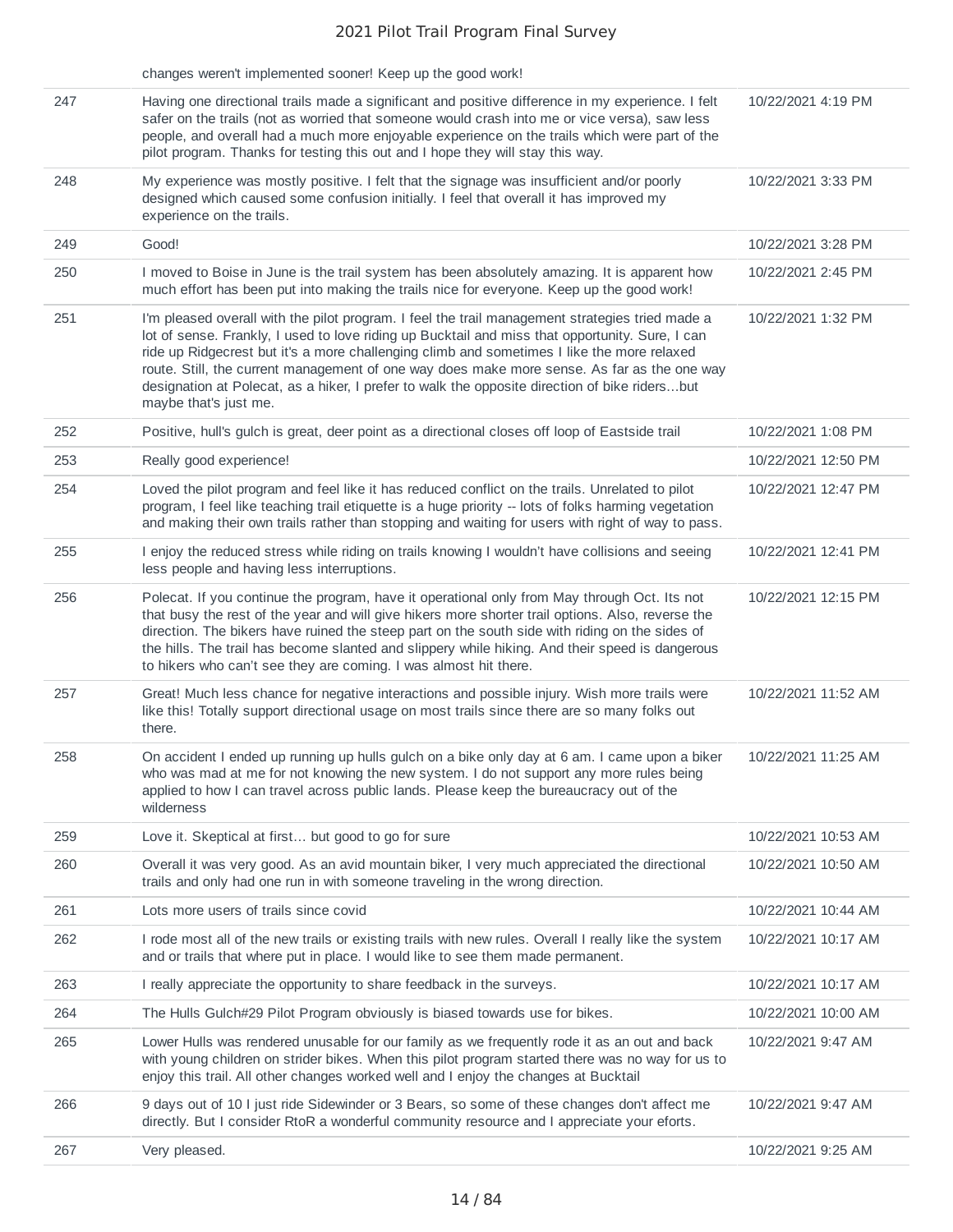| 268 | The directional flow restrictions are beneficial on heavily trafficked trails.                                                                                                                                                                                                                                                                                                                                                                                                                                                                                                                                                    | 10/22/2021 9:19 AM  |
|-----|-----------------------------------------------------------------------------------------------------------------------------------------------------------------------------------------------------------------------------------------------------------------------------------------------------------------------------------------------------------------------------------------------------------------------------------------------------------------------------------------------------------------------------------------------------------------------------------------------------------------------------------|---------------------|
| 269 | One way trails are great, except for the multiple hikers that go up hulls gulch on odd days.<br>Either there isn't enough signage for them to understand or they don't think the rules apply to<br>them? Otherwise, it felt much safer riding my bike and hiking in the foothills knowing the<br>route/flow of traffic. I definitely think the one way trails should be permanent.                                                                                                                                                                                                                                                | 10/22/2021 8:54 AM  |
| 270 | I think it's great that you're trying to manage the high use of the trails. It's a good problem to<br>have. I primarily hike and trail run, but I'm wondering if there should be more trails that are bike<br>only? Might be nice for mountain bikers to have some trails where they don't need to worry<br>about hikers and horseback riders.                                                                                                                                                                                                                                                                                    | 10/22/2021 8:49 AM  |
| 271 | It just doesn't work well considering the small amount of signage and many entrance points to<br>some of these trails. Signage should be more clear and at every trail access point. I also hate<br>following the rules and then going for a run in hulls gulch on an even day and still being<br>bombarded with cyclists. It makes it so I don't care if I follow the rule or not so then I run there<br>in odd days and cyclists get upset but they do the same thing. I really think it'd be better not to<br>have the regulation and let people yield to one another and treat other trail users like decent<br>human beings. | 10/22/2021 8:20 AM  |
| 272 | I think it's great! Reduces conflict between users and makes it safer.                                                                                                                                                                                                                                                                                                                                                                                                                                                                                                                                                            | 10/22/2021 8:10 AM  |
| 273 | Not enough consideration of trailer parking for horses                                                                                                                                                                                                                                                                                                                                                                                                                                                                                                                                                                            | 10/22/2021 8:04 AM  |
| 274 | Great                                                                                                                                                                                                                                                                                                                                                                                                                                                                                                                                                                                                                             | 10/22/2021 7:47 AM  |
| 275 | Thank you for addressing the issues!                                                                                                                                                                                                                                                                                                                                                                                                                                                                                                                                                                                              | 10/22/2021 7:41 AM  |
| 276 | Great. Rather than yearly directional changes, even/odd days would be better.                                                                                                                                                                                                                                                                                                                                                                                                                                                                                                                                                     | 10/22/2021 7:26 AM  |
| 277 | thank you for taking action in solving our problems with the increase use in our trail system                                                                                                                                                                                                                                                                                                                                                                                                                                                                                                                                     | 10/22/2021 6:54 AM  |
| 278 | Other than once mistakenly going against traffic on Polecat the changes have had little<br>personal effect.                                                                                                                                                                                                                                                                                                                                                                                                                                                                                                                       | 10/22/2021 6:53 AM  |
| 279 | Makes hiking and biking much more enjoyable. I ride Polecat all the time and it has been<br>awesome in one direction. I am in favor of reversing it yearly                                                                                                                                                                                                                                                                                                                                                                                                                                                                        | 10/22/2021 6:49 AM  |
| 280 | excellent the entire hulls gulch should be foot travel only top to bottom                                                                                                                                                                                                                                                                                                                                                                                                                                                                                                                                                         | 10/22/2021 6:12 AM  |
| 281 | Gotta be a better way to keep hikers off of Hulls on those odd days. 4 of 5 times I ride it,<br>hikers are on it. Would love to see Bobs get the every other day treatment too, for downhill<br>MTB only. Thanks.                                                                                                                                                                                                                                                                                                                                                                                                                 | 10/22/2021 12:15 AM |
| 282 | As a runner who grew up running these trails, I do not support this program. Let the people<br>run/ride where they please. We don't need a program closing certain trails on certain days or<br>making certain trails one directional. Part of the beauty of the trails system is exploring and<br>moving from trail to trail unencumbered by bureaucratic restriction.                                                                                                                                                                                                                                                           | 10/21/2021 11:17 PM |
| 283 | I really enjoyed the changes made. The trails chosen for the pilot program were smart choices.<br>Buck tail downhill is amazing on a bike. And hulls gulch is a different but better experience.<br>And I've always traveled Around the Mountain counter clockwise. I would also love to see<br>more done to add more trails.                                                                                                                                                                                                                                                                                                     | 10/21/2021 10:59 PM |
| 284 | Loved it!                                                                                                                                                                                                                                                                                                                                                                                                                                                                                                                                                                                                                         | 10/21/2021 10:38 PM |
| 285 | Very fun stuff                                                                                                                                                                                                                                                                                                                                                                                                                                                                                                                                                                                                                    | 10/21/2021 10:22 PM |
| 286 | It was mostly good. I only saw people ignoring the program on Lower Hulls, and that we very<br>frequent. Lower Hulls is too restrictive. I would recommend just doing downhill and uphill<br>alternating, without limiting use style.                                                                                                                                                                                                                                                                                                                                                                                             | 10/21/2021 10:04 PM |
| 287 | The one-way trails idea was NOT a popular one. Please consider scrapping it for next year. For<br>one, Bucktail Trail used to be the preferred access route to Shanes Loop from Reserve Street,<br>and for two, users accessing the Polecat Loop from Cartwright trailhead (via other trails such<br>as Peggy's higher up in the hills) now have an unnecessarily much longer and indirect route<br>back to town due to the shortest route now being "one way" the wrong direction.                                                                                                                                               | 10/21/2021 9:46 PM  |
| 288 | Excellent - thanks for listening - its improved trail experiences for me tremendously                                                                                                                                                                                                                                                                                                                                                                                                                                                                                                                                             | 10/21/2021 9:36 PM  |
| 289 | People abusing the trails when wet is my complaint. The directional stuff is nonsense.                                                                                                                                                                                                                                                                                                                                                                                                                                                                                                                                            | 10/21/2021 9:23 PM  |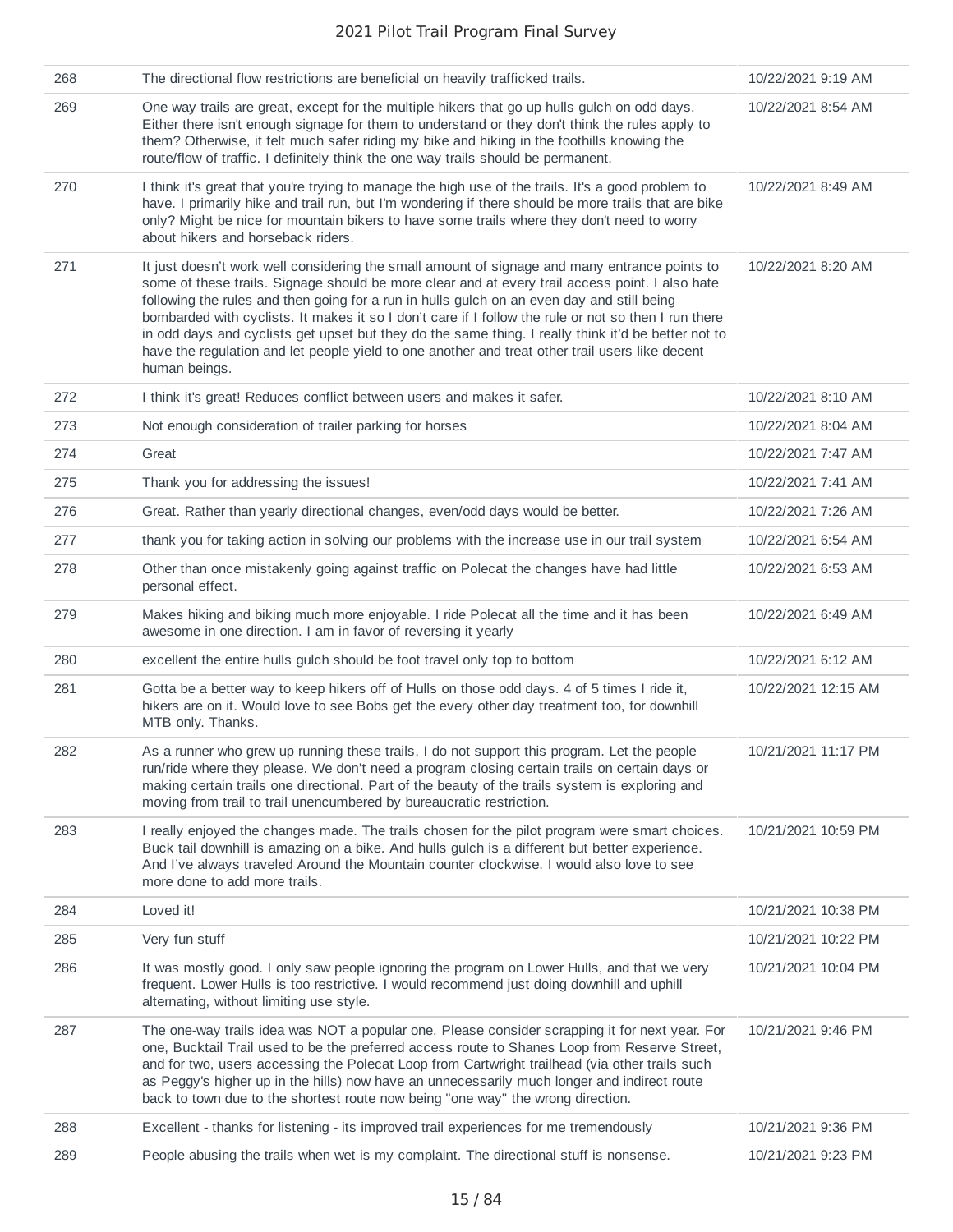| 290 | I liked the changes and feel that the signage was helpful and clear                                                                                                                                                                                                                                                                                                                                                                                                                                                                                                                                                                                                                                                                                                                                                                                                                                                                                                                                                                                                                                                                                                                                                                                                                                                                                                                                                                                                                                                                                                                                                                                | 10/21/2021 8:53 PM |
|-----|----------------------------------------------------------------------------------------------------------------------------------------------------------------------------------------------------------------------------------------------------------------------------------------------------------------------------------------------------------------------------------------------------------------------------------------------------------------------------------------------------------------------------------------------------------------------------------------------------------------------------------------------------------------------------------------------------------------------------------------------------------------------------------------------------------------------------------------------------------------------------------------------------------------------------------------------------------------------------------------------------------------------------------------------------------------------------------------------------------------------------------------------------------------------------------------------------------------------------------------------------------------------------------------------------------------------------------------------------------------------------------------------------------------------------------------------------------------------------------------------------------------------------------------------------------------------------------------------------------------------------------------------------|--------------------|
| 291 | I get why you'd want all traffic in one direction on Polecat, but we did have a problem once with<br>not being able to see a biker coming up behind us while we were hiking. Not sure what the<br>answer is, but appreciate the work R2R is doing.                                                                                                                                                                                                                                                                                                                                                                                                                                                                                                                                                                                                                                                                                                                                                                                                                                                                                                                                                                                                                                                                                                                                                                                                                                                                                                                                                                                                 | 10/21/2021 8:43 PM |
| 292 | It didn't impact me much because of the trails I used.                                                                                                                                                                                                                                                                                                                                                                                                                                                                                                                                                                                                                                                                                                                                                                                                                                                                                                                                                                                                                                                                                                                                                                                                                                                                                                                                                                                                                                                                                                                                                                                             | 10/21/2021 8:26 PM |
| 293 | Overall it has been great, but had the occasional user not obeying the new "rules".                                                                                                                                                                                                                                                                                                                                                                                                                                                                                                                                                                                                                                                                                                                                                                                                                                                                                                                                                                                                                                                                                                                                                                                                                                                                                                                                                                                                                                                                                                                                                                | 10/21/2021 8:10 PM |
| 294 | I'm happy you guys have this a try. One specific trail comment re: ATM. I like to hike it too<br>and strongly feel it's safer and more pleasant to hike against the bike traffic. I can see them<br>coming and step off easily without getting surprised. Cyclists have to do less<br>ringing/yelling/warning too.                                                                                                                                                                                                                                                                                                                                                                                                                                                                                                                                                                                                                                                                                                                                                                                                                                                                                                                                                                                                                                                                                                                                                                                                                                                                                                                                 | 10/21/2021 7:54 PM |
| 295 | Hulls Gulch pilot benefited bicyclists so much over the majority of trail users who had<br>previously been walkers and runners. Bikes allowed in some fashion on all days, walkers half<br>the time and then sharing use with bikes.                                                                                                                                                                                                                                                                                                                                                                                                                                                                                                                                                                                                                                                                                                                                                                                                                                                                                                                                                                                                                                                                                                                                                                                                                                                                                                                                                                                                               | 10/21/2021 7:48 PM |
| 296 | Seemed to work pretty well                                                                                                                                                                                                                                                                                                                                                                                                                                                                                                                                                                                                                                                                                                                                                                                                                                                                                                                                                                                                                                                                                                                                                                                                                                                                                                                                                                                                                                                                                                                                                                                                                         | 10/21/2021 7:46 PM |
| 297 | THe Bucktail trail for pedestrians and horses is great! I love to mountain bike, trail run, and<br>hike and when I am biking, although I always get out of the way for pedestrians, I can so feel<br>their frustration and sometimes fear. Other mountain bikers blow past me while I am stepping<br>aside to let pedestrians go by. The pedestrians could be SO badly hurt as could their dogs.<br>This got so bad in Ashland Oregon that a local guy got so frustrated, he put up a wire to hurt<br>mountain bikers https://www.utahbicyclelawyers.com/bike-trail-booby-trapped-by-psychiatrist<br>So so awful! I just worry about the hikers and dog walkers getting so frustrated by always<br>having to get off the trail (ie, when I'm going downhill on my bike and so is the pedestrian,<br>they feel like they are the ones who need to step off the trail. If I ride around them, I am<br>making the trail wider something that destroys the trails. So, making trails one way<br>increases the likelihood that the walkers must step aside to let mountain bikers go by. This<br>must be disruptive to walkers walks etc. the Ashland folks made many new trails  and<br>designated them for pedestrians or bikes. It seems to be going well, but I'm not there enough<br>to really know. I can imagine it's next to impossible to put in a hiker trail for every mountain<br>bike trail and vice versa. Other places (Boulder, CO) and many place on CAMPUS, have just<br>banned bikes close in to the cities. That would be a shame! The difficulty is real and I very<br>very much appreciate all your work to address the issues!!! | 10/21/2021 7:42 PM |
| 298 | Excellent. Utilized Lower Hulls downhill days and Buck tail alot and support it 100%.                                                                                                                                                                                                                                                                                                                                                                                                                                                                                                                                                                                                                                                                                                                                                                                                                                                                                                                                                                                                                                                                                                                                                                                                                                                                                                                                                                                                                                                                                                                                                              | 10/21/2021 7:33 PM |
| 299 | The trails were a good idea years ago, but it is way out of control now. Bikers go to fast,<br>they're rude, selfish, drive huge stinky trucks with one tiny little bike in it. The trails should be<br>for hikers, not bicycles. The scares on the mountains will never recover in my lifetime. Like to<br>many of "great discoveries" we are "loving" and "using" the foothills to death.                                                                                                                                                                                                                                                                                                                                                                                                                                                                                                                                                                                                                                                                                                                                                                                                                                                                                                                                                                                                                                                                                                                                                                                                                                                        | 10/21/2021 7:25 PM |
| 300 | There were fewer negative interactions with trail users and it felt like there were fewer people<br>on the trail with the directional changes. I both enjoyed my hiking/running experience more and<br>my mt. bike experience. I didn't have to worry about downhill riders around blind corners when I<br>was walking and as a rider, I could relax coming down hulls and enjoy the experience of being<br>outside on the trail more.                                                                                                                                                                                                                                                                                                                                                                                                                                                                                                                                                                                                                                                                                                                                                                                                                                                                                                                                                                                                                                                                                                                                                                                                             | 10/21/2021 7:24 PM |
| 301 | The proposed changes just make sense seeing as there are so many more hikers and bikers<br>using the trail system now. Thank you Ridge to for all the work you've put into these changes!                                                                                                                                                                                                                                                                                                                                                                                                                                                                                                                                                                                                                                                                                                                                                                                                                                                                                                                                                                                                                                                                                                                                                                                                                                                                                                                                                                                                                                                          | 10/21/2021 7:20 PM |
| 302 | I like the efforts. Would prefer that polecat trail was set up clockwise all the time or alternating<br>odd / even calendar days. Would also prefer that sidewinder be designated as down hill only.                                                                                                                                                                                                                                                                                                                                                                                                                                                                                                                                                                                                                                                                                                                                                                                                                                                                                                                                                                                                                                                                                                                                                                                                                                                                                                                                                                                                                                               | 10/21/2021 6:51 PM |
| 303 | Like it for Hulls and Buck's, however the one way on Polecat and ATM are a bit too limiting for<br>my taste even though they do nicely help with trail encounters and blind corners. I would<br>support the one way on ATM more if there was an exception to have 2-way travel in the short<br>section that connects the Ridge Road to Deer Point.                                                                                                                                                                                                                                                                                                                                                                                                                                                                                                                                                                                                                                                                                                                                                                                                                                                                                                                                                                                                                                                                                                                                                                                                                                                                                                 | 10/21/2021 6:49 PM |
| 304 | One of my primary trails, Hulls Gulch, is almost closed to my regular uses - hiking, biking,<br>running - because I don't ride all the way up it and only go down it a few times a year. I'm not a<br>long rider/walker, but I use the trail all the time and don't do the full loop. I also take some<br>offense that half the time the trail is only open to a minority use - downhill bikes - and the<br>largest segment of obnoxious trail users are downhill bikes going too fast and disregarding                                                                                                                                                                                                                                                                                                                                                                                                                                                                                                                                                                                                                                                                                                                                                                                                                                                                                                                                                                                                                                                                                                                                            | 10/21/2021 6:17 PM |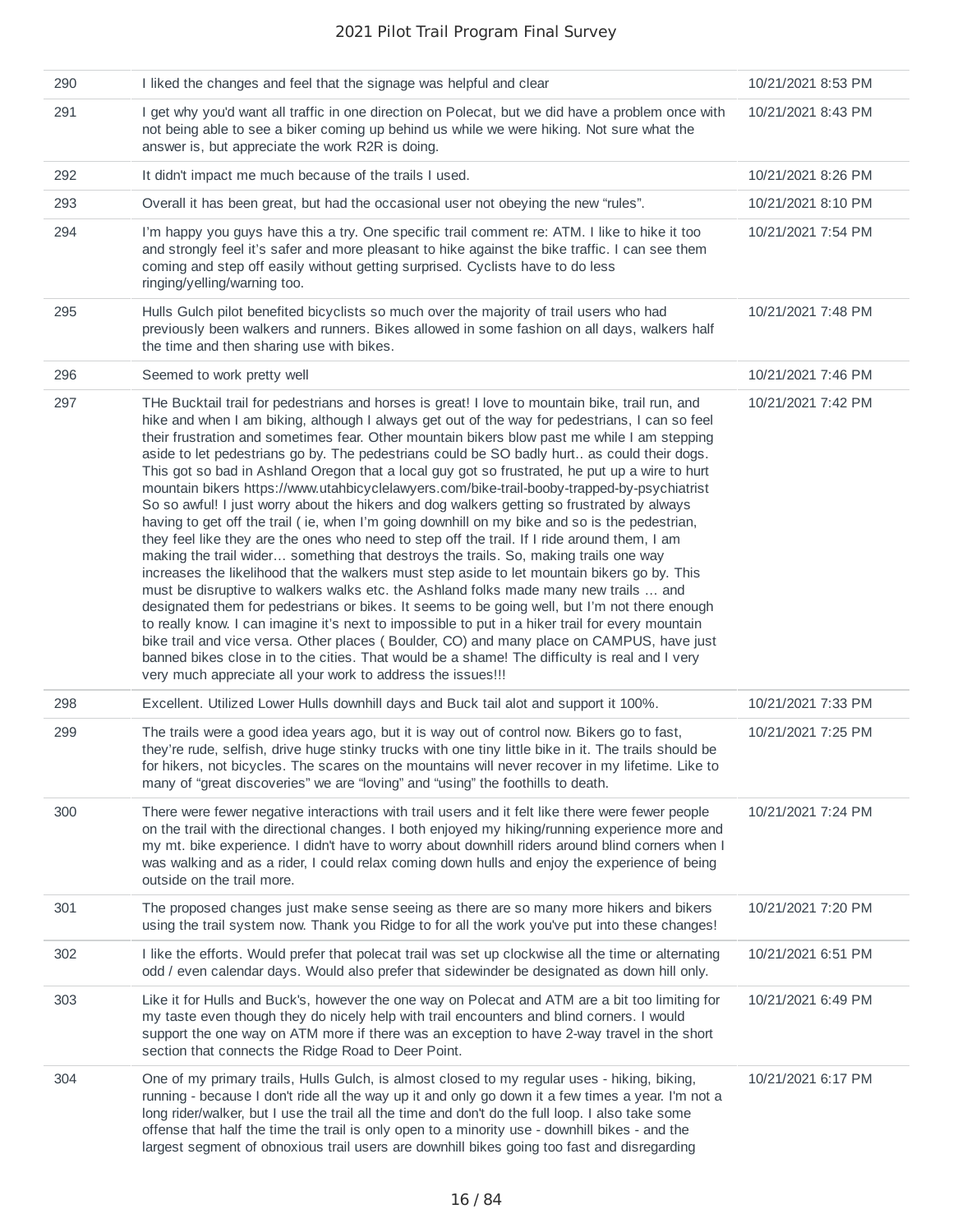others. While this is not a majority of downhill bikers, the obnoxious ones, it is a significant and very disruptive number. They do not regulate their own and they should all be banned from lower trails.

| 305 | Was surprised how Polecat CC worked out. Seemed to limit number of conflicts while on MTB.<br>Perhaps consider making the directional designation seasonal? Directional either way will be<br>tricky in the spring because different parts of the trail dry out at different times.                                                                                                                                                                                                                                                                                                                                                                                                                                                                                                                                                                                                                                                                                                                                                                                                                                                                                          | 10/21/2021 6:03 PM |
|-----|------------------------------------------------------------------------------------------------------------------------------------------------------------------------------------------------------------------------------------------------------------------------------------------------------------------------------------------------------------------------------------------------------------------------------------------------------------------------------------------------------------------------------------------------------------------------------------------------------------------------------------------------------------------------------------------------------------------------------------------------------------------------------------------------------------------------------------------------------------------------------------------------------------------------------------------------------------------------------------------------------------------------------------------------------------------------------------------------------------------------------------------------------------------------------|--------------------|
| 306 | Encountered a few people who did not obey the signs. But overall very good participation.                                                                                                                                                                                                                                                                                                                                                                                                                                                                                                                                                                                                                                                                                                                                                                                                                                                                                                                                                                                                                                                                                    | 10/21/2021 5:57 PM |
| 307 | The downside is I didn't ride down lower Hulls once this year because it was always the wrong<br>day.                                                                                                                                                                                                                                                                                                                                                                                                                                                                                                                                                                                                                                                                                                                                                                                                                                                                                                                                                                                                                                                                        | 10/21/2021 5:48 PM |
| 308 | We walk in Military Reserve nearly every day, and occasionally on other foothills trails. The<br>problem with both bikers and hikers/runners traveling in the same direction is the slower folks<br>can't see or hear the faster ones coming up behind them. If the trail is open both ways at the<br>same time, at least we have a chance of seeing someone speeding toward us. Allowing bikers<br>to come downhill full speed on any trail used by hikers is unacceptable. They have Albertson<br>Bike Park to do that in. We would like to see the trail next to Cottonwood Creek in Military<br>Reserve closed to bikers due to bad sight lines (blind corners) and wildlife disturbance.                                                                                                                                                                                                                                                                                                                                                                                                                                                                                | 10/21/2021 5:42 PM |
| 309 | Thought it was fantastic even if some people were stubborn about following the rules                                                                                                                                                                                                                                                                                                                                                                                                                                                                                                                                                                                                                                                                                                                                                                                                                                                                                                                                                                                                                                                                                         | 10/21/2021 5:40 PM |
| 310 | I kept forgetting about it but enjoyed the last-minute route change on certain days.                                                                                                                                                                                                                                                                                                                                                                                                                                                                                                                                                                                                                                                                                                                                                                                                                                                                                                                                                                                                                                                                                         | 10/21/2021 5:10 PM |
| 311 | Great work guys! Thanks for being proactive. It's hard to keep everyone happy but these have<br>been good compromises                                                                                                                                                                                                                                                                                                                                                                                                                                                                                                                                                                                                                                                                                                                                                                                                                                                                                                                                                                                                                                                        | 10/21/2021 5:02 PM |
| 312 | Twas good. Hoping for more modern trail building though. Need less off camber and more<br>berms.                                                                                                                                                                                                                                                                                                                                                                                                                                                                                                                                                                                                                                                                                                                                                                                                                                                                                                                                                                                                                                                                             | 10/21/2021 4:46 PM |
| 313 | Very positive!!!                                                                                                                                                                                                                                                                                                                                                                                                                                                                                                                                                                                                                                                                                                                                                                                                                                                                                                                                                                                                                                                                                                                                                             | 10/21/2021 4:45 PM |
| 314 | I don't like one-way trail (Pole cat) and I don't like being denied access to a public trail (Lower<br>Hulls).                                                                                                                                                                                                                                                                                                                                                                                                                                                                                                                                                                                                                                                                                                                                                                                                                                                                                                                                                                                                                                                               | 10/21/2021 4:43 PM |
| 315 | I loved going downhill on Hull's without worrying (as much) about having a head-on collision. I'd<br>support expanding efforts. Mountain bikers should give up, for example, Ridgecrest.                                                                                                                                                                                                                                                                                                                                                                                                                                                                                                                                                                                                                                                                                                                                                                                                                                                                                                                                                                                     | 10/21/2021 4:40 PM |
| 316 | I support the new measures. They help make things safer for everyone by separating the fast<br>downhill bikers from the slower walkers, joggers and dogs.                                                                                                                                                                                                                                                                                                                                                                                                                                                                                                                                                                                                                                                                                                                                                                                                                                                                                                                                                                                                                    | 10/21/2021 4:27 PM |
| 317 | In the beginning it seemed to create a lot of trail angst but now that everyone is used to the<br>new system it seems to be working great! I hike and ride all of these trails and am really happy<br>with the new routing, direction, and user flow scheduling.                                                                                                                                                                                                                                                                                                                                                                                                                                                                                                                                                                                                                                                                                                                                                                                                                                                                                                             | 10/21/2021 4:27 PM |
| 318 | I forget what days people can do what and I just want to go run where and when I want to. All<br>this clockwise only is a pain. My wife wanted to do the ATM and didn't because she couldn't go<br>all the way around and it's only 1 way. Do she missed out on it this year.                                                                                                                                                                                                                                                                                                                                                                                                                                                                                                                                                                                                                                                                                                                                                                                                                                                                                                | 10/21/2021 4:22 PM |
| 319 | I like the directional mounting biking only trails. I would love to see more of them. I do not see<br>the any reason for direction trials that are open to both foot traffic and bike traffic.                                                                                                                                                                                                                                                                                                                                                                                                                                                                                                                                                                                                                                                                                                                                                                                                                                                                                                                                                                               | 10/21/2021 4:10 PM |
| 320 | First, thanks for the regular work you do and the pilot program on top of that workload. With the<br>Hulls pilot, my priority is keeping it open for out-and-back travel in the wet-season months. My<br>first priority is foot travel, but that could be foot-and-bike travel. For lower Foothills downhill-<br>only MTB, why not do Bob's from Corrals to 100' uphill of the Urban Connection with gates and<br>on the odd/even schedule? Is soil type the issue? Walkers coming up Bob's from the cul-de-<br>sac would still have options, but the crusty demons of dirt could have their time half of the<br>time in upper Bob's. While I have you (or are you asleep yet?), is it time to formulate group ride<br>guidance that can be posted to the R2R website? We run one of the school MTB programs and<br>use small groups always. However, I cringe when seeing 15-40 riders from other school groups<br>or some of the shop/club rides. There are only a handful of these groups (which means<br>messaging them directly is pretty easy: schools, shops, clubs), but they can have an outsized<br>impact on other users' experiences. You know where to find us. | 10/21/2021 4:07 PM |
| 321 | I loved it. I thought it was a great improvement, and I rode all the trails that were impacted.<br>HOWEVER, I do not enjoy the CCW direction of polecat. I've spent a lot of time there and,<br>although I really appreciated having it be one direction, I would really push for CW as the much<br>better fit. Regardless, well done this year, and thank you!!! You guys kick ass!                                                                                                                                                                                                                                                                                                                                                                                                                                                                                                                                                                                                                                                                                                                                                                                         | 10/21/2021 3:58 PM |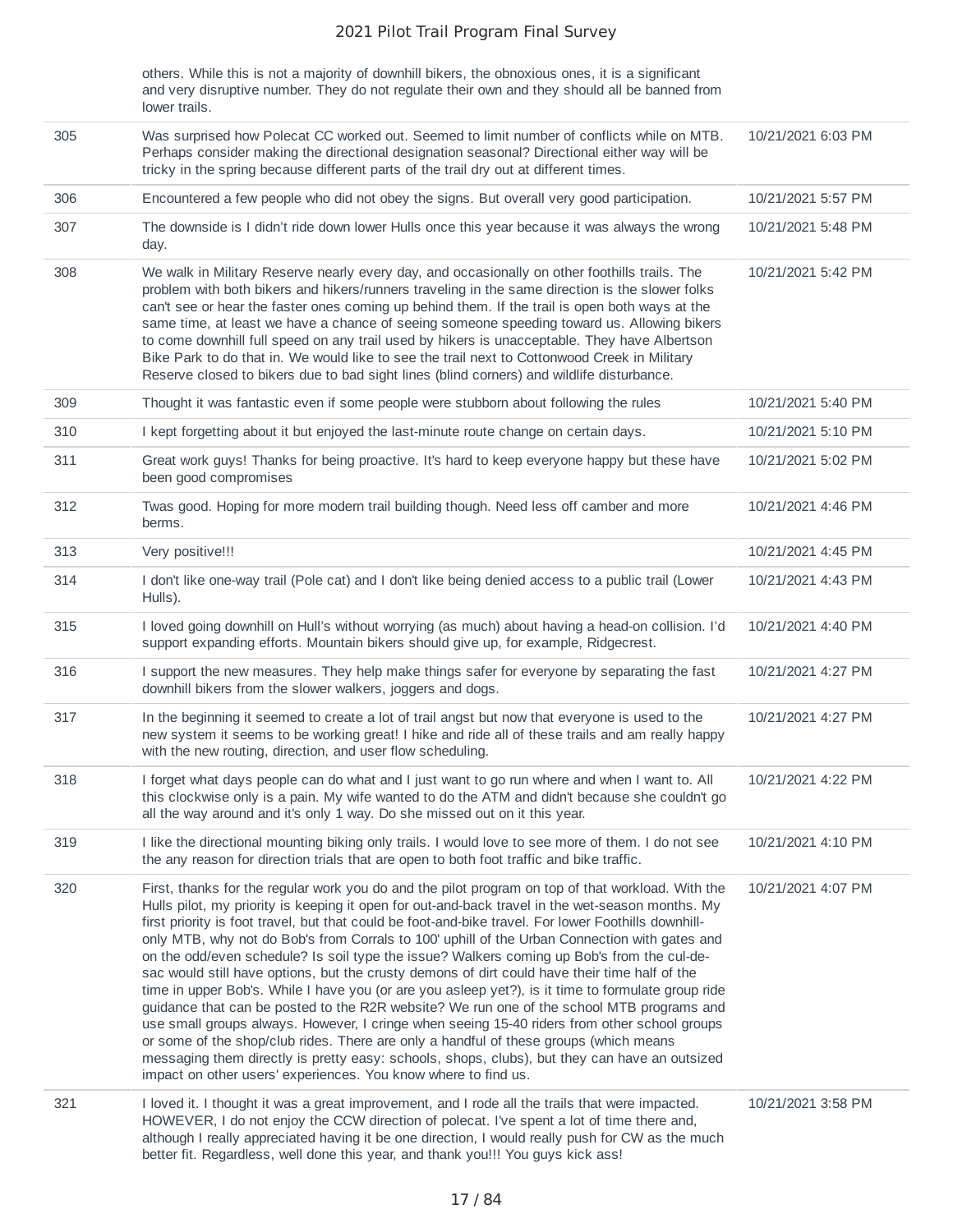| 322 | It was awesome to be able to plan bike rides around what would be the most fun like going<br>down hulls with confidence you wouldnt hit a biker or hiker coming up. The bucktail descent is<br>fun but a few berms need better cupping and are too flat at the top. Would be cool to do<br>odd/even with pole cat as well.                                                                                                                           | 10/21/2021 3:54 PM |
|-----|------------------------------------------------------------------------------------------------------------------------------------------------------------------------------------------------------------------------------------------------------------------------------------------------------------------------------------------------------------------------------------------------------------------------------------------------------|--------------------|
| 323 | Great ideas with the pilot program! Keep it up!                                                                                                                                                                                                                                                                                                                                                                                                      | 10/21/2021 3:53 PM |
| 324 | We mostly use Polecat, preferably 2-3 times/week. I do not be required to walk the same<br>direction all the time, year and year. Would prefer the direction to change at least monthly. As<br>a walker, I would rather see mountain bikers coming towards me than sneaking up behind me.<br>You proved at Lower Hulls Gulch that people are capable of changing instructions every day -<br>so altering Polecat direction monthly should be doable. | 10/21/2021 3:50 PM |
| 325 | weak & confusing                                                                                                                                                                                                                                                                                                                                                                                                                                     | 10/21/2021 3:50 PM |
| 326 | It worked out fine for me.                                                                                                                                                                                                                                                                                                                                                                                                                           | 10/21/2021 3:44 PM |
| 327 | Good experience.                                                                                                                                                                                                                                                                                                                                                                                                                                     | 10/21/2021 3:41 PM |
| 328 | Great for Bucks and ATM. Hulls needs more refinement                                                                                                                                                                                                                                                                                                                                                                                                 | 10/21/2021 3:32 PM |
| 329 | Thanks for taking the time to evaluate, plan and implement these trail optimizations. Please<br>keep the improvements coming.                                                                                                                                                                                                                                                                                                                        | 10/21/2021 3:26 PM |
| 330 | Directional and purpose specific trails rule! More please! Also, how about a technical Mtb trail<br>or two. Anything rocky has gotten significantly sanitized over my past 20 years of riding here.                                                                                                                                                                                                                                                  | 10/21/2021 3:26 PM |
| 331 | Fine.                                                                                                                                                                                                                                                                                                                                                                                                                                                | 10/21/2021 3:23 PM |
| 332 | The Polecat direction does not make sense. It should be the reverse (counterclockwise).<br>Bucktail separate is really great for downhill mountain biking.                                                                                                                                                                                                                                                                                           | 10/21/2021 3:20 PM |
| 333 | Wonderful changes, thank you!                                                                                                                                                                                                                                                                                                                                                                                                                        | 10/21/2021 3:19 PM |
| 334 | I thought it was effective. I do think e-bike policy on trails needs to be communicated more<br>and clearly. Any issues I had this season were due to e-bike discourtesy or use in prohibited<br>areas.                                                                                                                                                                                                                                              | 10/21/2021 3:14 PM |
| 335 | Loved it!                                                                                                                                                                                                                                                                                                                                                                                                                                            | 10/21/2021 3:10 PM |
| 336 | Good. Would be nice if you would consider making Bucktail bike only both directions. I think<br>line of site is enough for safety and you. Also make it so uphill riders yield to downhill riders.                                                                                                                                                                                                                                                   | 10/21/2021 3:07 PM |
| 337 | Great - love Bucks Trail!! Hulls Gulch has been the only challenge. It is nearly impossible to<br>remember which day is which and then I'm not prepared correctly. I wish there was a way to<br>build two trails there like you have done with Bucks Trail.                                                                                                                                                                                          | 10/21/2021 3:06 PM |
| 338 | Very pleased with alternating downhill days on Hull's, happy or indifferent to everything else<br>except bucktail; I don't enjoy bucktail down very much. It's just kind of an awkward descent,<br>like, it wants to be a flow trail, but it just isn't graded correctly for that.                                                                                                                                                                   | 10/21/2021 3:06 PM |
| 339 | Still lot of hikers using lowers hulls on downhill bike only days. May need more enforcement on<br>this                                                                                                                                                                                                                                                                                                                                              | 10/21/2021 3:03 PM |
| 340 | I appreciate the creativity put into try to find solutions to some of the key problems we faced<br>on our busy trails. The biggest issue with the pilot was watching people read the signs and still<br>choosing to not comply and was in running into people on the trails only to hear them apologize<br>knowing full well that they were in the wrong. Thank you for all that you do to allow us to enjoy<br>these beautiful hills/mountains.     | 10/21/2021 2:59 PM |
| 341 | Very positive                                                                                                                                                                                                                                                                                                                                                                                                                                        | 10/21/2021 2:58 PM |
| 342 | Positive!                                                                                                                                                                                                                                                                                                                                                                                                                                            | 10/21/2021 2:55 PM |
| 343 | I would like to see issues of dog off leash and dog waste management on Table Rock trail<br>addressed, thanks.                                                                                                                                                                                                                                                                                                                                       | 10/21/2021 2:54 PM |
| 344 | Seems good, still lots going uphill on downhill hulls days despite the signs and gates                                                                                                                                                                                                                                                                                                                                                               | 10/21/2021 2:51 PM |
| 345 | I loved all of the changes to the trail system this year. As a mountain biker I appreciate not<br>having to worry about uphill traffic when I'm going down Halls Gulch. I love the separation on                                                                                                                                                                                                                                                     | 10/21/2021 2:16 PM |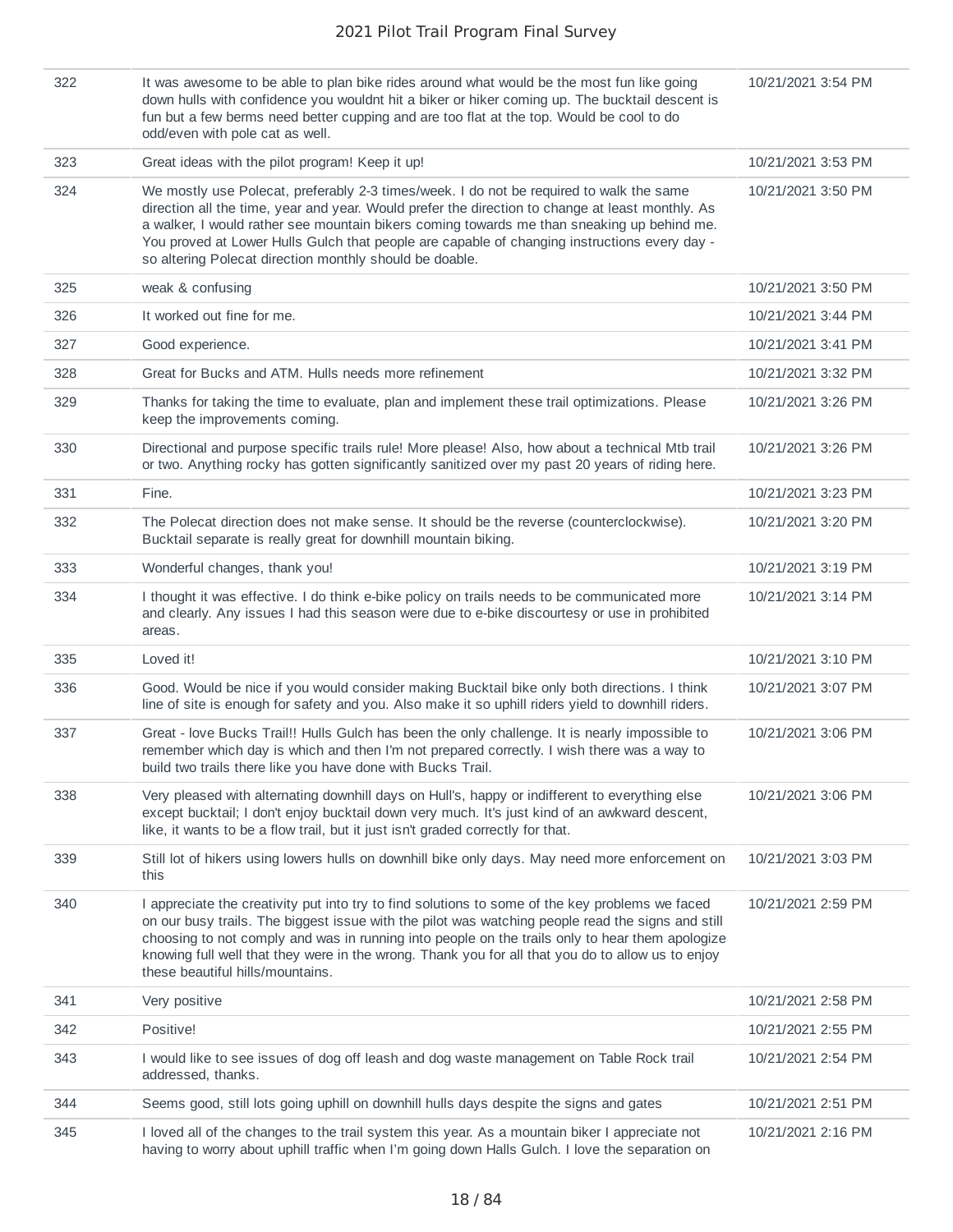|     | bucktail. And I love the single direction on polecat and around the mountain. That helps so<br>much knowing that I am not going to run into another biker headed in the opposite direction.                                                                                                                                                                                                                                                                                                                                                                                                                                                                                                                                                                                                                                                                                          |                     |
|-----|--------------------------------------------------------------------------------------------------------------------------------------------------------------------------------------------------------------------------------------------------------------------------------------------------------------------------------------------------------------------------------------------------------------------------------------------------------------------------------------------------------------------------------------------------------------------------------------------------------------------------------------------------------------------------------------------------------------------------------------------------------------------------------------------------------------------------------------------------------------------------------------|---------------------|
| 346 | Although I spend the majority of my time in the foothills running with my dog, I try to get out on<br>my bike as much as I can. I thought the pilot program allowed an awesome downhill biking<br>experience without fear of hitting a hiker around a corner and vastly lessened the amount of<br>times I was pulled over for an ascending biker. The one way trails allowed for an awesome<br>experience biking. I would imagine people who don't engage with the foothills on bike would<br>feel agnostic about the pilot program                                                                                                                                                                                                                                                                                                                                                  | 10/21/2021 2:15 PM  |
| 347 | The lower hulls pilot program seems overly biased towards mountain bikers. I also mtn bike<br>often. I've also utilized the hulls gulch trails for about 35 years. It has always been mainly a<br>hikers and runners trail I'd estimate 90% usage by these groups, 10% bikers. Bikers can use<br>hulls everyday, pedestrians only half the time. On days when it isn't open to hikers all other<br>trail options are steep climbs to get to upper hulls. There are no longer any loop options. It's<br>out and back which just makes for a longer and more boring run. Access to upper hulls is more<br>limited unless you drive to the motorcycle parking lot. Without hulls on a daily basis for hikers,<br>usage in that area is extremely limited. It would be different if hulls had an optional trail like<br>bucktail does, but since it doesn't, it's extremely restrictive. | 10/21/2021 2:13 PM  |
| 348 | Good. But I don't always know what the day of the month is. Would be easier if used day of<br>the week.                                                                                                                                                                                                                                                                                                                                                                                                                                                                                                                                                                                                                                                                                                                                                                              | 10/21/2021 2:10 PM  |
| 349 | Worked out just fine                                                                                                                                                                                                                                                                                                                                                                                                                                                                                                                                                                                                                                                                                                                                                                                                                                                                 | 10/21/2021 2:10 PM  |
| 350 | Love the changes. I have enjoyed all of the changes as a hiker and biker and they make the<br>trail use better for both user types. THANK YOU!                                                                                                                                                                                                                                                                                                                                                                                                                                                                                                                                                                                                                                                                                                                                       | 10/21/2021 2:09 PM  |
| 351 | It has been good, would be great if people follow the rules 100% of the time, not when it<br>benefited them.                                                                                                                                                                                                                                                                                                                                                                                                                                                                                                                                                                                                                                                                                                                                                                         | 10/21/2021 1:37 PM  |
| 352 | Need to do this for additional trails. Thanks for the effort!                                                                                                                                                                                                                                                                                                                                                                                                                                                                                                                                                                                                                                                                                                                                                                                                                        | 10/21/2021 1:36 PM  |
| 353 | I really enjoyed returning to Hull's gulch for biking. It had been so busy, I (along with other<br>friends and family) stopped riding it all together. I think that ATM is safer now, but hikers still<br>need to be reminded that it is not a "out and back" trail anymore. I would also support<br>counterclockwise travel for the Shane's Loop.                                                                                                                                                                                                                                                                                                                                                                                                                                                                                                                                   | 10/21/2021 1:17 PM  |
| 354 | Inadequate public involvement prior to permanent changes in Military Reserve.                                                                                                                                                                                                                                                                                                                                                                                                                                                                                                                                                                                                                                                                                                                                                                                                        | 10/21/2021 1:17 PM  |
| 355 | It's been awesome being able to ride down lower hulls without fearing for my life or someone<br>else's. Managing the trails in this manner is similar to other more populated areas such as<br>Boulder, CO. Boise has to look toward the future as people are moving here and this won't<br>change so we need to adapt in a way that insures safety for all users. I think this pilot program<br>is starting to be effective.                                                                                                                                                                                                                                                                                                                                                                                                                                                        | 10/21/2021 1:13 PM  |
| 356 | Love one way trails!                                                                                                                                                                                                                                                                                                                                                                                                                                                                                                                                                                                                                                                                                                                                                                                                                                                                 | 10/21/2021 1:12 PM  |
| 357 | Generally pretty good. I do think larger, clearer signage would be an improvement, assuming<br>the changes are made permanent (or if further pilot programs are put in place).                                                                                                                                                                                                                                                                                                                                                                                                                                                                                                                                                                                                                                                                                                       | 10/21/2021 1:08 PM  |
| 358 | As an equestrian who frequently rides the trails, I have found no issues provided the bike<br>population respects the rules regarding trail etiquette. All you have to do is talk to the horse<br>and rider and slow down. It only takes a few seconds! This also applies to when we are hiking<br>the trails                                                                                                                                                                                                                                                                                                                                                                                                                                                                                                                                                                        | 10/21/2021 12:45 PM |
| 359 | Reduced freedom of choice.                                                                                                                                                                                                                                                                                                                                                                                                                                                                                                                                                                                                                                                                                                                                                                                                                                                           | 10/21/2021 12:41 PM |
| 360 | Thank you for all you've done for us!                                                                                                                                                                                                                                                                                                                                                                                                                                                                                                                                                                                                                                                                                                                                                                                                                                                | 10/21/2021 12:41 PM |
| 361 | Pretty good. Some people refuse to read or don't care and do what they want on bike days<br>only. Thats annoying but that's people. Everyone has a sense of entitlement these days.                                                                                                                                                                                                                                                                                                                                                                                                                                                                                                                                                                                                                                                                                                  | 10/21/2021 12:32 PM |
| 362 | Good but I wish more runners and hikers would actually follow the Hulls Gulch direction rules.<br>At least 50% of the time I used the trail on odd days I encountered uphill foot traffic that knew<br>they were not following the guidelines.                                                                                                                                                                                                                                                                                                                                                                                                                                                                                                                                                                                                                                       | 10/21/2021 12:25 PM |
| 363 | As the population of the valley grows, this type of unidirectional trail design will be critical to<br>ensure safety. Other growing areas have implemented and successfully achieved a fair and                                                                                                                                                                                                                                                                                                                                                                                                                                                                                                                                                                                                                                                                                      | 10/21/2021 12:21 PM |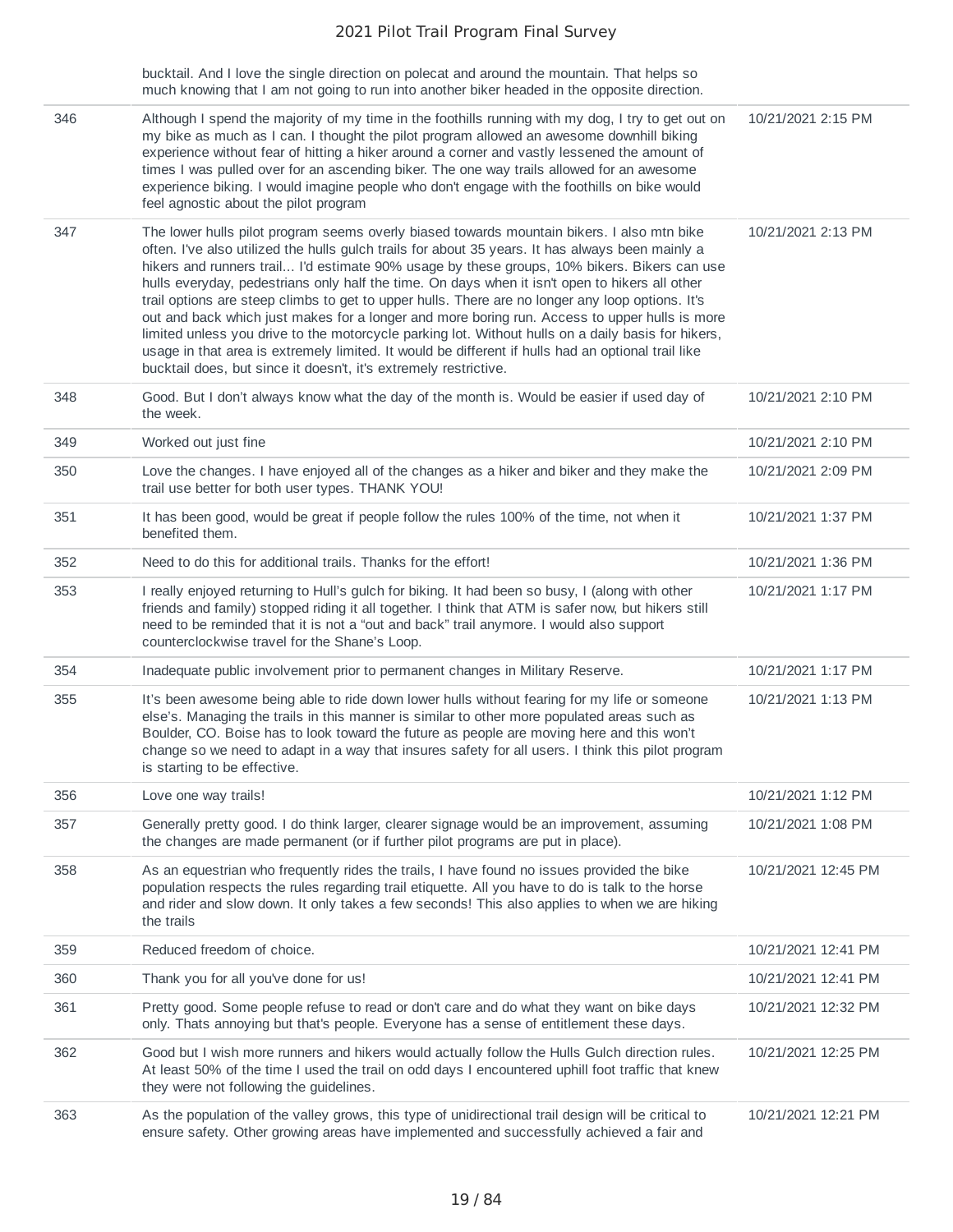|     | safe program pleasing all users. More trails in the system need to be included in a alternating<br>day use plan going forward.                                                                                                                                                                                                                                                                                                                                                                                                                                                                                                                                                                                                                            |                     |
|-----|-----------------------------------------------------------------------------------------------------------------------------------------------------------------------------------------------------------------------------------------------------------------------------------------------------------------------------------------------------------------------------------------------------------------------------------------------------------------------------------------------------------------------------------------------------------------------------------------------------------------------------------------------------------------------------------------------------------------------------------------------------------|---------------------|
| 364 | Overall I thought it was positive. I ride Polecat frequently and the directional change makes it<br>safer and more user friendly for everybody.                                                                                                                                                                                                                                                                                                                                                                                                                                                                                                                                                                                                           | 10/21/2021 12:15 PM |
| 365 | Good. Except I would like to see R2R and City Parks work with more landowners to<br>incorporate, improve, and reduce erosion impacts on the many "social trails" that connect<br>neighborhoods with R2R and with downtown.                                                                                                                                                                                                                                                                                                                                                                                                                                                                                                                                | 10/21/2021 12:11 PM |
| 366 | A little bit of conflict with other users (especially on Hulls) not understanding or not caring<br>about restrictions, but overall a great idea to introduce directionality and limits on use for<br>certain trails.                                                                                                                                                                                                                                                                                                                                                                                                                                                                                                                                      | 10/21/2021 12:07 PM |
| 367 | Pretty good. I appreciate all the hard work and effort that goes into trying to keep the incredible<br>trail system we have here maintained and available to all users!                                                                                                                                                                                                                                                                                                                                                                                                                                                                                                                                                                                   | 10/21/2021 12:07 PM |
| 368 | I do not support making trails one direction only. This prevents a lot of users from being able to<br>ever use these trails at all. Many people, such as parents with young children, older people,<br>and people with disabilities, are unable to hike the full loop and are therefore prevented from<br>being able to experience any part of the trail. I understand the goals of this program, but just<br>don't think it's right to exclude so many people from trail use. Our family is personally affected,<br>having both small kids who can't hike more than a couple miles, and parents in their 70s who<br>love to hike but can only tolerate short distances now. An out-and-back option is essential so<br>we can turn around when necessary. | 10/21/2021 11:31 AM |
| 369 | Very good. I think the improvements to Bucktail and the even/odd days on Lower Hulls were<br>the most effective and beneficial.                                                                                                                                                                                                                                                                                                                                                                                                                                                                                                                                                                                                                           | 10/21/2021 11:13 AM |
| 370 | Great idea. Makes the trails feel much less crowded. And don't have to worry nearly so much<br>about blind corners. It would be a great idea on more trails.                                                                                                                                                                                                                                                                                                                                                                                                                                                                                                                                                                                              | 10/21/2021 11:00 AM |
| 371 | I don't like limiting directions for people. We should focus on making more trails, widening<br>some trails, and saving the foothills from development!                                                                                                                                                                                                                                                                                                                                                                                                                                                                                                                                                                                                   | 10/21/2021 10:35 AM |
| 372 | More directional trails please, even more single use thanks                                                                                                                                                                                                                                                                                                                                                                                                                                                                                                                                                                                                                                                                                               | 10/21/2021 10:22 AM |
| 373 | Like it a lot. Please consider building more one directional downhill biking only trails with<br>parallel hiking/running trails (how Bucktail is structured). I think it's very beneficial and safe for<br>both bikers and hikers                                                                                                                                                                                                                                                                                                                                                                                                                                                                                                                         | 10/21/2021 10:13 AM |
| 374 | Overall amazing! Great job! The only criticism I have is Round the directionally of Polecat. I<br>think it should go the opposite direction or clockwise                                                                                                                                                                                                                                                                                                                                                                                                                                                                                                                                                                                                  | 10/21/2021 10:09 AM |
| 375 | really like the pilot program for organizing riders and making a safer experience. Might consider<br>including Red Cliffs in the directional program.                                                                                                                                                                                                                                                                                                                                                                                                                                                                                                                                                                                                     | 10/21/2021 9:53 AM  |
| 376 | I bike, hike, and run equally. Almost daily on the trails. And i LOVE what you are doing with the<br>directional and odd-even trail uses. Am 100% a fan of what you are doing for all users!! Keep it<br>up!!                                                                                                                                                                                                                                                                                                                                                                                                                                                                                                                                             | 10/21/2021 9:42 AM  |
| 377 | Fully support the direction for addressing the friction between hikers and hikers with free<br>ranging dogs (I think the most dangerous thing right now) and bikes. Were not compatible with<br>the volume of traffic haven risen. Another note, why isnt boise spending morre on creating<br>more exciting mtb trails near town? There are so many of us that want more and are willing to<br>pay. We support the economy, buy bikes costing thousands and pay our taxes. Yet the trails<br>are mostly sandy sidewalks. Ive seen IMBA projects where they use local materials to build<br>armoured turns, drops and technical uphills with minimal disruptions. What is the philosophy<br>here? Just seeking to understand.                              | 10/21/2021 9:37 AM  |
| 378 | Lower Hulls - the way we use it does not fit the pilot plan. Suggest having 10 days monthly<br>where a rider could ride both up and down the same section. Also, please don't close the<br>steeps and challenging trails. We love them.                                                                                                                                                                                                                                                                                                                                                                                                                                                                                                                   | 10/21/2021 9:32 AM  |
| 379 | Good experience. Don't like the military reserve bucktail change. Now all bike traffic goes up<br>central ridge and a significant amount of bike traffic goes down central ridge. Really increased<br>the traffic on that trail. Now it is a choke point trail for bikes and hikers. Another uphill trail<br>option should be available for bikers.                                                                                                                                                                                                                                                                                                                                                                                                       | 10/21/2021 9:23 AM  |
| 380 | Polecat loop should be bikes one direction and hikers/runners opposite                                                                                                                                                                                                                                                                                                                                                                                                                                                                                                                                                                                                                                                                                    | 10/21/2021 9:01 AM  |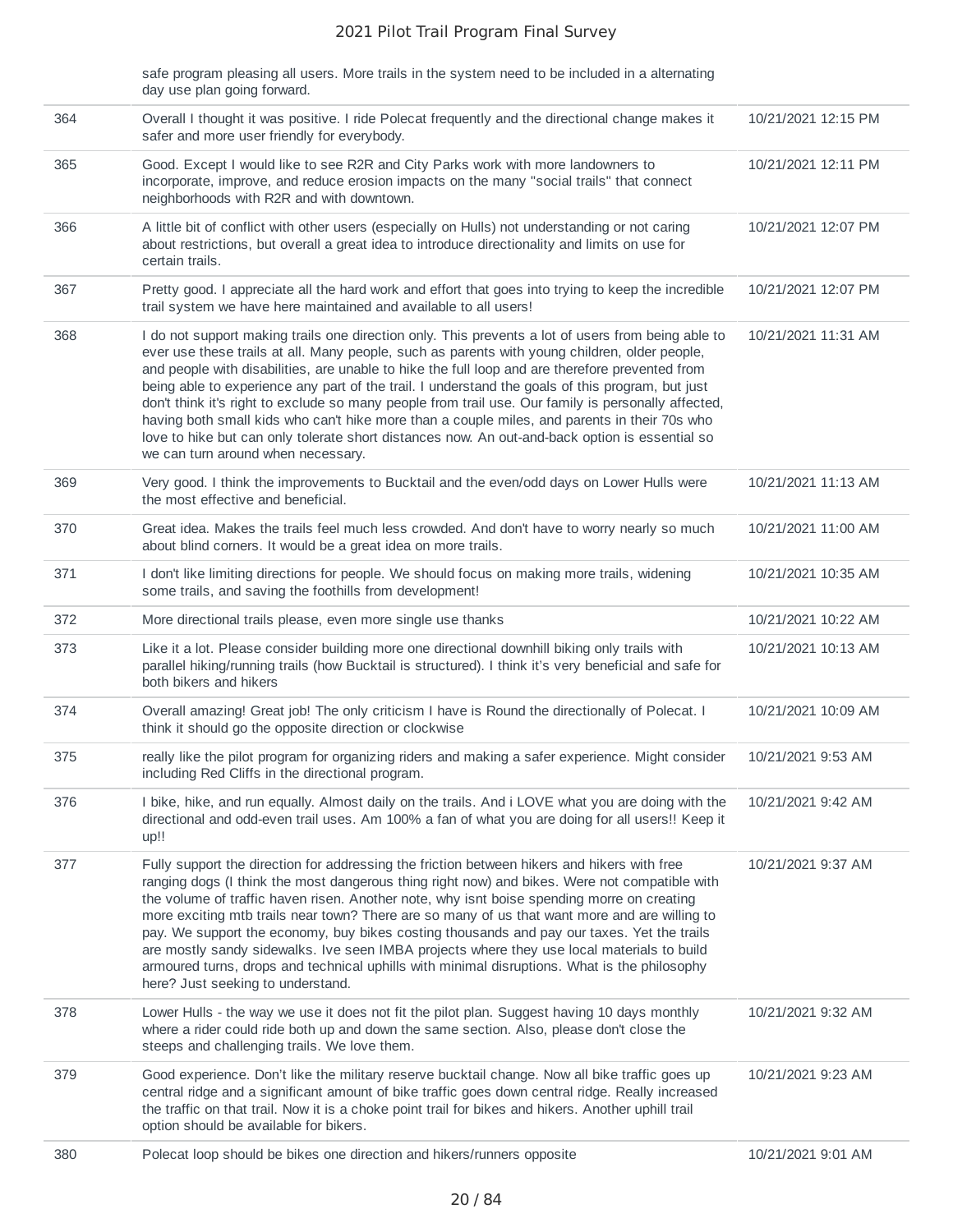| 381 | I really enjoy the safety of knowing uphill users won't be on lower hulls. It also provides for a<br>more enjoyable downhill ride, not having to stop in narrow places to allow hikers/bikers pass.<br>The same goes for the bucktail downhill mtn bike only                                                                                                                                                                                                                                                                                                                                                                                                                                                                                                                                                                                                                                                                                                                                                                                                                                                                                                                                                                                                                                                                                                                                                                                                                                                                                                                                                                                                                                                                                                                                                                                  | 10/21/2021 8:42 AM  |
|-----|-----------------------------------------------------------------------------------------------------------------------------------------------------------------------------------------------------------------------------------------------------------------------------------------------------------------------------------------------------------------------------------------------------------------------------------------------------------------------------------------------------------------------------------------------------------------------------------------------------------------------------------------------------------------------------------------------------------------------------------------------------------------------------------------------------------------------------------------------------------------------------------------------------------------------------------------------------------------------------------------------------------------------------------------------------------------------------------------------------------------------------------------------------------------------------------------------------------------------------------------------------------------------------------------------------------------------------------------------------------------------------------------------------------------------------------------------------------------------------------------------------------------------------------------------------------------------------------------------------------------------------------------------------------------------------------------------------------------------------------------------------------------------------------------------------------------------------------------------|---------------------|
| 382 | I think it is no good. People need to be tought trail edicate, not be limited as to how they travel.<br>Trails are becoming over crowded, but that just lends to the development of new trails, which<br>is a good thing. Stop the madness people hit the trails to be free.                                                                                                                                                                                                                                                                                                                                                                                                                                                                                                                                                                                                                                                                                                                                                                                                                                                                                                                                                                                                                                                                                                                                                                                                                                                                                                                                                                                                                                                                                                                                                                  | 10/21/2021 8:25 AM  |
| 383 | Good experience. We still have work to do with educating dog owners. Too many dogs running<br>free off trail. Harassing wildlife and creating erosion. Not cool, especially in spring time. And<br>the poop problem. But I'm glad you're listening and thanks for trail improvements!                                                                                                                                                                                                                                                                                                                                                                                                                                                                                                                                                                                                                                                                                                                                                                                                                                                                                                                                                                                                                                                                                                                                                                                                                                                                                                                                                                                                                                                                                                                                                         | 10/21/2021 7:26 AM  |
| 384 | I have a few other comments about the 'strategy' going forward. 1. The ATM loop should also<br>go in a 'clockwise' direction. I think switching monthly is an excellent to not only preserve and<br>trail, but I find that direction to be as FUN if not more than counterclockwise. I do believe that<br>strategy should be implemented on the others such as (Polecat) to keep things fresh and fun!<br>2. The 'policy' of uphill traffic ALWAYS having the right of way doesn't not make any sense and<br>quite frankly is really dangerous! When I see people coming down the hill my natural instinct is<br>to 'move' over. Whether they be walking/running or riding a bike. They have a better opportunity<br>to see the traffic coming down hill and have themselves in a position to move out of the way.<br>The caveat 'can be' where in some lower sections of the foothills or where the terrain isn't as<br>steep some allowances can be made by downhill traffic. Or designate only certain areas of the<br>lower parts of the foothills as pedestrian uphill traffic has right of way. That policy is the most<br>important one that needs to be changed. Not only from a safety perspective, but from a<br>confrontational one. People are not happy that uphill traffic does not even attempt to move out<br>of the way of DH traffic when clearly there is room and are able to do so. So, that rule needs to<br>change where uphill traffic must concede to DH traffic. I personally have almost been injured<br>trying to stop for someone that clearly could have moved out of the way, but did not do so<br>because the 'rule' is uphill traffic has right of way. Finally, for most of us riders the DH IS the<br>'payoff' for the climb. I always enjoy watching people have FUN on the DH and not having to<br>stop! | 10/21/2021 7:16 AM  |
| 385 | I really enjoyed the changes!                                                                                                                                                                                                                                                                                                                                                                                                                                                                                                                                                                                                                                                                                                                                                                                                                                                                                                                                                                                                                                                                                                                                                                                                                                                                                                                                                                                                                                                                                                                                                                                                                                                                                                                                                                                                                 | 10/21/2021 7:12 AM  |
| 386 | I liked the Hulls alternating days, all other directional trails in the plan don't make sense. ATM<br>rides better the other way. Polecat is a traverse, both ways, and I've ALWAYS ridden it the<br>other way going out and take the left route, CW, when coming back from Peggys. Hulls is fine<br>alternating in the busy spring and summer, but its an 'all weather' trail in the winter and<br>sometimes the only option on wet days. It shouldn't alternate days Nov. to March. On a side<br>note, what are you going to do about E-bikers who don't care about the rules? I was told by one<br>the other day that 'he can't get a ticket for breaking a rule, only a law and e-biking isn't against<br>the law.' I hope you don't cave and start making e-bikes okay like the city did with the<br>greenbelt and bike paths                                                                                                                                                                                                                                                                                                                                                                                                                                                                                                                                                                                                                                                                                                                                                                                                                                                                                                                                                                                                            | 10/21/2021 6:48 AM  |
| 387 | I think all of the ideas that were piloted were well needed and well executed. These ideas if<br>made permanent will make the use of the trails much safer and more enjoyable for everyone.<br>Now just if something could be done about the increasing Goathead problem that is occuring at<br>all of the Table rock trailheads                                                                                                                                                                                                                                                                                                                                                                                                                                                                                                                                                                                                                                                                                                                                                                                                                                                                                                                                                                                                                                                                                                                                                                                                                                                                                                                                                                                                                                                                                                              | 10/20/2021 10:37 PM |
| 388 | Did not like the odd/even days for Hulls Gulch. Have specific days off and not able to use the<br>trail when I wanted.                                                                                                                                                                                                                                                                                                                                                                                                                                                                                                                                                                                                                                                                                                                                                                                                                                                                                                                                                                                                                                                                                                                                                                                                                                                                                                                                                                                                                                                                                                                                                                                                                                                                                                                        | 10/20/2021 10:33 PM |
| 389 | It was a ridiculous thought. Lowe Hulls is the only trail that made sense for the evaluation.                                                                                                                                                                                                                                                                                                                                                                                                                                                                                                                                                                                                                                                                                                                                                                                                                                                                                                                                                                                                                                                                                                                                                                                                                                                                                                                                                                                                                                                                                                                                                                                                                                                                                                                                                 | 10/20/2021 10:16 PM |
| 390 | I think it's great. Having systems in place to help prevent collisions between mountain bikers<br>and hikers is a great idea. I am all for designating certain trails as downhill biking only in one<br>direction. It is just safer and more fun that way. Thank you.                                                                                                                                                                                                                                                                                                                                                                                                                                                                                                                                                                                                                                                                                                                                                                                                                                                                                                                                                                                                                                                                                                                                                                                                                                                                                                                                                                                                                                                                                                                                                                         | 10/20/2021 9:44 PM  |
| 391 | It's important to give this program a chance. R2R is striving to improve the foothills experience<br>for everyone through innovative means and trying new things. I heard several people complain<br>about various aspects of the pilot program. There's no firm agreement across all users, and<br>that's to be expected. Listen and continue modifying as needed. I called out several users on<br>Hulls who were riding their bikes, descending, on even days (uphill bike traffic only). A couple<br>of the users pretended not to hear me (I'm loud, so I'm sure they did) and one user claimed to<br>not see a sign indicating the directional use restrictions. Personally I've hear a lot of confusion<br>on the Hulls trail by all users. I think it should be turned into a pedestrian only trail. Period.<br>There are tons of other options for mountain bikers and Hulls is really the only accessible all-                                                                                                                                                                                                                                                                                                                                                                                                                                                                                                                                                                                                                                                                                                                                                                                                                                                                                                                      | 10/20/2021 9:37 PM  |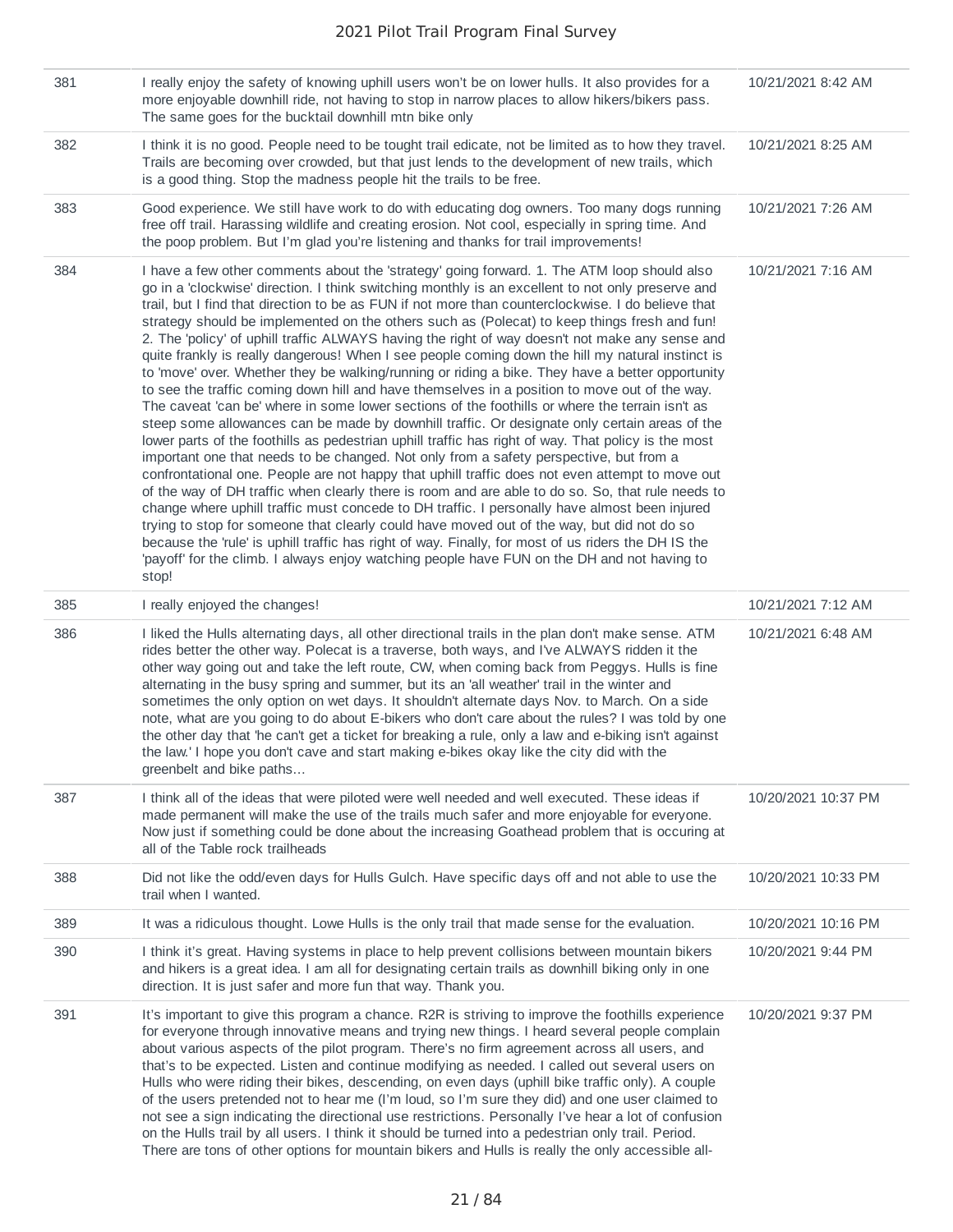|     | weather trail in that area for pedestrians. I've never seen equestrian use on that trail in my 15<br>years of living here so I'm not sure how that change would affect those users. Despite the<br>confusion among others, I personally appreciate the efforts being made through the pilot<br>program. I support directional trails and building the new pedestrian-only alternative to Bucktail<br>was a fantastic solution!                                                                                                                                                                                                                                                                                                                                                                                                                                                                                                                       |                    |
|-----|------------------------------------------------------------------------------------------------------------------------------------------------------------------------------------------------------------------------------------------------------------------------------------------------------------------------------------------------------------------------------------------------------------------------------------------------------------------------------------------------------------------------------------------------------------------------------------------------------------------------------------------------------------------------------------------------------------------------------------------------------------------------------------------------------------------------------------------------------------------------------------------------------------------------------------------------------|--------------------|
| 392 | Fantastic! I think the program was well marketed, well-marked and was installed for a long<br>enough time for all of us to get the feel for it and get used to the change. I think it helped the<br>problem areas (too much traffic or conflict). When I talked to other trail users, by far the<br>majority have had positive experiences as well and appreciate the change.                                                                                                                                                                                                                                                                                                                                                                                                                                                                                                                                                                        | 10/20/2021 8:59 PM |
| 393 | I thought it was a great idea. I would like to see Bucktail be MTB only but both directions. I<br>miss going uphill on Buck-tail. I still wish they would not allow people to use two ear buds!                                                                                                                                                                                                                                                                                                                                                                                                                                                                                                                                                                                                                                                                                                                                                      | 10/20/2021 8:30 PM |
| 394 | I feel that when the hulls gultch trail was closed to up hill traffic it would force people to other<br>trail which then would be over crowded. We would never see dog markers (poop bags) on<br>Bobs and now we do. Everyone needs to respect the trails and the users. The gultch is popular<br>because of the proximity to Camels back. I believe education is the key as the valley grows.<br>And please remind EVERYONE to pick up after their dogs. Big and SMALL. Carry out what<br>you bring in.                                                                                                                                                                                                                                                                                                                                                                                                                                             | 10/20/2021 8:13 PM |
| 395 | Hate, with a capital H, the polecat change. Other changes were warranted and good to go.<br>Please change polecat back asap.                                                                                                                                                                                                                                                                                                                                                                                                                                                                                                                                                                                                                                                                                                                                                                                                                         | 10/20/2021 7:45 PM |
| 396 | Directional trails are a big advantage because users know what to expect and I think switching<br>Polecat annually is a creative way to manage it.                                                                                                                                                                                                                                                                                                                                                                                                                                                                                                                                                                                                                                                                                                                                                                                                   | 10/20/2021 7:39 PM |
| 397 | I avoided Polecat and Hull's Gulch, so it pushed me to use other trails (not a problem). On<br>Around The Mountain, I'm relatively OK with one-way EXCEPT that it cuts off the shortcut to<br>More's Mountain trails. If the last mile or so of Around The Mountain was two-way, so I could<br>get to the "logging junction" it's just a quarter mile to Shafer Butte campground and the More's<br>Mountain trails. Thanks for considering this. My low-clearance car can't make the drive to<br>Shafer Butte unless the road has recently been graded. I really appreciate all the thought and<br>effort Ridge To Rivers is putting into making the trails a great experience for everyone.                                                                                                                                                                                                                                                         | 10/20/2021 7:15 PM |
|     |                                                                                                                                                                                                                                                                                                                                                                                                                                                                                                                                                                                                                                                                                                                                                                                                                                                                                                                                                      |                    |
| 398 | Appreciate your efforts!! Now we just need more trails! :)                                                                                                                                                                                                                                                                                                                                                                                                                                                                                                                                                                                                                                                                                                                                                                                                                                                                                           | 10/20/2021 7:07 PM |
| 399 | I think the pilot program has been a success. Its simple and step in the right direction being<br>that the trails are seeing a record number of users.                                                                                                                                                                                                                                                                                                                                                                                                                                                                                                                                                                                                                                                                                                                                                                                               | 10/20/2021 6:59 PM |
| 400 | I rode or hiked each trail in the program in the prescribed manner. I specifically enjoyed Two<br>Point on foot and Bucktail on the bike, although all trails in the program felt less combative<br>than in the past. I think trails like the new Two Point and the legacy Hull's Gulch Interpretive<br>trails really show the advantage of and need for more foot-only tread. As I stated, I mostly ride<br>our trails, but any time I have walked these quieter paths, I have marveled at that quiet. I did<br>encounter and heard tales of encounters with disgruntled hikers, but they were at a minimum. I<br>have to say, riding up Hull's on a no downhill day knowing no one on a 160mm bike with Strava<br>glory in mind was around the corner was also peaceful. I wish to add my voice to the<br>cacophony of voices pleading for more trails, and and also to the likely smaller group who wish<br>for more specifically managed trails. | 10/20/2021 6:52 PM |
| 401 | Didn't realize we had a problem before. I'm sure the signs and gates weren't cheap.                                                                                                                                                                                                                                                                                                                                                                                                                                                                                                                                                                                                                                                                                                                                                                                                                                                                  | 10/20/2021 6:44 PM |
| 402 | Love the thinking and trying new things to make the experience better.                                                                                                                                                                                                                                                                                                                                                                                                                                                                                                                                                                                                                                                                                                                                                                                                                                                                               | 10/20/2021 6:27 PM |
| 403 | Great job!                                                                                                                                                                                                                                                                                                                                                                                                                                                                                                                                                                                                                                                                                                                                                                                                                                                                                                                                           | 10/20/2021 6:25 PM |
| 404 | I like it but would prefer the polecat direction be swapped.                                                                                                                                                                                                                                                                                                                                                                                                                                                                                                                                                                                                                                                                                                                                                                                                                                                                                         | 10/20/2021 6:13 PM |
| 405 | The issue was tracking when I was allowed on Hulls. I found the program mostly annoying but<br>appreciate thinking of new ways to manage the trails.                                                                                                                                                                                                                                                                                                                                                                                                                                                                                                                                                                                                                                                                                                                                                                                                 | 10/20/2021 6:08 PM |
| 406 | Did NOT like the counter clockwise direction of polecat trail. I'm ok with directional travel<br>restrictions on that trail but clockwise bike travel is safer and better                                                                                                                                                                                                                                                                                                                                                                                                                                                                                                                                                                                                                                                                                                                                                                            | 10/20/2021 5:38 PM |
| 407 | I like odd days bikes downhill only Hulls. Trail signage for pilots or any permanent rules need<br>to be more prominent. Not shouting to people, but more attention grabbing, and easier to see<br>and read so it's clear. Not only one to say this                                                                                                                                                                                                                                                                                                                                                                                                                                                                                                                                                                                                                                                                                                  | 10/20/2021 5:11 PM |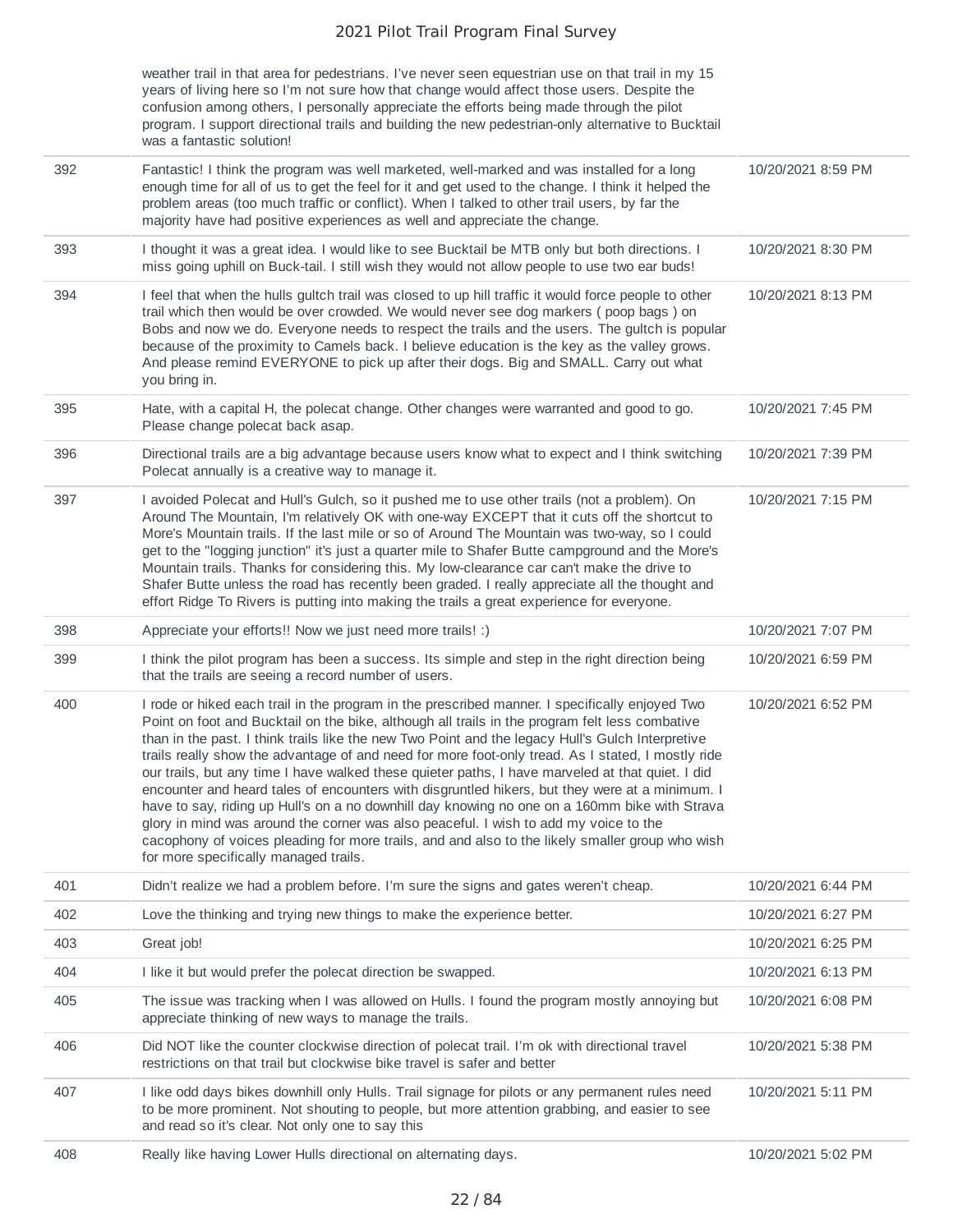| 409 | Experience was good. Made several multi-use trails saferWhen hikers/bikers and dogs were<br>controlled and followed the signs/program.                                                                                                                                                                                                                                                                                                                                                                                       | 10/20/2021 4:53 PM  |
|-----|------------------------------------------------------------------------------------------------------------------------------------------------------------------------------------------------------------------------------------------------------------------------------------------------------------------------------------------------------------------------------------------------------------------------------------------------------------------------------------------------------------------------------|---------------------|
| 410 | Tram trail very eroded. Is there any way to mitigate this???                                                                                                                                                                                                                                                                                                                                                                                                                                                                 | 10/20/2021 4:34 PM  |
| 411 | Fine, but wish there could be a compromise about leashless dogs in Harrison to Hillside. Allow<br>off leash on Harrison area trails but make it on leash in Full Sail and Buena Vista area                                                                                                                                                                                                                                                                                                                                   | 10/20/2021 3:42 PM  |
| 412 | I think it is a great way to have more people to get to use the trails in a safe manner.                                                                                                                                                                                                                                                                                                                                                                                                                                     | 10/20/2021 2:51 PM  |
| 413 | hiking trails are for everyone Mt. bikes are not so trail decisions always need to keep that in<br>mind.                                                                                                                                                                                                                                                                                                                                                                                                                     | 10/20/2021 2:41 PM  |
| 414 | It is unfortunate that it has to happen. Too many people makes this ridiculous.                                                                                                                                                                                                                                                                                                                                                                                                                                              | 10/20/2021 2:31 PM  |
| 415 | Great trails with fun loops and always maintained, wish there was more loops with more<br>gradual climbs.                                                                                                                                                                                                                                                                                                                                                                                                                    | 10/20/2021 2:29 PM  |
| 416 | Summit all up in people not touch anything to "common courtesy "glass. It's kind of like table<br>rock, just a few bad apples spoil everything. I think there should be no dog off leash trails as<br>that is the biggest abuse that occurs as people cannot control their animals. I have seen a lot<br>of very bad aggressive incidences that have happened do you to off leash. Big part of the<br>problem is it's not the least people the signage is great but most people don't think they have<br>to follow the rules | 10/20/2021 2:28 PM  |
| 417 | I feel like we should all be able to support one another and our trail uses. Just be considerate<br>when using and be kind, simple, no rules.                                                                                                                                                                                                                                                                                                                                                                                | 10/20/2021 2:20 PM  |
| 418 | Good test program                                                                                                                                                                                                                                                                                                                                                                                                                                                                                                            | 10/20/2021 2:16 PM  |
| 419 | Pleased with the experiment, unhappy with the Polecat direction chosen. Strongly prefer<br>clockwise, as most mountain bikers do. Would be happy with alternating by year.                                                                                                                                                                                                                                                                                                                                                   | 10/20/2021 2:10 PM  |
| 420 | Overall it was ok. However, I would prefer the other direction for Polecat if one way continues. I<br>would also recommend that if one way on Hulls remain in place that you move the lower gate<br>up to above the lollipop so that foot users could continue to use this trail daily especially<br>considering it is one of the trails that drains the best during muddy conditions.                                                                                                                                       | 10/20/2021 12:50 PM |
| 421 | I am glad steps are being taken to make it a more pleasant experience for all trail users. I<br>appreciate all the hard work put into this program and the trail users who have been following<br>the trail rules properly.                                                                                                                                                                                                                                                                                                  | 10/20/2021 12:46 PM |
| 422 | Excellent. Used and appreciated it every week                                                                                                                                                                                                                                                                                                                                                                                                                                                                                | 10/20/2021 12:31 PM |
| 423 | It was great. Directionality makes trails both safer and more fun. I was a big fan also a big fan<br>of hulls being mixed use depending on the day, in recent years the trail was getting congested<br>in both directions. This is safer for everyone! Thank you for everything you have done. Please<br>consider making changes like these to more trails in the future, or building more trails specific<br>to biking or hiking.                                                                                           | 10/20/2021 12:13 PM |
| 424 | I liked it however, I think Hull's just needs to be taken out of the equation. Someone is going to<br>get seriously hurt on that trail. People just choose to not comply and it's the most dangerous<br>trail of all of them.                                                                                                                                                                                                                                                                                                | 10/20/2021 12:00 PM |
| 425 | Trying to over manage a outdoors experience just takes the fun out of it. I would like to see<br>some people get tickets for littering, off-leash pooping dogs and for dropping their poop along<br>the trail.                                                                                                                                                                                                                                                                                                               | 10/20/2021 11:57 AM |
| 426 | Needs better enforcement, especially at Polecat.                                                                                                                                                                                                                                                                                                                                                                                                                                                                             | 10/20/2021 11:31 AM |
| 427 | We supported it though it appeared lots of bikers and hikers would still ride/walk on days they<br>weren't supposed to - out of program ignorance or indifference.                                                                                                                                                                                                                                                                                                                                                           | 10/20/2021 11:31 AM |
| 428 | Didn't use any of the affected trails                                                                                                                                                                                                                                                                                                                                                                                                                                                                                        | 10/20/2021 11:21 AM |
| 429 | I've enjoyed the changes to the trails. It's made riding more fun and the hiking I do with my<br>dogs not so stressful                                                                                                                                                                                                                                                                                                                                                                                                       | 10/20/2021 11:19 AM |
| 430 | I believe these changes are necessary with the increase in traffic (and attitudes).                                                                                                                                                                                                                                                                                                                                                                                                                                          | 10/20/2021 11:12 AM |
| 431 | Love the odd/even days - safer and easier! Keep it up! More downhill bike days :)                                                                                                                                                                                                                                                                                                                                                                                                                                            | 10/20/2021 10:43 AM |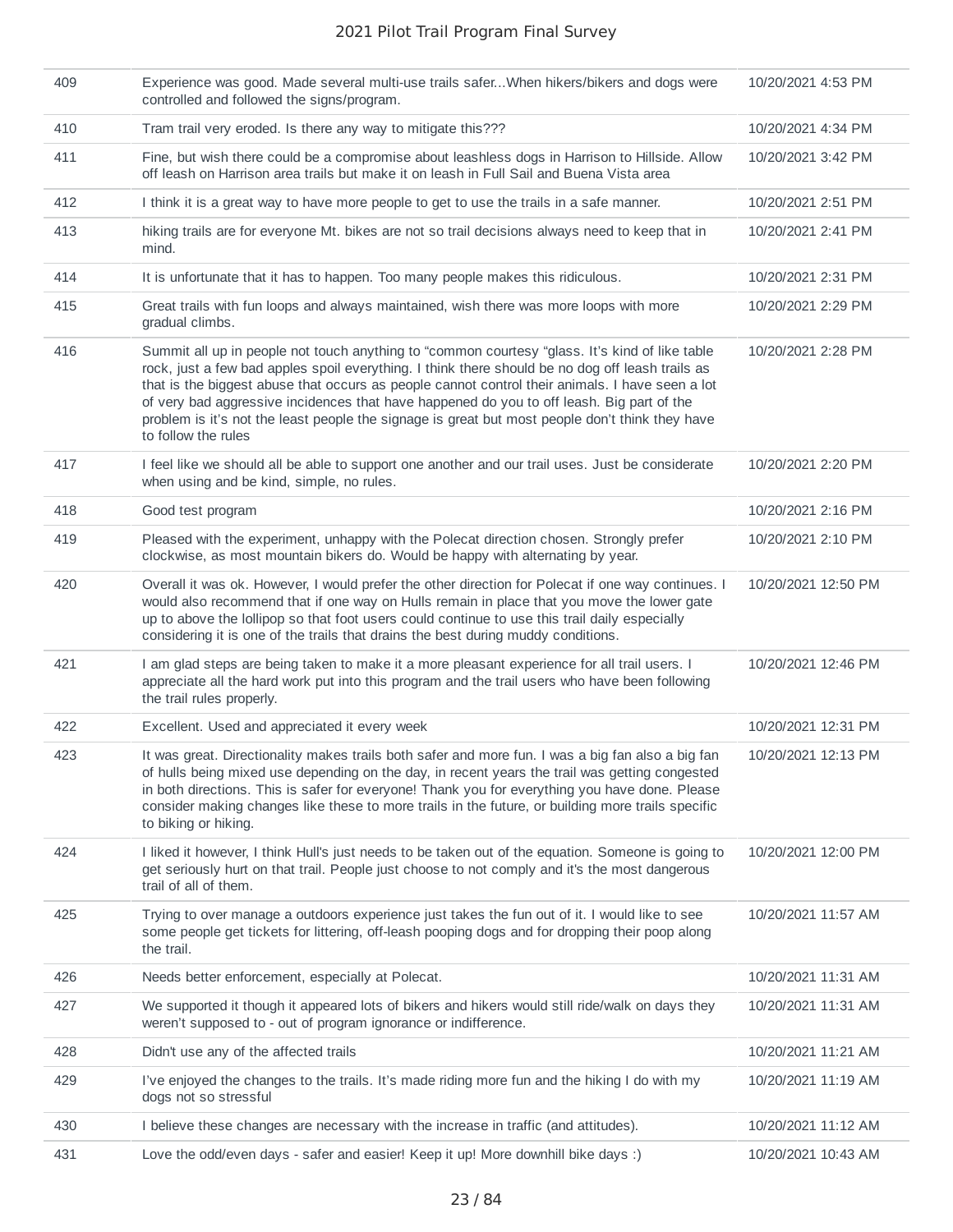| 432 | It's been ok - problem is for people that are not in the know of these trail restrictions or<br>recommended use people are very very rude to those not in the know. I've seen people be<br>yelled at in profanity. If there's not good signage - awareness out there . Be seen some<br>unfortunate incidents. So if people can't be nice then just make it open to all snd they can't fly<br>down at 50 mph                                                                                           | 10/20/2021 10:27 AM |
|-----|-------------------------------------------------------------------------------------------------------------------------------------------------------------------------------------------------------------------------------------------------------------------------------------------------------------------------------------------------------------------------------------------------------------------------------------------------------------------------------------------------------|---------------------|
| 433 | I think it was fine to try. What I would recommend for the Polecat system is to have it be six<br>months the way that it is now and then flip the signs so everything goes the opposite direction<br>just so that users can get a diverse experience. Every six months the directionality changes.<br>Thanks for all you do on the trails.                                                                                                                                                            | 10/20/2021 10:13 AM |
| 434 | Good                                                                                                                                                                                                                                                                                                                                                                                                                                                                                                  | 10/20/2021 10:04 AM |
| 435 | I enjoyed the consistency of know which way to expect traffic from on popular trails. It was<br>nice to see that by the end of the season most people were following the new rules as opposed<br>to early in the season.                                                                                                                                                                                                                                                                              | 10/20/2021 10:02 AM |
| 436 | I don't like the alternating days even though I don't ride lower hulls anymore I've herard from<br>several its too confusing. Just make it hiking only, I know all my friends agree on this. Plus<br>being retired which alot of my friends are you don't really keep track of what day or date it is. I<br>think if you including the question to make lower hulls hiking only you would find a lot of<br>positive feed back to doing this. A lot of us old timers haven't riden the trail in years. | 10/20/2021 9:58 AM  |
| 437 | Well done but could use some workcaptured in Polecat area with one way restrictionsthat<br>area does not seem all that busy                                                                                                                                                                                                                                                                                                                                                                           | 10/20/2021 9:44 AM  |
| 438 | I t helped a lot                                                                                                                                                                                                                                                                                                                                                                                                                                                                                      | 10/20/2021 9:41 AM  |
| 439 | It was awesome and long awaited! Please consider adding Freestone to a directional trail<br>heading downhill, as it has a very dangerous decent for mountain bikers to be coming upon<br>uphill hikers and runners. It can be very difficult to come to a safe and slow stop on this<br>portion of the trail                                                                                                                                                                                          | 10/20/2021 9:31 AM  |
| 440 | Better than expected                                                                                                                                                                                                                                                                                                                                                                                                                                                                                  | 10/20/2021 9:28 AM  |
| 441 | You guys are great! Maybe off the subject but I think if folks are going to let their dogs off-<br>leash they should have a policy of bringing two bags with them and plan on leaving with both<br>bags full. Whether they see it was their dog or not. Gotta Pick that poop up yo! Lotta<br>unnecessary poop out there and it's not from the dogs on leash. Their owners seem to know<br>when it's happening. Just a thought. Two bags should do it.                                                 | 10/20/2021 9:16 AM  |
| 442 | Reasonable                                                                                                                                                                                                                                                                                                                                                                                                                                                                                            | 10/20/2021 9:01 AM  |
| 443 | Better than expected. I know it must be frustrating how people ignore or often truly don't see or<br>read signage so would just encourage lots of communication and signage as you finalize the<br>rules. Sadly more is better as folks just don't always pay attention, particularly the folks who<br>are visitors or less frequent users. Thanks for all you do. We are so incredibly lucky to have all<br>the trails and open space here.                                                          | 10/20/2021 8:55 AM  |
| 444 | The directional trail work pilot program has significantly improved my enjoyment of the trails as<br>both a mountain biker and a trail runner. I think it is safer and more fun for everyone.                                                                                                                                                                                                                                                                                                         | 10/20/2021 8:43 AM  |
| 445 | Mtn bikers could care less about people walking or running in the foothills. Mtn bikers<br>frequently on the foot traffic only trail and disrespectful of people on foot.                                                                                                                                                                                                                                                                                                                             | 10/20/2021 8:33 AM  |
| 446 | I think it worked well. I encountered a few people ignoring the rules, some purposefully and<br>some by accident, but no one was rude or aggressive about it. The pilot program enhanced my<br>enjoyment of the affected trails.                                                                                                                                                                                                                                                                      | 10/20/2021 8:30 AM  |
| 447 | E ASSIST bikes need to be treated as BIKES. Class I specifically. Classic & III are self<br>propelled and should be kept to roads. US Forest is that way.                                                                                                                                                                                                                                                                                                                                             | 10/20/2021 7:43 AM  |
| 448 | The changes were good and did not affect my hiking experience.                                                                                                                                                                                                                                                                                                                                                                                                                                        | 10/20/2021 7:21 AM  |
| 449 | Good. Nice to be able to ride uninterrupted                                                                                                                                                                                                                                                                                                                                                                                                                                                           | 10/20/2021 7:04 AM  |
| 450 | Excellent! I applaud the Ridge to Rivers team for their efforts in making the trail system work<br>better for all users.                                                                                                                                                                                                                                                                                                                                                                              | 10/20/2021 6:37 AM  |
| 451 | Very good. I was a bit rude to a runner on Bucktail early on in the program, but realized I didn't                                                                                                                                                                                                                                                                                                                                                                                                    | 10/20/2021 6:34 AM  |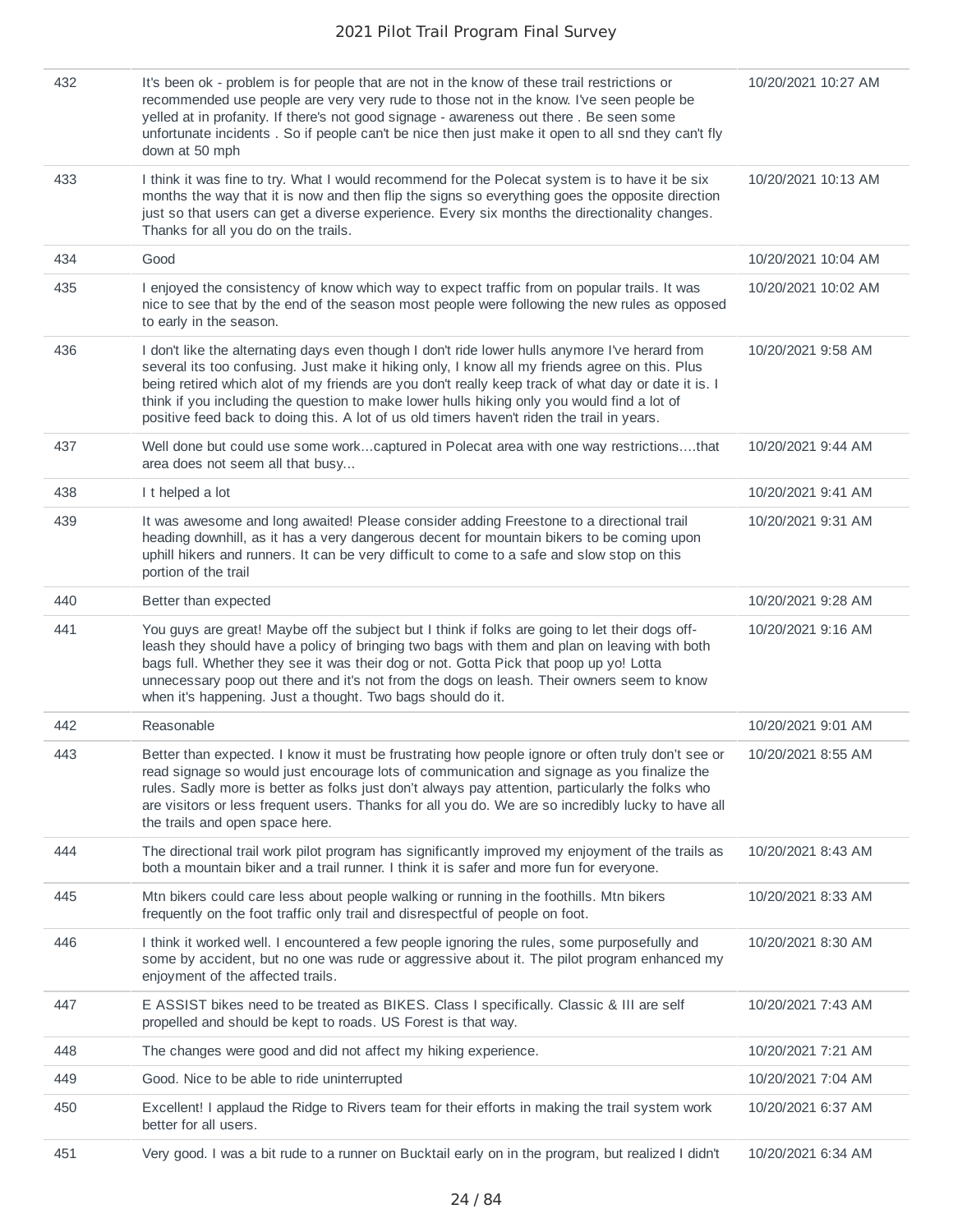know his situation and decided to be more considerate. The program has helped me to be a better person.

| 452 | Positive and safer for everyone.                                                                                                                                                                                                                                                                                                                                                                                                                                                                                                                                                           | 10/20/2021 6:33 AM  |
|-----|--------------------------------------------------------------------------------------------------------------------------------------------------------------------------------------------------------------------------------------------------------------------------------------------------------------------------------------------------------------------------------------------------------------------------------------------------------------------------------------------------------------------------------------------------------------------------------------------|---------------------|
| 453 | I mainly used the lower hull's trail pilot program. As an avid mountain biker it was great to use<br>this technical trail without worry of accidentally injuring a hiker. That being said, as a parent<br>who likes to hike with a young child it was amazing to know that we could hike up the trail and<br>not worry about a mountain biker coming down. Truly a win win for both activities.                                                                                                                                                                                            | 10/20/2021 6:02 AM  |
| 454 | Great - some signage could be better but otherwise no issues                                                                                                                                                                                                                                                                                                                                                                                                                                                                                                                               | 10/20/2021 5:10 AM  |
| 455 | Not to bad. I do support having the option for all users to have access to the trails every day<br>and in any direction while respecting others and the rules of the trails.                                                                                                                                                                                                                                                                                                                                                                                                               | 10/19/2021 10:52 PM |
| 456 | Especially on Hulls Gulch many were not observing the plan. As a hiker I hate it when I can't<br>see the bike coming. I don't always hear them until they are upon me. I think it would be better<br>if we traveled opposite. Thanks                                                                                                                                                                                                                                                                                                                                                       | 10/19/2021 10:26 PM |
| 457 | Great                                                                                                                                                                                                                                                                                                                                                                                                                                                                                                                                                                                      | 10/19/2021 10:22 PM |
| 458 | Great job                                                                                                                                                                                                                                                                                                                                                                                                                                                                                                                                                                                  | 10/19/2021 10:21 PM |
| 459 | Overall experience was limited but positive                                                                                                                                                                                                                                                                                                                                                                                                                                                                                                                                                | 10/19/2021 10:07 PM |
| 460 | Grateful to have the trail system and grateful for an organization that requests input and<br>listens. Thank you!                                                                                                                                                                                                                                                                                                                                                                                                                                                                          | 10/19/2021 10:04 PM |
| 461 | I think Boise is beginning to catch up with some other world class biking destinations. Let's<br>keep up the great work. All great changes!                                                                                                                                                                                                                                                                                                                                                                                                                                                | 10/19/2021 9:47 PM  |
| 462 | I think the one way change on Polecat has been great. Thanks for all your hard work.                                                                                                                                                                                                                                                                                                                                                                                                                                                                                                       | 10/19/2021 9:39 PM  |
| 463 | Mostly good changes. For myself, I like Polecat clockwise so the steeper climb is uphill and<br>the downhill is less steep and easier on my knees                                                                                                                                                                                                                                                                                                                                                                                                                                          | 10/19/2021 9:39 PM  |
| 464 | Positive on Polecat and Around the Mountain (didn't use other trails)                                                                                                                                                                                                                                                                                                                                                                                                                                                                                                                      | 10/19/2021 9:34 PM  |
| 465 | I do not care for it. Hikers should be free to hike in either direction. If you want bike traffic to be<br>one way, fine. Having bikes ride up behind you unheard is unnerving! I literally had to leap from<br>the trail when a fast down hill bike came around the corner on the first trail on the left at<br>Polecat Reserve. That trail is now temporarily down hill only, at least then I was walking up the<br>hill having learned it was the only safe direction for hikers.                                                                                                       | 10/19/2021 9:29 PM  |
| 466 | I use the lower Foothills trail regularly. I think it would be better to have bikes on odd days and<br>walkers on even days. You could make the bikes one way if that seems better. It doesn't seem<br>fair to hikers. We still have to dodge bikes on the days we are allowed to hike                                                                                                                                                                                                                                                                                                     | 10/19/2021 9:16 PM  |
| 467 | I think this program is only diverting problems. You "fix" one problem but it leaks into other<br>areas. For example, on "even"days for Hulls, the surrounding trails have bikers hauling ass<br>down hill on each trail because they can't go down Hulls. It's just moving the problem to all of<br>the neighboring trails on "even" days. And it's totally unfair to allow bikes at all on Hulls on<br>"even" days if no pedestrians are allowed one Hulls on "odd" days. The bikes are getting the<br>rule of the roost on the trails. How about teach people good manners and sharing? | 10/19/2021 9:05 PM  |
| 468 | I would support Polecat as a one way trail if it went counterclockwise, i.e., the opposite<br>direction from the one now established.                                                                                                                                                                                                                                                                                                                                                                                                                                                      | 10/19/2021 9:01 PM  |
| 469 | I love the pedestrian only Bucktail trail and hope there will be more per only trails in the future.                                                                                                                                                                                                                                                                                                                                                                                                                                                                                       | 10/19/2021 8:56 PM  |
| 470 | These have been positive changes for the trail network.                                                                                                                                                                                                                                                                                                                                                                                                                                                                                                                                    | 10/19/2021 8:25 PM  |
| 471 | Very positive. I would suggest more pilots including single purpose trails to mitigate against<br>overcrowding                                                                                                                                                                                                                                                                                                                                                                                                                                                                             | 10/19/2021 8:02 PM  |
| 472 | I appreciate that Boise is looking towards the future and starting to experiment with directional<br>trails. My only other feedback would be that I think lower hulls should either not allow uphill<br>bike traffic on even days, or there should be an alternative foot traffic only trail that decends<br>somewhere through hulls gulch. It's been a bummer to not have consistent access to that<br>great ~6 mile loop from the foothills learning center.                                                                                                                             | 10/19/2021 8:02 PM  |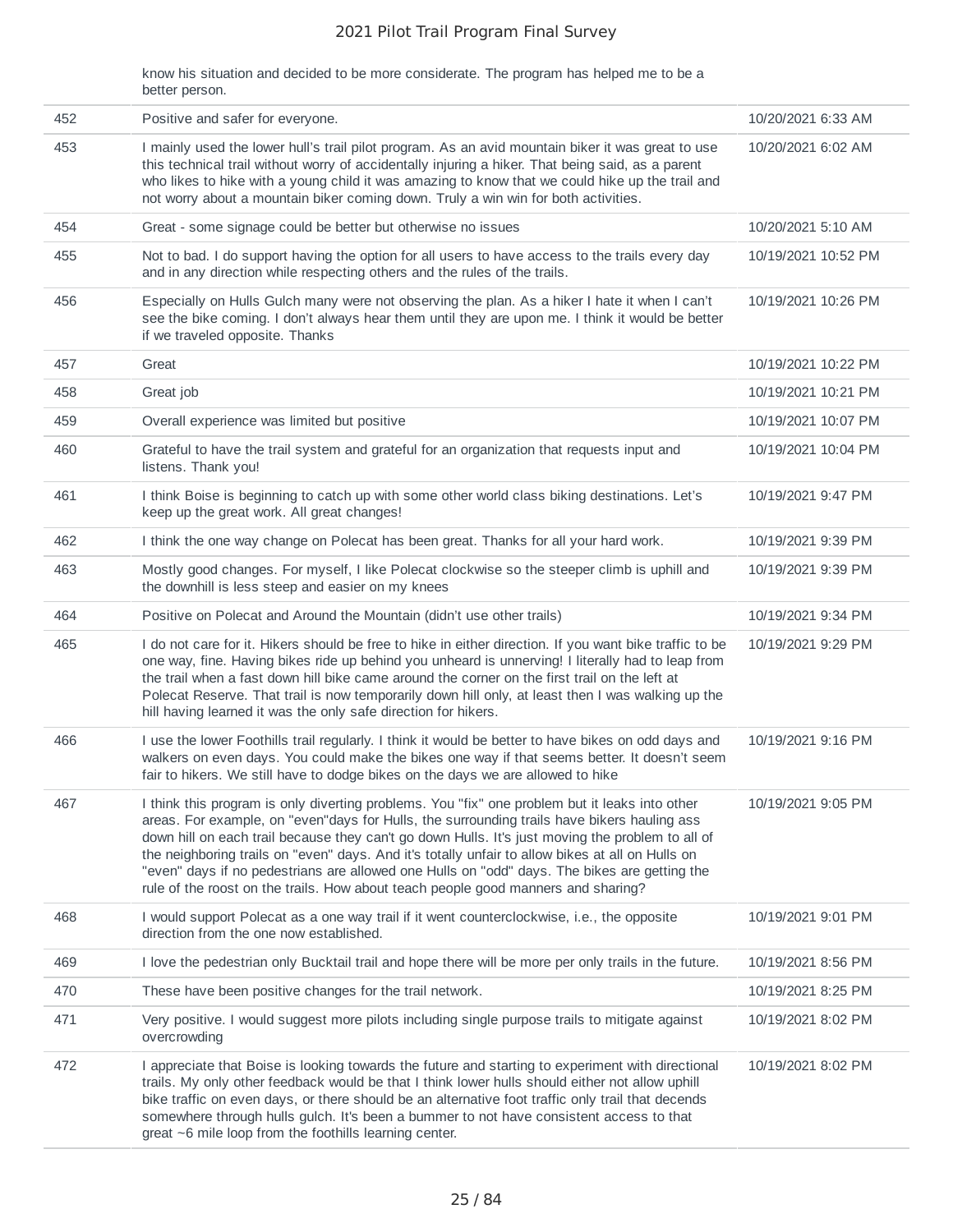| 473 | Very good.                                                                                                                                                                                                                                                                                                                                                                                                               | 10/19/2021 7:58 PM |
|-----|--------------------------------------------------------------------------------------------------------------------------------------------------------------------------------------------------------------------------------------------------------------------------------------------------------------------------------------------------------------------------------------------------------------------------|--------------------|
| 474 | positive                                                                                                                                                                                                                                                                                                                                                                                                                 | 10/19/2021 7:46 PM |
| 475 | Poor, this only impowers bikers to be complete assholes.                                                                                                                                                                                                                                                                                                                                                                 | 10/19/2021 7:03 PM |
| 476 | Super! Love odd days on Hull's, really upped the quality of riding. I'm able to focus on riding<br>with out worrying about I'm coming traffic. So nice to forget about that on Hulls and Bucktail.<br>Very freeing.                                                                                                                                                                                                      | 10/19/2021 7:03 PM |
| 477 | I mostly want more separation in trails between hikers and bikers. Whether it's odd and even<br>days or separating which trails are for which use. There are too many bikers now for hikers to<br>get anywhere.                                                                                                                                                                                                          | 10/19/2021 7:00 PM |
| 478 | The pilot program didn't affect the places that I like to hike. However, I am concerned that<br>there may be too much emphasis on providing trails for mountain biking at the expense of<br>trails for those of us on foot that would like to have an nice experience in the foothills without<br>having to get out of the way of high speed bicycle traffic or risk the consequences of a<br>physical encounter.        | 10/19/2021 6:59 PM |
| 479 | More directional trails please                                                                                                                                                                                                                                                                                                                                                                                           | 10/19/2021 6:39 PM |
| 480 | It should be open to all anytime and both directions. This is over regulation                                                                                                                                                                                                                                                                                                                                            | 10/19/2021 6:38 PM |
| 481 | Lots of hikers don't pay attention to the camels back sign on odd days! I wish the signs were<br>more attention grabbing so they would know not to walk there.                                                                                                                                                                                                                                                           | 10/19/2021 6:07 PM |
| 482 | I felt things were fine before the changes. We have never had problems with mountain bikers<br>while hiking. Making dedicated downhill sections for bikes on certain days, will only results in<br>more injured bikers going too fast.                                                                                                                                                                                   | 10/19/2021 5:28 PM |
| 483 | Hated it! I work shifts and can't stand the fact that I am not allowed to hike my favorite loops<br>on my day off!!! Why change something that has always worked in the past??? The foothills<br>should be open to all at all times.                                                                                                                                                                                     | 10/19/2021 5:25 PM |
| 484 | It was so good and I would love to see it expanded to other trails. You could improve the<br>signage, though (bigger signs, larger font)                                                                                                                                                                                                                                                                                 | 10/19/2021 5:14 PM |
| 485 | I think there needs to be changes to the whole trail system. New guidelines for use need to<br>stress a common sense approach to ALL users at ALL trailheads via signage/website, media                                                                                                                                                                                                                                  | 10/19/2021 5:03 PM |
| 486 | Positive!                                                                                                                                                                                                                                                                                                                                                                                                                | 10/19/2021 4:57 PM |
| 487 | Overall we need more ebike access, or build new trails. The lower trails are getting over<br>crowded, new trails would help. Europe is way ahead of us on ebike adoption, if we claim to be<br>bike friendly, let's live it. I've been mountain biking in foothills for 25 plus years so I understand<br>the resistance, but I realize I was being close minded.                                                         | 10/19/2021 4:48 PM |
| 488 | It seemed many on lower Hulls didn't care to pay attention to the pilot and did what they<br>wanted regardless. I noticed a lot also used lower hulls & red cliffs to make a big loop, so if<br>you start at red cliffs on even or odd days, there's still traffic coming downhill via lower hulls<br>when they connect. I think if people respected it, it could work well and be better for<br>hikers/bikers together! | 10/19/2021 4:41 PM |
| 489 | Thought it was great, although there are clearly people who do not care and choose to use the<br>trails how they see fit. Some more presence of the Trail Rangers to help people understand<br>these programs or something like that would be great.                                                                                                                                                                     | 10/19/2021 4:24 PM |
| 490 | It was awesome to see some steps in the right direction. Now it's time to expand upon<br>directional and single use trails. Thanks for making an effort.                                                                                                                                                                                                                                                                 | 10/19/2021 4:22 PM |
| 491 | Great! Current Polecat direction is dangerous for bikers on the decent but makes sense for the<br>best experience for all users. I would fully support directional days on other trails like bobs and<br>freestone                                                                                                                                                                                                       | 10/19/2021 4:16 PM |
| 492 | Excellent! Can't wait for more trails. Bikers seem to be getting more educated and respectful of<br>others. I want to be sure that walkers, hikers, and dog folks feel safe and welcome.                                                                                                                                                                                                                                 | 10/19/2021 4:14 PM |
| 493 | I find the trails a refreshing way to exercise and enjoy a natural setting. Adding a multitude of<br>rules ruins this experience and creates animosity between hikers and bikers. I do not have<br>regular days off so these policies will prevent me from enjoying the foothills.                                                                                                                                       | 10/19/2021 4:11 PM |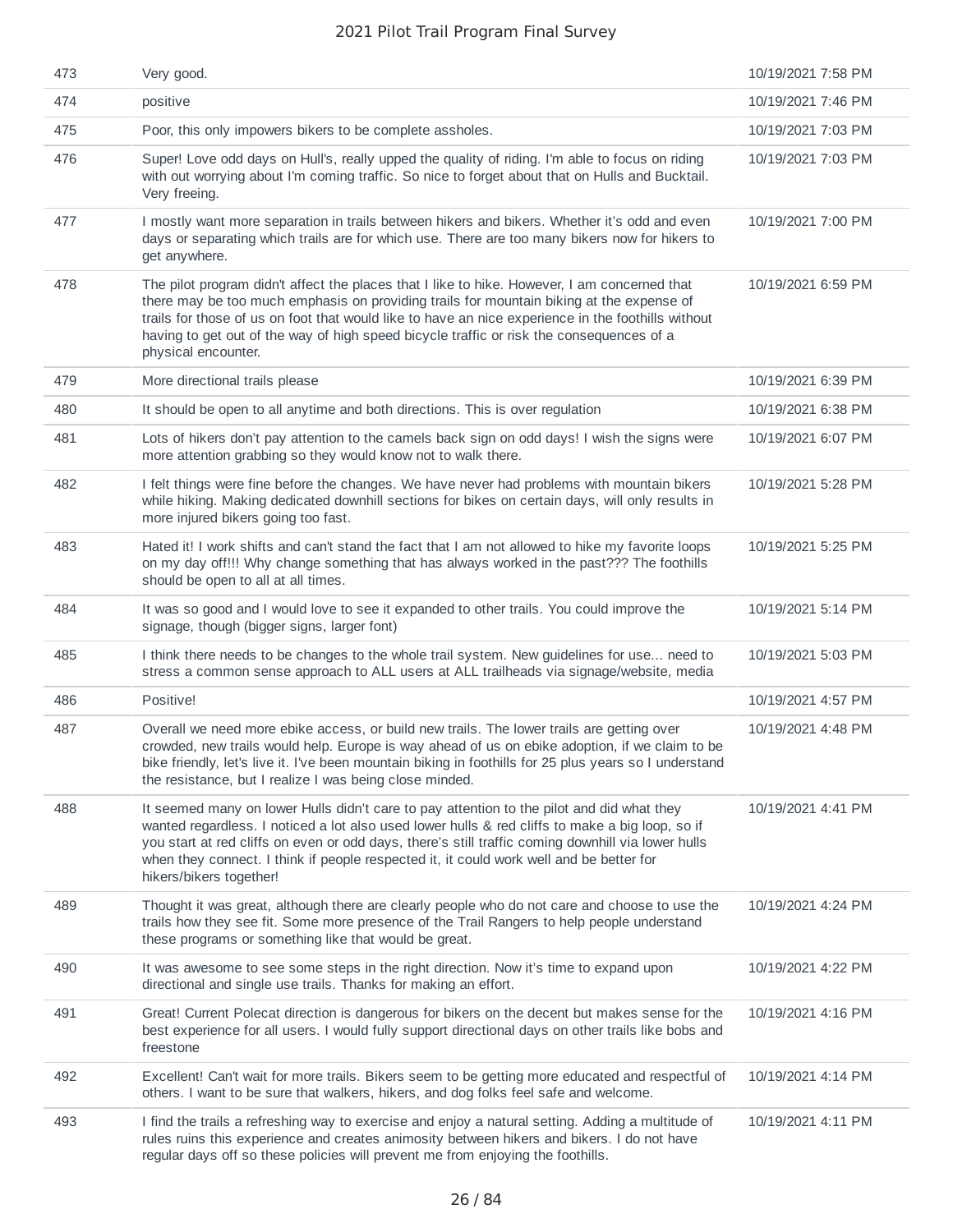| 494 | Never know what way to travel not clearly marked                                                                                                                                                                                                                                                                                                                                                                                                                                                                                                                                                                                                                                                                                                                                                                                                                                                                                                                                            | 10/19/2021 4:10 PM |
|-----|---------------------------------------------------------------------------------------------------------------------------------------------------------------------------------------------------------------------------------------------------------------------------------------------------------------------------------------------------------------------------------------------------------------------------------------------------------------------------------------------------------------------------------------------------------------------------------------------------------------------------------------------------------------------------------------------------------------------------------------------------------------------------------------------------------------------------------------------------------------------------------------------------------------------------------------------------------------------------------------------|--------------------|
| 495 | It seemed to work out perfectly for those trails. No issues.                                                                                                                                                                                                                                                                                                                                                                                                                                                                                                                                                                                                                                                                                                                                                                                                                                                                                                                                | 10/19/2021 4:08 PM |
| 496 | Good I believe making trails for specific users would make for a better user experience. I<br>believe changing user days/months to confusing and users not yielding the results desired.<br>Putting a downhill biking path parallel to a hiker/runner path could also be a good option on<br>some areas.                                                                                                                                                                                                                                                                                                                                                                                                                                                                                                                                                                                                                                                                                    | 10/19/2021 4:01 PM |
| 497 | Good experience. Most people following new rules. I would prefer bike riders come toward me<br>on the trail.                                                                                                                                                                                                                                                                                                                                                                                                                                                                                                                                                                                                                                                                                                                                                                                                                                                                                | 10/19/2021 4:00 PM |
| 498 | Polecat, if directional, should go the other way. I noticed no differences with the trial (still<br>heavy traffic, shitty people yelling at each other) except that we had to go the terrible way<br>around polecat.                                                                                                                                                                                                                                                                                                                                                                                                                                                                                                                                                                                                                                                                                                                                                                        | 10/19/2021 3:55 PM |
| 499 | It is awful! Not having a set schedule I am now prevented from hiking in my beloved foothills<br>on my day off. The trails belong to all - it is nature after all and it is ridiculous to prevent people<br>to hiking those trails when they want. The system of being courteous to each other has worked<br>for years - now this only breeds resentment and creates conflict in what is supposed to be a<br>peaceful environment                                                                                                                                                                                                                                                                                                                                                                                                                                                                                                                                                           | 10/19/2021 3:51 PM |
| 500 | The directionality on polecat is awful. If it's going to be one direction, it should be counter<br>clockwise. These pilot ideas are an attempt, but there was no noticeable change during the<br>trial period in my opinion. I have a hard time seeing that trail policy changes are going to make<br>a substantial difference given the amount of traffic the foothills are seeing. Maybe there should<br>be permits? With differing price tiers for the number/specific days requested that you buy on<br>like a quarterly basis (eg, "weekend pass" vs "weekdays pass" vs "unlimited pass"). I mean,<br>that would suck too but as a local who grew up biking, hiking, and running here, it breaks my<br>heart to see what the foothills have become. It's not rule following that's the issue, it's entitled,<br>rude, confrontational people that are the issue. Maybe you should have to take an anger<br>management class before you're allowed on the ridges to rivers trail system | 10/19/2021 3:51 PM |
| 501 | Public ed and possibly policing necessary to manage dog waste                                                                                                                                                                                                                                                                                                                                                                                                                                                                                                                                                                                                                                                                                                                                                                                                                                                                                                                               | 10/19/2021 3:41 PM |
| 502 | The Bucktail pedestrian only trail is such a huge improvement; thank you so much. Any ideas<br>on the Shane's Connector??? On busy bike evenings, it can be a source of frustration for both<br>bikes and hikers. The counterclockwise directional change for Bogus Basin Around the<br>Mountain was a really great change too. There are a few places on the trail where it's really<br>difficult to move over for traffic and the unified directional treatment resolved a lot of conflicts.<br>Thanks again!                                                                                                                                                                                                                                                                                                                                                                                                                                                                             | 10/19/2021 3:38 PM |
| 503 | Great! Love it                                                                                                                                                                                                                                                                                                                                                                                                                                                                                                                                                                                                                                                                                                                                                                                                                                                                                                                                                                              | 10/19/2021 3:23 PM |
| 504 | good. one thing, Polecat, would be nice to have that trail same as Hulls but in relation to the<br>direction of travel. Even - clockwise, odd - counterclock. There are days I want to climb going<br>clock wise, other days, I prefer the other direction. This will give me an option. Thanks for all<br>you guys have been doing. The experience has improved                                                                                                                                                                                                                                                                                                                                                                                                                                                                                                                                                                                                                            | 10/19/2021 3:17 PM |
| 505 | Since the pilot program started. I've had numerous comments (by hikers) that I'm riding up or<br>down on the wrong day. First of all, I usually avoid Lower hulls gulch d/t high traffic & it's my<br>impression lower hills is the only trail in the immediate area that has specific up/down days.<br>I've been on Kestrel, Red cliffs, Crestline & have received comments or rude looks & unless<br>I'm mistaken, those trails aren't designated in the pilot program.                                                                                                                                                                                                                                                                                                                                                                                                                                                                                                                   | 10/19/2021 3:11 PM |
| 506 | Less signs please. remove the ones on the trail, except the existing trail markers.                                                                                                                                                                                                                                                                                                                                                                                                                                                                                                                                                                                                                                                                                                                                                                                                                                                                                                         | 10/19/2021 2:40 PM |
| 507 | Great! Pole cat should alternate directions.                                                                                                                                                                                                                                                                                                                                                                                                                                                                                                                                                                                                                                                                                                                                                                                                                                                                                                                                                | 10/19/2021 2:00 PM |
| 508 | I don't hike that often and it was pretty annoying that I got yelled at and told not to go the<br>wrong way on the trail. I wasn't aware, there was no signage where we were at. So, the users<br>just are a-holes. I would prefer you not allow dogs because of all the poop. Dogs are a bigger<br>issue than bikes. The R2R website is not that clear and it doesn't work on mobile very well.                                                                                                                                                                                                                                                                                                                                                                                                                                                                                                                                                                                            | 10/19/2021 1:52 PM |
| 509 | Great idea and overall strategy.                                                                                                                                                                                                                                                                                                                                                                                                                                                                                                                                                                                                                                                                                                                                                                                                                                                                                                                                                            | 10/19/2021 1:36 PM |
| 510 | I thought this was a well-thought-out pilot that made a drastic impact on user experience.<br>Having used the trails in a myriad manner over the years, these restrictions ultimately make<br>the trails safer and easier to use.                                                                                                                                                                                                                                                                                                                                                                                                                                                                                                                                                                                                                                                                                                                                                           | 10/19/2021 1:31 PM |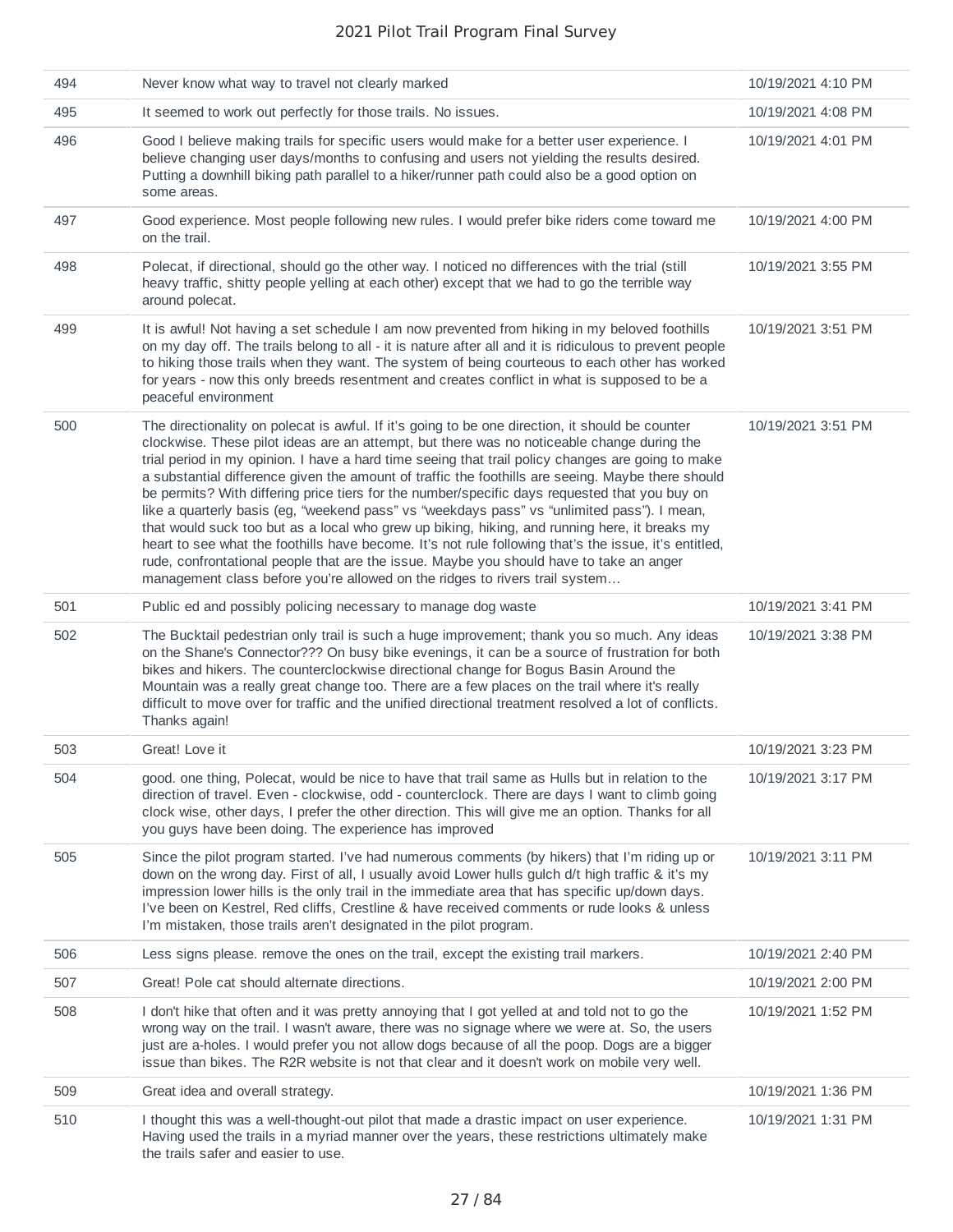| 511 | Love it!                                                                                                                                                                                                                                                                                                                                                                                                                                                                                                                                                                                                                                                                                                                                                                                                                                                                                        | 10/19/2021 1:22 PM  |
|-----|-------------------------------------------------------------------------------------------------------------------------------------------------------------------------------------------------------------------------------------------------------------------------------------------------------------------------------------------------------------------------------------------------------------------------------------------------------------------------------------------------------------------------------------------------------------------------------------------------------------------------------------------------------------------------------------------------------------------------------------------------------------------------------------------------------------------------------------------------------------------------------------------------|---------------------|
| 512 | All users should be aware of and practice appropriate trail behavior IE: hikers give right away<br>to runners and runners to bikers. Bikers slow down on blind cures. I'm not a fan of any type of<br>governmental control - I don't need you to tell me how to conduct myself in public as long as it<br>does not harm anyone or anything.                                                                                                                                                                                                                                                                                                                                                                                                                                                                                                                                                     | 10/19/2021 1:17 PM  |
| 513 | Very positive. However, I feel there are a couple of additional simple steps to be made that<br>would further enhance the user experience for everyone.                                                                                                                                                                                                                                                                                                                                                                                                                                                                                                                                                                                                                                                                                                                                         | 10/19/2021 1:07 PM  |
| 514 | What i find most frustrating as a running/hiker is the cyclists receive 100% of time on Lower<br>Hulls - they just have to change direction. Cyclists seem to have more priority on the<br>survey/plans. I wish we could somehow teach them that they have to announce themselves<br>when they approach from behind, they cant bomb down hills and run over people, and they<br>don't get priory on uphill and downhill. So many people step out of their way that they assume<br>they HAVE the right of way. They just seem to own the trails. Sigh, the eternal battle. I'm<br>sure they are just as frustrated with us. I appreciate the work R2R has done on our amazing<br>trail system, especially when usage has grown so much, so fast. Thanks for everything you<br>do!                                                                                                                | 10/19/2021 1:04 PM  |
| 515 | It's great. We need better dog leash and dog poop enforcement                                                                                                                                                                                                                                                                                                                                                                                                                                                                                                                                                                                                                                                                                                                                                                                                                                   | 10/19/2021 12:55 PM |
| 516 | Should open all trails to class 1 pedal assist ebikes!                                                                                                                                                                                                                                                                                                                                                                                                                                                                                                                                                                                                                                                                                                                                                                                                                                          | 10/19/2021 12:35 PM |
| 517 | I took my grandchildren last week on the new short trail from the VA that is supposed to go to<br>st Lukes but we never really found the trail after we started from the park lot near the sign.<br>Lots of bikes came zooming down to the beginning and there were places where it was too<br>steep for us to safely get aside. Bikes should not be allowed to come down that trail. It is<br>dangerous.                                                                                                                                                                                                                                                                                                                                                                                                                                                                                       | 10/19/2021 11:51 AM |
| 518 | Great it is nice not to run into anyone                                                                                                                                                                                                                                                                                                                                                                                                                                                                                                                                                                                                                                                                                                                                                                                                                                                         | 10/19/2021 11:33 AM |
| 519 | No one pays attention, instructions are confusing, trails are not clearly marked. What the entire<br>problem comes down to is rude people who don't enact any trail etiquette. Signage along the<br>trails informing people on how to properly, safely and politely use the trails is needed. People<br>occupy the entire width of the trail when walking in groups, mountain bikers zoom past like<br>they're on a motorcycle, idiots use e-scooters, people not managing their dogs properly<br>whether on or off-leash, people have loud music, they take loud phone calls on speaker, and<br>it's become a mess of ignorant users. Much of the problems that the Boise trails have<br>experienced are due to people who are selfish, unaware of their surroundings, and plainly rude.                                                                                                       | 10/19/2021 11:32 AM |
| 520 | Hulls Gulch was a terrible idea that turns a family hiking trail on a leisurely day into a down hill<br>mountain biking course bent on thrill seekers. Mountain biking is fun and important but to make<br>it exclusively mountain bikers only half of the week just gave mountain bikers the idea that<br>they don't need to be courtous or even pull over on the rest of the trails, the rest of the week<br>when going downhill. DOWNHILL MOUNTAIN BIKING is a exclusive sport that endangers<br>others at the expense of others safety and this set a precedent for those moving to Boise that<br>downhill mountain biking is what the trails are for primarily. Hulls Gulch has been an extremely<br>popular family hike and run for many years and turning it into mountain bike downhill traffic was<br>incorrect and only made 45-50 percent of all users happy. Not equitable or fair. | 10/19/2021 11:31 AM |
| 521 | very positive                                                                                                                                                                                                                                                                                                                                                                                                                                                                                                                                                                                                                                                                                                                                                                                                                                                                                   | 10/19/2021 11:06 AM |
| 522 | Maybe make only downhill on lower hulls gulch once a week. Half the year to a small group<br>seems excessive unless you are trying to make it less used                                                                                                                                                                                                                                                                                                                                                                                                                                                                                                                                                                                                                                                                                                                                         | 10/19/2021 10:57 AM |
| 523 | Surprised to find how much I was unable to use Lower Hulls. It seems like the vast majority of<br>days I chose to hike in the Hulls system, they happened to be ODD-numbered days.                                                                                                                                                                                                                                                                                                                                                                                                                                                                                                                                                                                                                                                                                                              | 10/19/2021 10:53 AM |
| 524 | Fantastic! Thank you for trying this out.                                                                                                                                                                                                                                                                                                                                                                                                                                                                                                                                                                                                                                                                                                                                                                                                                                                       | 10/19/2021 10:52 AM |
| 525 | It has been great, in Polecat it seems to ease a lot of the congestion on the trails when<br>everyone is traveling in the same direction. It has also been really nice to be able to ride down<br>Lower Hulls gulch at speeds without having to worry about uphill traffic. Unfortunately the only<br>users I have found ignoring the signage have been hikers.                                                                                                                                                                                                                                                                                                                                                                                                                                                                                                                                 | 10/19/2021 10:41 AM |
| 526 | I'm very frustrated with the approach. Limiting hiker access to certain trails is not an effective<br>or equitable solution to sharing trails with bikers. The root problem is the small percentage of<br>bikers that ride out of control putting others at risk. Just yesterday I was nearly run over by two                                                                                                                                                                                                                                                                                                                                                                                                                                                                                                                                                                                   | 10/19/2021 10:40 AM |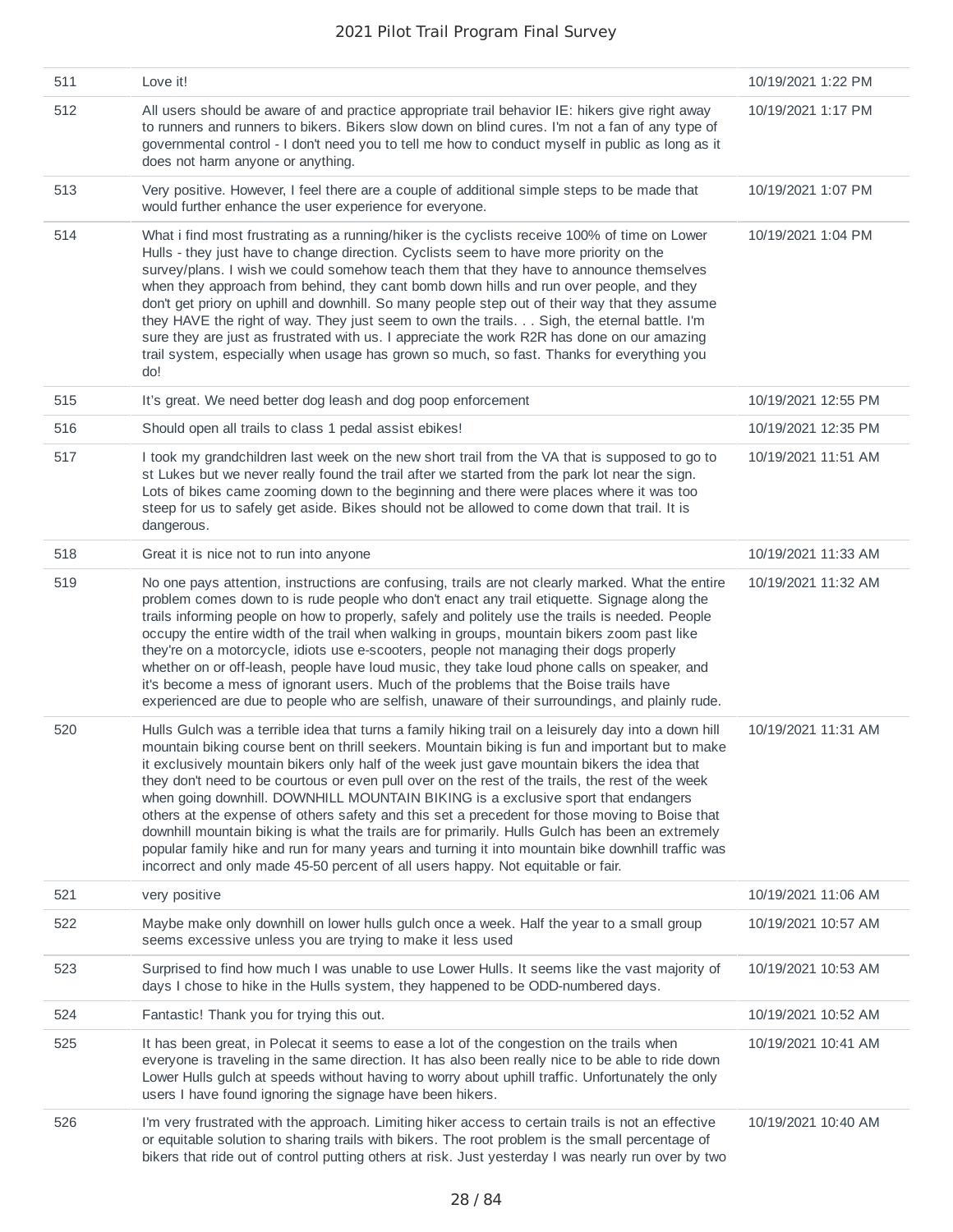|     | riders racing down Red Cliffs towards Hulls Gulch. Unfortunately, this is not uncommon on<br>trails with blind corners. Are you going to restrict hiker use on all those trails for the benefit of a<br>few out of control riders? Don't reward their unsafe riding at the expense of hikers willing to<br>share the trails with others. You are encouraging more unsafe riding. Do something to address<br>the irresponsible riders directly. Identify, fine, banish? Add more speed barriers? Threaten to<br>close trail to bikers to get them to self police? There must be a better solution than punishing<br>hikers by restricting their access, |                    |
|-----|--------------------------------------------------------------------------------------------------------------------------------------------------------------------------------------------------------------------------------------------------------------------------------------------------------------------------------------------------------------------------------------------------------------------------------------------------------------------------------------------------------------------------------------------------------------------------------------------------------------------------------------------------------|--------------------|
| 527 | Great idea. User compliance is an issue - every time I was on a one way trail I came across<br>users going the incorrect way.                                                                                                                                                                                                                                                                                                                                                                                                                                                                                                                          | 10/19/2021 9:58 AM |
| 528 | To be honest, I had no idea this was even going on until I went onto the website for another<br>reason. I'm not sure how many people would actually follow these rules, either because of<br>ignorance, misreading of rules, or just a complete disregard. I don't usually go on the trails in<br>this survey, but as long as there is very clear signage at the trailheads, that should definitely<br>help with people following it more.                                                                                                                                                                                                             | 10/19/2021 9:49 AM |
| 529 | It was great!                                                                                                                                                                                                                                                                                                                                                                                                                                                                                                                                                                                                                                          | 10/19/2021 9:36 AM |
| 530 | I wholeheartedly support it (especially the one way odd days on Lower Hull's - it is a great<br>plan). I hope you'd also consider an expansion of the pilot project for next year to include a one<br>way directional (counter clockwise) rule on Shane's Loop. That trail is so crowded and when<br>you do the preferred downhill route you are often stuck waiting and waiting. It seems a<br>directional route would improve the experience for all users and reduce conflict. thanks for<br>considering                                                                                                                                            | 10/19/2021 9:21 AM |
| 531 | More organized, less stressful, and friendlier vibe overall.                                                                                                                                                                                                                                                                                                                                                                                                                                                                                                                                                                                           | 10/19/2021 9:18 AM |
| 532 | Quite positive, great work.                                                                                                                                                                                                                                                                                                                                                                                                                                                                                                                                                                                                                            | 10/19/2021 9:17 AM |
| 533 | positive                                                                                                                                                                                                                                                                                                                                                                                                                                                                                                                                                                                                                                               | 10/19/2021 9:13 AM |
| 534 | In general, I found that the pilot program enhanced trail users experiences and that users<br>respected the program. Hikers seemed appreciative of bikers using the program as intended<br>and bikers appreciated the opportunity to use trails in a designated way. There was less<br>conflict.                                                                                                                                                                                                                                                                                                                                                       | 10/19/2021 9:11 AM |
| 535 | Please Shane's trail as directional                                                                                                                                                                                                                                                                                                                                                                                                                                                                                                                                                                                                                    | 10/19/2021 9:02 AM |
| 536 | Rudeness of ambassadors made it sour. We don't need condescending assholes.                                                                                                                                                                                                                                                                                                                                                                                                                                                                                                                                                                            | 10/19/2021 9:02 AM |
| 537 | Hi, I would like to add a caveat to my "yes" vote for making the pilot program on Lower Hulls<br>Gulch permanent. As time has gone on and businesses reopened, the trails haven't been as<br>crowded. I'm wondering if the even/odd use designation days could apply to WEEKENDS only,<br>rather than weekdays. It's so much easier to plan workout schedule by day of the week<br>(Monday, Tuesday, etc) than it is even/odd day. It may be worth another pilot!                                                                                                                                                                                      | 10/19/2021 8:55 AM |
| 538 | I enjoyed it. I would support the directional management changes on other trails as well-<br>Shanes loop/three bears specifically                                                                                                                                                                                                                                                                                                                                                                                                                                                                                                                      | 10/19/2021 8:49 AM |
| 539 | I never saw a biker violate pilot restrictions. I did experience criticism from non-bikers for using<br>open trails on the correct days because those criticizing did not know where restrictions<br>started and stopped. I regularly witnessed walkers and runners not following pilot use<br>restrictions. However, I dislike the pilot restrictions because it gives users a sense of<br>entitlement. We should all use the trails with the perspective they exist for all uses, in all<br>directions, all the time. This means staying under control being aware, polite and cautious all<br>the time.                                             | 10/19/2021 8:22 AM |
| 540 | Very happy with all the changes, I think they have really improved the overall experience and<br>made trail usage a lot safer. The lack of early adoption by hikers on the downhill bike only days<br>on Lower Hulls was scary because of the danger that created for both hikers and bikers.<br>Recent usage seems to see better compliance.                                                                                                                                                                                                                                                                                                          | 10/19/2021 8:20 AM |
| 541 | I think it definitely improved it, especially for Lower Hulls. I also think Shane's Loop should<br>have alternating directionality, open to all, but Alternate the direction of the loop based on the<br>day.                                                                                                                                                                                                                                                                                                                                                                                                                                          | 10/19/2021 8:08 AM |
| 542 | Many of my hikes, runs and rides are on Polecat Loop. I believe the directional trail travel pilot<br>program has been very successful and (as a Ranger) the majority of trail users I've spoken                                                                                                                                                                                                                                                                                                                                                                                                                                                       | 10/19/2021 8:06 AM |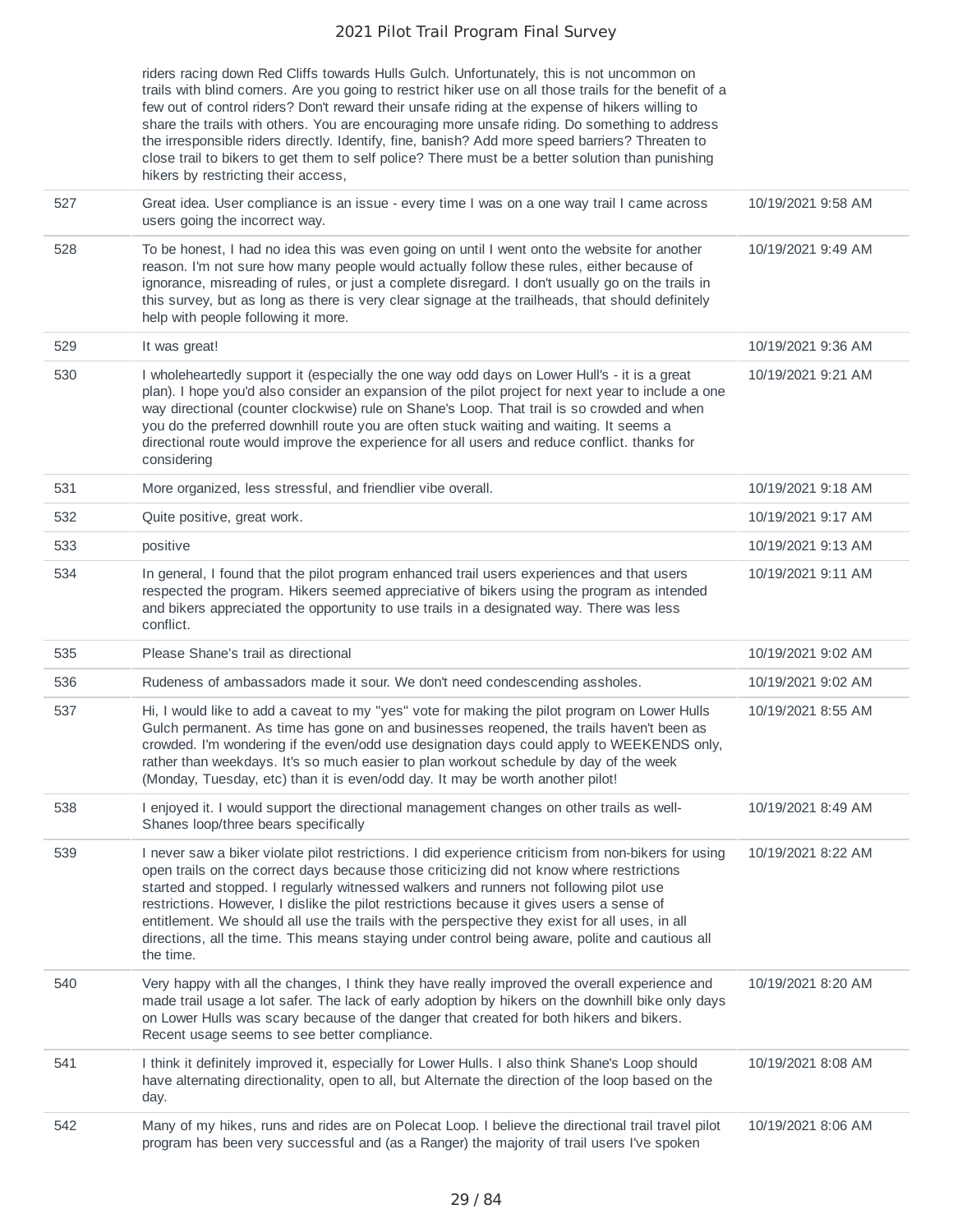with agree and are hopeful the change will be made permanent. They sight the lack of head-on encounters with other users in the numerous blind corners to be among their main reasons to support the permanent change. Folks have also reported to me that even though the trail remains as busy as ever, the directional aspect spreads the users out around the loop leading to less congestion.

| 543 | Still could be more horse friendly. Many don't go due to bikes                                                                                                                                                                                                                                                                                                                                                                                                                                                                                                                                                                                            | 10/19/2021 7:47 AM  |
|-----|-----------------------------------------------------------------------------------------------------------------------------------------------------------------------------------------------------------------------------------------------------------------------------------------------------------------------------------------------------------------------------------------------------------------------------------------------------------------------------------------------------------------------------------------------------------------------------------------------------------------------------------------------------------|---------------------|
| 544 | I love the pilot program and want it to become permanent. R2R should look for other<br>opportunities to expand this type of trail use program that serves ALL trail users while<br>alleviating impacts to high use areas. Nice work R2R! Shun the nay-sayers! You all did an<br>awesome job with this!                                                                                                                                                                                                                                                                                                                                                    | 10/19/2021 7:00 AM  |
| 545 | Polecat should not be directionally counterclockwise if a direction has to be chosen. It does<br>not ride well this way as the western steep-banked slope should ride as a slow climb not a<br>downhill trail. This section is also very intimidating and scary for new riders.                                                                                                                                                                                                                                                                                                                                                                           | 10/19/2021 6:26 AM  |
| 546 | My main complaint about the Lower Hulls pilot is the even/odd is hard to remember, and it is<br>closed to foot traffic way to often. Please consider keeping it open ti downhill bike traffic only<br>twice per week on set days.                                                                                                                                                                                                                                                                                                                                                                                                                         | 10/19/2021 6:21 AM  |
| 547 | The problem is mountain bikers. They should either be respect the trail rules or go home.                                                                                                                                                                                                                                                                                                                                                                                                                                                                                                                                                                 | 10/19/2021 6:20 AM  |
| 548 | works well                                                                                                                                                                                                                                                                                                                                                                                                                                                                                                                                                                                                                                                | 10/18/2021 11:59 PM |
| 549 | I think it was a great idea but it might be worth considering having hikers/runners travel the<br>opposite direction as mtn bikers so the bikes aren't "sneaking up" behind them.                                                                                                                                                                                                                                                                                                                                                                                                                                                                         | 10/18/2021 11:13 PM |
| 550 | overall, it seemed like an improvement to the trails management. It also revealed that more<br>trail options are needed in the lower foothills to match the growth of the region                                                                                                                                                                                                                                                                                                                                                                                                                                                                          | 10/18/2021 10:29 PM |
| 551 | I felt much safer on polecat and I would vote to change the direction monthly, not yearly.<br>overall, great experience besides the people who think it does not apply to them.                                                                                                                                                                                                                                                                                                                                                                                                                                                                           | 10/18/2021 9:54 PM  |
| 552 | Gates and clear signage are important                                                                                                                                                                                                                                                                                                                                                                                                                                                                                                                                                                                                                     | 10/18/2021 9:31 PM  |
| 553 | It is not perfect especially on the pole cat a broken Todd even days on a couple of the trails<br>would work better                                                                                                                                                                                                                                                                                                                                                                                                                                                                                                                                       | 10/18/2021 9:12 PM  |
| 554 | I found it frustrating and it limited my trail use. I preferred just sharing all the trails.                                                                                                                                                                                                                                                                                                                                                                                                                                                                                                                                                              | 10/18/2021 9:10 PM  |
| 555 | I think it's awesome that new ideas are being tried to find more efficiency for all users!                                                                                                                                                                                                                                                                                                                                                                                                                                                                                                                                                                | 10/18/2021 9:09 PM  |
| 556 | I think the pilot program is a success and is needed to help manage the added users in the<br>foothills.                                                                                                                                                                                                                                                                                                                                                                                                                                                                                                                                                  | 10/18/2021 9:07 PM  |
| 557 | Great! My experience on all directional trails was vastly improved this year. The changes<br>definitely up the fun quotient! I did encounter 2 uphill riders on a downhill only day on Hulls last<br>weekend. Despite us all mentioning their mistake to them they didn't turn around. I only<br>mention it because it's really a safety issue as I tend to ride much more freely and faster when<br>I know I won't encounter uphill users. If we decide to make this permanent it may be<br>worthwhile to have some kind of plan for gentle enforcement. Just my two cents. Overall the<br>project is a grand success and I'm so glad we did it. Thanks! | 10/18/2021 9:04 PM  |
| 558 | As with other etiquette items, noticed a lot of people did not follow guidelines. Need to figure<br>out how to better enforce rules and etiquette, especially with the amount of people moving to<br>the valley. Maybe require a trail etiquette courseltest when people get their drivers license?                                                                                                                                                                                                                                                                                                                                                       | 10/18/2021 9:02 PM  |
| 559 | Would like to see more of the rotational system in place on other trails. Making it safer for<br>equestrians and hikers from bikers.                                                                                                                                                                                                                                                                                                                                                                                                                                                                                                                      | 10/18/2021 8:59 PM  |
| 560 | There are good things and there are bad things. The problem with these programs is<br>enforcement. There's nothing like bombing down hulls on a day open to downhill traffic, closed<br>to other traffic, and there are people with dogs coming and they are pissed because you are<br>following the rules and they aren't, but feel like you are in the wrong because they don't agree<br>with the rules. I've had more conflicts on the trail since these pilot programs started than in the<br>past 20 years before the pilot program. I live the idea, but I don't want to have to deal with the<br>fallout.                                          | 10/18/2021 8:57 PM  |
| 561 | I am a huge fan! Something had to be done to reduce user conflict and this has helped. I do                                                                                                                                                                                                                                                                                                                                                                                                                                                                                                                                                               | 10/18/2021 8:51 PM  |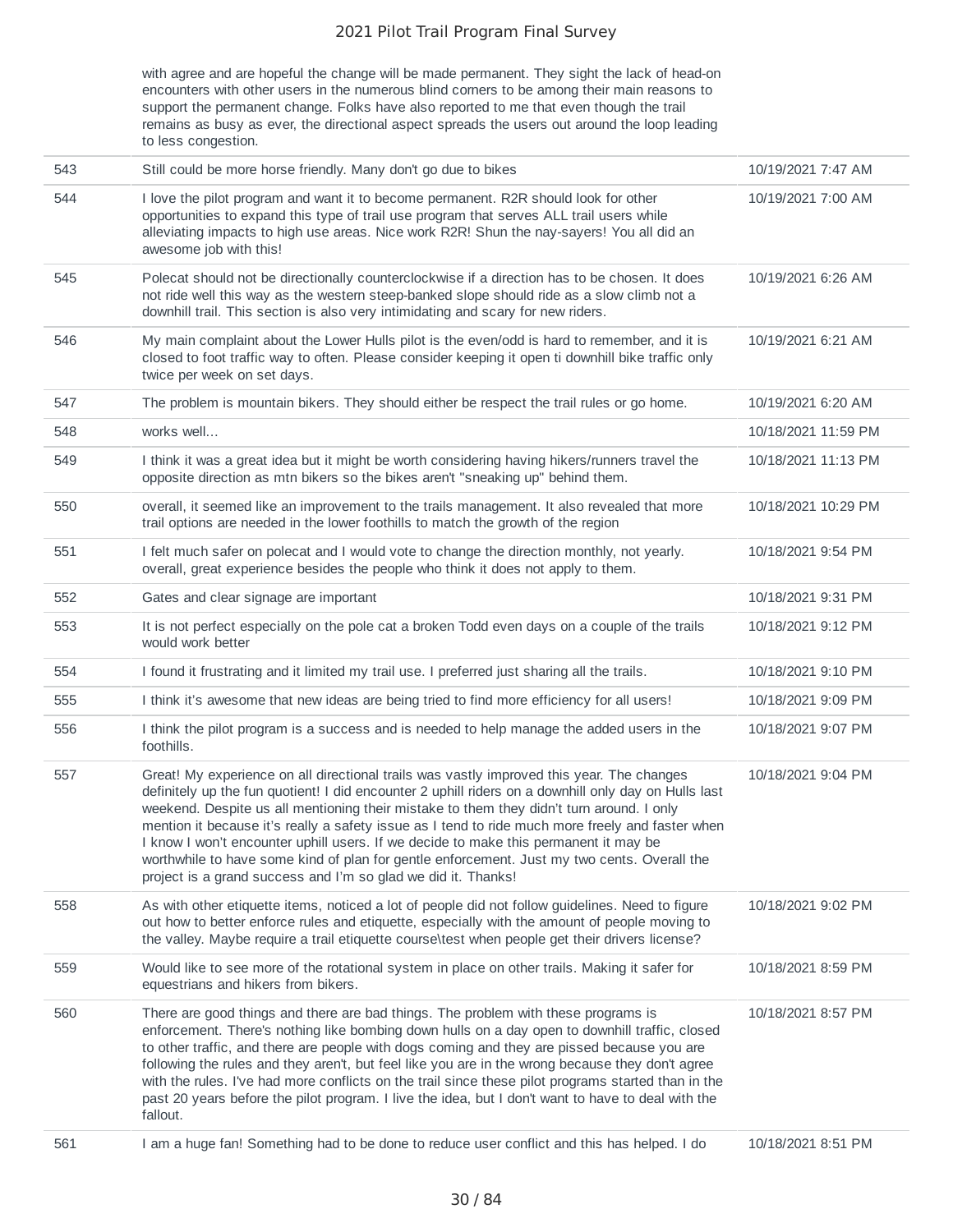think we need better signage on Lower Hulls though. Lastly, I would like to see you remove the two gates on Lower Hulls and replace with chicanes.

| 562 | I feel making existing trails available for only one type of user is unfair to those of us who used<br>to be able to access these trails at any time.                                                                                                                                                                                                                                                                                                                                                                                                                           | 10/18/2021 8:48 PM |
|-----|---------------------------------------------------------------------------------------------------------------------------------------------------------------------------------------------------------------------------------------------------------------------------------------------------------------------------------------------------------------------------------------------------------------------------------------------------------------------------------------------------------------------------------------------------------------------------------|--------------------|
| 563 | Love the great changes. Polecat and Bucks were amazing and much safer. Thank You.                                                                                                                                                                                                                                                                                                                                                                                                                                                                                               | 10/18/2021 8:42 PM |
| 564 | Very good experience. I feel it makes a lot of sense.                                                                                                                                                                                                                                                                                                                                                                                                                                                                                                                           | 10/18/2021 8:41 PM |
| 565 | fully in favor. definitely makes it safer to use the trails no matter whether you are a hiker, biker,<br>runner, dog walker etc.                                                                                                                                                                                                                                                                                                                                                                                                                                                | 10/18/2021 8:34 PM |
| 566 | I think the changes were good and have benefited many people, but it is also hard to<br>remember when trails are open for planning routes                                                                                                                                                                                                                                                                                                                                                                                                                                       | 10/18/2021 8:32 PM |
| 567 | I generally liked the changes of the pilot program. My only comment is that since one group of<br>users are excluded from Lower Hulls on one day, that the other group should be on the other. In<br>other words mountain bikers should be excluded on even days, even to uphill travel.                                                                                                                                                                                                                                                                                        | 10/18/2021 8:29 PM |
| 568 | Love riding Hulls on odd days.                                                                                                                                                                                                                                                                                                                                                                                                                                                                                                                                                  | 10/18/2021 8:21 PM |
| 569 | speaking from a hiker's perspective, i think it would make more sense to have Around the<br>Mountain trail as one direction for bikes and the opposing direction for hikers. this would allow<br>the hiker to see the cyclist approaching and create space to accommodate. the pilot program<br>required the hiker to rely on a verbal cue from the cyclist.                                                                                                                                                                                                                    | 10/18/2021 8:12 PM |
| 570 | Great! Thank you.                                                                                                                                                                                                                                                                                                                                                                                                                                                                                                                                                               | 10/18/2021 8:10 PM |
| 571 | On days that I could get out, my route and routine were limited.                                                                                                                                                                                                                                                                                                                                                                                                                                                                                                                | 10/18/2021 7:57 PM |
| 572 | Love being able to go downhill on a mountain bike on hulls and not have to worry about hikers<br>around the corner                                                                                                                                                                                                                                                                                                                                                                                                                                                              | 10/18/2021 7:53 PM |
| 573 | It was good. I really appreciate the effort being put in to make the trails fun for everyone. There<br>were some issues with cranky users early on in the pilot program (especially on Polecat) who<br>were not abiding by the rules. But, fellow trail users are pretty good at enforcing norms!                                                                                                                                                                                                                                                                               | 10/18/2021 7:52 PM |
| 574 | Great. I hike mostly but when I mountain bike I particularly love the predictability of the one<br>way direction system. Many people don't read signs tho-crazy but true. I have tried to to<br>gently educate people in a friendly way.                                                                                                                                                                                                                                                                                                                                        | 10/18/2021 7:51 PM |
| 575 | It's too easy to complain, but I have no complaints. I live on the East end, and I wish there<br>was some better connection from there, to the system.                                                                                                                                                                                                                                                                                                                                                                                                                          | 10/18/2021 7:43 PM |
| 576 | All positive except it is inconvenient to only be able to hike lower hills on even days. Bikers<br>are favored with more days, I.e. any month that has 31 days, they get 2 days in a row 31st &<br>1st.                                                                                                                                                                                                                                                                                                                                                                         | 10/18/2021 7:02 PM |
| 577 | I felt It was helpful in alleviating congestion, however, the new bucktail foot path is boring. I<br>prefer To run the original trail and find the new one disappointing :( but overall like the idea,<br>wish it had more variations tho that makes trail running exciting                                                                                                                                                                                                                                                                                                     | 10/18/2021 6:56 PM |
| 578 | The bias towards cyclists is a problem. Lower Hulls is used by so many people on foot, there<br>is no way to justify closing this trail to foot traffic at any time. Absolutely ridiculous. Better<br>data collection methods will provide more accurate assessment of who is using trails. Bias<br>exists in data collection methods themselves. People who cannot afford bikes, and do not<br>have the skill, fitness, or confidence to mountain bike use these trails on foot. Do not<br>disadvantage pedestrians solely to placate loud complaints from a cyclist minority. | 10/18/2021 6:53 PM |
| 579 | I used to hike Lower Hulls Gulch all the time. It was my favorite trail. I rarely get to use it now<br>because my days off never coincide with when I can use it. I'm fine with bucktail being bikes<br>only because of the new pedestrian trail.                                                                                                                                                                                                                                                                                                                               | 10/18/2021 6:51 PM |
| 580 | Negative                                                                                                                                                                                                                                                                                                                                                                                                                                                                                                                                                                        | 10/18/2021 6:14 PM |
| 581 | with the trails becoming ever more popular and the contention issues between bikers and<br>hikers I'm glad that Ridges to River is making an effort to find solutions                                                                                                                                                                                                                                                                                                                                                                                                           | 10/18/2021 6:13 PM |
| 582 | Part of the beauty of living in Boise, particularly the foothills, is enjoying the outdoors. Limiting<br>days or directionality is disappointing. Native users like our family are respectful and kind and                                                                                                                                                                                                                                                                                                                                                                      | 10/18/2021 6:13 PM |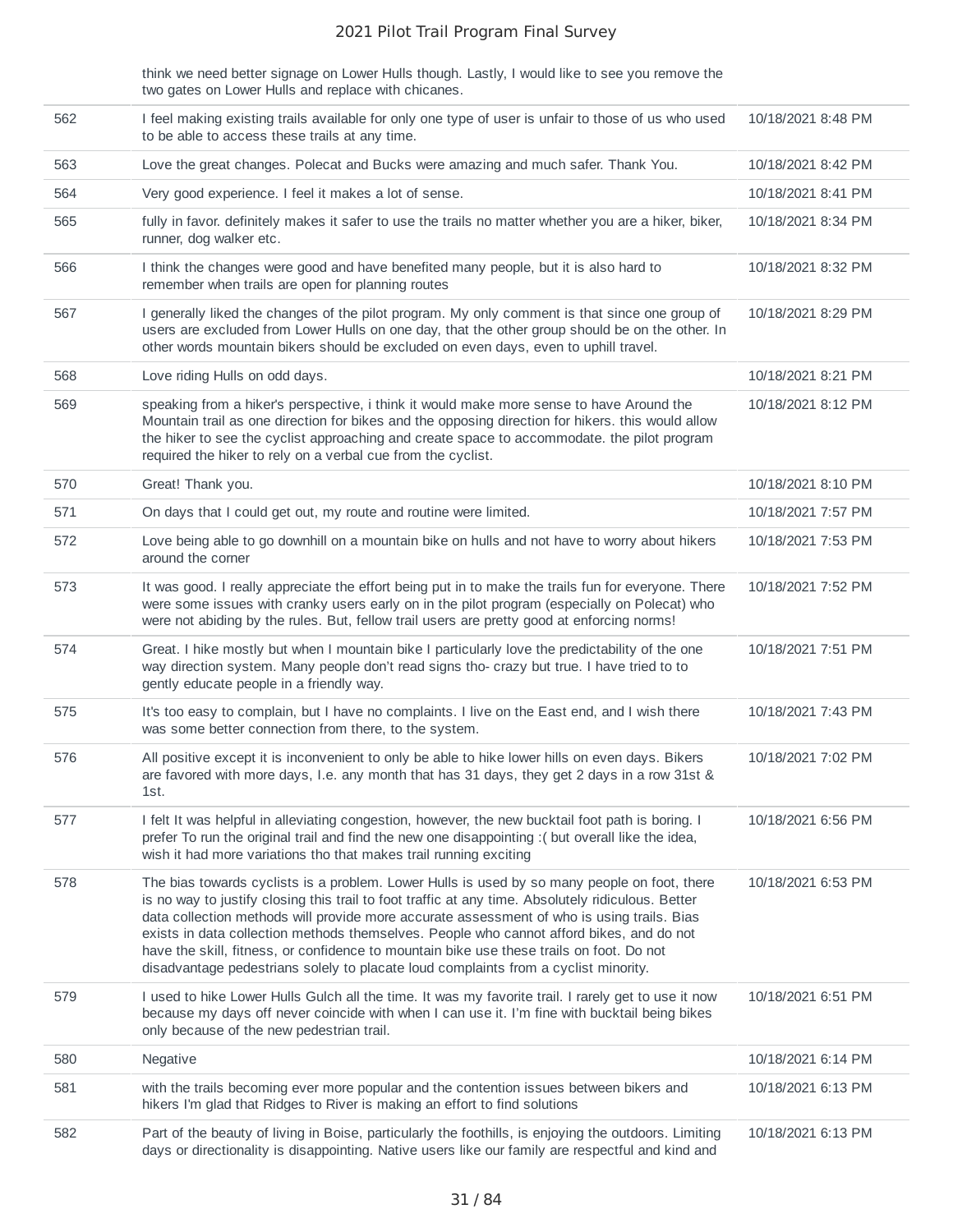follow the rules. I would rather see your efforts in enforcing trail etiquette, especially for bikers, than limiting when and where we can go.

| 583 | R2R managed this well, but I think with any permanent changes, we need better signage. The<br>issues I had were always hikers that deliberately decided not to follow the rules, to the extent<br>they went the opposite direction on one-way only trails (up the last downhill of Polecat). I had<br>many conversations with these people in passing and the ones on foot were always defiant,<br>didn't think the rules applied to them or didn't recognize they are not only risking their safety<br>but others' as well. Not sure how to change that behavior.                                                                          | 10/18/2021 5:40 PM |
|-----|---------------------------------------------------------------------------------------------------------------------------------------------------------------------------------------------------------------------------------------------------------------------------------------------------------------------------------------------------------------------------------------------------------------------------------------------------------------------------------------------------------------------------------------------------------------------------------------------------------------------------------------------|--------------------|
| 584 | I was disheartened by self righteous bikers yelling obscenities to my group bc we were there<br>on wrong day. I was run off the trail by a biker trying to get his best time on a day that was for<br>hikers. If we all had to look out fir each other we could learn to get along. This US vs. Them<br>mentality is not conducive I appreciate the efforts you've made but the only people this<br>serves is the screaming down the hill to beat a time bikers - not our community. We are a<br>community.                                                                                                                                 | 10/18/2021 5:36 PM |
| 585 | I thought these were excellent improvements. It's disappointing that some mountain bikers<br>chose not to observe these changes.                                                                                                                                                                                                                                                                                                                                                                                                                                                                                                            | 10/18/2021 5:33 PM |
| 586 | REVERSE POLECAT Please The every other year idea is dumb. The current direction is dumb<br>Please reverse it                                                                                                                                                                                                                                                                                                                                                                                                                                                                                                                                | 10/18/2021 5:30 PM |
| 587 | Was very good for Polecat. Did not participate in Lower Hull's Gulch.                                                                                                                                                                                                                                                                                                                                                                                                                                                                                                                                                                       | 10/18/2021 5:26 PM |
| 588 | Very good. Could Polecat work like Lower Hulls so runners can have days to go either way?                                                                                                                                                                                                                                                                                                                                                                                                                                                                                                                                                   | 10/18/2021 5:22 PM |
| 589 | I think the pilot program worked fine for the trails addressed. I would like to see some of the<br>very same strategies used on other Ridge to River trails too. For example, the Seaman's Gulch<br>set of trails could REALLY use limits or directions for the way all users engage with those<br>trails. It is so very easy to come around a bend and be nose to nose with a mt. biker! Having a<br>shared set of directions (going 1 direction; clockwise or counter clockwise around the trails)<br>that all users adhered to would greatly enhance my experience. Good Work and I look for<br>additional pilot programs in the future! | 10/18/2021 5:20 PM |
| 590 | The hulls even/odd catered to bikers and not to people and families who cannot afford bikes. It<br>limited use for families wanting to teach children healthy outdoor options.                                                                                                                                                                                                                                                                                                                                                                                                                                                              | 10/18/2021 5:10 PM |
| 591 | it works!                                                                                                                                                                                                                                                                                                                                                                                                                                                                                                                                                                                                                                   | 10/18/2021 5:09 PM |
| 592 | Honestly, I have felt the trails have been less busy in 2021 then in 2020. I support the pilot<br>program. But feel the necessity is somewhat diminished due to perceived increased trail usage<br>on my part                                                                                                                                                                                                                                                                                                                                                                                                                               | 10/18/2021 5:00 PM |
| 593 | This is a great idea, as more people move into the valley, proper management of out trails is<br>necessary. Shout out to all those who participated in this program.                                                                                                                                                                                                                                                                                                                                                                                                                                                                        | 10/18/2021 4:59 PM |
| 594 | I thought it was great! My only feedback is that I don't think lower hulls has enough early<br>morning weekday traffic to provoke any restrictions. Or maybe only in the summer. Would it be<br>possible to make the restrictions seasonal?                                                                                                                                                                                                                                                                                                                                                                                                 | 10/18/2021 4:56 PM |
| 595 | I enjoyed how there was less congestion due to unidirectional traffic flow                                                                                                                                                                                                                                                                                                                                                                                                                                                                                                                                                                  | 10/18/2021 4:55 PM |
| 596 | Thank you! I appreciate the energy in making the trail system more equitable for all!                                                                                                                                                                                                                                                                                                                                                                                                                                                                                                                                                       | 10/18/2021 4:48 PM |
| 597 | Good experience and nice to see the pro activeness.                                                                                                                                                                                                                                                                                                                                                                                                                                                                                                                                                                                         | 10/18/2021 4:25 PM |
| 598 | In reference to only Polecat. There needs to be the 2 way from the Cartwright trailhead to the<br>shortcut over the hill. Also horses are destroying the R-R trails at an alarming rate. This has<br>only been an issue in the last few years.                                                                                                                                                                                                                                                                                                                                                                                              | 10/18/2021 4:23 PM |
| 599 | The more visible trail rules are across multiple signs/areas, the better. Sometimes it's hard to<br>remember which rules are in place on even $vs$ odd days =)                                                                                                                                                                                                                                                                                                                                                                                                                                                                              | 10/18/2021 4:17 PM |
| 600 | Just let people go where they want when they want. People just need to be courteous to<br>everyone on the trail.                                                                                                                                                                                                                                                                                                                                                                                                                                                                                                                            | 10/18/2021 4:17 PM |
| 601 | I have been using the Boise front trail system steadily since the early 1990's when Lower Hulls<br>was the main trail and have witnessed 1st hand the development of one of the best local trail<br>systems in the country. At the age of 58 (2 years ago), I purchased a Specilized Levo E-mtn.                                                                                                                                                                                                                                                                                                                                            | 10/18/2021 4:09 PM |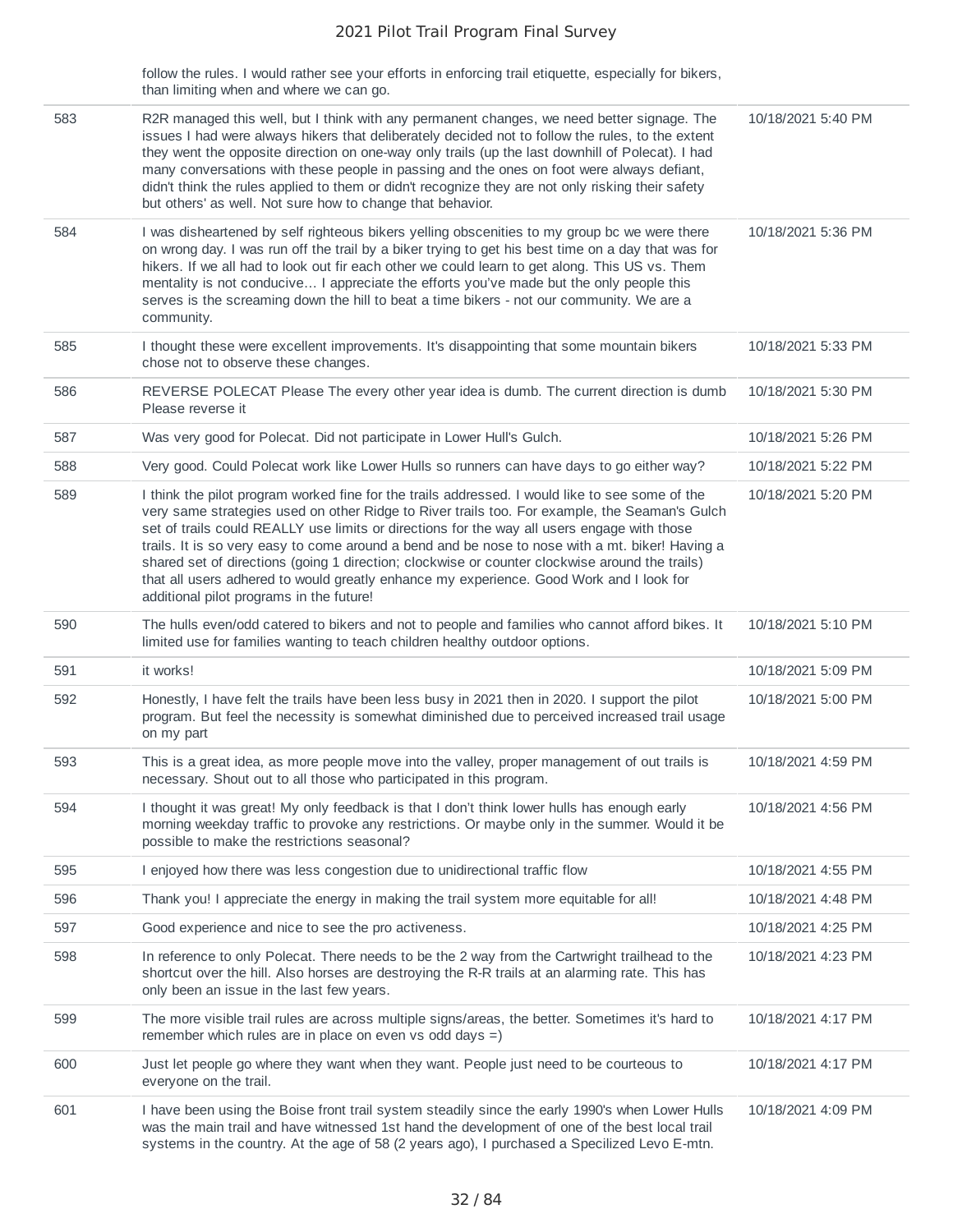|     | The only draw back to best bike that I have ever purchased (and I have had many) is now I<br>cant ride it on any of the RTR trials that I have grown up on and loved over in the past 30<br>years because its classed as a motorcycle, are you kidding me. The trails designated for e<br>mtn bikes other than trail #4 are a joke. Trail #4 is very rideable for expert riders however<br>getting ran up on & passed by motorcycles can get dicey & dangerous for us E-mtn bikers. We<br>have been patiently waiting for a couple years now hoping to see some trails that E bikes are                                                                                                                                                                                                                                                                                                                                                                                                                                                                                                                                                                                                                                    |                    |
|-----|----------------------------------------------------------------------------------------------------------------------------------------------------------------------------------------------------------------------------------------------------------------------------------------------------------------------------------------------------------------------------------------------------------------------------------------------------------------------------------------------------------------------------------------------------------------------------------------------------------------------------------------------------------------------------------------------------------------------------------------------------------------------------------------------------------------------------------------------------------------------------------------------------------------------------------------------------------------------------------------------------------------------------------------------------------------------------------------------------------------------------------------------------------------------------------------------------------------------------|--------------------|
|     | allowed but it never seems to come up. I know the 10%ers (serious, competitive) bikers that<br>dont think they should be allowed on the trails speak up and the other 90% don't care. I will<br>admit I ride many of the RTR trails on my side of town regularly, I am very trail courteous,<br>always give the right away and have never had a conflict with anyone over the use of my bike,<br>if anything they don't under stand why its any problem. I do understand the problem with trails<br>crossing private property and educating these property owners on the differences in a class-1<br>mtn bike and full throttle motor cycle. Great for the city of Eagle that we have Eagle bike park<br>but short crit loops and enduro trails are not really what E-mtn bikes are designed for they are<br>fun but long cross country trails are where it at. The E-mtn bike community is growing rapidly<br>and I don't think its going away. We need trails. PS: E-mtn bikes are not just for handicapped<br>riders, the types of riders buying these bikes (\$5000-\$15000 bikes) are experienced riders and<br>are loving the long range & power of the next generation of mtn biking. RTR needs to get on<br>board. |                    |
| 602 | Pilot program was interesting - I prefer the route flexibility at Polecat without the one way<br>restrictions. Bikes aren't too much of s problem here. The R to R crew does an amazing job!                                                                                                                                                                                                                                                                                                                                                                                                                                                                                                                                                                                                                                                                                                                                                                                                                                                                                                                                                                                                                               | 10/18/2021 3:59 PM |
| 603 | Great! Keep high traffic trails directional. Could even expand to more trails                                                                                                                                                                                                                                                                                                                                                                                                                                                                                                                                                                                                                                                                                                                                                                                                                                                                                                                                                                                                                                                                                                                                              | 10/18/2021 3:43 PM |
| 604 | I used Bucktail and Lower hulls a lot and the program was wonderful. I would like to see more<br>signage directing people to not ride off the trail when someone is walking or riding the other<br>direction. Our wonderful single tracks are turning into double tracks. People need to take a few<br>seconds to stop, lean (while keeping their tires on the dirt), and let the other folks pass.<br>Thanks for all you do!                                                                                                                                                                                                                                                                                                                                                                                                                                                                                                                                                                                                                                                                                                                                                                                              | 10/18/2021 3:37 PM |
| 605 | too confusing, hard to remember, creates an out of control, downhill situation for Hulls                                                                                                                                                                                                                                                                                                                                                                                                                                                                                                                                                                                                                                                                                                                                                                                                                                                                                                                                                                                                                                                                                                                                   | 10/18/2021 3:23 PM |
| 606 | Great! But the signs are small and confusing.                                                                                                                                                                                                                                                                                                                                                                                                                                                                                                                                                                                                                                                                                                                                                                                                                                                                                                                                                                                                                                                                                                                                                                              | 10/18/2021 3:22 PM |
| 607 | An okay start, but so much contention and animosity created by the one way Hulls policy.<br>Need to actively build more single-purpose trails.                                                                                                                                                                                                                                                                                                                                                                                                                                                                                                                                                                                                                                                                                                                                                                                                                                                                                                                                                                                                                                                                             | 10/18/2021 3:17 PM |
| 608 | I liked they tried different options on different trails. I really like everyone going in the same<br>direction. I don't like having to know what day it is.                                                                                                                                                                                                                                                                                                                                                                                                                                                                                                                                                                                                                                                                                                                                                                                                                                                                                                                                                                                                                                                               | 10/18/2021 3:12 PM |
| 609 | Support the one direction of trails. Much safer for mountain bike riding. Found very few people<br>going wrong direction.                                                                                                                                                                                                                                                                                                                                                                                                                                                                                                                                                                                                                                                                                                                                                                                                                                                                                                                                                                                                                                                                                                  | 10/18/2021 3:05 PM |
| 610 | I've been hiking the trails daily since they opened, weather permitting. As I am in my 70's I can<br>no longer complete the trail's one way loop. I am used to hiking back the same way I came in.<br>Therefore I can no longer use the trails which are literally out my back door. I've seen many<br>parents with children doing this, as well as people of all ages doing the same. So I'm hoping<br>you do not authorize this one way system                                                                                                                                                                                                                                                                                                                                                                                                                                                                                                                                                                                                                                                                                                                                                                           | 10/18/2021 3:03 PM |
| 611 | Thankful you are asking for input from users                                                                                                                                                                                                                                                                                                                                                                                                                                                                                                                                                                                                                                                                                                                                                                                                                                                                                                                                                                                                                                                                                                                                                                               | 10/18/2021 3:01 PM |
| 612 | It seemed like the odd/even days on Lower Hulls was confusing to those who don't use it very<br>often, but if you do, then you have to be aware of which day it is - that doesn't lend itself to an<br>impromptu hike. As far as Around the Mountain goes, staying in one direction is ok as long as<br>there is a way for people to get off the trail if they didn't want to go the entire distance;<br>otherwise, they are committed to a longer distance they may or may not be aware of.                                                                                                                                                                                                                                                                                                                                                                                                                                                                                                                                                                                                                                                                                                                               | 10/18/2021 2:50 PM |
| 613 | I didn't frequent those trails enough to have an opinion but I did end up on a trail on the wrong<br>day by accident and missed the sign and was met with some angry mountain bikers. More<br>signage for oblivious people like me would be great!                                                                                                                                                                                                                                                                                                                                                                                                                                                                                                                                                                                                                                                                                                                                                                                                                                                                                                                                                                         | 10/18/2021 2:48 PM |
| 614 | Could improve on education and outreach regarding the changes                                                                                                                                                                                                                                                                                                                                                                                                                                                                                                                                                                                                                                                                                                                                                                                                                                                                                                                                                                                                                                                                                                                                                              | 10/18/2021 2:43 PM |
| 615 | Improved safety.                                                                                                                                                                                                                                                                                                                                                                                                                                                                                                                                                                                                                                                                                                                                                                                                                                                                                                                                                                                                                                                                                                                                                                                                           | 10/18/2021 2:42 PM |
| 616 | Many people (hikers and bikers) didn't notice and/or obey the Hull's use rules. Y'all REALLY<br>need to do something to stop e-bike use on non e-bike trails. I see at least one e-bike on 9 out<br>of 10 rides. I ride 3-5 times per week.                                                                                                                                                                                                                                                                                                                                                                                                                                                                                                                                                                                                                                                                                                                                                                                                                                                                                                                                                                                | 10/18/2021 2:42 PM |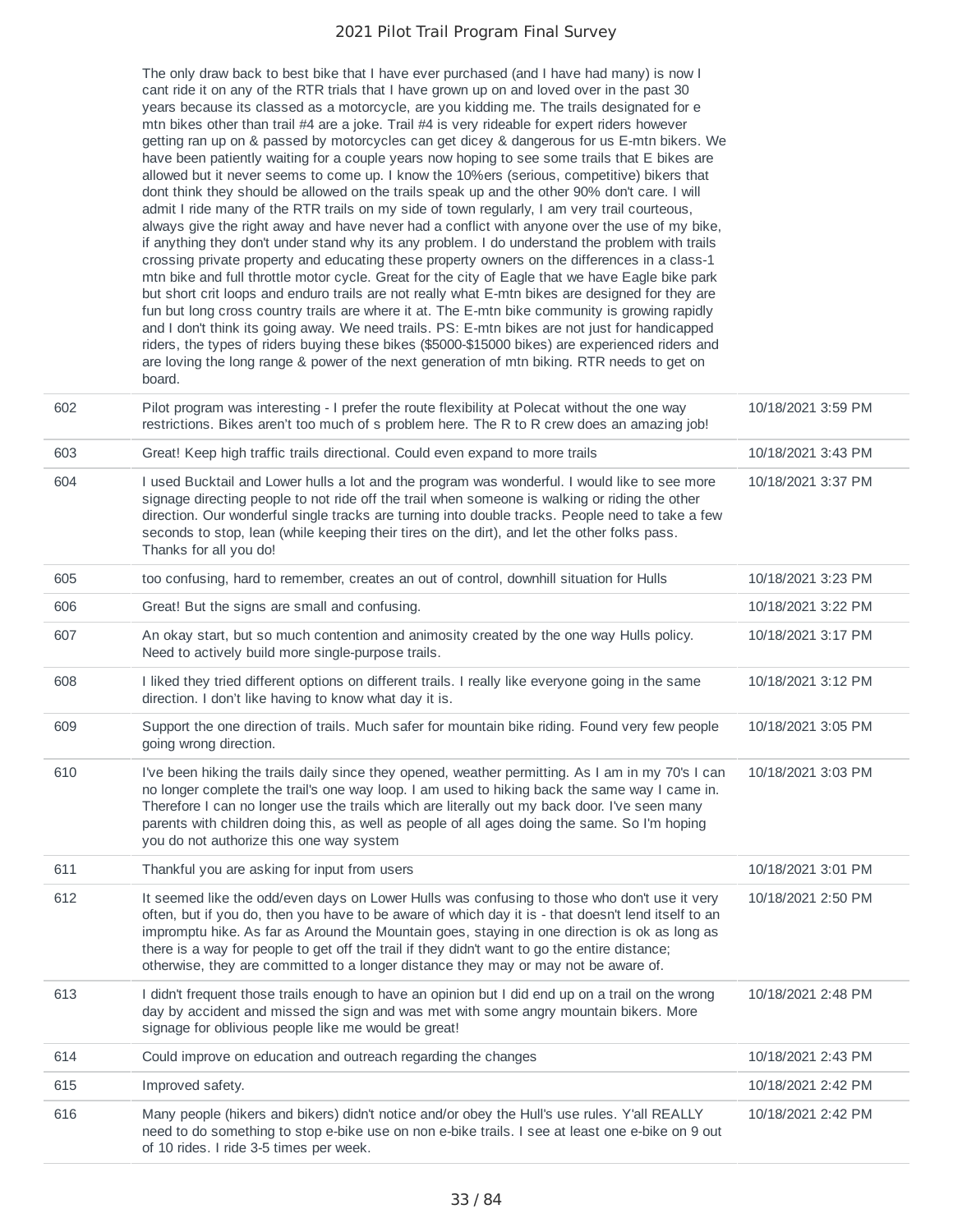| 617 | Not a huge fan on the lower trails but I think could be useful on the higher trails.                                                                                                                                                                                                                                                                                                                                                                                                                                                                                                                                                                                                                                                                                                                                                                                                                                                                                                                                                                                                                                                                                                                                                                                                                                                                              | 10/18/2021 2:38 PM |
|-----|-------------------------------------------------------------------------------------------------------------------------------------------------------------------------------------------------------------------------------------------------------------------------------------------------------------------------------------------------------------------------------------------------------------------------------------------------------------------------------------------------------------------------------------------------------------------------------------------------------------------------------------------------------------------------------------------------------------------------------------------------------------------------------------------------------------------------------------------------------------------------------------------------------------------------------------------------------------------------------------------------------------------------------------------------------------------------------------------------------------------------------------------------------------------------------------------------------------------------------------------------------------------------------------------------------------------------------------------------------------------|--------------------|
| 618 | I REALLY like the pilot program!! I love all all the changes. My only wish is the Buck's would<br>alternate directions. My standard loop was to go up Buck's not down.                                                                                                                                                                                                                                                                                                                                                                                                                                                                                                                                                                                                                                                                                                                                                                                                                                                                                                                                                                                                                                                                                                                                                                                            | 10/18/2021 2:32 PM |
| 619 | Great                                                                                                                                                                                                                                                                                                                                                                                                                                                                                                                                                                                                                                                                                                                                                                                                                                                                                                                                                                                                                                                                                                                                                                                                                                                                                                                                                             | 10/18/2021 2:29 PM |
| 620 | I like the changes overall. If asked to rank them in order of priority, I would do so as follows. 1.<br>Buck tail - I love, love, love that there's an intro. level, purpose-built, downhill mtn. bike trail<br>avlb. a short ride from downtown Boise. Awesome! 2. Around the Mtn. - This just makes<br>sense. It's purpose-built for biking counter-clockwise and the berms off of Deer Point are some<br>of the best on the entire mountain. I can't imagine either biking, hiking, or horseback riding up<br>those switchbacks; terrifying! 3. Hulls Gulch (lower) - While I like the idea of alternating days<br>for downhill bike usage only, I do feel it's a bit partial to bikers vs. hikers b/c of twice as much<br>access to use the trial. However, I have a hard time keeping the order straight in my mind, I<br>think alternating days of the week/weeks of the month would make usage more equitable,<br>however more complicated. 4. Polecat - To be honest, I haven't used this trail more than once<br>time since the changes have been in place. However, I don't love the idea of this always being<br>single direction. Personally, I use this as a final leg of a larger loop ride when I connect<br>Peggy's to the Hillside-to-Hollow system. Having the direction be counter-clockwise simply<br>adds more time/milage, albeit not much. | 10/18/2021 2:29 PM |
| 621 | Experience was good -- only additional feedback from me is that bucktail should be a more<br>vertical trail if going to be a "dedicated mtb trail." I know many riders who don't ride it and ride<br>the ridgeline instead because they think it's not steep enough to be a fun mtb trail, which<br>defeats the purpose of separating hikers or others from cyclists.                                                                                                                                                                                                                                                                                                                                                                                                                                                                                                                                                                                                                                                                                                                                                                                                                                                                                                                                                                                             | 10/18/2021 2:26 PM |
| 622 | The pilot program on Lower Hulls is excellent. Will be really sad if it goes away and reverts<br>back to full shared use all the time.                                                                                                                                                                                                                                                                                                                                                                                                                                                                                                                                                                                                                                                                                                                                                                                                                                                                                                                                                                                                                                                                                                                                                                                                                            | 10/18/2021 2:22 PM |
| 623 | I like most of the changes. I am not a fun of downhill only for Bucks. I support all the other<br>changes                                                                                                                                                                                                                                                                                                                                                                                                                                                                                                                                                                                                                                                                                                                                                                                                                                                                                                                                                                                                                                                                                                                                                                                                                                                         | 10/18/2021 2:17 PM |
| 624 | The changes didn't affect me too much but I support any strategies that make the trails safe<br>and enjoyable for all!                                                                                                                                                                                                                                                                                                                                                                                                                                                                                                                                                                                                                                                                                                                                                                                                                                                                                                                                                                                                                                                                                                                                                                                                                                            | 10/18/2021 2:15 PM |
| 625 | I liked all of the changes. Please continue to evaluate and look for more ways to improve<br>everyone's foothills experience.                                                                                                                                                                                                                                                                                                                                                                                                                                                                                                                                                                                                                                                                                                                                                                                                                                                                                                                                                                                                                                                                                                                                                                                                                                     | 10/18/2021 2:14 PM |
| 626 | Almost 100% positive! My only suggestion (and one many friends seem to share) would be<br>changing the evens/odds for Lower Hulls into a "days of the week system" ie. Mon-Weds-Fri-<br>Sunday for DH bike only, or something along those lines. With the end/beginning of months it<br>feels like us runners are getting the short-end of the stick. Not only that, but it's hard to<br>remember the even/odd system when you're just out on a run and trying to recall if you can go<br>or not. I think days of the week would be much easier to remember personally.                                                                                                                                                                                                                                                                                                                                                                                                                                                                                                                                                                                                                                                                                                                                                                                           | 10/18/2021 2:14 PM |
| 627 | It was good, I'm grateful that Ridge to Rivers is taking steps to address the changes. I would<br>like to also see more done about curtailing users on the trails when conditions are too muddy.                                                                                                                                                                                                                                                                                                                                                                                                                                                                                                                                                                                                                                                                                                                                                                                                                                                                                                                                                                                                                                                                                                                                                                  | 10/18/2021 2:11 PM |
| 628 | A lot of fun, I rode Hulls Gulch this summer more than I ever have because it was so much<br>safer having the odd days to downhill bike traffic only.                                                                                                                                                                                                                                                                                                                                                                                                                                                                                                                                                                                                                                                                                                                                                                                                                                                                                                                                                                                                                                                                                                                                                                                                             | 10/18/2021 2:06 PM |
| 629 | Great                                                                                                                                                                                                                                                                                                                                                                                                                                                                                                                                                                                                                                                                                                                                                                                                                                                                                                                                                                                                                                                                                                                                                                                                                                                                                                                                                             | 10/18/2021 2:05 PM |
| 630 | It's so great you're trying. Thankyou. The odd/even day makes no sense, please never do<br>that. There needs to be a way to stop cyclists who barrel down. The rule is to move for<br>pedestrians, but all the opposite is happening! I RARELY have a cyclist move for me. If I don't<br>move outta the way, I'd get hurt. It's a great idea to have some of the longer loops further away<br>from city, be designed bike-only.                                                                                                                                                                                                                                                                                                                                                                                                                                                                                                                                                                                                                                                                                                                                                                                                                                                                                                                                   | 10/18/2021 2:03 PM |
| 631 | I absolutely LOVE the changes made during the pilot program - it makes the trails so much<br>SAFER! Thank you!                                                                                                                                                                                                                                                                                                                                                                                                                                                                                                                                                                                                                                                                                                                                                                                                                                                                                                                                                                                                                                                                                                                                                                                                                                                    | 10/18/2021 2:01 PM |
| 632 | I ride lower Hulls at least twice a week. Having the ability to actually ride down it without<br>worrying about user conflict (hikers yelling at me) has been so nice. My only issues have been<br>the occassional hiker on odd days that decided to break the rules and got mad at me. That<br>was twice in the summer. Frankly, I don't think Around the Mountain gets enough traffic to<br>need a directional designation, but I ride it counter clockwise anyhow. Most of the other                                                                                                                                                                                                                                                                                                                                                                                                                                                                                                                                                                                                                                                                                                                                                                                                                                                                           | 10/18/2021 2:01 PM |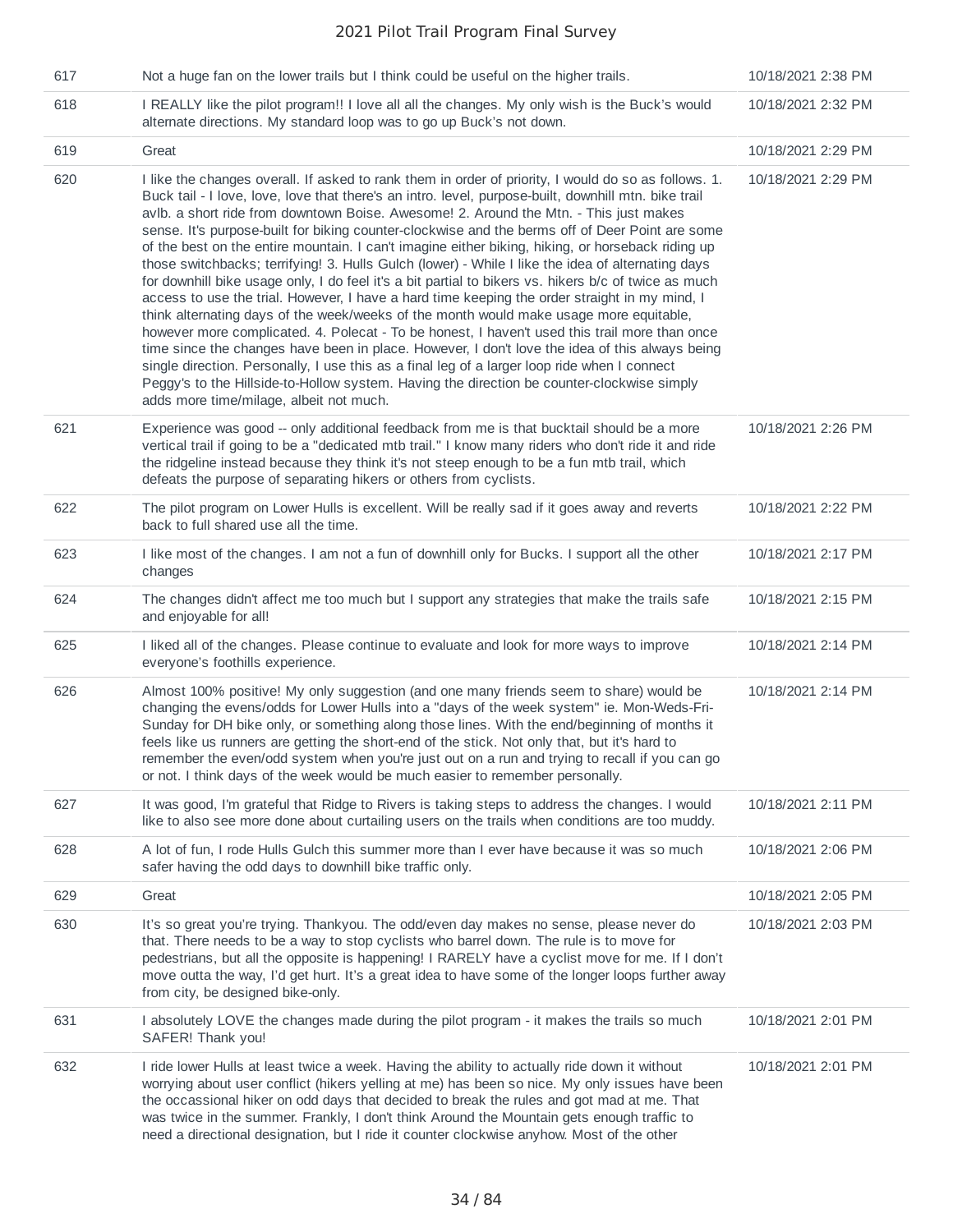changes had very little impact on me. I fully support user specific days on Hulls! It has helped tremendously! Thank you!!

| 633 | It was great                                                                                                                                                                                                                                                                                                                                                                                                                                                                                              | 10/18/2021 1:58 PM  |
|-----|-----------------------------------------------------------------------------------------------------------------------------------------------------------------------------------------------------------------------------------------------------------------------------------------------------------------------------------------------------------------------------------------------------------------------------------------------------------------------------------------------------------|---------------------|
| 634 | Great-really appreciate the efforts!                                                                                                                                                                                                                                                                                                                                                                                                                                                                      | 10/18/2021 1:54 PM  |
| 635 | I like it. I'd rather have twice as much fun riding down hulls every other day than half the fun<br>every day                                                                                                                                                                                                                                                                                                                                                                                             | 10/18/2021 1:54 PM  |
| 636 | I believe efforts to communicate directional usage is beneficial to the overall experience for all.<br>Setting expectations in advance helps avoid issues on the trails and leads to a higher level of<br>satisfaction.                                                                                                                                                                                                                                                                                   | 10/18/2021 1:49 PM  |
| 637 | Awesome! Would like to see more of the same with other high traffic trails                                                                                                                                                                                                                                                                                                                                                                                                                                | 10/18/2021 1:44 PM  |
| 638 | Good                                                                                                                                                                                                                                                                                                                                                                                                                                                                                                      | 10/18/2021 1:42 PM  |
| 639 | I have been pretty happy. There have been multiple times where hikers and runners have<br>ignored the pilot on Hulls though. Which could be very dangerous.                                                                                                                                                                                                                                                                                                                                               | 10/18/2021 1:40 PM  |
| 640 | Very good. I think one way traffic on odd days for Hull's is great, but once winter and wet<br>weather hit, I think that essential closure on half of the days to pedestrians is a bad idea. I<br>think we'll see more misuse of the trails when the weather is wet. I think it should be a<br>seasonal change. Dry weather season, keep the one way on odd days. Wet weather seasons,<br>leave it open for all traffic, both ways.                                                                       | 10/18/2021 1:34 PM  |
| 641 | Especially appreciate the maintenance and erosion mitigation. You do a great job.                                                                                                                                                                                                                                                                                                                                                                                                                         | 10/18/2021 1:29 PM  |
| 642 | These trails that have been modified (other than the bucktail trail) have made it difficult to<br>know which day they are open to hikes or biking, or doing a loop if the trail is one way.                                                                                                                                                                                                                                                                                                               | 10/18/2021 1:29 PM  |
| 643 | Relatively good - although on Lower Hull's there was an instance where it was downhill biking<br>only where I almost collided with some Hikers that had disregarded the sign and gate and were<br>travelling uphill. I'd suggest more Ranger presence especially on busy weekends to ensure<br>compliance.                                                                                                                                                                                                | 10/18/2021 1:27 PM  |
| 644 | I don't like having to plan my hike or bike rides around which trails will allow me to hike/ride<br>that particular day.                                                                                                                                                                                                                                                                                                                                                                                  | 10/18/2021 1:21 PM  |
| 645 | I like the pilot program, just need to get people educated on the trails and etiquette. I see so<br>many E-bikes on the trails. What is up with that. I am sick and tired of being yelled at when i<br>politely educate them. Maybe need much larger and brighter signs. Are these people new to<br>the area or just not obeying the rules.                                                                                                                                                               | 10/18/2021 1:15 PM  |
| 646 | It was mostly great. I did encounter a few hikers going up Lower Hulls on the odd days.                                                                                                                                                                                                                                                                                                                                                                                                                   | 10/18/2021 1:12 PM  |
| 647 | It's been positive overall. This growing community needs more trails to accommodate the<br>increasing traffic. Let's continue to try and keep users safe and happy by keeping some trails<br>user specific. Also, laughably, a good reminder to stay accountable and remember what the<br>date is too.                                                                                                                                                                                                    | 10/18/2021 1:05 PM  |
| 648 | I think the program was good. I love the idea of switching directions on Polecat every other<br>year. As Boise grows we will need management. I wish we could do more public<br>announcements about trail etiquette. I see a lot of people creating wider single track because<br>they don't know to stop for the uphill rider. They just ride around in the sagebrush. I also<br>support fines for people using the trails when they are muddy. Thank you for all you do to keep<br>Boise special place. | 10/18/2021 1:04 PM  |
| 649 | I avoided several of the trails involved because I was confused about what I could do on which<br>days. The change in the around the mountain trail made it inaccessible for me because my<br>small children cannot hide the entire trail.                                                                                                                                                                                                                                                                | 10/18/2021 1:01 PM  |
| 650 | Communicated very well both online and at the trails! Led to a little less stress both while<br>running and mountain biking.                                                                                                                                                                                                                                                                                                                                                                              | 10/18/2021 1:00 PM  |
| 651 | My only issue was forgetting which days meant which direction / use group for Lower Hulls.<br>Not a huge deal, but on a ride I'd stop, google the answer then decide if I could travel down<br>Hulls or needed to use another trail while on the bike. I just haven't committed it to memory                                                                                                                                                                                                              | 10/18/2021 12:58 PM |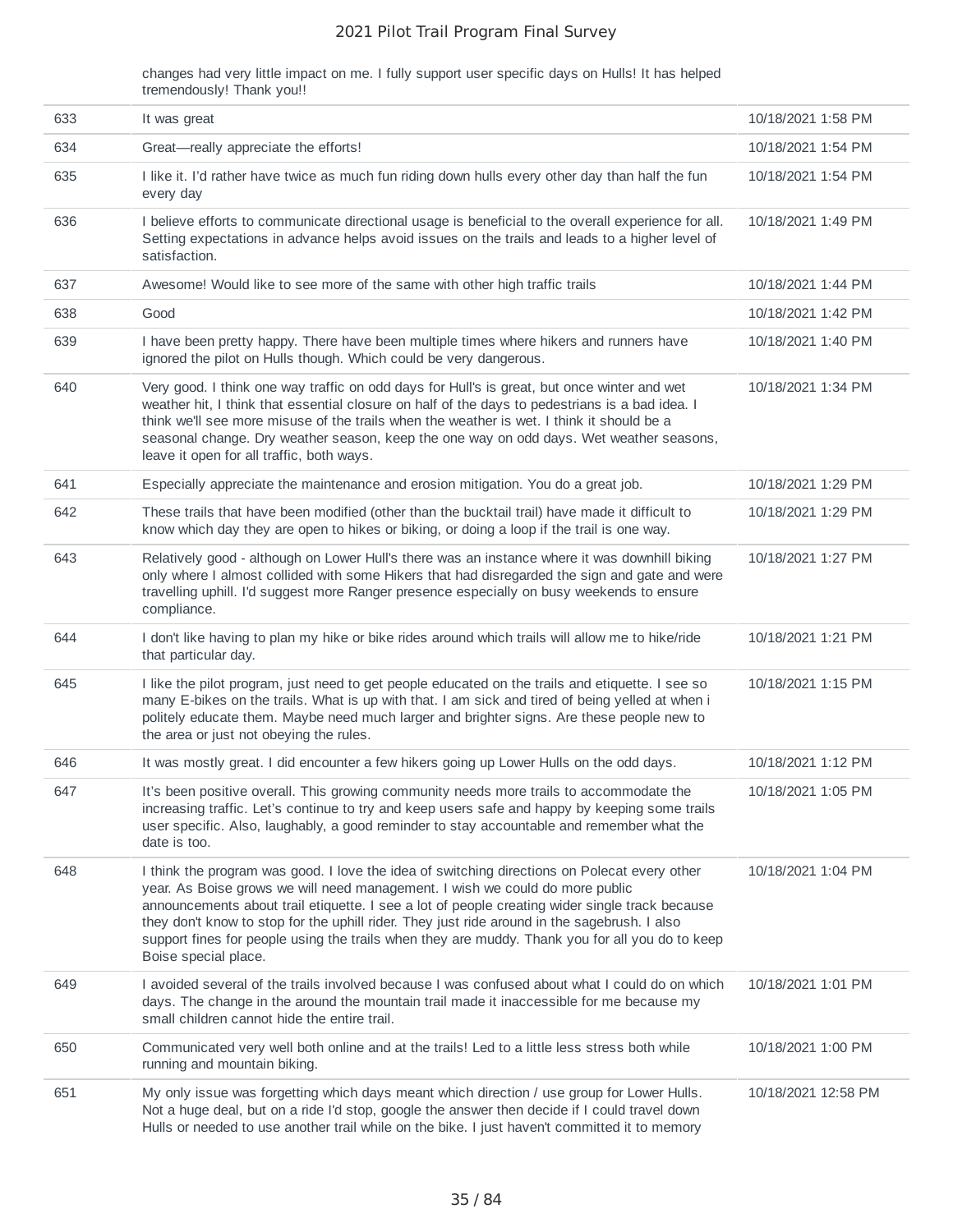yet. Maybe produce some small simple transparent top tube bike stickers to help us forgetful mountain bikers from making a msitake? thanks-

| 652 | Hull's was great. Unfortunately there are still poachers going up on odd days on foot.                                                                                                                                                                                                                                                                                                                                                                                                                                                                                                                                                                                                                                                                                                                                                                                           | 10/18/2021 12:50 PM |
|-----|----------------------------------------------------------------------------------------------------------------------------------------------------------------------------------------------------------------------------------------------------------------------------------------------------------------------------------------------------------------------------------------------------------------------------------------------------------------------------------------------------------------------------------------------------------------------------------------------------------------------------------------------------------------------------------------------------------------------------------------------------------------------------------------------------------------------------------------------------------------------------------|---------------------|
|     |                                                                                                                                                                                                                                                                                                                                                                                                                                                                                                                                                                                                                                                                                                                                                                                                                                                                                  |                     |
| 653 | I've had several occasions of bikes riding downhill at Hull's regardless of the day. I think trail<br>etiquette/ when and how should yield should be a focus. There also should be more<br>maintenance because the amount of trail braiding and switchback cutting is embarrassing.                                                                                                                                                                                                                                                                                                                                                                                                                                                                                                                                                                                              | 10/18/2021 12:50 PM |
| 654 | Good. However, having a volunteer signup for busy weekend days to manage the gates at<br>directional trailheads might help the "confused" folks who can't seem to read and process the<br>rules. Also a shout out to the land owners who graciously let the public use their land would be<br>good. Overall R2R has had their best year since I moved here in 2007!! Looking forward to<br>more improvements/trails #directional.                                                                                                                                                                                                                                                                                                                                                                                                                                                | 10/18/2021 12:50 PM |
| 655 | I've been an advocate for the pilot program since before its existence. This type of trail<br>maintenance and directional flow is such a valuable element in other cities trail systems and<br>addresses various use cases for different users in the ecosystem. So thank you for making<br>this happen! It's been great to see this kind of development in Boise.                                                                                                                                                                                                                                                                                                                                                                                                                                                                                                               | 10/18/2021 12:48 PM |
| 656 | I like it, however signs don't communicate fully what happens, when, maybe doesn't have<br>enough people to enforce, direct the correct way to do things. Sometimes you have 2 or 3,<br>fighting and not enjoying the trails.                                                                                                                                                                                                                                                                                                                                                                                                                                                                                                                                                                                                                                                    | 10/18/2021 12:48 PM |
| 657 | I biked most of the trails that were part of this pilot program, and I enjoyed riding Hull's Gulch<br>without as much worry about hikers. I prefer to ride Polecat CW, but it's not bad CCW. Around<br>the mountain is great CW, I doubt I would ride it the other way. I do feel like it may be a hassle<br>for hikers to avoid certain days for hiking Hulls Gulch.                                                                                                                                                                                                                                                                                                                                                                                                                                                                                                            | 10/18/2021 12:39 PM |
| 658 | I'm on Polecat most often, so I'll speak to that. The directional trails have made the trails seem<br>less populated and have absolutely reduced the risk of collision. I feel blessed to have close<br>access to such an extensive and well managed trail system. Great job, keep doing what you're<br>doing!                                                                                                                                                                                                                                                                                                                                                                                                                                                                                                                                                                   | 10/18/2021 12:39 PM |
| 659 | Overall great, prefer polecat opposite direction as well as bucktail up                                                                                                                                                                                                                                                                                                                                                                                                                                                                                                                                                                                                                                                                                                                                                                                                          | 10/18/2021 12:38 PM |
| 660 | Felt safer hiking Polecat knowing that bicyclists had to travel in same direction as hikers.                                                                                                                                                                                                                                                                                                                                                                                                                                                                                                                                                                                                                                                                                                                                                                                     | 10/18/2021 12:34 PM |
| 661 | I think they were good changes, although more planning is involved to time lower hulls!!!!<br>Probably need even more signs as people still dont quite get it. Also, I suggest allowing that<br>tiny section of lower hulls (when you come down red cliffs and head to parking lot) to be open<br>to all traffic at all times or you limit a lot your route.                                                                                                                                                                                                                                                                                                                                                                                                                                                                                                                     | 10/18/2021 12:34 PM |
| 662 | Routing Bucktail as a downhill, mountain bike-only trail removed the most gradual climb to the<br>Central Ridge/Shane's/Three Bears junction. The only options to access this junction now are<br>the switchbacks up Ridgecrest, or the steep section past the Central Ridge/Bucktail/Two Point<br>Junction. Restricting uphill access on Bucktail removes a nice, easy climb for beginning<br>mountain bikers. We were supposed to be getting away from gut-busting climbs and now we<br>have no choice in Military Reserve. It's sucked the joy out of riding there and it was the only<br>route my wife was comfortable riding, so now we rarely ride at all. Widen Two Point and make<br>it all users, uphill only. This was never a "native single track" trail, so there's no harm in<br>widening it, especially given the explosion in trail users over the last 5 years. | 10/18/2021 12:33 PM |
| 663 | Main experience was MTB on the new Bucktail (great flow!!!) and trail running on Two Point.<br>Fantastic solution! Hope the crew comes back through in the spring and firms up some of the<br>sloppy berms, but even in its current condition it is a huge improvement. Way more fun!                                                                                                                                                                                                                                                                                                                                                                                                                                                                                                                                                                                            | 10/18/2021 12:28 PM |
| 664 | The signage could have been better. There are still people using the trails incorrectly and when<br>I ask them they all say they did t understand the signs.                                                                                                                                                                                                                                                                                                                                                                                                                                                                                                                                                                                                                                                                                                                     | 10/18/2021 12:26 PM |
| 665 | This season I used all five trails impacted by the pilot (ATM, Hulls Gulch, Polecat, Bucktail<br>and Two Point) and more. Other than ATM, I find the root cause of most negative user<br>interactions is the result of having so many people competing for the same resource. When<br>you combine disparate users of one trail with MTB speed, dogs off leash, user density and<br>poor etiquette (equally shared by all user groups), cost effective management plans become a<br>issue of public safety. Without the ability to exponentially increasing number of trails in total<br>(and with designated use), I found the strategy to be a reasonable approach for solving some<br>of these nagging issues, but not all. While I would prefer the pilot solutions not be needed and                                                                                         | 10/18/2021 12:24 PM |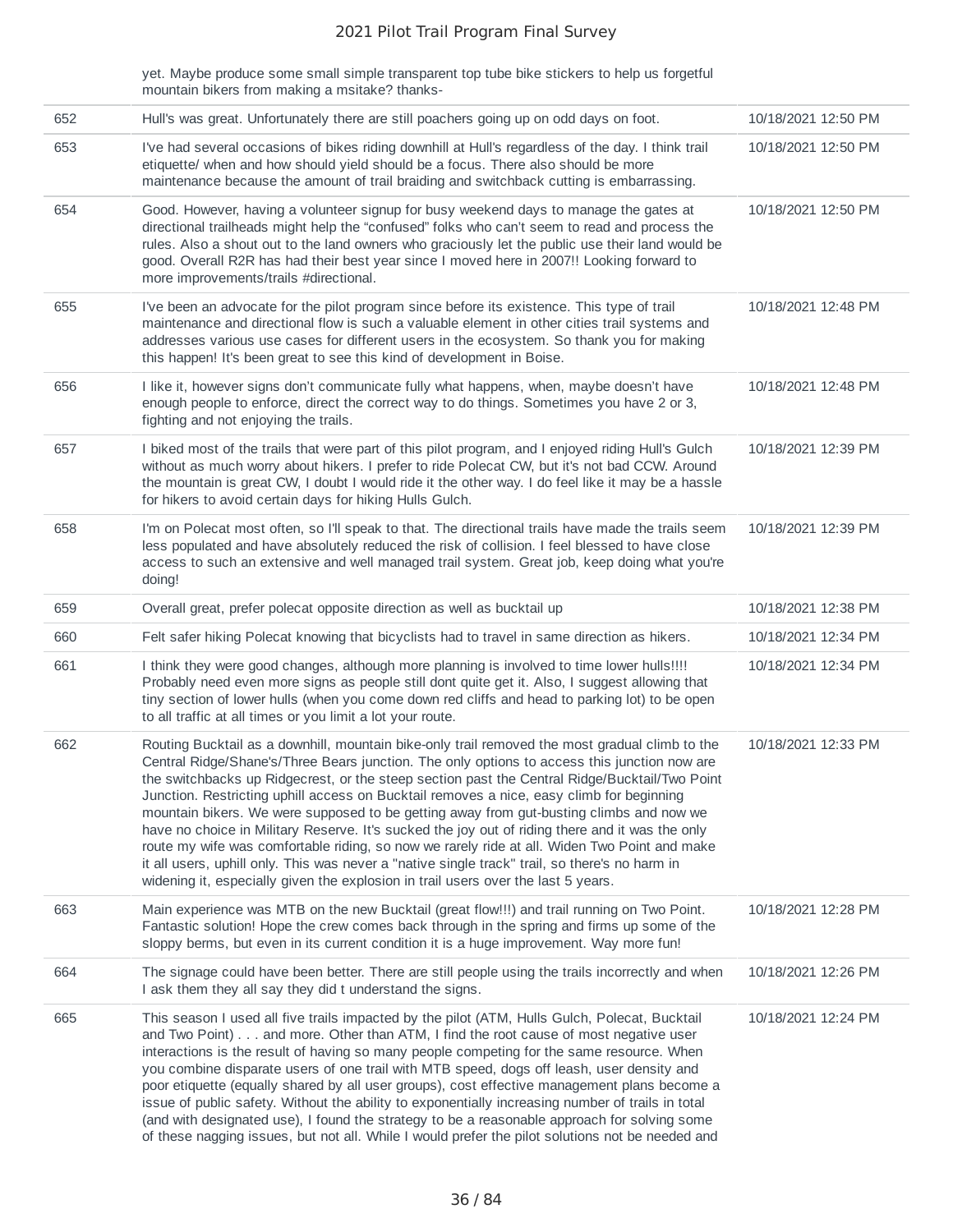R2R having a greater degree of enforcement authority, as well as trail expansion plans, the pilot solutions again seem to be a reasonable solution.

| 666 | Decent. Some users refuse to acknowledge public land mgmt but to be expexted.                                                                                                                                                                                                                                                                                                                                                                                                                                                                                                                | 10/18/2021 12:23 PM |
|-----|----------------------------------------------------------------------------------------------------------------------------------------------------------------------------------------------------------------------------------------------------------------------------------------------------------------------------------------------------------------------------------------------------------------------------------------------------------------------------------------------------------------------------------------------------------------------------------------------|---------------------|
| 667 | It didn't really impact me. I liked have the alternative trail to bucktail as there are a lot of<br>mountain bikers in the military reserve. For Around the Mountain, the counter clockwise<br>direction makes more sense given the flow of the trail. I would like having the option to go<br>either way on Polecat, as I enjoy both directions, but it was nice not encountering other users<br>as much, especially on narrow parts of the trail.                                                                                                                                          | 10/18/2021 12:23 PM |
| 668 | Although I really like the idea of downhill only traffic in places, I'm not a fan of the features<br>placed on bucktail. I'm not sure if these are put into place for runoff or to create jumps. In<br>either case, I find the placement of some to be problematic. Unless you know the trail well,<br>some of the humps/jumps come as a surprise when going around corners, and I'm not sure of<br>the point of having them on uphill sections.                                                                                                                                             | 10/18/2021 12:22 PM |
| 669 | making any trail one way for all users gives the right of way to bikers since everyone else is<br>slower and so has to move. this is a big negative for me since i have to move over frequently<br>enough for bikers as it is. i know we're all sharing the trails but sometimes it feels like we're<br>sharing the bike trails. this one way policy reinforces that.                                                                                                                                                                                                                        | 10/18/2021 12:22 PM |
| 670 | Great job, R2R! Users seem to be showing better trail manners, too.                                                                                                                                                                                                                                                                                                                                                                                                                                                                                                                          | 10/18/2021 12:21 PM |
| 671 | Good. The only decision that's perplexing was the decision to make Polecat counter<br>clockwise.                                                                                                                                                                                                                                                                                                                                                                                                                                                                                             | 10/18/2021 12:20 PM |
| 672 | So excited about efforts and changes! So disappointed that some people blatantly disregard<br>guidelines without remorse. Wish there was a way to enforce.                                                                                                                                                                                                                                                                                                                                                                                                                                   | 10/18/2021 12:18 PM |
| 673 | Good experience, potential bike/on-foot conflicts seems to be lessened.                                                                                                                                                                                                                                                                                                                                                                                                                                                                                                                      | 10/18/2021 12:17 PM |
| 674 | Good use of trail system.                                                                                                                                                                                                                                                                                                                                                                                                                                                                                                                                                                    | 10/18/2021 12:16 PM |
| 675 | Very positive. Only negative is that Hull's Gulch trail shows erosion due to heavy downhill<br>usage. I think Buck's reroute is excellent, and does not show as much erosion. Thanks for the<br>effort to support our trail users. Also, I would like to see more guidance on e-bike usage. I am<br>in favor of having access for e-bikes on more than just the current motorized trails.                                                                                                                                                                                                    | 10/18/2021 12:16 PM |
| 676 | It was great during the pilot program time frame. I'm a little worried when the rain/snow starts,<br>losing Hull's as a sturdy trail every other day will be problematic. I support the current time<br>frame and solution, reverting to open during the winter months.                                                                                                                                                                                                                                                                                                                      | 10/18/2021 12:15 PM |
| 677 | Great                                                                                                                                                                                                                                                                                                                                                                                                                                                                                                                                                                                        | 10/18/2021 12:13 PM |
| 678 | It seemed like the majority of trail users were fine with the changes and just a minority (both in-<br>person and in the online survey responses) were not in favor.                                                                                                                                                                                                                                                                                                                                                                                                                         | 10/18/2021 12:12 PM |
| 679 | I don't think that the even-vs uneven day-use would work. Other changes proposed appear<br>reasonable.                                                                                                                                                                                                                                                                                                                                                                                                                                                                                       | 10/18/2021 12:11 PM |
| 680 | Personally, I dislike all users traveling in the same direction. As a hiker, I'd prefer to travel in<br>the opposite direction as bikers so that I can see them coming and move off the trail.                                                                                                                                                                                                                                                                                                                                                                                               | 10/18/2021 12:11 PM |
| 681 | The pilot project was good. My preference is that alternating days on Hulls should be seasonal<br>with no restrictions for users over the winter months.                                                                                                                                                                                                                                                                                                                                                                                                                                     | 10/18/2021 12:08 PM |
| 682 | Generally positive still quite a few hikers come up trail who seem to not care or didn't<br>understand. Otherwise felt more safe and a more enjoyable experience being able to cruise<br>down lower hulls without worry about encounters. Polecat I could go either way, didn't make<br>much of a difference for me. Around the mountain for cycling is best CCW. I love having a<br>downhill only option in the lower portion of busy reserve area with bucktail, definitely keep this<br>and would love to have an addition to get all the way to the trailhead area that is downhill only | 10/18/2021 12:08 PM |
| 683 | i think the signage could be made simpler and therefor hopefully more likely to be read by<br>users. Bucktail - a large do not enter sign at the bottom. a large "bikes only sign" at the top.<br>Hulls - a large sign at the bottom "do not enter on odd days". i have run into a number of<br>people not following the rules because they say they dont want to follow them. Please dont<br>abandon this program just becuase some people are choosing to ignore it.                                                                                                                       | 10/18/2021 12:05 PM |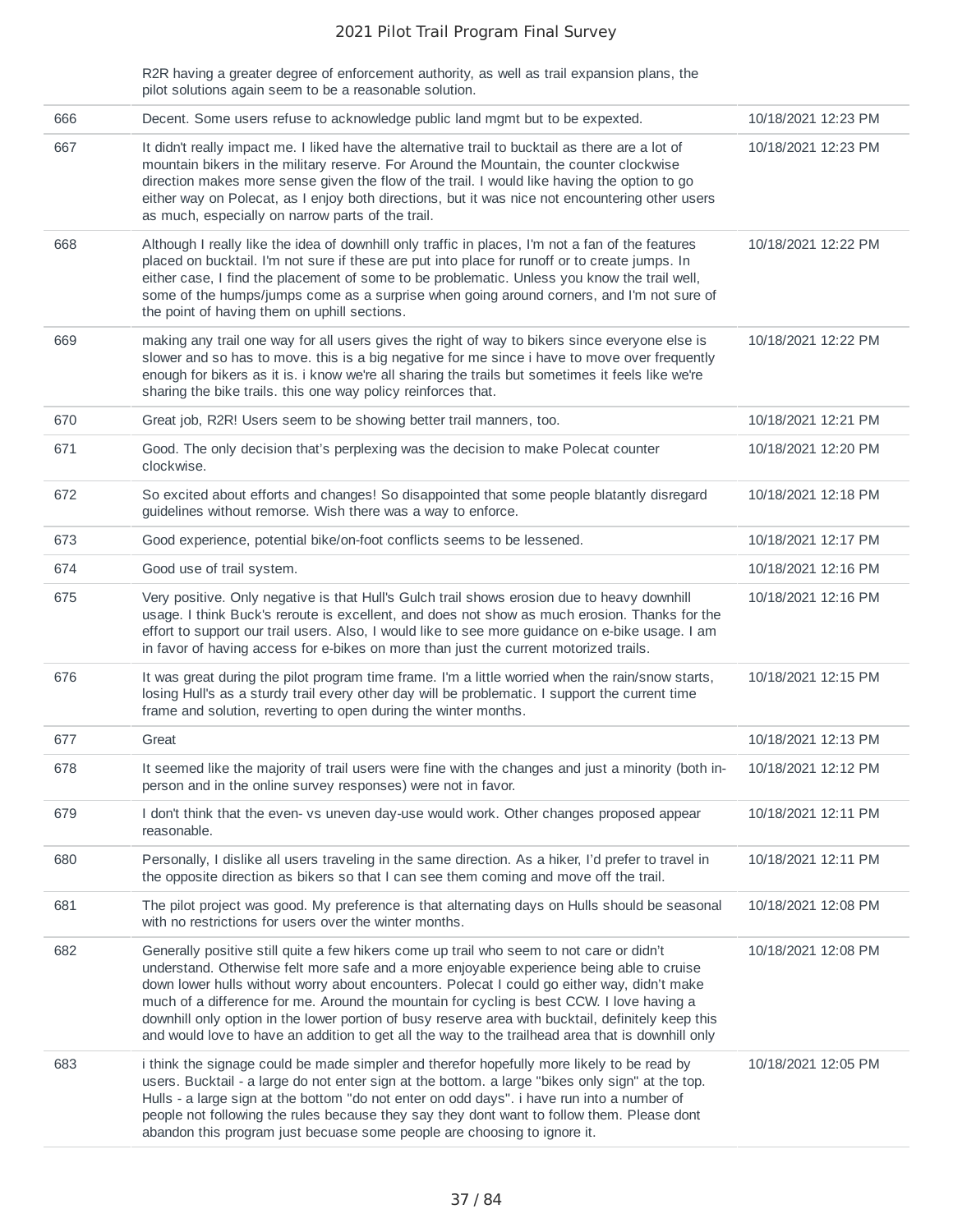| 684 | Really liked it                                                                                                                                                                                                                                                                                                                                                                                                                                                                                                                                                                                                                                                                                                                                                                                                                                                                                                                                                                                                                                                                                                                                                                                                                                                                                                                                                                                                                                                                                                                                                                                                                                                                                                                                                                                                                                                                         | 10/18/2021 12:02 PM |
|-----|-----------------------------------------------------------------------------------------------------------------------------------------------------------------------------------------------------------------------------------------------------------------------------------------------------------------------------------------------------------------------------------------------------------------------------------------------------------------------------------------------------------------------------------------------------------------------------------------------------------------------------------------------------------------------------------------------------------------------------------------------------------------------------------------------------------------------------------------------------------------------------------------------------------------------------------------------------------------------------------------------------------------------------------------------------------------------------------------------------------------------------------------------------------------------------------------------------------------------------------------------------------------------------------------------------------------------------------------------------------------------------------------------------------------------------------------------------------------------------------------------------------------------------------------------------------------------------------------------------------------------------------------------------------------------------------------------------------------------------------------------------------------------------------------------------------------------------------------------------------------------------------------|---------------------|
| 685 | I like the idea. My overall experience with the trails and other users has always been very<br>positive. I love our trails and the interactions that I have. I am very supportive though of efforts<br>to reduce trail conflict points, and think this is a good effort to do so.                                                                                                                                                                                                                                                                                                                                                                                                                                                                                                                                                                                                                                                                                                                                                                                                                                                                                                                                                                                                                                                                                                                                                                                                                                                                                                                                                                                                                                                                                                                                                                                                       | 10/18/2021 12:02 PM |
| 686 | Good.                                                                                                                                                                                                                                                                                                                                                                                                                                                                                                                                                                                                                                                                                                                                                                                                                                                                                                                                                                                                                                                                                                                                                                                                                                                                                                                                                                                                                                                                                                                                                                                                                                                                                                                                                                                                                                                                                   | 10/18/2021 12:00 PM |
| 687 | The pilot program was beneficial. While I could never remember whether Hulls would be open<br>on a given day the signage was good to remind me. I also think the directional cases were<br>great to ensure you weren't bombing a corner into someone.                                                                                                                                                                                                                                                                                                                                                                                                                                                                                                                                                                                                                                                                                                                                                                                                                                                                                                                                                                                                                                                                                                                                                                                                                                                                                                                                                                                                                                                                                                                                                                                                                                   | 10/18/2021 12:00 PM |
| 688 | Very positive I like the changes once I got use to them                                                                                                                                                                                                                                                                                                                                                                                                                                                                                                                                                                                                                                                                                                                                                                                                                                                                                                                                                                                                                                                                                                                                                                                                                                                                                                                                                                                                                                                                                                                                                                                                                                                                                                                                                                                                                                 | 10/18/2021 12:00 PM |
| 689 | I love how easy it was to navigate one way without constantly pulling over for hikers or<br>oncoming bikers.                                                                                                                                                                                                                                                                                                                                                                                                                                                                                                                                                                                                                                                                                                                                                                                                                                                                                                                                                                                                                                                                                                                                                                                                                                                                                                                                                                                                                                                                                                                                                                                                                                                                                                                                                                            | 10/18/2021 11:58 AM |
| 690 | I think you all did a very good job with notifications and signage on the trail. Hats off to ya. :)<br>Thanks! Totally love Polecat as bidirectional, but I'm good with everything else. haha:) Have<br>the best possible day!                                                                                                                                                                                                                                                                                                                                                                                                                                                                                                                                                                                                                                                                                                                                                                                                                                                                                                                                                                                                                                                                                                                                                                                                                                                                                                                                                                                                                                                                                                                                                                                                                                                          | 10/18/2021 11:58 AM |
| 691 | Really happy to see efforts to make improvements! Thank you. But the "alternating days" idea<br>is really bad in practice. Of the dozens of trails out there, how are frequent users supposed to<br>remember which trails are which on differing days when planning an outing? In general,<br>changes that are permanent (not changing every day) are preferable (e.g., permanent<br>directional trails). Predictability is an important feature. Anyhow, really appreciate all the good<br>work!                                                                                                                                                                                                                                                                                                                                                                                                                                                                                                                                                                                                                                                                                                                                                                                                                                                                                                                                                                                                                                                                                                                                                                                                                                                                                                                                                                                       | 10/18/2021 11:58 AM |
| 692 | I really think it worked well. I was surprised that for the most part, everyone was complying<br>with the guidelines. I also think it helped with the extra traffic. Thank you!                                                                                                                                                                                                                                                                                                                                                                                                                                                                                                                                                                                                                                                                                                                                                                                                                                                                                                                                                                                                                                                                                                                                                                                                                                                                                                                                                                                                                                                                                                                                                                                                                                                                                                         | 10/18/2021 11:57 AM |
| 693 | Very good for me, did have several foot folks on odd days on hulls gulch that just felt rules did<br>not apply to them. So having some method to enforce / punitive or something would go long<br>way. But overall very good.                                                                                                                                                                                                                                                                                                                                                                                                                                                                                                                                                                                                                                                                                                                                                                                                                                                                                                                                                                                                                                                                                                                                                                                                                                                                                                                                                                                                                                                                                                                                                                                                                                                           | 10/18/2021 11:56 AM |
| 694 | Great steps and nice you ask for feedback. You have a great crew. Bridges on around the mtn<br>should be wider. Someone is going to fall off the side, big owie.                                                                                                                                                                                                                                                                                                                                                                                                                                                                                                                                                                                                                                                                                                                                                                                                                                                                                                                                                                                                                                                                                                                                                                                                                                                                                                                                                                                                                                                                                                                                                                                                                                                                                                                        | 10/18/2021 11:56 AM |
| 695 | I think we should do more of this as the trails get busier.                                                                                                                                                                                                                                                                                                                                                                                                                                                                                                                                                                                                                                                                                                                                                                                                                                                                                                                                                                                                                                                                                                                                                                                                                                                                                                                                                                                                                                                                                                                                                                                                                                                                                                                                                                                                                             | 10/18/2021 11:51 AM |
| 696 | My overall experience mostly has to do with Lower Hulls Gulch which I found the trail<br>experience to be mostly improved. The pro's are that we can go as fast as we want down Hulls<br>without fear of someone heading up which is awesome. The con is that groups of 20+ people<br>are now going down in a line and essentially using up the trail for an entire hour sometimes.<br>That has to stop. As far as Bucktail trail goes I am not entirely sure why it was made a<br>downhill only trail in the first place. It seems like a waste of resources to "make it better for<br>mountain bikes" and build an entirely new trail. Bucktail is not a fast trail, its for beginner<br>mountain bikers and should still be open for hikers and runners. What should have happened is<br>the money for building a pedestrian trial should have gone toward an actually technical fun trail<br>which is what people want anyways. It would accomplish 2 things, it would spread faster riders<br>out across the foothills more and it would encourage said riders to stop barreling down the<br>central ridge water bar which they are still doing. I'm not sure why anyone would think Bucktail<br>should be downhill only when a significant portion of of the trail trends uphill on the "down"<br>section. It's insane Overall the only thing that really made sense was the Lower Hulls Gulch<br>even/odd days. It should be considered for Bobs Trail as well and possibly Freestone ridge.<br>Also please make the pedestrian only portion of table rock open to mountain bikers. It would<br>be so much fun!! Lastly, please change the trail designations to match difficulty for mountain<br>bikers and hikers. Right now there are black trails which are extremely easy and blue trail that<br>are much more difficult. People can get themselves into trouble. Thank you | 10/18/2021 11:46 AM |
| 697 | Great! I feel like everyone is safer. But I think Polecat is the wrong direction! Maybe it could<br>change even/odd days like LHG.                                                                                                                                                                                                                                                                                                                                                                                                                                                                                                                                                                                                                                                                                                                                                                                                                                                                                                                                                                                                                                                                                                                                                                                                                                                                                                                                                                                                                                                                                                                                                                                                                                                                                                                                                      | 10/18/2021 11:22 AM |
| 698 | Good steps to manage our rapid growth. Please permit e-bikes on Watchnam, 5-Mile, 3 Bears,<br>Hard Guy, Dry Creek & Shingle Creek. Thanks for your hard work.                                                                                                                                                                                                                                                                                                                                                                                                                                                                                                                                                                                                                                                                                                                                                                                                                                                                                                                                                                                                                                                                                                                                                                                                                                                                                                                                                                                                                                                                                                                                                                                                                                                                                                                           | 10/18/2021 11:13 AM |
| 699 | Thought it was great. First time I rode Polecat in years where I didn't meet uphill traffic on the<br>blind corners, and LOVED riding Hulls downhill without having to worry about rogue dogs or<br>people. It was the safest I've felt on that trail in a long time. Only suggestion with the ATM                                                                                                                                                                                                                                                                                                                                                                                                                                                                                                                                                                                                                                                                                                                                                                                                                                                                                                                                                                                                                                                                                                                                                                                                                                                                                                                                                                                                                                                                                                                                                                                      | 10/18/2021 11:13 AM |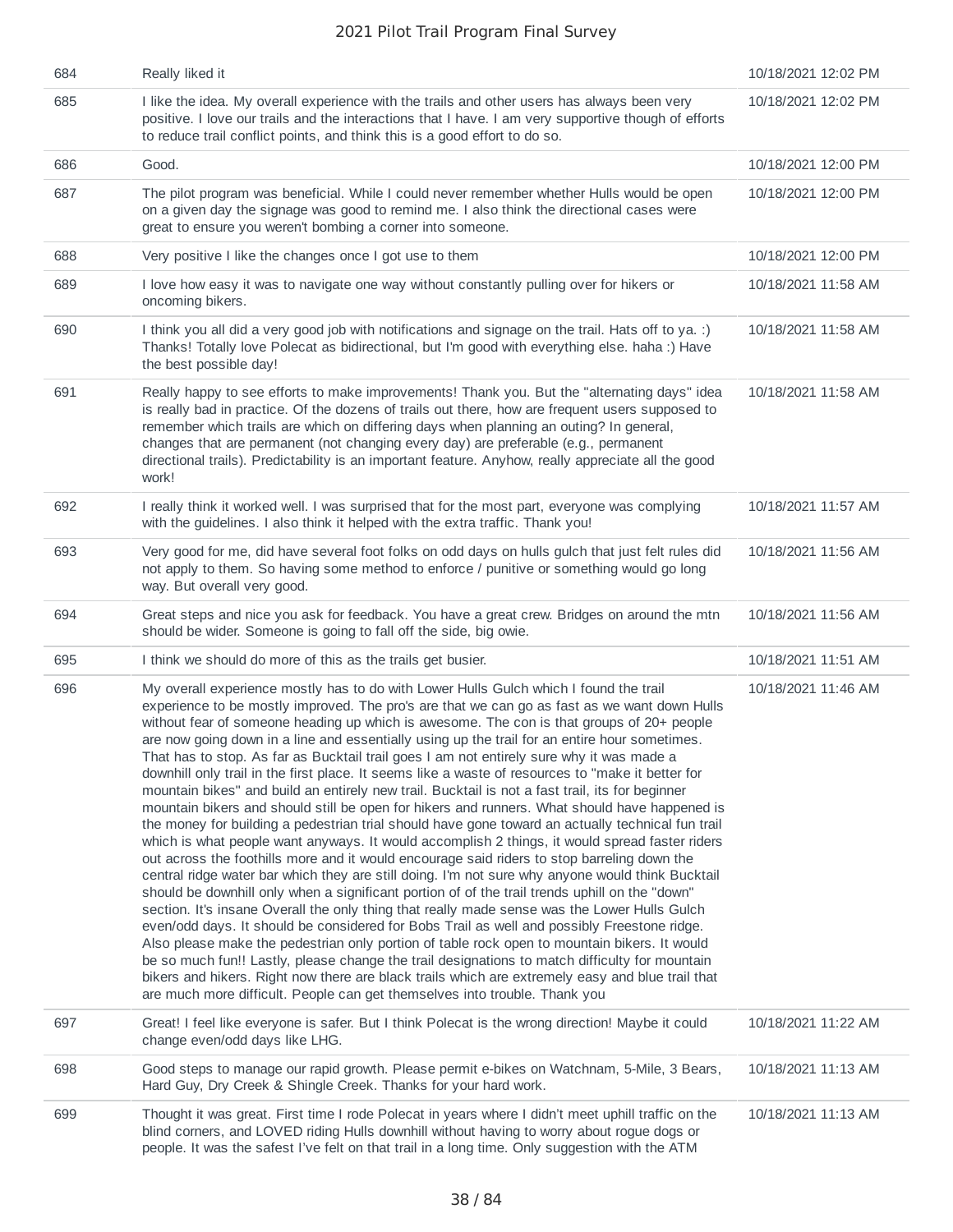would be, that if keeping it CCW (which is the "correct way" to ride it) would be to consider making the part from the Boise Ridge Road to the start/intersection of Deer Point multidirectional. Many people (including Bike Patrol at Bogus) who use lift-access take Deer Point lift up, cut down the road on the backside and turn right onto ATM to connect with Deer Point trail. The "directionality" didn't allow for that this year. Otherwise, the Pilot System was a great thing! ❤️

| 700 | Great, except that Polecat is going the wrong direction                                                                                                                                                                                                                                                                                                                                                                                                                                                                                                                                                                                                                                                                               | 10/18/2021 11:03 AM |
|-----|---------------------------------------------------------------------------------------------------------------------------------------------------------------------------------------------------------------------------------------------------------------------------------------------------------------------------------------------------------------------------------------------------------------------------------------------------------------------------------------------------------------------------------------------------------------------------------------------------------------------------------------------------------------------------------------------------------------------------------------|---------------------|
| 701 | Good                                                                                                                                                                                                                                                                                                                                                                                                                                                                                                                                                                                                                                                                                                                                  | 10/18/2021 10:45 AM |
| 702 | you are doing an amazing job in communication on trails status and proposal to move forward.                                                                                                                                                                                                                                                                                                                                                                                                                                                                                                                                                                                                                                          | 10/18/2021 10:16 AM |
| 703 | People followed the new rules very well! I really liked the hulls gulch change the most (that is<br>the trail I use the most out of the ones changed) because it made me feel a lot more secure<br>going up that trail knowing there wouldn't be a bike speeding towards me.                                                                                                                                                                                                                                                                                                                                                                                                                                                          | 10/18/2021 9:40 AM  |
| 704 | It was great overall. Lower Hulls is especially much enjoyable to ride now with the program.                                                                                                                                                                                                                                                                                                                                                                                                                                                                                                                                                                                                                                          | 10/18/2021 9:31 AM  |
| 705 | Especially loved the change on lower hulls- all changes make it more safe and enjoyable for<br>both biking and hiking.                                                                                                                                                                                                                                                                                                                                                                                                                                                                                                                                                                                                                | 10/18/2021 9:30 AM  |
| 706 | Such a huge improvement! Whether hiking with my kids or mountain biking, the common<br>sense rules you put in place make the experience so much better. Thanks Ridge to Rivers!                                                                                                                                                                                                                                                                                                                                                                                                                                                                                                                                                       | 10/18/2021 9:29 AM  |
| 707 | Odd days / even days is a mess for average users to remember / enforce. Anything but that<br>going forward                                                                                                                                                                                                                                                                                                                                                                                                                                                                                                                                                                                                                            | 10/18/2021 9:11 AM  |
| 708 | na                                                                                                                                                                                                                                                                                                                                                                                                                                                                                                                                                                                                                                                                                                                                    | 10/18/2021 9:10 AM  |
| 709 | Horrendous. Sometimes I can't make it the whole way. People were very ice but it is<br>embarrassing. I think an education program of etiquette would be better                                                                                                                                                                                                                                                                                                                                                                                                                                                                                                                                                                        | 10/18/2021 9:08 AM  |
| 710 | It was great. However, I think the city needs to be very careful about establishing directional<br>only trails as these trails can limit the route options significantly.                                                                                                                                                                                                                                                                                                                                                                                                                                                                                                                                                             | 10/18/2021 9:07 AM  |
| 711 | I applaud the changes to Lower Hulls Gulch. It is reasonable and provides a safe option for all<br>type of users. It does appear that most of the other trails continue to experience a "dumbing<br>down" which I don't particularly enjoy and possible increases trail usage. I would like to see<br>more difficult trails/features throughout the system.                                                                                                                                                                                                                                                                                                                                                                           | 10/18/2021 9:07 AM  |
| 712 | I spend most of my time on polecat. It's nice to not have to worry about someone coming the<br>opposite way around a corner. I think one way loops are great. It's great for safety but also<br>makes for better riding when you don't have to stop to pass others.                                                                                                                                                                                                                                                                                                                                                                                                                                                                   | 10/18/2021 8:51 AM  |
| 713 | All 3 times I descended Hull's on my mountain bike on odd days there were hikers and runners<br>coming up. What can be done to ensure trail users follow the rules?                                                                                                                                                                                                                                                                                                                                                                                                                                                                                                                                                                   | 10/18/2021 8:41 AM  |
| 714 | Good                                                                                                                                                                                                                                                                                                                                                                                                                                                                                                                                                                                                                                                                                                                                  | 10/18/2021 8:41 AM  |
| 715 | I am a fan of the pilot program. I think it's a good idea.                                                                                                                                                                                                                                                                                                                                                                                                                                                                                                                                                                                                                                                                            | 10/18/2021 8:41 AM  |
| 716 | I thought it was great and prefer to have more directional trails on busy trails with the growth<br>that is happening in Boise. I think Chickadee should be next.                                                                                                                                                                                                                                                                                                                                                                                                                                                                                                                                                                     | 10/18/2021 8:33 AM  |
| 717 | Helps manage the influx of more people                                                                                                                                                                                                                                                                                                                                                                                                                                                                                                                                                                                                                                                                                                | 10/18/2021 8:26 AM  |
| 718 | Very good. The gates on Hulls should be on springs an not latches so that bikers don't have to<br>dismount.                                                                                                                                                                                                                                                                                                                                                                                                                                                                                                                                                                                                                           | 10/18/2021 8:02 AM  |
| 719 | I loved it as it makes it much safer for all!! I did run in to some jerks though as we were<br>coming down mtn biking on an odd day and he had just went through the gate hiking up and I<br>stopped just to say hey this is down only mtn bike today and his comment was he didnt care<br>ans he was going to use it every day (he got in my face ans was very rude). So not sure how it<br>will be patrolled but there are always jerks out there no matter what and think overall this is the<br>best way to go. Also I hike with my dogs all the time and think camelsback lower trails are<br>probably better for "dogs on leash" as it is so busy there and would suggest making some less<br>busy trails for dogs off leash :) | 10/18/2021 8:00 AM  |
| 720 | Generally good experience - I would like to see enforcement of no E Bikes as a lot of new<br>comers seem to have them and flaunt the signs. It would also be nice to have more off leash                                                                                                                                                                                                                                                                                                                                                                                                                                                                                                                                              | 10/18/2021 7:53 AM  |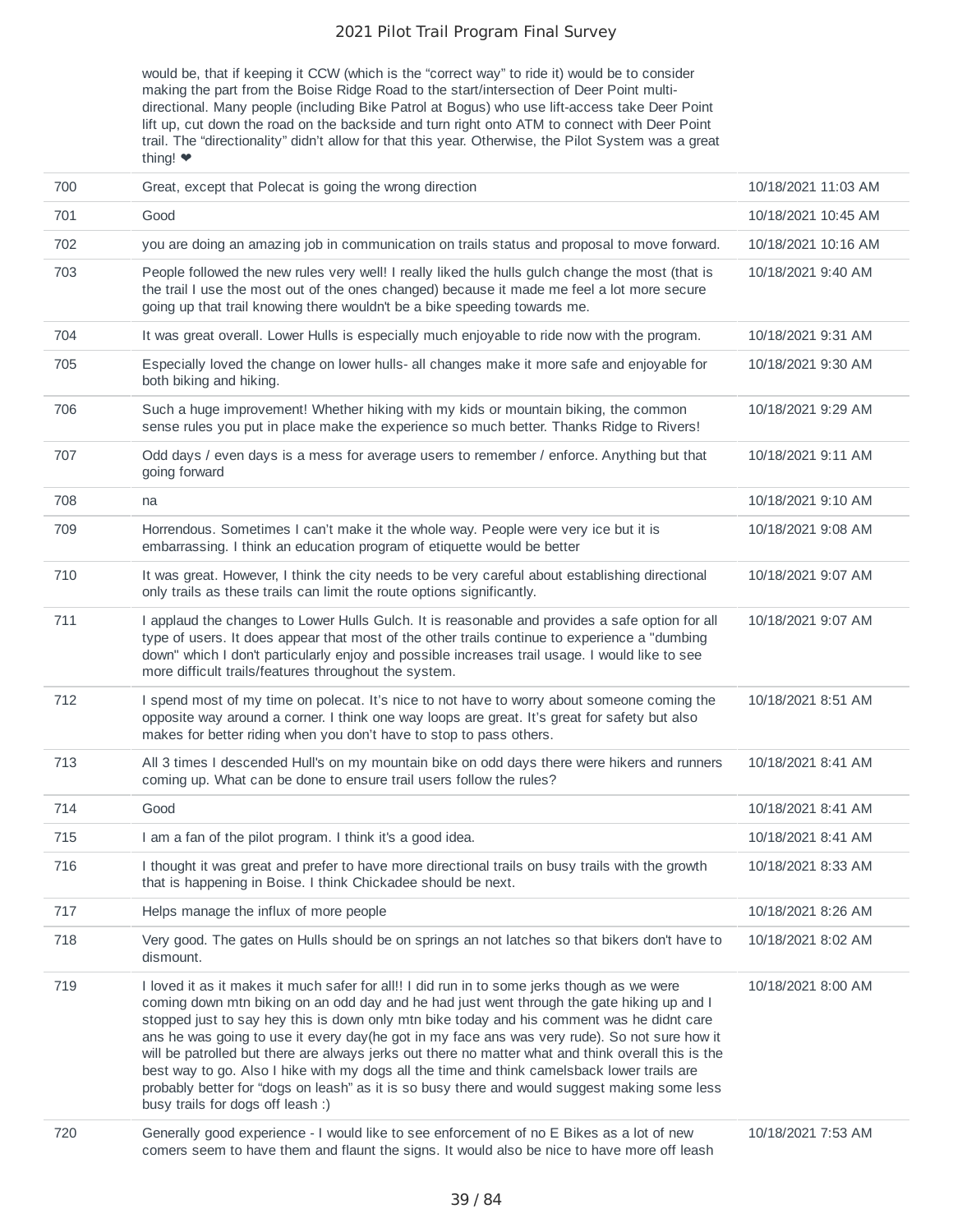pedestrian / horse only trails or implement every other day as on Hulls - it is a nice solution to share the trail safely.

| 721 | I marked dissatisfied because I feel that this Pilot Program only beefits the bikers and that it<br>puts hikers/runnners/walkers at risk. It is too hard to keep track of - and people like my elderly<br>mother will NEVER be able to keep herself safe when she hikes in the foothills if she is<br>expected to know which day is a Downhill only day. We all need to share the trails. I am all for<br>a BIKE only trail that is up higher and VERY CLEARLY marked all the way along the trail. But,<br>other than that - we shoudl share the trails. | 10/18/2021 7:10 AM  |
|-----|----------------------------------------------------------------------------------------------------------------------------------------------------------------------------------------------------------------------------------------------------------------------------------------------------------------------------------------------------------------------------------------------------------------------------------------------------------------------------------------------------------------------------------------------------------|---------------------|
| 722 | Curious why                                                                                                                                                                                                                                                                                                                                                                                                                                                                                                                                              | 10/18/2021 7:10 AM  |
| 723 | I like they took off the gates at the trail head. I found it unnecessary                                                                                                                                                                                                                                                                                                                                                                                                                                                                                 | 10/18/2021 7:09 AM  |
| 724 | It has been great. I use hulls more than I ever have before as both a hiker and a mountain<br>biker. There seems to be still a lot of hikers / walkers on hills on odd days- they simply are not<br>reading the signage, completely clueless. This should get better with time. The bucks trail is<br>awesome too- not constantly having to get over for everyone heading uphill. These new<br>guidelines keep everyone SAFER and make the trails more enjoyable.                                                                                        | 10/18/2021 6:42 AM  |
| 725 | The main objection for me is the "Around the Mountain" change. This is a long hike and if you<br>want to turn back you can't. Also in the summer I like hiking that trail counter clockwise due to<br>the sun's exposure. I can live with the Polecat and Lower Hulls Gulch decision but I still find it<br>hard to hear the bikers when they are behind me.                                                                                                                                                                                             | 10/18/2021 5:37 AM  |
| 726 | Excellent                                                                                                                                                                                                                                                                                                                                                                                                                                                                                                                                                | 10/18/2021 12:24 AM |
| 727 | I support the efforts but I think changing the direction of polecat and ATM would be preferred. I<br>also think that if you are going to alternate days on lower hulls, then hikers and trail runners<br>should have their own days. It is still a narrow trail and hikers are still continuously stepping<br>aside for uphill bikers.                                                                                                                                                                                                                   | 10/17/2021 11:12 PM |
| 728 | The signage was poor. Despite having downhill only traffic on lower hulls gulch I still had a very<br>close call with someone going up the hill.                                                                                                                                                                                                                                                                                                                                                                                                         | 10/17/2021 11:00 PM |
| 729 | Loved the changes and I hope it stays.                                                                                                                                                                                                                                                                                                                                                                                                                                                                                                                   | 10/17/2021 10:59 PM |
| 730 | I like the onleash option at Pole cat                                                                                                                                                                                                                                                                                                                                                                                                                                                                                                                    | 10/17/2021 10:48 PM |
| 731 | I think bikers and hikers should have separate trails. Too many bikers that travel too fast. Very<br>dangerous.                                                                                                                                                                                                                                                                                                                                                                                                                                          | 10/17/2021 10:33 PM |
| 732 | As a hiker it alleviated being constantly taken over by bikes. It is less dangerous to<br>pedestrians. It is more sustainable to the land when we can stay on trail and not bomb off the<br>trail to not be hit by bikes.                                                                                                                                                                                                                                                                                                                                | 10/17/2021 10:22 PM |
| 733 | I do not support even/odd day management - it's too hard to remember or if unfamiliar with<br>those trails, it can be annoying. Better to just enact permanent one way or one use<br>management.                                                                                                                                                                                                                                                                                                                                                         | 10/17/2021 10:21 PM |
| 734 | I appreciate the efforts. I do feel like we need more trails on the south side of highway 84. I<br>love all the trails but often it takes longer to get to and from the trail heads than we actually<br>spend on the trail                                                                                                                                                                                                                                                                                                                               | 10/17/2021 10:21 PM |
| 735 | Good idea to give trail users opportunity to provide input on trail management.                                                                                                                                                                                                                                                                                                                                                                                                                                                                          | 10/17/2021 10:21 PM |
| 736 | Thank you for including the users! Polecat should be counterclockwise. The switchbacks on<br>the back should be "up".                                                                                                                                                                                                                                                                                                                                                                                                                                    | 10/17/2021 10:19 PM |
| 737 | Social engineering recreation is futile- we are better off to increase recreation opportunities and<br>better disperse the users while continuing to educate use etiquette - no user group deserves its<br>own mountain/trail/river/lake. These are public lands not to be dominated by one user over<br>another - all uses are valid                                                                                                                                                                                                                    | 10/17/2021 10:11 PM |
| 738 | Directions are great if people follow the rules. Had some bad moments on Hulls trying to avoid<br>oblivious hikers. Better signage?? And let's get some more trails built. There are So many trail<br>users willing to help with the man power to get it done. With the increase of trail users we<br>should take advantage of all the space between existing trails. Thanks for all you do.                                                                                                                                                             | 10/17/2021 10:09 PM |
| 739 | Appreciate the willingness to experiment and try better ways to improve access and use to                                                                                                                                                                                                                                                                                                                                                                                                                                                                | 10/17/2021 10:00 PM |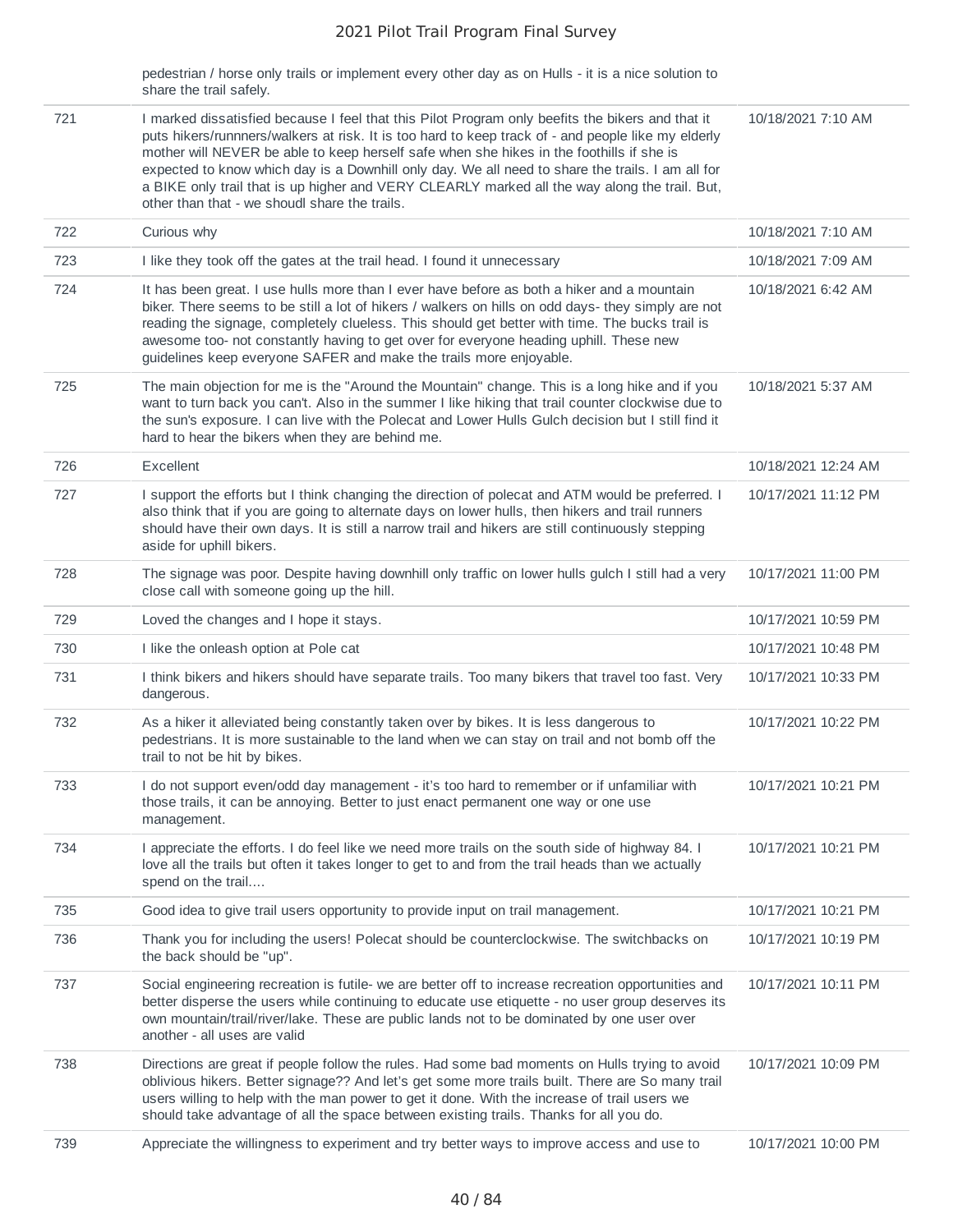|     | accommodate more and more users.                                                                                                                                                                                                                                                                                                                                                                                                                                                                                                                                                                                                                                                                                                                                                                                         |                    |
|-----|--------------------------------------------------------------------------------------------------------------------------------------------------------------------------------------------------------------------------------------------------------------------------------------------------------------------------------------------------------------------------------------------------------------------------------------------------------------------------------------------------------------------------------------------------------------------------------------------------------------------------------------------------------------------------------------------------------------------------------------------------------------------------------------------------------------------------|--------------------|
| 740 | Bring back daily access to Lower Hulls Gulch. We can all share. The gates are annoying, ruin<br>the scenery                                                                                                                                                                                                                                                                                                                                                                                                                                                                                                                                                                                                                                                                                                              | 10/17/2021 9:57 PM |
| 741 | It's great to have input on decisions being made even when they don't always go my way. Also<br>like the efforts made by r2r to accommodate so many rider and foot traffic. That's got to be<br>tough. I would like to see some type of enforcement or action for violators (ebikes, trail abuse,<br>improper etiquette, trail widening, etc.).                                                                                                                                                                                                                                                                                                                                                                                                                                                                          | 10/17/2021 9:14 PM |
| 742 | Good. Wish users would be compliant with the pilot program.                                                                                                                                                                                                                                                                                                                                                                                                                                                                                                                                                                                                                                                                                                                                                              | 10/17/2021 9:00 PM |
| 743 | Don't like odd/even day strategy; too hard to keep track of. Prefer making Hulls Gulch up only<br>for cyclists and 2-way for pedestrians at all times.                                                                                                                                                                                                                                                                                                                                                                                                                                                                                                                                                                                                                                                                   | 10/17/2021 8:56 PM |
| 744 | Great! Love it!                                                                                                                                                                                                                                                                                                                                                                                                                                                                                                                                                                                                                                                                                                                                                                                                          | 10/17/2021 8:45 PM |
| 745 | Positive                                                                                                                                                                                                                                                                                                                                                                                                                                                                                                                                                                                                                                                                                                                                                                                                                 | 10/17/2021 8:42 PM |
| 746 | Open Ridges to River to e bikes.                                                                                                                                                                                                                                                                                                                                                                                                                                                                                                                                                                                                                                                                                                                                                                                         | 10/17/2021 8:28 PM |
| 747 | Surprisingly positive                                                                                                                                                                                                                                                                                                                                                                                                                                                                                                                                                                                                                                                                                                                                                                                                    | 10/17/2021 8:27 PM |
| 748 | Too many dogs off leash and absent minded owners. Way too much poop on the trails. Too<br>many user of all groups in headphones that Cannot hear you approaching until you are on<br>them.                                                                                                                                                                                                                                                                                                                                                                                                                                                                                                                                                                                                                               | 10/17/2021 8:18 PM |
| 749 | Riding hulls gulch downhill is amazing without worry of uphill travelers. Much less dangerous<br>and less conflicts now. Directional management makes the experience better whether I'm out<br>running, biking, or hiking.                                                                                                                                                                                                                                                                                                                                                                                                                                                                                                                                                                                               | 10/17/2021 8:11 PM |
| 750 | Love the new Point to Point trail but not being able to hike Lower Hulls half of the days of the<br>year is really frustrating!                                                                                                                                                                                                                                                                                                                                                                                                                                                                                                                                                                                                                                                                                          | 10/17/2021 7:57 PM |
| 751 | Frustrating. I have seen other pilot programs systematically take away/limit access to the<br>mountain biking community while the hiking community only gains access at our expense is<br>frustrating and unfair. In both Colorado and Utah, I observed an increased animosity between<br>hikers and bikers when hikers stopped treating the trail systems as "theirs" rather than a<br>shared resource it WILL happen here if hikers have no restrictions and mountain bikers lose<br>trail access (odd/even programs that allow hiking on both odd and even days and biking only<br>on odd or even days). Personal experience leads me to believe that is the true end game<br>here                                                                                                                                    | 10/17/2021 7:53 PM |
| 752 | Good, I think this type of trail management/regulation will be important as the trails become<br>more crowded and used more frequently. It makes the trails safer and more enjoyable.                                                                                                                                                                                                                                                                                                                                                                                                                                                                                                                                                                                                                                    | 10/17/2021 7:49 PM |
| 753 | Very much support trail users being required to travel in the same direction; do not support<br>trails only being open to certain users on certain days. If trails lend to too high of speeds for<br>mixed users (i.e., downhill speeds for bikes cause too much user conflict), trails need to be<br>modified to allow all users to safely use the trail system. The majority of unsafe practices are<br>caused by downhill cyclist - all users shouldn't be punished and unable to use trails because of<br>the unsafe practices of few. Please design trails in a way that supports the many and mitigates<br>issues caused by the few. If cyclists cannot respect all trail users and control their speed, they<br>do not belong on the foothills trail system. Thank you for all of your efforts. Much appreciated! | 10/17/2021 7:45 PM |
| 754 | I don't mind the hulls gulch trail being every other day, it's a rocky and semi dangerous trail for<br>downhill biking and uphill hiking. I get that trail having an alternate rotation. In the middle of the<br>week though when I use polecat I like going the opposite way. I can see how on the weekends<br>maybe it makes sense but weekdays I might encounter a couple people at most.                                                                                                                                                                                                                                                                                                                                                                                                                             | 10/17/2021 7:39 PM |
| 755 | Hulls gulch is too important to close even partly for bike riders sole use                                                                                                                                                                                                                                                                                                                                                                                                                                                                                                                                                                                                                                                                                                                                               | 10/17/2021 7:25 PM |
| 756 | I'll do whatever is posted. It would be great to post counterclockwise or clockwise vs up or<br>down. It's confusing on the trail. Or even posting arrows would be great                                                                                                                                                                                                                                                                                                                                                                                                                                                                                                                                                                                                                                                 | 10/17/2021 7:16 PM |
| 757 | Good                                                                                                                                                                                                                                                                                                                                                                                                                                                                                                                                                                                                                                                                                                                                                                                                                     | 10/17/2021 7:11 PM |
| 758 | Open up some e-mtn trails so we don't have get ran over by motor cycles @ atv's. E- bikes<br>are here to stay                                                                                                                                                                                                                                                                                                                                                                                                                                                                                                                                                                                                                                                                                                            | 10/17/2021 7:09 PM |
| 759 | Great experience, especially with regards to Hulls. It took a hot minute to get used to it, but it's                                                                                                                                                                                                                                                                                                                                                                                                                                                                                                                                                                                                                                                                                                                     | 10/17/2021 7:03 PM |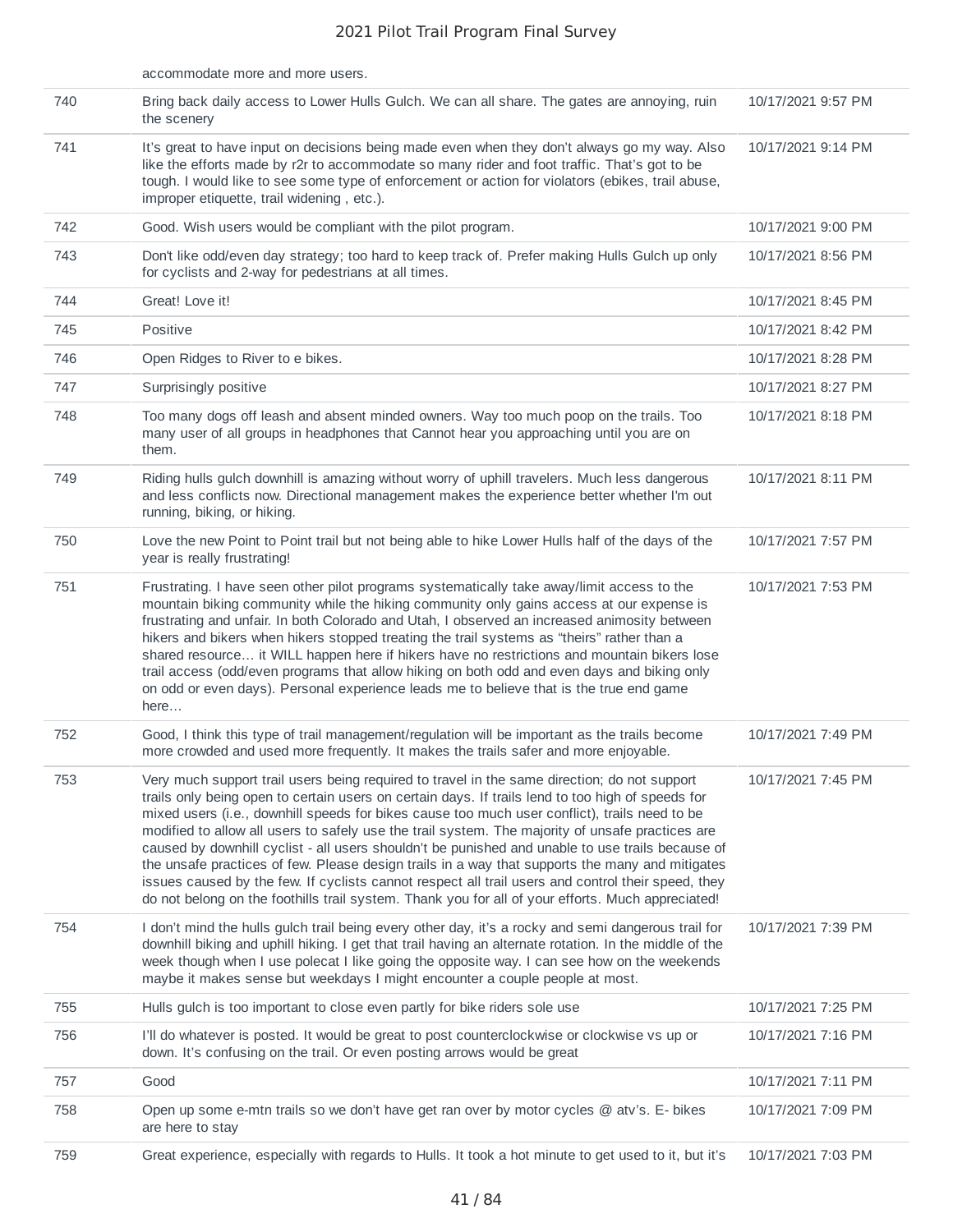nice not to worry about downhill bikers when out with the dogs and not worry about hikers/dogs when biking down.

| 760 | Didn't run into any instances where it affected me                                                                                                                                                                                                                                                                                                                                                                                                                                                                                                                                                                                                                                                                                                                                                                                                                                                                                                                                                                                                                                                                                                                                                                                                                                                                                                                                                                                                                                                                                                                                                                                                                                                                                                                                                                                                                                                                                                                                                        | 10/17/2021 6:46 PM |
|-----|-----------------------------------------------------------------------------------------------------------------------------------------------------------------------------------------------------------------------------------------------------------------------------------------------------------------------------------------------------------------------------------------------------------------------------------------------------------------------------------------------------------------------------------------------------------------------------------------------------------------------------------------------------------------------------------------------------------------------------------------------------------------------------------------------------------------------------------------------------------------------------------------------------------------------------------------------------------------------------------------------------------------------------------------------------------------------------------------------------------------------------------------------------------------------------------------------------------------------------------------------------------------------------------------------------------------------------------------------------------------------------------------------------------------------------------------------------------------------------------------------------------------------------------------------------------------------------------------------------------------------------------------------------------------------------------------------------------------------------------------------------------------------------------------------------------------------------------------------------------------------------------------------------------------------------------------------------------------------------------------------------------|--------------------|
| 761 | fair                                                                                                                                                                                                                                                                                                                                                                                                                                                                                                                                                                                                                                                                                                                                                                                                                                                                                                                                                                                                                                                                                                                                                                                                                                                                                                                                                                                                                                                                                                                                                                                                                                                                                                                                                                                                                                                                                                                                                                                                      | 10/17/2021 6:42 PM |
| 762 | We Appreciate the efforts of trying to make things safer as the trails get busier                                                                                                                                                                                                                                                                                                                                                                                                                                                                                                                                                                                                                                                                                                                                                                                                                                                                                                                                                                                                                                                                                                                                                                                                                                                                                                                                                                                                                                                                                                                                                                                                                                                                                                                                                                                                                                                                                                                         | 10/17/2021 6:32 PM |
| 763 | As a hiker, the pilot program made the trails safer, less congested and significantly more<br>enjoyable.                                                                                                                                                                                                                                                                                                                                                                                                                                                                                                                                                                                                                                                                                                                                                                                                                                                                                                                                                                                                                                                                                                                                                                                                                                                                                                                                                                                                                                                                                                                                                                                                                                                                                                                                                                                                                                                                                                  | 10/17/2021 6:30 PM |
| 764 | Great. Awesome that you are asking feedback                                                                                                                                                                                                                                                                                                                                                                                                                                                                                                                                                                                                                                                                                                                                                                                                                                                                                                                                                                                                                                                                                                                                                                                                                                                                                                                                                                                                                                                                                                                                                                                                                                                                                                                                                                                                                                                                                                                                                               | 10/17/2021 6:29 PM |
| 765 | Amazing! Love the work you are doing!                                                                                                                                                                                                                                                                                                                                                                                                                                                                                                                                                                                                                                                                                                                                                                                                                                                                                                                                                                                                                                                                                                                                                                                                                                                                                                                                                                                                                                                                                                                                                                                                                                                                                                                                                                                                                                                                                                                                                                     | 10/17/2021 6:29 PM |
| 766 | Great- a definite improvement!                                                                                                                                                                                                                                                                                                                                                                                                                                                                                                                                                                                                                                                                                                                                                                                                                                                                                                                                                                                                                                                                                                                                                                                                                                                                                                                                                                                                                                                                                                                                                                                                                                                                                                                                                                                                                                                                                                                                                                            | 10/17/2021 6:08 PM |
| 767 | Overall experience was good. However, too many people, particularly in Central Ridge/Military<br>Reserve were either unaware or ignored the guidelines. Having the one directional pattern in the<br>Pole Cat area is too large an area for a functional solution.                                                                                                                                                                                                                                                                                                                                                                                                                                                                                                                                                                                                                                                                                                                                                                                                                                                                                                                                                                                                                                                                                                                                                                                                                                                                                                                                                                                                                                                                                                                                                                                                                                                                                                                                        | 10/17/2021 6:01 PM |
| 768 | It's a work in progress, and I love what I'm seeing!                                                                                                                                                                                                                                                                                                                                                                                                                                                                                                                                                                                                                                                                                                                                                                                                                                                                                                                                                                                                                                                                                                                                                                                                                                                                                                                                                                                                                                                                                                                                                                                                                                                                                                                                                                                                                                                                                                                                                      | 10/17/2021 5:57 PM |
| 769 | It was fine. My biggest concern is that the Two Point (formerly Bucks) trail that is foot traffic<br>only is great except it's horribly off camber. I think my knee is messed up from that. Maybe we<br>could get that fixed a bit? The other trails are awesome!                                                                                                                                                                                                                                                                                                                                                                                                                                                                                                                                                                                                                                                                                                                                                                                                                                                                                                                                                                                                                                                                                                                                                                                                                                                                                                                                                                                                                                                                                                                                                                                                                                                                                                                                         | 10/17/2021 5:50 PM |
| 770 | Less apprehension about collisions happening with other users, particularly bikers, coming<br>from the opposite direction.                                                                                                                                                                                                                                                                                                                                                                                                                                                                                                                                                                                                                                                                                                                                                                                                                                                                                                                                                                                                                                                                                                                                                                                                                                                                                                                                                                                                                                                                                                                                                                                                                                                                                                                                                                                                                                                                                | 10/17/2021 5:42 PM |
| 771 | It confuses people to have warning signs about lower hulls gulch being one way on trails that<br>aren't LHG. You need to be clearer about where people are on the signs so they don't think<br>they are on LHG and have to stay off that trail.                                                                                                                                                                                                                                                                                                                                                                                                                                                                                                                                                                                                                                                                                                                                                                                                                                                                                                                                                                                                                                                                                                                                                                                                                                                                                                                                                                                                                                                                                                                                                                                                                                                                                                                                                           | 10/17/2021 5:40 PM |
| 772 | I think Hulls Gulch is the marquee trail for kids family, etc I don't believe that it should be<br>closed for biking use only. If anything, it should be UPHILL ONLY for bikers to mitigate any<br>downhill fast cycling incidents between runners/hikers/walkers, etc I do not support the odd<br>and even days of splitting the trail. If anything foot traffic should receive more days than<br>cycling which is not the case with more odd days in the calendar months than even.                                                                                                                                                                                                                                                                                                                                                                                                                                                                                                                                                                                                                                                                                                                                                                                                                                                                                                                                                                                                                                                                                                                                                                                                                                                                                                                                                                                                                                                                                                                     | 10/17/2021 5:40 PM |
| 773 | Good                                                                                                                                                                                                                                                                                                                                                                                                                                                                                                                                                                                                                                                                                                                                                                                                                                                                                                                                                                                                                                                                                                                                                                                                                                                                                                                                                                                                                                                                                                                                                                                                                                                                                                                                                                                                                                                                                                                                                                                                      | 10/17/2021 5:38 PM |
| 774 | Extremely positive, despite many users (off day hikers on hulls mostly) unwilling to adapt the<br>majority appreciated the more active management                                                                                                                                                                                                                                                                                                                                                                                                                                                                                                                                                                                                                                                                                                                                                                                                                                                                                                                                                                                                                                                                                                                                                                                                                                                                                                                                                                                                                                                                                                                                                                                                                                                                                                                                                                                                                                                         | 10/17/2021 4:58 PM |
| 775 | I like it.                                                                                                                                                                                                                                                                                                                                                                                                                                                                                                                                                                                                                                                                                                                                                                                                                                                                                                                                                                                                                                                                                                                                                                                                                                                                                                                                                                                                                                                                                                                                                                                                                                                                                                                                                                                                                                                                                                                                                                                                | 10/17/2021 4:54 PM |
| 776 | After reading the survey results I was quite shocked about the two previous surveys. The first<br>one had 50/50 bikers/hikers who responded, the second had 75/25 bikers/hikers response.<br>Sure some other responded but a drastic drop off in participation from hikers and I can only<br>draw a simple conclusion, none of those hikers ever went on a side path to the beginning of<br>the lower foothills trail gate. I had zero intention to break the "rules" and go through the gate,<br>yet numerous bikers yelled at me that it was downhill biker day only (after they had cleared the<br>gate), AND I hadn't gone through the gate. I had accessed the trails from the extension of 8th<br>Street and had parked on the side of the road just past the foothills learning center. A dozen<br>bikers zoomed by my dog and I yelling at us that we couldn't be on the trail. (But we had<br>cleanly stepped off the trail as we have done for the past 7 years) This elitist attitude is what I<br>thought Boise was trying to eliminate. The NIMBY's who started this pilot trail program are<br>creating worse monsters. I recently visited some trails in another state and every 100 feet they<br>had a new sign with a single rule. "uphill has the right away", "don't forget your poop bag",<br>"please yield to faster traffic", "please say hi to your fellow trail users", "pick up the dog poop",<br>"stay on the trail", "go through the mud, not around". I thought these were great reminders of<br>how to teach trail etiquette. They didn't restrict access to an elite group (such as downhill<br>bikers only), and they didn't make anyone feel inferior. I think Ridge to Rivers needs to spend<br>their money on single rule signs - maybe find sponsors like highway clean has sponsors -<br>instead of segregating and creating more contention. Spend the money on blocking muddy<br>trails and/or improving those muddy trails. I was appalled by the elite attitudes. | 10/17/2021 4:53 PM |

777 Every change was positive. I especially love the directional trails 10/17/2021 4:45 PM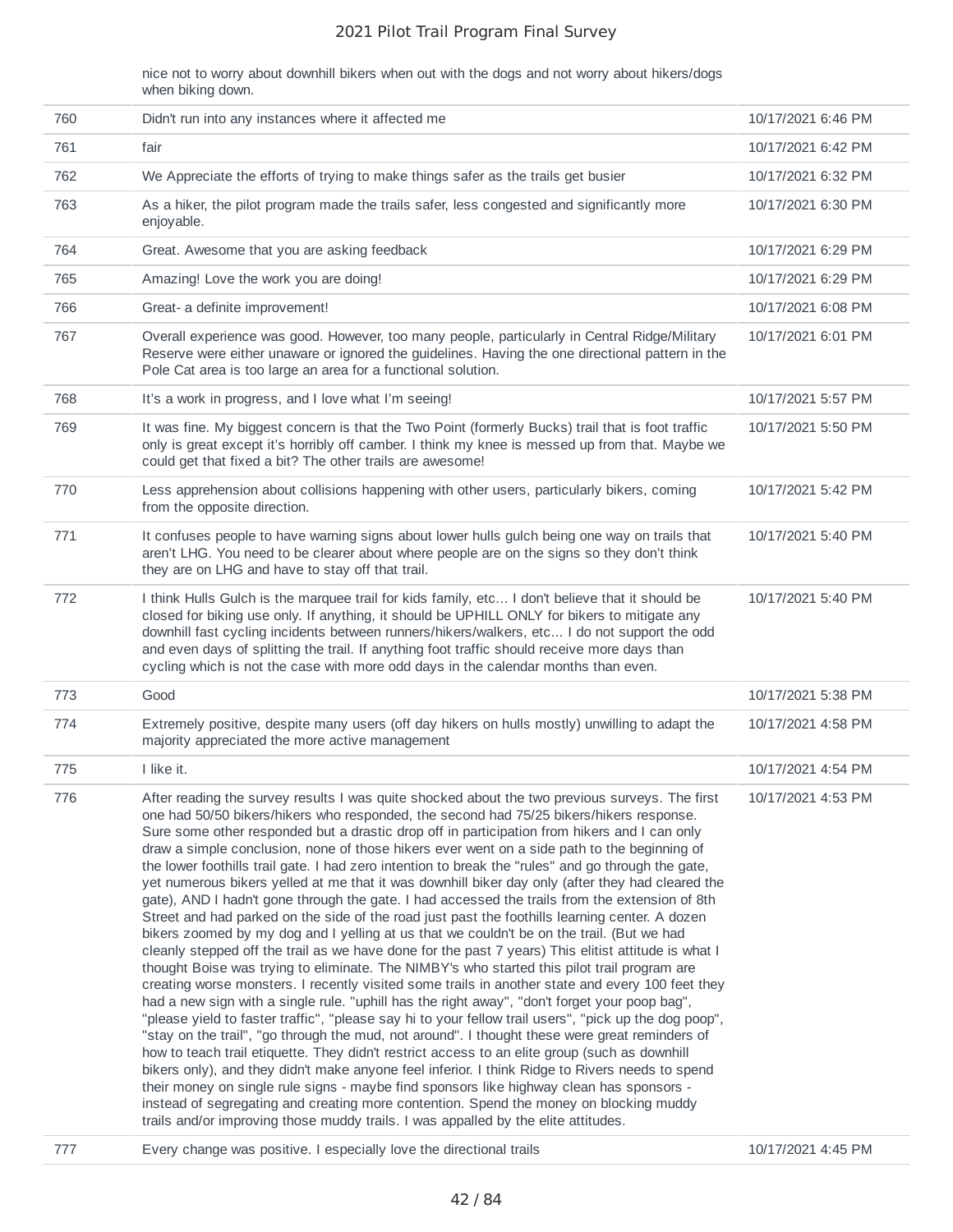| 778 | I ride bucktail daily, love it! Except the bumps                                                                                                                                                                                                                                                                                                                                                                                         | 10/17/2021 4:42 PM |
|-----|------------------------------------------------------------------------------------------------------------------------------------------------------------------------------------------------------------------------------------------------------------------------------------------------------------------------------------------------------------------------------------------------------------------------------------------|--------------------|
| 779 | I think Ridges to Rivers should focus on trail maintenance, not on controlling who gets to do<br>what.                                                                                                                                                                                                                                                                                                                                   | 10/17/2021 4:36 PM |
| 780 | Very dissatisfied. Directional trails negatively impacted my trail experience and did not resolve<br>user conflicts, it just changed the location and nature of conflicts. Turning trails over to a<br>single user group every other day just created more conflict. Please do not continue the<br>program. There are downhill opportunities for mountain bikers without taking away trails that<br>are heavily used by all user groups. | 10/17/2021 4:27 PM |
| 781 | Acceptable                                                                                                                                                                                                                                                                                                                                                                                                                               | 10/17/2021 4:18 PM |
| 782 | I really gave the pilot program a try, but my experience was very negative. Designating trail<br>use to one user group created a sense of entitlement to the user group. I experienced<br>significant more negative behavior and encounters in the trail this summer.                                                                                                                                                                    | 10/17/2021 4:17 PM |
| 783 | The idea of this was great and for the most part made for a more enjoyable experience for<br>many different users. I do wonder what enforcement action can really be taken for those that<br>don't follow. If people just disregard, is there really anything anyone can do? That is the only<br>downside I've noticed.                                                                                                                  | 10/17/2021 4:17 PM |
| 784 | Great changes that are needed with trails getting busier.                                                                                                                                                                                                                                                                                                                                                                                | 10/17/2021 4:03 PM |
| 785 | Awesome                                                                                                                                                                                                                                                                                                                                                                                                                                  | 10/17/2021 3:52 PM |
| 786 | I appreciated them trying something new. I think the hard part with lots of changes is there are<br>way more people who use the trails than the ones who actually know about these new rules.<br>So I think sometimes enforcement of the new changes can be difficult. I also love running up<br>or down hulls so that has been a tough change for me personally.                                                                        | 10/17/2021 3:37 PM |
| 787 | The new program has been amazing. The lower Hulls and Bucktail improvements have been<br>outstanding. I hope Ridge to Rivers keeps making improvements and makes some more trails<br>out east by Harris Ranch                                                                                                                                                                                                                            | 10/17/2021 3:26 PM |
| 788 | Over-all happy. Bummed to lose the Polecat CW downhill section on bike, but very happy to<br>have fewer interactions while running CCW. Keep making downhill only and pedestrian only<br>trails. Maybe a pilot program where dog owners actually have consequences for breaking the<br>rules?                                                                                                                                            | 10/17/2021 3:20 PM |
| 789 | Good. I wish we didn't need the restrictions but there is so much more traffic on the trails that<br>it seems necessary                                                                                                                                                                                                                                                                                                                  | 10/17/2021 3:09 PM |
| 790 | I found the signage confusing                                                                                                                                                                                                                                                                                                                                                                                                            | 10/17/2021 3:08 PM |
| 791 | Hulls Gulch should be managed for non-bike usage or, at most, bike uphill only. Downhill use<br>by bikers is ripping up the trail and restricts use by others (hikers, dog walkers, runners). The<br>trail is getting wider and rougher from bikes. Keep this trail single and open for everyone every<br>day.                                                                                                                           | 10/17/2021 3:06 PM |
| 792 | I appreciate Boise's efforts to address growth issues on our trail system. It is best to get out<br>front on this and deal with issues before they become major problems. Thanks                                                                                                                                                                                                                                                         | 10/17/2021 2:50 PM |
| 793 | Positive experience. Safer travel with more confidence. A change that needs to be made for<br>the safety of all trail users. Thanks for the efforts!                                                                                                                                                                                                                                                                                     | 10/17/2021 2:47 PM |
| 794 | Glad things are being tried with the increase of people on the trails.                                                                                                                                                                                                                                                                                                                                                                   | 10/17/2021 2:37 PM |
| 795 | Having Hull's Gulch safely open just for downhill traffic is a plus. Permanent directional<br>changes on polecat and ATM are bad and boring. At least alternate direction with even/odd<br>days.                                                                                                                                                                                                                                         | 10/17/2021 2:36 PM |
| 796 | Great experience, the trail improvements to bucktail trail were great and made that my favorite<br>trail!                                                                                                                                                                                                                                                                                                                                | 10/17/2021 2:15 PM |
| 797 | Loved it! And thank you for all the hard work out there and the super fun trails!                                                                                                                                                                                                                                                                                                                                                        | 10/17/2021 2:04 PM |
| 798 | My experience has been great, we are lucky to have David and his bunch working for us                                                                                                                                                                                                                                                                                                                                                    | 10/17/2021 1:55 PM |
| 799 | It was fine. I support Bucktail and Round the Mtn as one way trails, but Lower Hulls has a lot<br>of hikers and dog walkers that are being excluded for half the year when not that many bikes                                                                                                                                                                                                                                           | 10/17/2021 1:55 PM |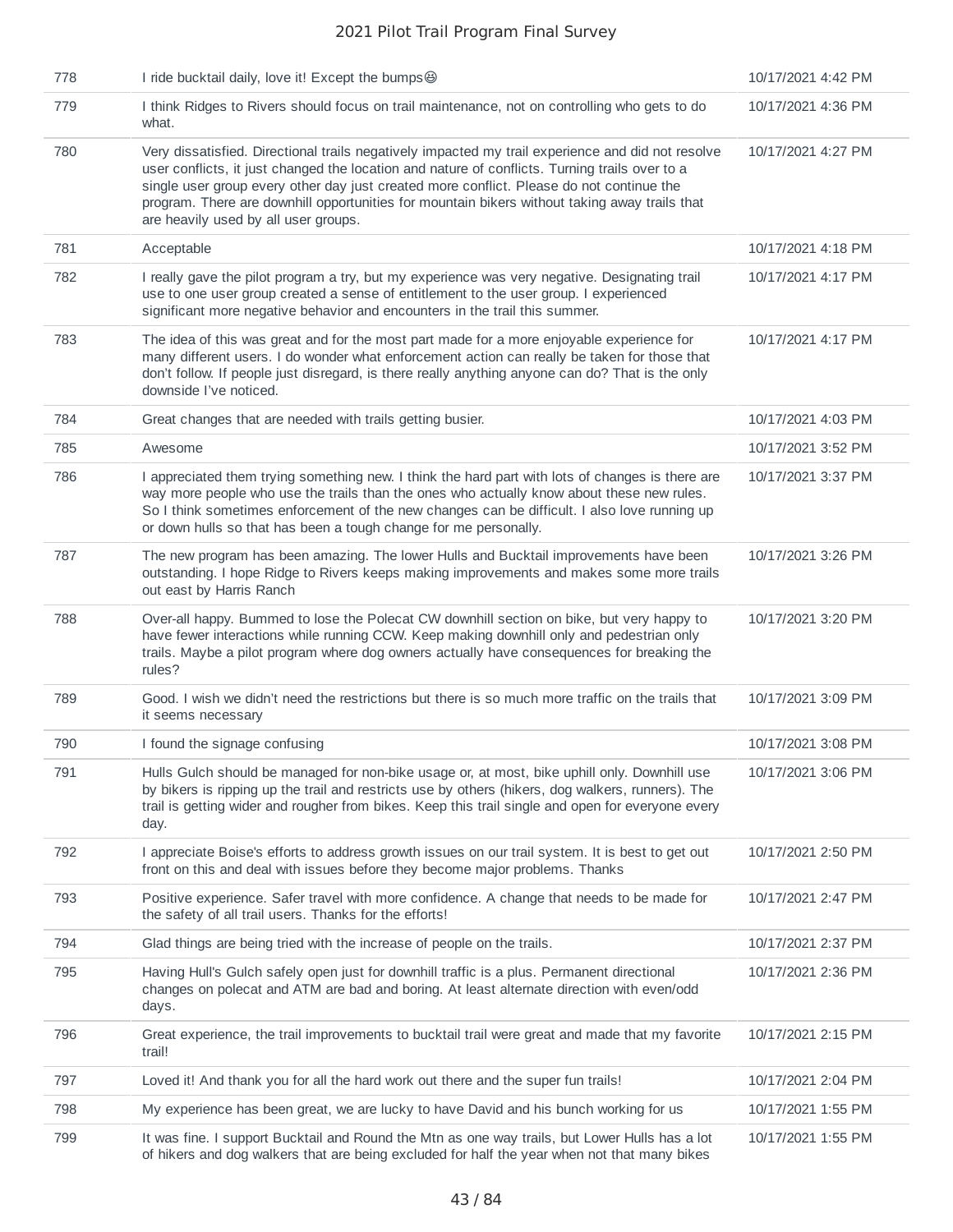are benefitting from the restriction throughout the whole day. Maybe the restriction could just be after 3pm on odd days or just odd weekend days. That change might be too complicated but I hate to see the trail closed for the whole day when the bike traffic isn't there.

| 800 | I dig it                                                                                                                                                                                                                                                                                                                                                                                                                                                                                                                                                                                                          | 10/17/2021 1:53 PM  |
|-----|-------------------------------------------------------------------------------------------------------------------------------------------------------------------------------------------------------------------------------------------------------------------------------------------------------------------------------------------------------------------------------------------------------------------------------------------------------------------------------------------------------------------------------------------------------------------------------------------------------------------|---------------------|
| 801 | Seems to me that everything is working great. Lost the direction of a trail I liked but gained<br>something positive by it also.                                                                                                                                                                                                                                                                                                                                                                                                                                                                                  | 10/17/2021 1:47 PM  |
| 802 | First, thanks for trying to figure out the best way to manage our trails with our increased<br>population. Overall I think it's good. My only complaint with the program is how lower Hulls is<br>set-up. It was clear from the last survey that bikers were the majority of responders to the<br>survey which slants things towards bikers. But I think walkers & runners far outnumber bikers<br>on lower hulls. I would like to see the program reflect the majority users to that trail & basically<br>flip the current program in Hulls to have walkers & runners have the set-up that is now for<br>bikers. | 10/17/2021 1:47 PM  |
| 803 | I'm happy that the program found a way to accommodate all users, and not just ban one user<br>group which happens a lot. However, I would caution in making too many trails open/closed to<br>one user group at a time. I think it makes sense for some trails, but I also think it makes it so<br>user groups start to view each other as "us vs them".                                                                                                                                                                                                                                                          | 10/17/2021 1:42 PM  |
| 804 | As a hiker with a dog that I like to have off leash, I would really enjoy more paths that do not<br>have cyclists. Some paths are so congested with cyclists, that it has become a pain to always<br>be ready to bring my dog to the side of the path. I really loved the experience on Bucktrail<br>#20A this year. Perhaps a compromise could be alternating the days where it is cyclists on<br>even days and pedestrians/horses on odd days?                                                                                                                                                                  | 10/17/2021 1:42 PM  |
| 805 | No opinion on that specifically but the new sage efforts at Eagle eye trails are not working. I<br>don't think anything is growing in there and now it's cluttered with plastic and sticks                                                                                                                                                                                                                                                                                                                                                                                                                        | 10/17/2021 1:31 PM  |
| 806 | Overall the changes seem to be positive. As a multi times per week user, hiking and biking the<br>biggest issue I personally see is some hikers are clearly annoyed with Mt. Bikers, even though<br>the Mt. biker population dwarfs hikers using the same trails.                                                                                                                                                                                                                                                                                                                                                 | 10/17/2021 1:31 PM  |
| 807 | Very happy. Please work on the Connector between the Freeway and Military Reserve. I've<br>seen too many slide outs on the loose sand. Thanks for all you do                                                                                                                                                                                                                                                                                                                                                                                                                                                      | 10/17/2021 1:26 PM  |
| 808 | It improved my biking experience                                                                                                                                                                                                                                                                                                                                                                                                                                                                                                                                                                                  | 10/17/2021 1:22 PM  |
| 809 | Decent ebikes should be allowed on r to r tho                                                                                                                                                                                                                                                                                                                                                                                                                                                                                                                                                                     | 10/17/2021 1:21 PM  |
| 810 | Favorable, the changes made were for the better.                                                                                                                                                                                                                                                                                                                                                                                                                                                                                                                                                                  | 10/17/2021 1:15 PM  |
| 811 | We thought the pilot programs were great and love the one way trails!                                                                                                                                                                                                                                                                                                                                                                                                                                                                                                                                             | 10/17/2021 1:14 PM  |
| 812 | Of all the trails included in the pilot program, I ride Lower Hulls Gulch the most. Removing the<br>danger of uphill trail users made the days it was open, mich more enjoyable (and obviously<br>safer).                                                                                                                                                                                                                                                                                                                                                                                                         | 10/17/2021 1:11 PM  |
| 813 | Tepid. Did not like unidirectional ATM usage.                                                                                                                                                                                                                                                                                                                                                                                                                                                                                                                                                                     | 10/17/2021 12:58 PM |
| 814 | Loved it except Polecat should 100% be the other direction                                                                                                                                                                                                                                                                                                                                                                                                                                                                                                                                                        | 10/17/2021 12:55 PM |
| 815 | I loved it! I felt safer knowing cyclists could see me. Great idea!                                                                                                                                                                                                                                                                                                                                                                                                                                                                                                                                               | 10/17/2021 12:45 PM |
| 816 | Trail use is increasing. We need to implement novel strategies like this to maintain the quality<br>of the experience.                                                                                                                                                                                                                                                                                                                                                                                                                                                                                            | 10/17/2021 12:34 PM |
| 817 | If you were a hiker you could only use Hulls Gulch every other day. I know there are a ton of<br>other trails, but this restriction really bothered me.                                                                                                                                                                                                                                                                                                                                                                                                                                                           | 10/17/2021 12:30 PM |
| 818 | Did not like as a hiker. I can understand and support bikers going one way only but for hikers it<br>makes no sense. Hikers still have to get off the trail in tight spots to let hikers pass safely so<br>why does it matter which way hikers go??                                                                                                                                                                                                                                                                                                                                                               | 10/17/2021 12:14 PM |
| 819 | I think it is a great thing. Far fewer instances this year of conflicting users aside from those<br>who ignore the clear signs. One small adjustment on polecat though could help. From the<br>parking lot on cartwright the one way could be extended back to the second intersection is only<br>a few hundred yards, but I saw more conflict there than anywhere else for bikes going the                                                                                                                                                                                                                       | 10/17/2021 12:12 PM |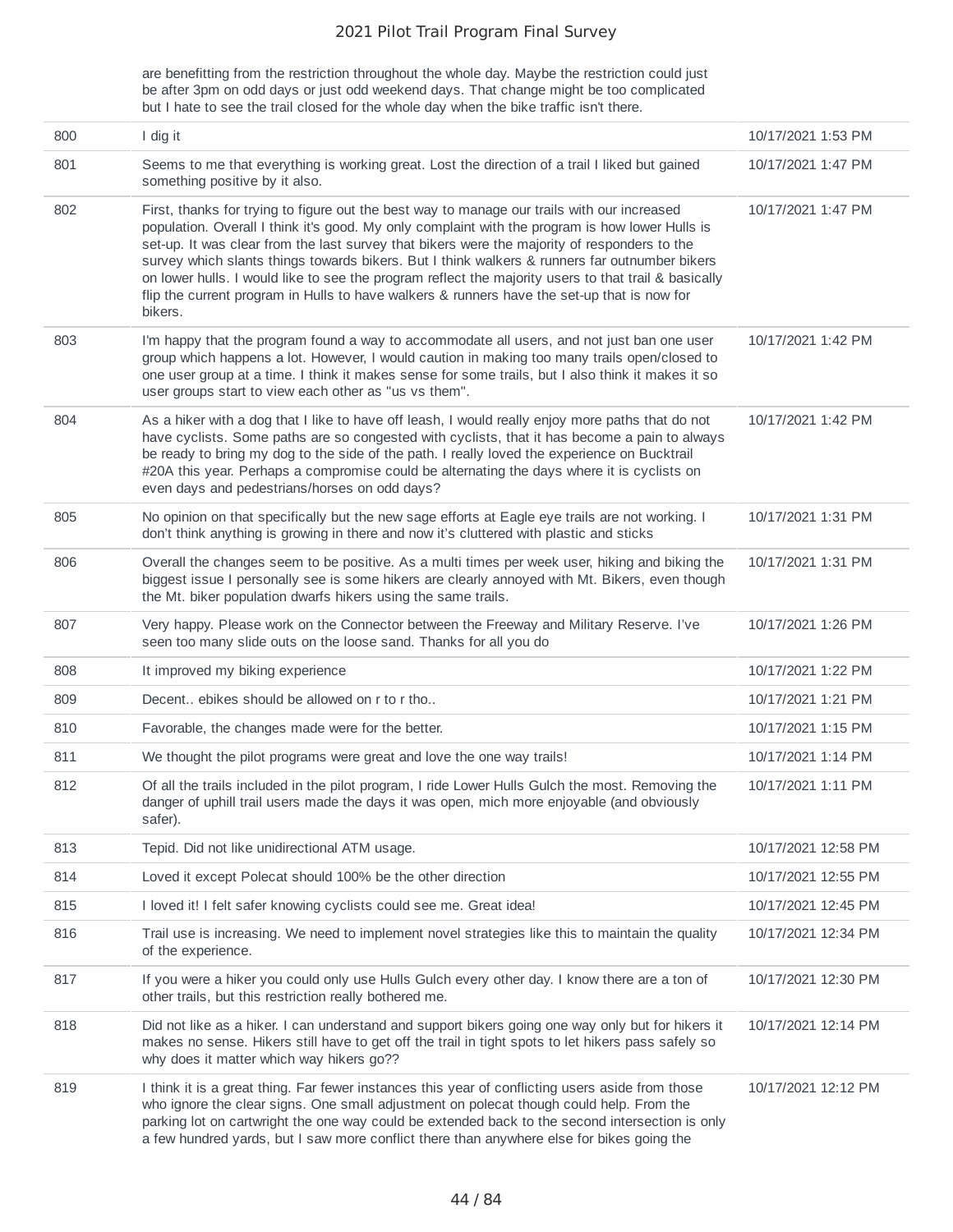|     | wrong way just trying to get to a different trail so that would be an easy fix to alleviate that<br>problem.                                                                                                                                                                                                                                                                                                                                                                                                                                                                                                                                                                                                                      |                     |
|-----|-----------------------------------------------------------------------------------------------------------------------------------------------------------------------------------------------------------------------------------------------------------------------------------------------------------------------------------------------------------------------------------------------------------------------------------------------------------------------------------------------------------------------------------------------------------------------------------------------------------------------------------------------------------------------------------------------------------------------------------|---------------------|
| 820 | Glad to see strategies as a part of the survey. Disappointing to see the dog problems have not<br>been addressed. Suggest QR codes on signage trail head to have higher participation of people<br>actually add a trail.                                                                                                                                                                                                                                                                                                                                                                                                                                                                                                          | 10/17/2021 12:11 PM |
| 821 | Lower hills to downhill bikers only is a waste of that trail. I'm a biker and hiker and runner and<br>to have that closed half the time is bad. We went and watched today and in an hour there were<br>only 2 bikers at a key time of day. At least it should be open to downhill bikers and bikers<br>everyday.                                                                                                                                                                                                                                                                                                                                                                                                                  | 10/17/2021 12:10 PM |
| 822 | The changes were good - please keep them that way.                                                                                                                                                                                                                                                                                                                                                                                                                                                                                                                                                                                                                                                                                | 10/17/2021 11:59 AM |
| 823 | I really missed being able to travel either direction on Polecat.                                                                                                                                                                                                                                                                                                                                                                                                                                                                                                                                                                                                                                                                 | 10/17/2021 11:52 AM |
| 824 | I think it was exactly what the system needed to keep everyone safe and allow for maximum<br>enjoyment.                                                                                                                                                                                                                                                                                                                                                                                                                                                                                                                                                                                                                           | 10/17/2021 11:51 AM |
| 825 | Good                                                                                                                                                                                                                                                                                                                                                                                                                                                                                                                                                                                                                                                                                                                              | 10/17/2021 11:34 AM |
| 826 | I really hate the directional changes on polecat. I had to stop using polecat because these<br>changes made me feel unsafe. It feels like you care more about the enjoyment of bikers than<br>safety of hikers.                                                                                                                                                                                                                                                                                                                                                                                                                                                                                                                   | 10/17/2021 11:22 AM |
| 827 | Polecat needs to be multidirectional depending on what day of the week it is. We need to be<br>able to climb the big hill in the clockwise direction. Please don't leave it as it is.                                                                                                                                                                                                                                                                                                                                                                                                                                                                                                                                             | 10/17/2021 11:22 AM |
| 828 | Takes away from spontaneous use, especially if weather changes. Not a big deal to move<br>over/off the trail if others are using.                                                                                                                                                                                                                                                                                                                                                                                                                                                                                                                                                                                                 | 10/17/2021 11:16 AM |
| 829 | It is VERY hard to hike with children when you are not allowed to just turn around. Having to<br>commit to whole trail is not always an option. Trails are built and meant for everyone to use,<br>but this new system has made it impossible for my family to hike some of our favorite trails.                                                                                                                                                                                                                                                                                                                                                                                                                                  | 10/17/2021 11:13 AM |
| 830 | Great ideas, they will help very congestion and improve our experiences.                                                                                                                                                                                                                                                                                                                                                                                                                                                                                                                                                                                                                                                          | 10/17/2021 11:10 AM |
| 831 | At least you tried. Theses trails were made by and originally used by equestrians. Now we are<br>being pushed out. There is becoming no safe place to ride. Bikes can go virtually anywhere.<br>Any road any place. They are taking all of our trails. Equestrians need their trails.                                                                                                                                                                                                                                                                                                                                                                                                                                             | 10/17/2021 11:10 AM |
| 832 | Just Lower Hulls Gulch and Polecat Loop. I just started getting into mountain biking, and not<br>only did not one follow the even/odd days at Lower Hulls Gulch, it was also incredibly<br>inconvenient at my novice skill level. Counterclockwise at Polecat Loop, on the other hand, is<br>genius and loved it so much! Everyone followed it and it made the ride flow beautifully.                                                                                                                                                                                                                                                                                                                                             | 10/17/2021 11:04 AM |
| 833 | Great idea. I'd like to see bike traffic go in the opposite direction of foot traffic. I'd rather be<br>able to see the bikes coming at me rather than travelling in the same direction and coming<br>from behind. This should apply to all trails.                                                                                                                                                                                                                                                                                                                                                                                                                                                                               | 10/17/2021 10:57 AM |
| 834 | I run and I bike, but over the years Mtn Bikes have taken priority for the trail use decision<br>closing trails for only down hill travel is prioritizing one method of movement over all others to<br>satisfy a group of peeps that want the right to bomb trails at rates of speed that is not<br>necessary. I have more interactions with rudeness with the downhill bombers then any other<br>group of trail users  90% of the Bikers on the trails follow the rules and are trail worthy not<br>needing to own the trail, but not the e-bike dudes with enough armor on to need the e-bike to<br>get to the highest point to ride it down at 30 mph or faster not much different than crossing a<br>motorcycle at this point | 10/17/2021 10:40 AM |
| 835 | It felt safer using the trails knowing that traffic from other users would be in the same direction<br>and prevent injury. It helped curb trail overuse. I continued to come across trail users, notably<br>fellow mountain bikers, who have disregard for the pilot program changes. I would hate to<br>promote a penalty system for offenders but any way improve adherence to the program for<br>everyone's safety?                                                                                                                                                                                                                                                                                                            | 10/17/2021 10:33 AM |
| 836 | My overall experience was negative. Your pilot program ruined the closest trail system to my<br>house. Polecat SUCKS counter clockwise, and I drive to all the other trailheads. The only trail<br>system that I can easily bike to on a daily basis is now ruined. PLEASE change the policy so<br>that 1) Polecat is two way again; or 2) Polecat is 2-way every other day (odd/even days)<br>similar to Lower Hulls Gulch; 3) Polecat is one way during June-Aug ("peak season") and 2-                                                                                                                                                                                                                                         | 10/17/2021 10:01 AM |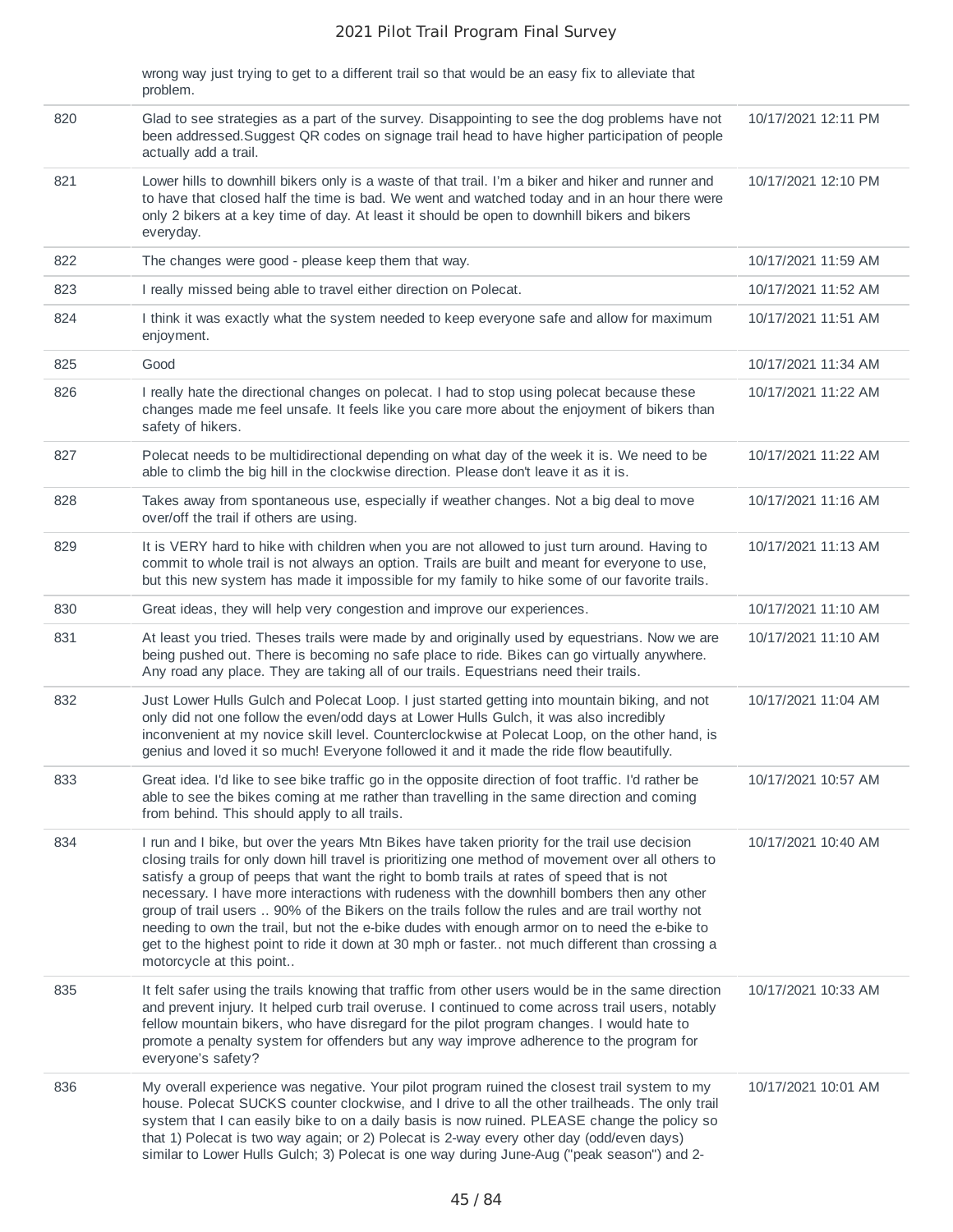way the rest of the year. I bagged Polecat twice in May and can't ride it again because your policy ruined it. I want to share the trails and follow the rules, but you need to create a more flexible policy for this trail. Rules need to be reasonable for people to follow them. Thanks.

| 837 | Very glad that steps are being taken to reduce negative interactions on the trails                                                                                                                                                                                                                                                                                                                                                                                                                                                                                                                                                                                                                                                                                                                                                                                                       | 10/17/2021 9:30 AM  |
|-----|------------------------------------------------------------------------------------------------------------------------------------------------------------------------------------------------------------------------------------------------------------------------------------------------------------------------------------------------------------------------------------------------------------------------------------------------------------------------------------------------------------------------------------------------------------------------------------------------------------------------------------------------------------------------------------------------------------------------------------------------------------------------------------------------------------------------------------------------------------------------------------------|---------------------|
| 838 | Much improved.                                                                                                                                                                                                                                                                                                                                                                                                                                                                                                                                                                                                                                                                                                                                                                                                                                                                           | 10/17/2021 9:25 AM  |
| 839 | Very nice for mountain bikers and all trail users                                                                                                                                                                                                                                                                                                                                                                                                                                                                                                                                                                                                                                                                                                                                                                                                                                        | 10/17/2021 9:21 AM  |
| 840 | I'm very concerned about damage to the trails by mountain bikes. Each corner gets wider and<br>wider as the riders try to swoop up the embankments. the trails are losing there intimacy<br>because of the bike traffic. Yes, I do mountain bike ride but I try to minimize my impact on the<br>trails.                                                                                                                                                                                                                                                                                                                                                                                                                                                                                                                                                                                  | 10/17/2021 9:21 AM  |
| 841 | When I have time in my busy schedule to use the trails I want to be able to use them in the<br>manner I have been able to in the past without having to figure out a schedule. I haven't used<br>polecat since you reversed the direction. I have used that trail to enjoy climbing that big hill at<br>the beginning and you have taken that away. I would like it to return to normal and feel that it is<br>up to the new users to learn proper trail etiquette so we can all use the trails the way they were<br>intended.                                                                                                                                                                                                                                                                                                                                                           | 10/17/2021 9:05 AM  |
| 842 | Excellent plan for high utilization trails! Everyone wins!                                                                                                                                                                                                                                                                                                                                                                                                                                                                                                                                                                                                                                                                                                                                                                                                                               | 10/17/2021 8:28 AM  |
| 843 | We did not like it, we should be able to hike or bike in any direction. We stay very aware and<br>follow all the trail etiquette, we don't need more rules, especially when we are recreating.                                                                                                                                                                                                                                                                                                                                                                                                                                                                                                                                                                                                                                                                                           | 10/17/2021 8:23 AM  |
| 844 | Very positive, having all traffic traveling the same direction or segregating traffic is much safer<br>for all users.                                                                                                                                                                                                                                                                                                                                                                                                                                                                                                                                                                                                                                                                                                                                                                    | 10/17/2021 7:59 AM  |
| 845 | Not useful for equestrians. No safe trailer parking and blind corners.                                                                                                                                                                                                                                                                                                                                                                                                                                                                                                                                                                                                                                                                                                                                                                                                                   | 10/17/2021 7:46 AM  |
| 846 | It would be great if Polecat could be one direction but alternating clockwise and counter<br>clockwise on alternate days/                                                                                                                                                                                                                                                                                                                                                                                                                                                                                                                                                                                                                                                                                                                                                                | 10/17/2021 7:34 AM  |
| 847 | I think it's wonderful! It is so much more enjoyable to use the trails when you're not constantly<br>dodging traffic from the other direction and mountain biking down hulls is so much safer and<br>more enjoyable without worrying about uphill traffic                                                                                                                                                                                                                                                                                                                                                                                                                                                                                                                                                                                                                                | 10/17/2021 7:29 AM  |
| 848 | Positive, though I have run into some individuals who were confused about the signs over on<br>Kestrel that applied to Lower Hulls.                                                                                                                                                                                                                                                                                                                                                                                                                                                                                                                                                                                                                                                                                                                                                      | 10/17/2021 7:27 AM  |
| 849 | It is really enjoyable to have a few trails rideable without worrying about uphill traffic. Our trails<br>need to evolve and this is a step in the right direction. In previous surveys, I saw an organized<br>blast of comments from entitled hikers who feel only they should have dedicated trails. I hope<br>it is evident this pilot is equitable. The way buck tail had a new hiker trail added is an ideal<br>approach where possible.                                                                                                                                                                                                                                                                                                                                                                                                                                            | 10/17/2021 7:09 AM  |
| 850 | Good. I use hulls a lot, so I wasn't the biggest fan of that change.                                                                                                                                                                                                                                                                                                                                                                                                                                                                                                                                                                                                                                                                                                                                                                                                                     | 10/17/2021 6:20 AM  |
| 851 | Hulls great, Bucks bad. Bucks is not a downhill trail, it's a nice way to go up though, and the<br>"jumps" that were added make no sense. They are hucks to flat at best and speed bumps on<br>uphill sections. Completely random nonsense. Nobody I know wants to send bucks but if we<br>start a ride on the east side, that is the number one way to go up to Shane's and beyond.                                                                                                                                                                                                                                                                                                                                                                                                                                                                                                     | 10/16/2021 11:16 PM |
| 852 | It is very bicyclist centric.                                                                                                                                                                                                                                                                                                                                                                                                                                                                                                                                                                                                                                                                                                                                                                                                                                                            | 10/16/2021 11:11 PM |
| 853 | Complete lack of respect from other users from Mtn Bike community. Would prefer a daily<br>permit system to limit the number of mountain bikers over limiting multiple use. Lower Hulls<br>Gulch is the gem of the foothills and the connector to Upper Hullls Gulch. Doesn't make any<br>sense to limit foot traffic to both sections, hiking up 8th street or Red Cliffs is not a consolation<br>to the experience Hulls Gulch provides for all users. Widening of the trails, soil compaction,<br>back instability, and creation of cut corners and double trails is very prevalent on all trails in<br>the system due to overuse from cyclists. I lobby to make Lower Hulls Gulch accessible only<br>by foot and horse traffic to limit conflicts between users. Please open discussions with<br>perspectives from all user groups to determine the fate of any trail in the system. | 10/16/2021 10:56 PM |
|     |                                                                                                                                                                                                                                                                                                                                                                                                                                                                                                                                                                                                                                                                                                                                                                                                                                                                                          |                     |
| 854 | Great job                                                                                                                                                                                                                                                                                                                                                                                                                                                                                                                                                                                                                                                                                                                                                                                                                                                                                | 10/16/2021 10:30 PM |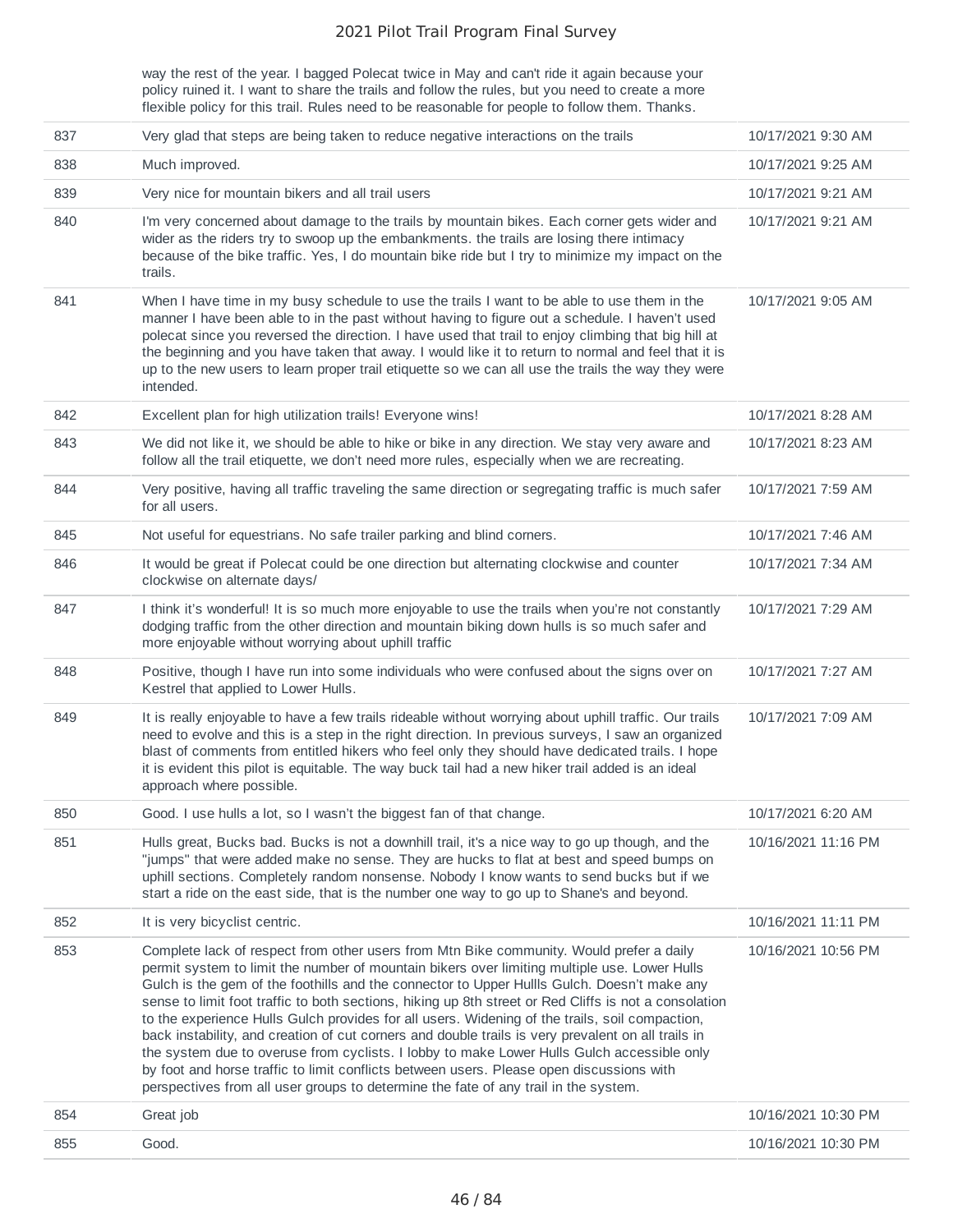| 856 | Didnt like it                                                                                                                                                                                                                                                                                                                                                                      | 10/16/2021 10:18 PM |
|-----|------------------------------------------------------------------------------------------------------------------------------------------------------------------------------------------------------------------------------------------------------------------------------------------------------------------------------------------------------------------------------------|---------------------|
| 857 | Love it                                                                                                                                                                                                                                                                                                                                                                            | 10/16/2021 10:14 PM |
| 858 | Positive. Initially thought approaches like odd / even would be onerous and forgetful. Same for<br>direction of travel. Neither a big deal in the scheme of things. Would like to hear about the<br>impacts you've discovered implementing those approaches - both positive and negative<br>impacts.                                                                               | 10/16/2021 10:14 PM |
| 859 | I like that you're experimenting with these different options. I really like the one-way pattern on<br>some of the loops trails. I meet fewer people that way and thus it makes it feel like I'm a<br>solitary nature user. I like that. I also like running on trails knowing which direction the bikers<br>are coming so I'm not caught off guard.                               | 10/16/2021 10:04 PM |
| 860 | Overall good but prefer to keep electric bicycles (ebikes) off the trails altogether.                                                                                                                                                                                                                                                                                              | 10/16/2021 9:55 PM  |
| 861 | Very good.                                                                                                                                                                                                                                                                                                                                                                         | 10/16/2021 9:35 PM  |
| 862 | Worked out really well.                                                                                                                                                                                                                                                                                                                                                            | 10/16/2021 9:15 PM  |
| 863 | I absolutely loved it!!!! Makes the above trails so much more relaxing!!!                                                                                                                                                                                                                                                                                                          | 10/16/2021 9:07 PM  |
| 864 | I enjoyed the directional trails. Hull Gulch was mixed. While I enjoyed downhill days when it<br>aligned with my plans, i could never remember what days it was downhill only. I don't mind<br>coming across hikers and other trail users when biking and would likely prefer to be able to ride<br>the trail at any time cautiously then having it to myself sometimes at random. | 10/16/2021 8:32 PM  |
| 865 | I noticed that there was not too much compliance with the directional strategy. When I went on<br>a day when traffic was supposed to go in a certain direction only, it was still going in both<br>directions. Also, when it was a day for hikers only on a trail, there were bikers, even though<br>there was a sign, as I recall. Likely more time/education is needed.          | 10/16/2021 8:06 PM  |
| 866 | Overall had a very good experience. Around the mountain makes total sense to be one way.<br>I'm glad the bucktail will be separated into mountain bikers and trail runners. I didn't have any<br>issues with hulls gulch, though sometimes I had to re-plan my route for the day.                                                                                                  | 10/16/2021 8:05 PM  |
| 867 | I do not like to single direction of polecat. Please move multidirectional.                                                                                                                                                                                                                                                                                                        | 10/16/2021 8:01 PM  |
| 868 | Teach and promote etiquette like we used to focus on. Restricting access and direction is the<br>wrong path. I rather see opposing traffic so I can avoid vs constantly looking behind me or<br>hoping they say something. Please don't restrict our most valuable asset. Focus on adding<br>parking, adding trash cans and adding poop bags.                                      | 10/16/2021 7:45 PM  |
| 869 | This helps keep everything in check. I appreciate all you are doing.                                                                                                                                                                                                                                                                                                               | 10/16/2021 7:39 PM  |
| 870 | Very positive experience except polecat which is super fun to go both ways.                                                                                                                                                                                                                                                                                                        | 10/16/2021 7:28 PM  |
| 871 | A little confusing when biking and running into a sign.                                                                                                                                                                                                                                                                                                                            | 10/16/2021 6:42 PM  |
| 872 | I found most people don't follow the odd/even day schedule. I have difficulty remembering<br>which way means what and often don't think of what the number day si until I see the sign,<br>maybe day of the week instead?                                                                                                                                                          | 10/16/2021 6:32 PM  |
| 873 | Please No!                                                                                                                                                                                                                                                                                                                                                                         | 10/16/2021 6:29 PM  |
| 874 | I like to have the option to use the trails any direction possible and don't like usage limitations<br>being implemented at all.                                                                                                                                                                                                                                                   | 10/16/2021 6:27 PM  |
| 875 | I really like being able to downhill without worrying about someone coming up the trail.                                                                                                                                                                                                                                                                                           | 10/16/2021 6:15 PM  |
| 876 | I was mostly sad that Polecat was the "wrong" direction, but glad that I didn't go the wrong way<br>on ATM (since it's trailhead isn't where I parked it would have thrown me off being 2 miles in<br>already)                                                                                                                                                                     | 10/16/2021 6:10 PM  |
| 877 | Great improvement. Regarding pole cat and the annual change of direction - could the change<br>of direction be more frequent than annually? That would be nice. Thank you - love the trails!                                                                                                                                                                                       | 10/16/2021 5:47 PM  |
| 878 | Being new to Boise, I had limited time on the trails, but the directional restrictions appear to<br>have been beneficial.                                                                                                                                                                                                                                                          | 10/16/2021 5:44 PM  |
| 879 | Great ideas. Great effort. Veryuch appreciated.                                                                                                                                                                                                                                                                                                                                    | 10/16/2021 5:25 PM  |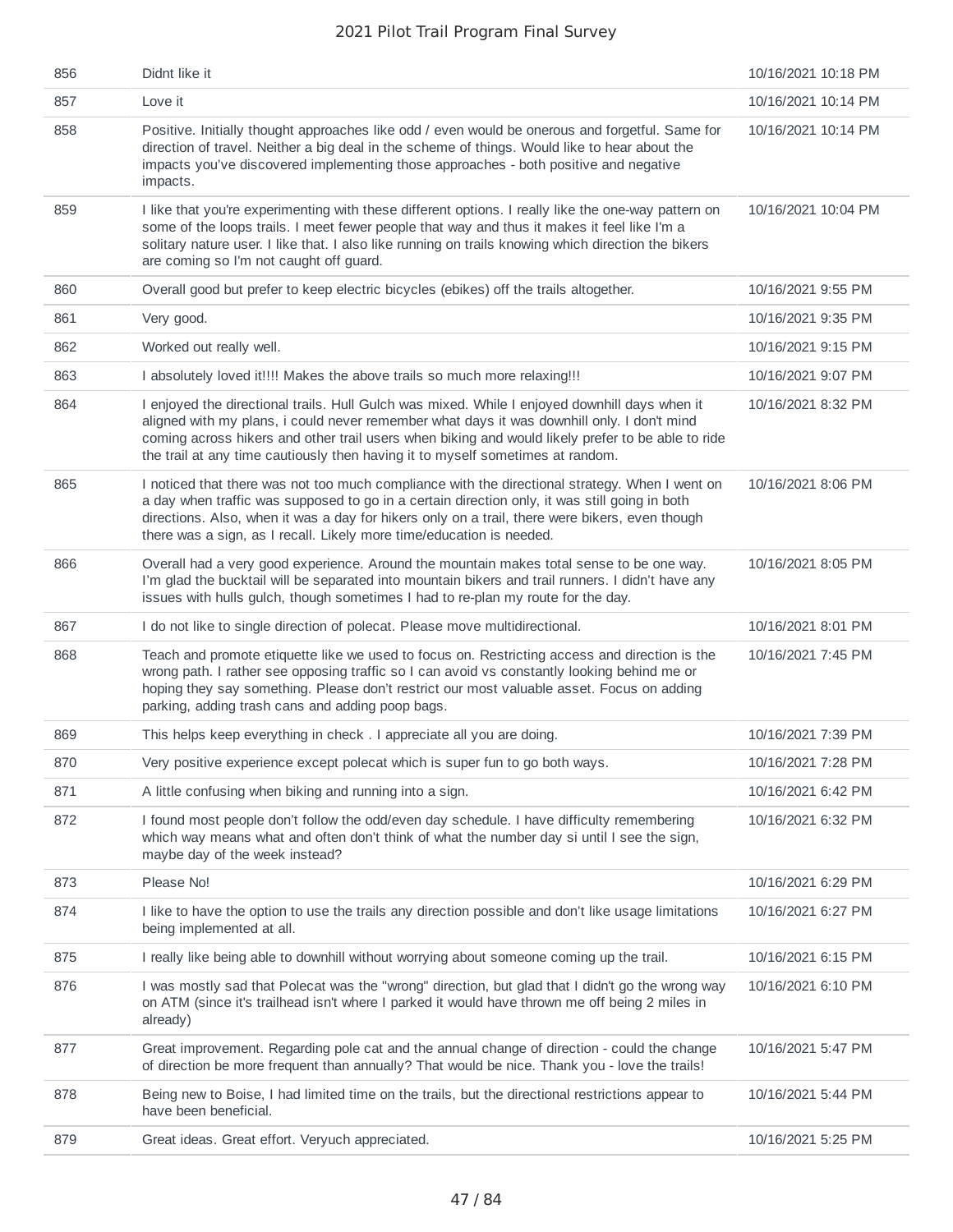| 880 | Dogs off leash was not addressed in my experience.                                                                                                                                                                                                                                                                                                                                                                                                                                                                                                                                                | 10/16/2021 4:47 PM |
|-----|---------------------------------------------------------------------------------------------------------------------------------------------------------------------------------------------------------------------------------------------------------------------------------------------------------------------------------------------------------------------------------------------------------------------------------------------------------------------------------------------------------------------------------------------------------------------------------------------------|--------------------|
| 881 | It worked out. I would obviously prefer trails to have stayed the same but with the amount of<br>traffic and growth in the valley it makes sense and worked well. Thanks for all your work!                                                                                                                                                                                                                                                                                                                                                                                                       | 10/16/2021 4:28 PM |
| 882 | I thought the pilot projects were well thought out and implemented. They are goi approaches to<br>mitigate increased Trail pressure. The only better solution would be more trails.                                                                                                                                                                                                                                                                                                                                                                                                               | 10/16/2021 4:06 PM |
| 883 | Great to descend hulls gulch and not worrying about hitting another use on the blind corners.                                                                                                                                                                                                                                                                                                                                                                                                                                                                                                     | 10/16/2021 3:54 PM |
| 884 | I feel like in general it favors mountain bikers (and i ride mountain bikes) - i do not want these<br>trails to be over-run with mountain bikes - we need to make sure that they remain available to<br>the average person (who doesn't have the \$\$\$ or skills/health to mtb).                                                                                                                                                                                                                                                                                                                 | 10/16/2021 3:41 PM |
| 885 | I support it. As a runner, I go to Harrison Hollow (LTTV) on even-numbered days. Since bikes<br>have Hulls Gulch on the odd-numbered days, perhaps they should have no access from<br>bottom on odd-numbered days to which runners are limited (since Newton's 3d Law observes<br>that what goes up must come down).                                                                                                                                                                                                                                                                              | 10/16/2021 3:34 PM |
| 886 | Adding directional regulations does not improve the use of trails. It actually adds stress to<br>those who pay attention to the rules, and negative feelings toward those who accidentally don't<br>know the rules. It can even affect people's mental health. Outdoor recreation should be as<br>carefree as possible. Directional regulations are not going to "improve" the trail. Focus on<br>accessibility, restrooms, overall trail and facility cleanliness, gps mapping, etc., maintained<br>trails, clearly marked trails, educational and historical trail sign information, etc.       | 10/16/2021 3:13 PM |
| 887 | Even though I use the trails regularly, it is still confusing when the usage is odd/even days. I<br>prefer the trails that we designated for one direction only.                                                                                                                                                                                                                                                                                                                                                                                                                                  | 10/16/2021 3:03 PM |
| 888 | Tried to use lower hulls on an even numbered day and still ran into bikers going downhill, who<br>said they were unaware of the pilot program, even though they'd just let themselves through<br>the gate by the bridge. I totally see the signs and gates, some people choose not to see them,<br>feels like nothing changed. Bigger signs maybe? I love the idea of what you're going for, it's<br>just unfortunate how many trail users are oblivious to your efforts.                                                                                                                         | 10/16/2021 2:45 PM |
| 889 | Overall, the pilot project was a big success. Expanding these types of changes to other trails<br>will be tricky simply because it will become harder to keep track of the rules as the number of<br>trails increases, but other trails (like Bob's) should be added.                                                                                                                                                                                                                                                                                                                             | 10/16/2021 2:24 PM |
| 890 | I want to be able to use the trails how I want to. I feel it limits my choices of climbing trails that<br>are slotted for down hill or bike or days of the week                                                                                                                                                                                                                                                                                                                                                                                                                                   | 10/16/2021 2:20 PM |
| 891 | I felt much safe running down Lower Hulls knowing I wasn't going to get nailed by a bike.                                                                                                                                                                                                                                                                                                                                                                                                                                                                                                         | 10/16/2021 2:18 PM |
| 892 | I was initially not happy about not being able to use Buck trail, but it is nice to have bikers and<br>walkers/runners separated. I don't like not having access to Lower Hull's Gulch on a daily basis<br>but my husband is a mtn biker and he appreciates being able to go downhill without worrying<br>about runners/hikers                                                                                                                                                                                                                                                                    | 10/16/2021 1:57 PM |
| 893 | Your surveys are pretty bad - limiting in answers - so your feedback is skewed. Such as, I'd<br>support the Trail 29 pilot permantently, but only SEASONALLY (summer). In winter it is one of<br>the few dry trails to hike on, dog walk on, as an out and back. You did not state is "permanent"<br>meant yearround or seasonal. Also, I support directional use of Polecat but I'm hearing the<br>consensus is it was implemented in the WRONG DIRECTION for mountain bike enjoyment. I<br>applaud the survey effort but survey implmentation was pretty bad before, in the middle, and<br>now. | 10/16/2021 1:44 PM |
| 894 | It's a good idea, and I liked the pilot, but rogue people using trails in the wrong way is going to<br>get someone hurt. I've seen uphill bikers or trail runners on about 30-40% of downhill days<br>when mtb'ers now have their guard down. Some occasional enforcement I needed to deter<br>selfish users doing what they want.                                                                                                                                                                                                                                                                | 10/16/2021 1:43 PM |
| 895 | I think most people are OK with it. The population explosion of this Valley requires some action<br>to be taken and this is a good step in the right direction                                                                                                                                                                                                                                                                                                                                                                                                                                    | 10/16/2021 9:20 AM |
| 896 | Awesome work, thank you!                                                                                                                                                                                                                                                                                                                                                                                                                                                                                                                                                                          | 10/16/2021 8:59 AM |
| 897 | Loved it! So much safer and a more pleasurable experience for everyone.                                                                                                                                                                                                                                                                                                                                                                                                                                                                                                                           | 10/16/2021 8:54 AM |
| 898 | I think it's great, much safer and enjoyable                                                                                                                                                                                                                                                                                                                                                                                                                                                                                                                                                      | 10/16/2021 8:40 AM |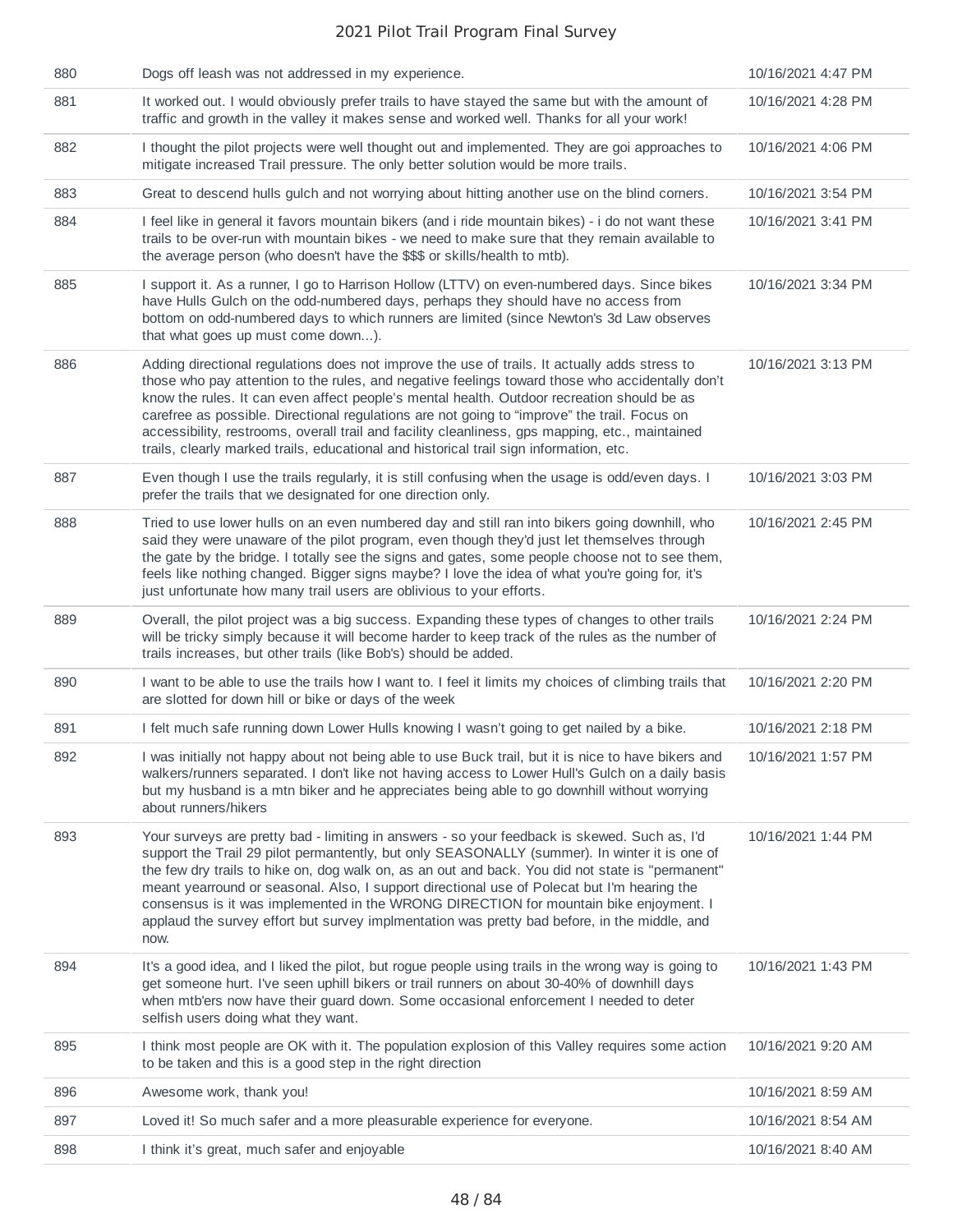| 899 | A little confusing but definitely made walking and hiking with dogs easier without running into<br>bikes                                                                                                                                                                                                                                                                                                                                                                                                                                                                                                                                                                                                                                                  | 10/16/2021 8:36 AM  |
|-----|-----------------------------------------------------------------------------------------------------------------------------------------------------------------------------------------------------------------------------------------------------------------------------------------------------------------------------------------------------------------------------------------------------------------------------------------------------------------------------------------------------------------------------------------------------------------------------------------------------------------------------------------------------------------------------------------------------------------------------------------------------------|---------------------|
| 900 | Good, just wish more folks would follow along with it instead of making a point by going<br>against it. Very dangerous at times                                                                                                                                                                                                                                                                                                                                                                                                                                                                                                                                                                                                                           | 10/16/2021 8:30 AM  |
| 901 | I would like to suggest that on even days Lower Hulls Gulch be totally closed to bicycles.<br>Otherwise, I'm fine with the changes I've experienced.                                                                                                                                                                                                                                                                                                                                                                                                                                                                                                                                                                                                      | 10/16/2021 8:14 AM  |
| 902 | I m bike and mostly run on trailsBike Curtis sometimes is badTrails need to be for all<br>users and abusers need to be midigated                                                                                                                                                                                                                                                                                                                                                                                                                                                                                                                                                                                                                          | 10/16/2021 8:11 AM  |
| 903 | Appreciate the hard work! Thank You!                                                                                                                                                                                                                                                                                                                                                                                                                                                                                                                                                                                                                                                                                                                      | 10/16/2021 8:02 AM  |
| 904 | The directional trails are great! The only downside is the people who don't realize or choose not<br>to follow the rules. I think this will get better over time as people get in the habit of checking<br>the date before heading out.                                                                                                                                                                                                                                                                                                                                                                                                                                                                                                                   | 10/16/2021 7:24 AM  |
| 905 | I've been very happy to see directional trail programs. I can't wait to see more directional/new<br>trails to allow the influx of users to enjoy our foothills more safely and without conflict.                                                                                                                                                                                                                                                                                                                                                                                                                                                                                                                                                          | 10/16/2021 7:02 AM  |
| 906 | Loved it! Downhill only Lower Hulls and Bucktail is Awesome!                                                                                                                                                                                                                                                                                                                                                                                                                                                                                                                                                                                                                                                                                              | 10/16/2021 6:44 AM  |
| 907 | Please make more trails no dog - tired of all the poop everywhere.                                                                                                                                                                                                                                                                                                                                                                                                                                                                                                                                                                                                                                                                                        | 10/16/2021 4:33 AM  |
| 908 | I think Polecat should be clockwise. I like Hull's having a downhill only day but still feel<br>concerned about speedy bikers coming up on slower bikers or hikers who aren't supposed to<br>be on the trail, the bikers thinking they are clear to go as fast as possible, but still causing<br>potentially dangerous situations. Love the improved bucktail trail!! There is one spot that holds<br>water and needs a diversion. Otherwise it's a great addition. Would like to see more<br>communication with Swimba so bikers can more easily give back to the trails that we all use.<br>PS, HOW DO WE KEEP PEOPLE OFF MUDDY TRAILS?! I know I'm preaching to the choir.<br>But I think people don't really understand how bad it is for the trails. | 10/16/2021 3:48 AM  |
| 909 | Not having alternating days on polecat loop shows a clear lack of competence. If you make<br>the one way permanent I will be violating it on a regular basis.                                                                                                                                                                                                                                                                                                                                                                                                                                                                                                                                                                                             | 10/15/2021 11:52 PM |
| 910 | Loved it, now if only more people actually obeyed the signage                                                                                                                                                                                                                                                                                                                                                                                                                                                                                                                                                                                                                                                                                             | 10/15/2021 11:17 PM |
| 911 | Very good. Signage wasn't obvious to some users starting to go the opposite direction<br>specifically on Hulls. Overall It did lower the amount of stops.                                                                                                                                                                                                                                                                                                                                                                                                                                                                                                                                                                                                 | 10/15/2021 11:04 PM |
| 912 | The idea is pretty good but there are too many entitled morons who refuse to follow the rules.                                                                                                                                                                                                                                                                                                                                                                                                                                                                                                                                                                                                                                                            | 10/15/2021 10:55 PM |
| 913 | My only complaint is that there are not enough clear, easy to read maps at Lower Hulls.                                                                                                                                                                                                                                                                                                                                                                                                                                                                                                                                                                                                                                                                   | 10/15/2021 10:20 PM |
| 914 | Positive. I like all the changes EXCEPT Polecat should be one way in a clockwise direction.<br>The view is much better even stunning and the uphill invigorating and was one of my favorite<br>rides in that direction. It's not noteworthy in the counter-clockwise direction.                                                                                                                                                                                                                                                                                                                                                                                                                                                                           | 10/15/2021 9:34 PM  |
| 915 | I thought it went well.                                                                                                                                                                                                                                                                                                                                                                                                                                                                                                                                                                                                                                                                                                                                   | 10/15/2021 9:32 PM  |
| 916 | Good. Directional on atm should start at ridge rd not deer pt junction to allow riders better<br>access to bogus if riding up from Boise.                                                                                                                                                                                                                                                                                                                                                                                                                                                                                                                                                                                                                 | 10/15/2021 9:20 PM  |
| 917 | I was very surprised to find out I loved it. I was initially opposed and I stand corrected                                                                                                                                                                                                                                                                                                                                                                                                                                                                                                                                                                                                                                                                | 10/15/2021 9:13 PM  |
| 918 | Positive but in hindsight I wish polecat's Cartwright section could be ridden counterclockwise.<br>Therefore I support alternating years on the direction to mix things up.                                                                                                                                                                                                                                                                                                                                                                                                                                                                                                                                                                               | 10/15/2021 9:10 PM  |
| 919 | Mostly good                                                                                                                                                                                                                                                                                                                                                                                                                                                                                                                                                                                                                                                                                                                                               | 10/15/2021 9:07 PM  |
| 920 | It was refreshing to be able to ride w/o worrying about two way traffic!!                                                                                                                                                                                                                                                                                                                                                                                                                                                                                                                                                                                                                                                                                 | 10/15/2021 8:51 PM  |
| 921 | Resistance at first, but ended up liking it. Not difficult to adhere to the odd/even days.                                                                                                                                                                                                                                                                                                                                                                                                                                                                                                                                                                                                                                                                | 10/15/2021 8:43 PM  |
| 922 | Good. Especially with Lower Hulls.                                                                                                                                                                                                                                                                                                                                                                                                                                                                                                                                                                                                                                                                                                                        | 10/15/2021 8:01 PM  |
| 923 | I love all the changes you guys have made so far! One direction trails on polecat and ATM<br>have changed the experience significantly for the better! I love the concept of bucktail, but the<br>water bars could use a transformation into tables. Obviously there is some pushback fro the<br>pilot program on lower hulls, and I've seen both hikers and bikers disobeying the signs. Either                                                                                                                                                                                                                                                                                                                                                          | 10/15/2021 7:53 PM  |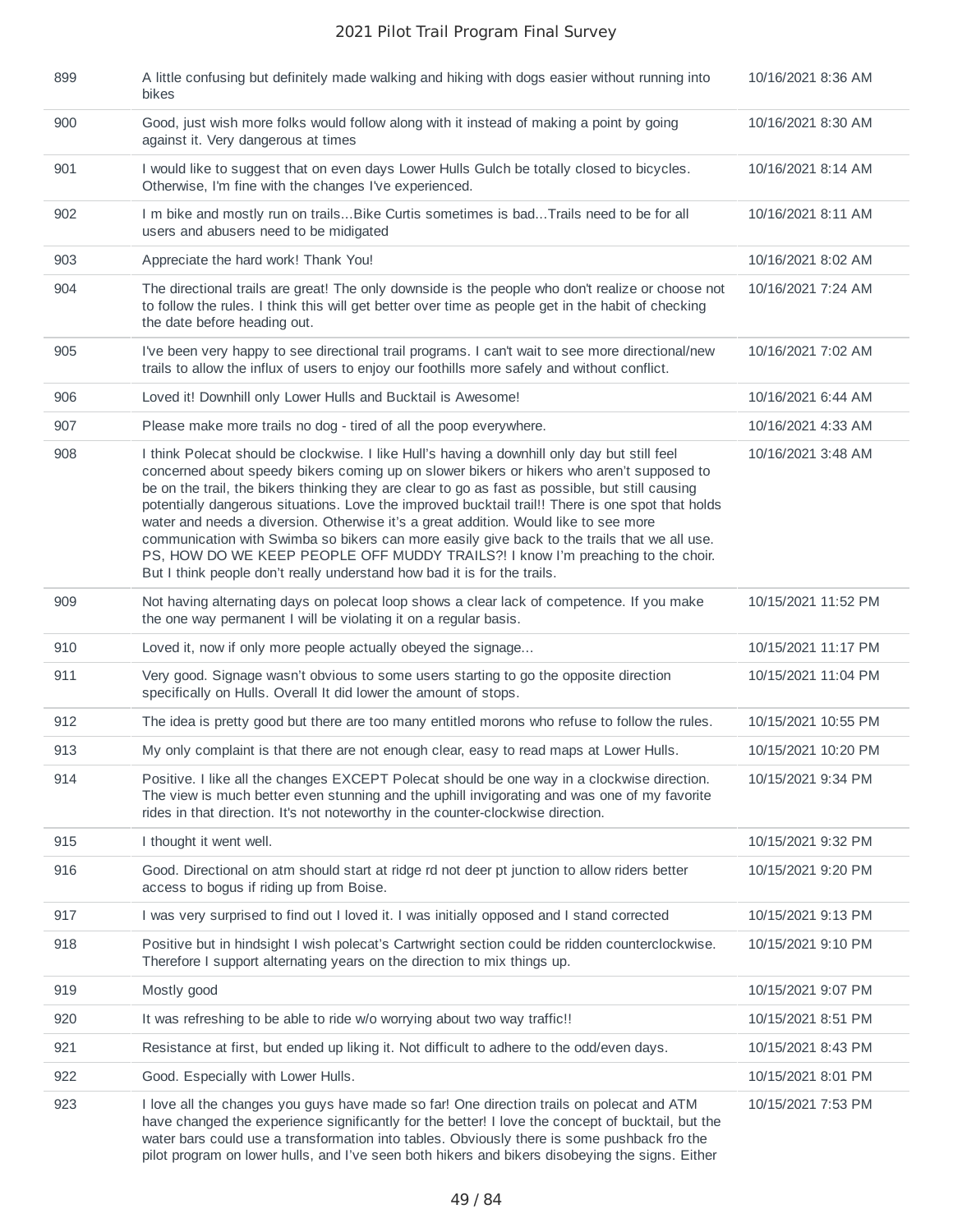way, it's significantly safer and more enjoyable to be out on the trails this year, thank you! P.S. Please reroute freestone ridge!!! While I'm on ideas, a downhill trail between red cliffs and sidewinder would be a good addition, or, a jump line parallel to central ridge (these are obviously not super realistic but would be amazing, but freestone was serious).

| 924 | System worked great when listened to. Would like hulls open to two way traffic during muddy<br>season                                                                                                                                                                                                                                                                                                                                                                                                                                                                                                                                                        | 10/15/2021 7:40 PM |
|-----|--------------------------------------------------------------------------------------------------------------------------------------------------------------------------------------------------------------------------------------------------------------------------------------------------------------------------------------------------------------------------------------------------------------------------------------------------------------------------------------------------------------------------------------------------------------------------------------------------------------------------------------------------------------|--------------------|
| 925 | I guess I was unaware there was one sorry!                                                                                                                                                                                                                                                                                                                                                                                                                                                                                                                                                                                                                   | 10/15/2021 7:21 PM |
| 926 | My overall experience has been EXCELLENT! Thank you for all the positive changes and<br>updates to the foothill trails.                                                                                                                                                                                                                                                                                                                                                                                                                                                                                                                                      | 10/15/2021 7:04 PM |
| 927 | hiked and biked elsewhere all year long on any day and in any way I preferred and it has been<br>wonderful                                                                                                                                                                                                                                                                                                                                                                                                                                                                                                                                                   | 10/15/2021 6:58 PM |
| 928 | The experience has been very good. I like the use of directional trails and I really LOVE the<br>down hill only portion of BUCKS trail. That was an excellent change and improvement for that<br>trail. I encourage Parks & Rec's to try new options for our trail systems as we endeavor to<br>react to the growth in our valley and the increase use of our trails & foothills.                                                                                                                                                                                                                                                                            | 10/15/2021 6:54 PM |
| 929 | It's been fairly easy to follow the signs and it seems that most other users have been obeying.                                                                                                                                                                                                                                                                                                                                                                                                                                                                                                                                                              | 10/15/2021 6:45 PM |
| 930 | I appreciate the effort but my main experience with it didn't work well for me. Lower hulls is a<br>key trail to use for running when it's been rainy and to have it off limits at times is frustrating.                                                                                                                                                                                                                                                                                                                                                                                                                                                     | 10/15/2021 6:06 PM |
| 931 | For cyclists, the one way trail is almost critical - encountering an opposing cyclist can be quite<br>stressful. But as a hiker on the ATM, we choose the direction based on exposure and views,<br>generally opposite the CCW one way. I would argue that the directions should apply to cyclists,<br>not hikers. The slower pace and greater awareness in hiking allows easy management of<br>interactions with cyclists. I'm also an avid cyclist, and harbor no resentment (just jealousy!)<br>towards the cyclists I encounter. Finally, its better to have cyclists coming towards me when i<br>can see them four turns ahead rather than from behind! | 10/15/2021 6:01 PM |
| 932 | I'm not a fan of directional traffic. If trails are being designated only for horses and hikers, why<br>not designate trails only for mountain bikers and include technical features?                                                                                                                                                                                                                                                                                                                                                                                                                                                                        | 10/15/2021 5:45 PM |
| 933 | I honestly quit using them as much. I have other hiking options (snake river area) and they are<br>far less crowded.                                                                                                                                                                                                                                                                                                                                                                                                                                                                                                                                         | 10/15/2021 5:44 PM |
| 934 | Polecat should be CCW not CW or remove one way direction. It is way more fun to ride CCW.                                                                                                                                                                                                                                                                                                                                                                                                                                                                                                                                                                    | 10/15/2021 5:36 PM |
| 935 | Positive. Nice system. Try not to sanitize/make easier the technical MTB trails. I like the<br>challenges.                                                                                                                                                                                                                                                                                                                                                                                                                                                                                                                                                   | 10/15/2021 5:32 PM |
| 936 | awesome, great job guys!                                                                                                                                                                                                                                                                                                                                                                                                                                                                                                                                                                                                                                     | 10/15/2021 5:30 PM |
| 937 | informed the public well and the signs are well marked. ridge to rivers trail maintence does a<br>great job thanks                                                                                                                                                                                                                                                                                                                                                                                                                                                                                                                                           | 10/15/2021 5:19 PM |
| 938 | Even/odd day seperation on hull's and downhill only addition to bucktail is a good start.                                                                                                                                                                                                                                                                                                                                                                                                                                                                                                                                                                    | 10/15/2021 5:19 PM |
| 939 | I think you have come up with great ways to manage the influx of people using the trails.<br>Thanks!                                                                                                                                                                                                                                                                                                                                                                                                                                                                                                                                                         | 10/15/2021 5:17 PM |
| 940 | it was great, loved it. don't change a thing                                                                                                                                                                                                                                                                                                                                                                                                                                                                                                                                                                                                                 | 10/15/2021 5:17 PM |
| 941 | Education to all uses about proper trail etiquette and maybe some sort of police enforcement<br>for those abusers of the etiquette. Too many young downhillers do not have respect for other<br>users.                                                                                                                                                                                                                                                                                                                                                                                                                                                       | 10/15/2021 5:14 PM |
| 942 | Very good.                                                                                                                                                                                                                                                                                                                                                                                                                                                                                                                                                                                                                                                   | 10/15/2021 5:10 PM |
| 943 | Hated it!                                                                                                                                                                                                                                                                                                                                                                                                                                                                                                                                                                                                                                                    | 10/15/2021 5:09 PM |
| 944 | I liked it. The trails are so busy on weekends that's its not enjoyable and I won't even go out<br>then. But even during the week, I appreciated the program. Even though there are less people<br>out, the changes to the trails made it feel more remote and more enjoyable. Of course, there<br>are a few people who don't follow the program. I've noticed that mostly on Bucktail.                                                                                                                                                                                                                                                                      | 10/15/2021 5:09 PM |
| 945 | Love it                                                                                                                                                                                                                                                                                                                                                                                                                                                                                                                                                                                                                                                      | 10/15/2021 5:00 PM |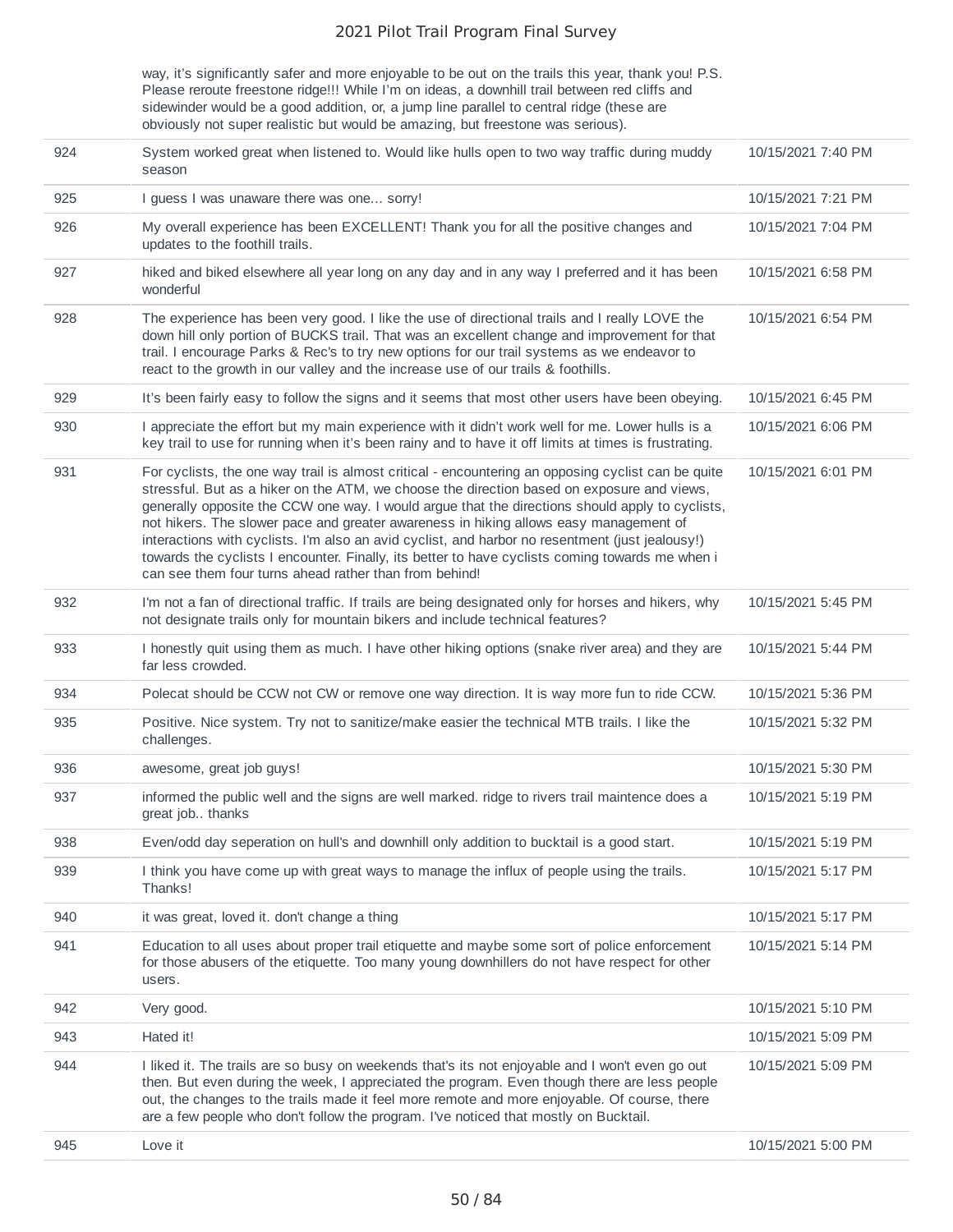| 946 | I appreciate efforts to reduce conflicts. I appreciate everyone's conformance to the rules. I<br>appreciate the general politeness and good nature of trail users.                                                                                                                                                                                                                                                                                                                                                                                                                                                                                                                                                                                                                                                                                                                                                                                                                                                                                          | 10/15/2021 4:55 PM  |
|-----|-------------------------------------------------------------------------------------------------------------------------------------------------------------------------------------------------------------------------------------------------------------------------------------------------------------------------------------------------------------------------------------------------------------------------------------------------------------------------------------------------------------------------------------------------------------------------------------------------------------------------------------------------------------------------------------------------------------------------------------------------------------------------------------------------------------------------------------------------------------------------------------------------------------------------------------------------------------------------------------------------------------------------------------------------------------|---------------------|
| 947 | Good. I would like an opportunity to provide other feedback for consideration on trail<br>management and use, so here you go: I would like to see mountain bikers be asked and<br>strongly encouraged to have bells on their bikesthis can be supported via messaging similar<br>to what is done already and to include where to find locally the types of bells that work.<br>Perhaps local bike shops can help with this effort. Also, it's maybe just in our neck of the<br>woods, but I encounter the local high school cross country teams running the trailsbig<br>groups, sometime as many as 25 in a pack and maybe 2-3 packs along the trails. While I get<br>they should have access, it just seems a bit overwhelming when there is no rhyme or reason<br>to where they go (some packs go one way, some the other) and there's no way to avoid them. I<br>don't know if there's a way to work with those teams to help provide trail etiquette tips or even<br>guidance on which trails and when (not at 5pm when everyone is on trail). Thanks. | 10/15/2021 4:45 PM  |
| 948 | I never made it to the trails that were impacted by the pilot program.                                                                                                                                                                                                                                                                                                                                                                                                                                                                                                                                                                                                                                                                                                                                                                                                                                                                                                                                                                                      | 10/15/2021 4:31 PM  |
| 949 | I appreciate that this program is trying to make improvements that benefit all users in some<br>way. Growing pains are difficult either way- but thank you for your efforts. I guess overall it is<br>good to have some days that are for bike preference, and other days for other user preference<br>with Hulls and Military.                                                                                                                                                                                                                                                                                                                                                                                                                                                                                                                                                                                                                                                                                                                             | 10/15/2021 4:25 PM  |
| 950 | The amount of technical trails in the valley leaves a lot to be desired. For a casual rider<br>wanting exercise it's great but for people wanting to have fun it's not good.                                                                                                                                                                                                                                                                                                                                                                                                                                                                                                                                                                                                                                                                                                                                                                                                                                                                                | 10/15/2021 4:02 PM  |
| 951 | Excellent experience overall. I enjoyed biking up Hulls Gulch for the first time in at least 10<br>years. The even days make uphill riding a pleasant experience. Odd days are fun, too. Would<br>you consider a reverse direction day or weekend once a month on Polecat? The<br>counterclockwise direction is good and I don't think switching for an entire year is a good idea.<br>Maybe 2 days a month, would let the clockwise fans enjoy the loop and make a 'like new'<br>experience for the rest of us to try. Just an idea. The pilot program has been great this year.<br>Thank you for making it happen.                                                                                                                                                                                                                                                                                                                                                                                                                                        | 10/15/2021 3:35 PM  |
| 952 | Great minus the runners that passed through signage to uphill travel hulls. Larger font and<br>smaller words may help them to understand and follow. Maybe pictures and shapes only                                                                                                                                                                                                                                                                                                                                                                                                                                                                                                                                                                                                                                                                                                                                                                                                                                                                         | 10/15/2021 3:28 PM  |
| 953 | I think the attempt to manage flow went fairly well once people understood what it was R2R<br>was trying to accomplish. It has not been uncommon to see individuals doing the wrong thing,<br>but without true enforcement it is to easy to say "I'm doing it anyway".                                                                                                                                                                                                                                                                                                                                                                                                                                                                                                                                                                                                                                                                                                                                                                                      | 10/15/2021 3:16 PM  |
| 954 | I feel it can be expanded further, Shanes for and 3 bears for example should be counter<br>clockwise trails (Rocky Canyon Road for 3 bears climb).                                                                                                                                                                                                                                                                                                                                                                                                                                                                                                                                                                                                                                                                                                                                                                                                                                                                                                          | 10/15/2021 2:53 PM  |
| 955 | Overall, it was fine. I think the proposed changes were a positive thing and a step in the right<br>direction. The only bad parts were the people that either can't read, or refuse to follow<br>directions. Riding down Hulls on odd days was great until some knucklehead decides the rules<br>down apply to them. Same goes for the other directional and specific-use trails.                                                                                                                                                                                                                                                                                                                                                                                                                                                                                                                                                                                                                                                                           | 10/15/2021 2:52 PM  |
| 956 | A.little.confusing initially                                                                                                                                                                                                                                                                                                                                                                                                                                                                                                                                                                                                                                                                                                                                                                                                                                                                                                                                                                                                                                | 10/15/2021 2:39 PM  |
| 957 | Please have more trails that are off-leash!!!!                                                                                                                                                                                                                                                                                                                                                                                                                                                                                                                                                                                                                                                                                                                                                                                                                                                                                                                                                                                                              | 10/15/2021 2:08 PM  |
| 958 | It was great!                                                                                                                                                                                                                                                                                                                                                                                                                                                                                                                                                                                                                                                                                                                                                                                                                                                                                                                                                                                                                                               | 10/15/2021 1:14 PM  |
| 959 | I think the idea is great but hard to enforce. Better signing would go a long way.                                                                                                                                                                                                                                                                                                                                                                                                                                                                                                                                                                                                                                                                                                                                                                                                                                                                                                                                                                          | 10/15/2021 1:03 PM  |
| 960 | I like that solutions are being tested on a trial basis and that public input has been sought<br>along the way.                                                                                                                                                                                                                                                                                                                                                                                                                                                                                                                                                                                                                                                                                                                                                                                                                                                                                                                                             | 10/15/2021 12:52 PM |
| 961 | It was great! I really liked the odd/even days on Lower Hulls even though I encountered a few<br>hikers on a downhill bike day early on. I do not support making Around the Mountain trail<br>counterclockwise permanent. It's also great clockwise! Perhaps making it counterclockwise<br>only on weekends and holidays would be better. I love riding it clockwise!                                                                                                                                                                                                                                                                                                                                                                                                                                                                                                                                                                                                                                                                                       | 10/15/2021 12:37 PM |
| 962 | It made things complicated                                                                                                                                                                                                                                                                                                                                                                                                                                                                                                                                                                                                                                                                                                                                                                                                                                                                                                                                                                                                                                  | 10/15/2021 12:33 PM |
| 963 | I do appreciate the attempt to reduce traffic and conflict between user groups. The trails are<br>crowded, especially the lower trails. I use the trails in many ways as both a hiker and mt. biker.<br>I don't think the daily differences work. They are too complicated and they need total<br>compliance to function. Restricting to one direction isn't an option that works very well. The                                                                                                                                                                                                                                                                                                                                                                                                                                                                                                                                                                                                                                                            | 10/15/2021 12:24 PM |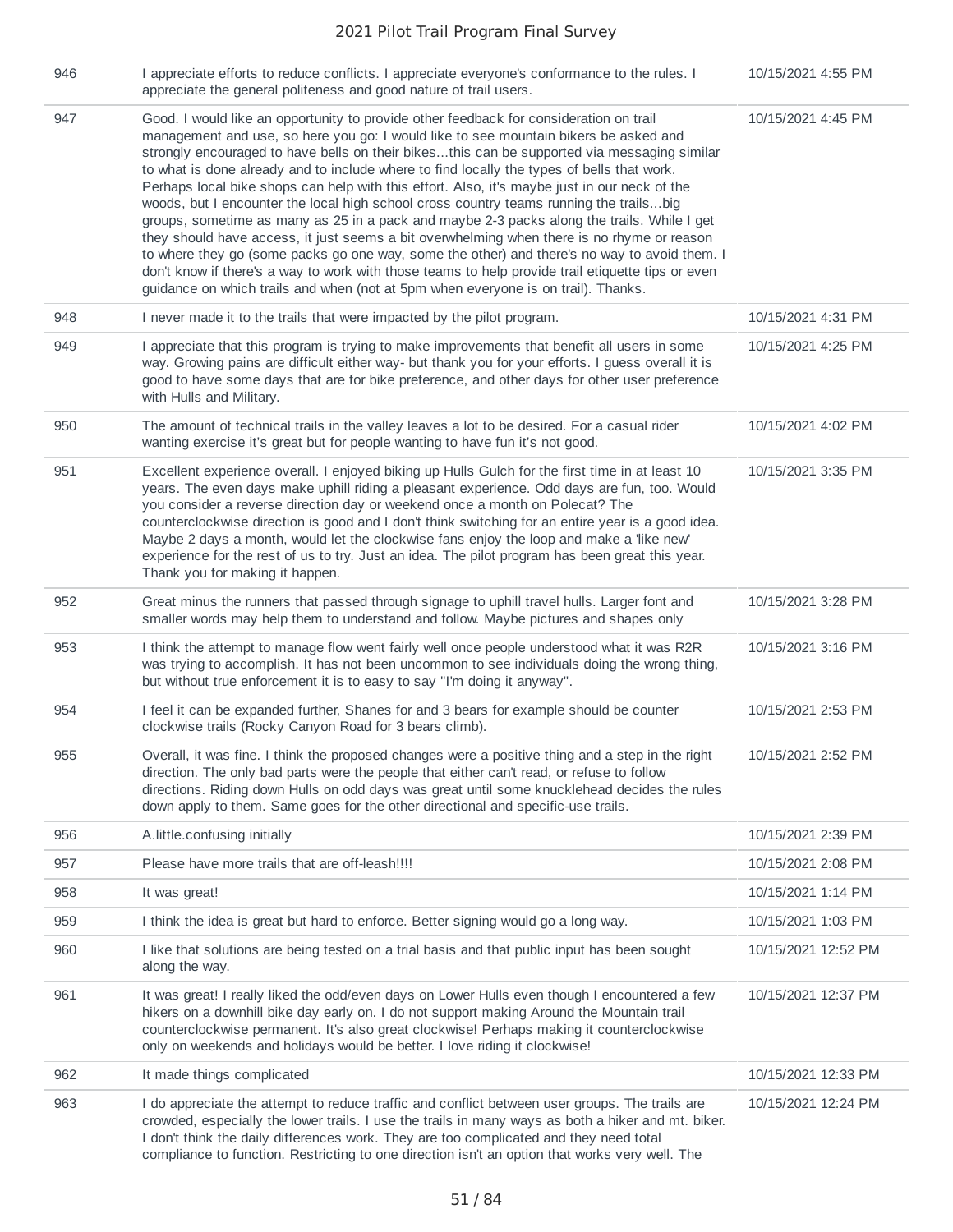trails are not independent closed loops with only a single access point. Maybe someone only wants to go on a portion of the trail and turn back. A few bike only access trails that move mt. bikers further back quickly is really what we need. Then more of the lower trails can be made walking only. I understand that takes more time, but it is what we need.

| 964 | Not happy with the directional on Polecat. I support it being one direction, but please reverse<br>so that we can climb from Collister TH, then come down Quick Draw                                                                                                                                                                                                                                                                                                                                                                                                                                                                                                                                                                                                                                                                                                                                                                                                                                                                                                                                                                                                                                                                                                                                                                                  | 10/15/2021 12:22 PM |
|-----|-------------------------------------------------------------------------------------------------------------------------------------------------------------------------------------------------------------------------------------------------------------------------------------------------------------------------------------------------------------------------------------------------------------------------------------------------------------------------------------------------------------------------------------------------------------------------------------------------------------------------------------------------------------------------------------------------------------------------------------------------------------------------------------------------------------------------------------------------------------------------------------------------------------------------------------------------------------------------------------------------------------------------------------------------------------------------------------------------------------------------------------------------------------------------------------------------------------------------------------------------------------------------------------------------------------------------------------------------------|---------------------|
| 965 | It's better than nothing which has been the previous strategy.                                                                                                                                                                                                                                                                                                                                                                                                                                                                                                                                                                                                                                                                                                                                                                                                                                                                                                                                                                                                                                                                                                                                                                                                                                                                                        | 10/15/2021 12:08 PM |
| 966 | With such wide sight lines on buck tail, I don't think it needs to be directional.                                                                                                                                                                                                                                                                                                                                                                                                                                                                                                                                                                                                                                                                                                                                                                                                                                                                                                                                                                                                                                                                                                                                                                                                                                                                    | 10/15/2021 12:03 PM |
| 967 | Fine. Glad to see the efforts taken to improve trail use and access.                                                                                                                                                                                                                                                                                                                                                                                                                                                                                                                                                                                                                                                                                                                                                                                                                                                                                                                                                                                                                                                                                                                                                                                                                                                                                  | 10/15/2021 11:57 AM |
| 968 | Overall experience was good. At first I didn't like the idea, but at least on Polecat, it has been<br>nice only having to worry about traffic coming from one direction and not getting<br>surprised/scared by blind corner meetups.                                                                                                                                                                                                                                                                                                                                                                                                                                                                                                                                                                                                                                                                                                                                                                                                                                                                                                                                                                                                                                                                                                                  | 10/15/2021 11:48 AM |
| 969 | Great! Loved the implementation of directional trails and allocation of downhill only days.                                                                                                                                                                                                                                                                                                                                                                                                                                                                                                                                                                                                                                                                                                                                                                                                                                                                                                                                                                                                                                                                                                                                                                                                                                                           | 10/15/2021 11:45 AM |
| 970 | I only use the Hulls Gulch trails regularly. There was confusion about where exactly the pilot<br>program was in effect on Lower Hulls. I was yelled at several times on the unmarked connector<br>from the Foothills Learning Ctr to Red Cliffs by bikers speeding out who believed the entire<br>section was off limits to foot traffic. It seems on some maps that section is marked as #29<br>Lower Hulls, but it is not marked at all on the trail. If that is included, then bikers don't have a<br>way out of Red Cliffs/Kestral on even days, and hikers can't access those loops on odd days.<br>Eventually I stopped taking that loop with my dog on odd days. I'm not particularly thrilled that<br>bikers get preference for that trail on more days, 7 out of 12 months, and that we still have to<br>move aside for uphill bike traffic even on pedestrian permitted days. I also tried to direct bikers<br>to get to Kestral/Red Cliffs, and they thought they couldn't access those trails because of<br>some signage early in the program about lower hulls. It appears to have generated a bit of<br>confusion and less cooperation on the trail, and has not improved the experience for hikers,<br>pedestrian traffic in compensation. It seemed like a good idea, but in practice it didn't really<br>pan out for me as a hiker. | 10/15/2021 11:42 AM |
| 971 | it worked fine and it was a relief to not have to worry about counterflow traffic                                                                                                                                                                                                                                                                                                                                                                                                                                                                                                                                                                                                                                                                                                                                                                                                                                                                                                                                                                                                                                                                                                                                                                                                                                                                     | 10/15/2021 11:40 AM |
| 972 | Love the trails and that Boise Parks and Rec puts some much emphasis and resources to<br>make our foothills and trails better every year. Nice work!                                                                                                                                                                                                                                                                                                                                                                                                                                                                                                                                                                                                                                                                                                                                                                                                                                                                                                                                                                                                                                                                                                                                                                                                  | 10/15/2021 11:36 AM |
| 973 | I was pleased and surprised to find I really enjoyed the DH only option on Hulls Gulch. I feel<br>like it's a great compromise. Also, to help remember, some ppl came up w/these fun ways to<br>remember: ODD = Only Downhill Days Even = (7)Even-Up                                                                                                                                                                                                                                                                                                                                                                                                                                                                                                                                                                                                                                                                                                                                                                                                                                                                                                                                                                                                                                                                                                  | 10/15/2021 11:17 AM |
| 974 | Extremely pleased with the directional trails as a biker, runner, and hiker. Great job!                                                                                                                                                                                                                                                                                                                                                                                                                                                                                                                                                                                                                                                                                                                                                                                                                                                                                                                                                                                                                                                                                                                                                                                                                                                               | 10/15/2021 11:04 AM |
| 975 | grateful for the efforts, improved user fun and safety on the trails                                                                                                                                                                                                                                                                                                                                                                                                                                                                                                                                                                                                                                                                                                                                                                                                                                                                                                                                                                                                                                                                                                                                                                                                                                                                                  | 10/15/2021 10:56 AM |
| 976 | I thought the experimental directional trail designations were a worthwhile effort, would<br>encourage R2R to explore other types of trail experience mitigation on other trails in the<br>system going forward.                                                                                                                                                                                                                                                                                                                                                                                                                                                                                                                                                                                                                                                                                                                                                                                                                                                                                                                                                                                                                                                                                                                                      | 10/15/2021 10:45 AM |
| 977 | I support uni-directional travel on the above mentioned trails. However, I think it would work<br>much better if hikers and mountain bikers traveled in opposite directions. I ride and hike all of<br>these trails. When hiking I prefer to see bikes coming at me rather than riding up behind me.<br>That gives both trail users more time to comfortably pass. As a biker I would rather have<br>hikers see me coming instead of approaching them from behind. Even though I warn hikers<br>when I am on my bike, sometimes they are using earbuds and don't hear me. Really, it would<br>be better for all trail users to see oncoming traffic instead of the frequent surprise of other trail<br>users coming up behind them.                                                                                                                                                                                                                                                                                                                                                                                                                                                                                                                                                                                                                   | 10/15/2021 10:37 AM |
| 978 | In Military Reserve, with Bucktail Trail being open only to downhill bike traffic (closed to all<br>other uses) and the adjacent Two Point Trail being open only to foot and horse traffic (closed to<br>all other uses), the Central Ridge trail has gotten pretty congested. Bikes can only use this<br>trail, while foot traffic can use the new trail below and this trail. It would be nice to have yet<br>another trail next to this trail to ease the congestion on this trail.                                                                                                                                                                                                                                                                                                                                                                                                                                                                                                                                                                                                                                                                                                                                                                                                                                                                | 10/15/2021 10:05 AM |
| 979 | I think the pilot was very positive and successful! Being able to go balls out on Hulls Gulch<br>without worrying about oncoming traffic has been great. Riding Polecat without having to stop                                                                                                                                                                                                                                                                                                                                                                                                                                                                                                                                                                                                                                                                                                                                                                                                                                                                                                                                                                                                                                                                                                                                                        | 10/15/2021 10:05 AM |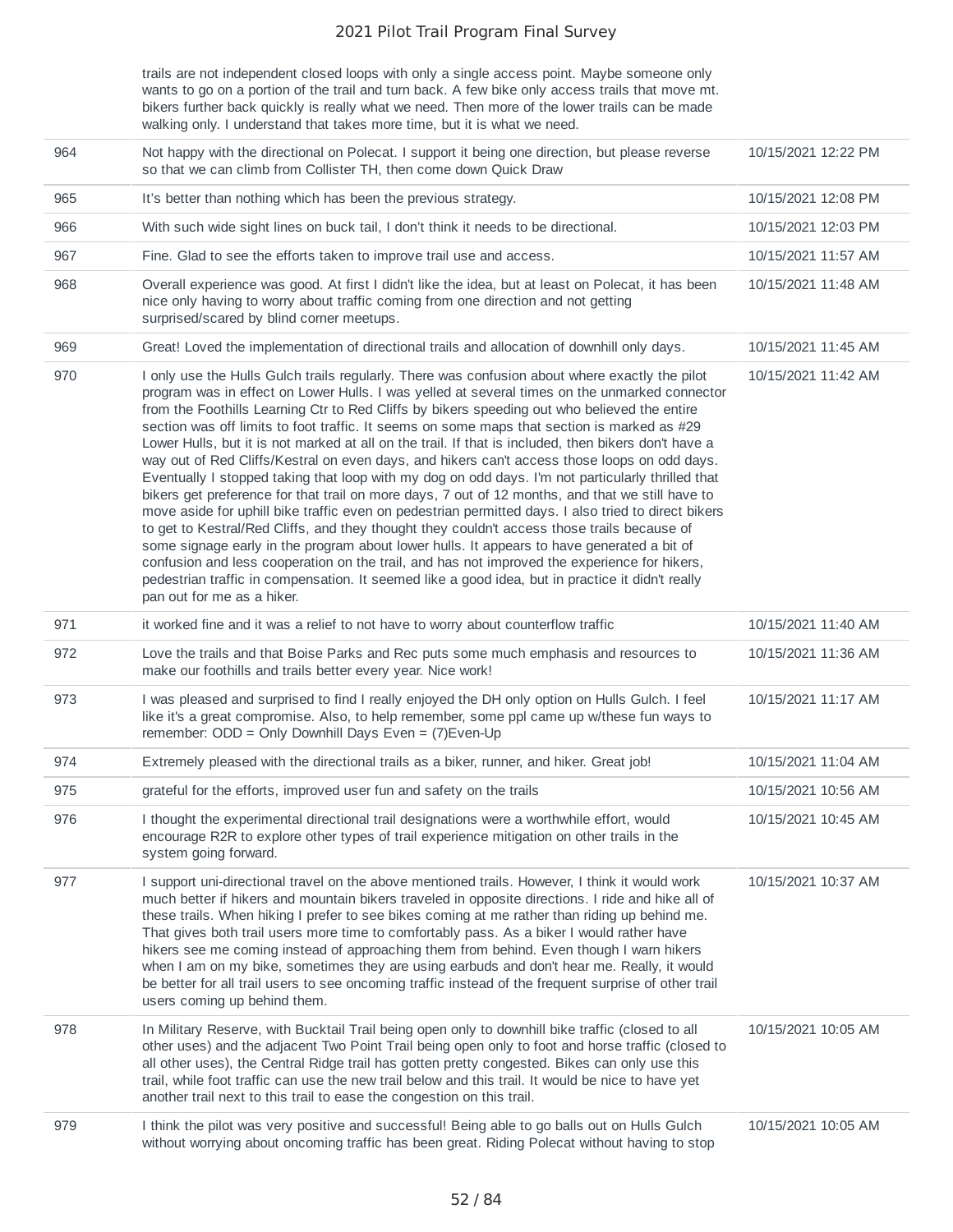|     | for oncoming traffic every few minutes has been nice as well. Great job on bucktail! That trail<br>is super fun and flowy. However In the past twenty years as mountain bikes have become<br>more capable, R 2 R continues to dumb down the trail system. The little section into curlew<br>gulch used to be super sketchy and fun as were parts of Bobs and Corrals. It seems like you<br>have to get higher up in hills (trail 4 and beyond) to find trails and features that challenging.<br>What gives! Please stop manicuring ALL of the trails!                                                                                                                                                                                                                                                                                                    |                    |
|-----|----------------------------------------------------------------------------------------------------------------------------------------------------------------------------------------------------------------------------------------------------------------------------------------------------------------------------------------------------------------------------------------------------------------------------------------------------------------------------------------------------------------------------------------------------------------------------------------------------------------------------------------------------------------------------------------------------------------------------------------------------------------------------------------------------------------------------------------------------------|--------------------|
| 980 | As an avid mountain biker I have been discouraged by the lack of safe one directional trails in<br>the treasure valley. I prefer trails where I can enjoy the downhill while knowing I'm keeping me<br>and all other trail users safe. I have LOVED the great hulls trail compromise of 2021. I have<br>been able to fully enjoy one of the greatest trails in Boise and know that I'm not endangering<br>anyone in the meantime. This pilot program was a great idea. I would love to see more DH<br>oriented trails in the treasure valley. I'm not a huge bike park fan, I want to climb a specified<br>trail and descend a designated rough and raw single track in a safe way (no fear of running into<br>someone). Thanks for all you guys do! The pilot program was a blessing to 2021. Please keep<br>it/expand it to more trails.               | 10/15/2021 9:55 AM |
| 981 | On the Hulls Gulch trail I would prefer making it hiking only every other day like it is biking only<br>on the other days. There are others ways to make loops for the bikers. Also-Please make<br>Chickadee Ridge Hiking only. It is a heavy hiking and dog area since it is close to the park.<br>Bikers have trails on either side close by to use. This will make it more enjoyable and safer for<br>everyone. Thank you for taking input! The trails are really loved by all and you are doing a<br>great service.                                                                                                                                                                                                                                                                                                                                  | 10/15/2021 9:31 AM |
| 982 | Well thought out, well targeted. I love the opportunity to try out some rules to improve user<br>experience now that the targeted trails are seeing such heavy use. The change to Polecat in<br>particular improved my experience.                                                                                                                                                                                                                                                                                                                                                                                                                                                                                                                                                                                                                       | 10/15/2021 9:24 AM |
| 983 | The program idea is great. The execution and enforcement is abysmal. I had multiple collisions<br>with hikers on bike days.                                                                                                                                                                                                                                                                                                                                                                                                                                                                                                                                                                                                                                                                                                                              | 10/15/2021 9:10 AM |
| 984 | Seemed to work well. Keep soliciting feedback and improving the quality of the trails.<br>Education for the new users is key.                                                                                                                                                                                                                                                                                                                                                                                                                                                                                                                                                                                                                                                                                                                            | 10/15/2021 9:00 AM |
| 985 | I primarily use Polecat trail -- hike there several times each week. I do not think the directional<br>limitations are useful, and I feel they are too restrictive. Some days I only have 30 min to hike,<br>I want a good elevation gain, and I can't get around the loop in that time -- so I go opposite the<br>recommended direction for 15 min and then back down again. With runners, hikers, and bikers<br>using the trails, they're all going different speeds, so there still has to be passing. Primarily, I<br>find I'd much rather see a bike coming downhill towards me (from a distance) so I can get off<br>the trail, than to be surprised by a bike coming fast downhill right behind me -- this is a reason<br>why I specifically don't like the direction limitations. I don't feel the direction limitations solved<br>any problems. | 10/15/2021 8:52 AM |
| 986 | I finally felt safe hiking on my favorite trail, Hulls Gulch.                                                                                                                                                                                                                                                                                                                                                                                                                                                                                                                                                                                                                                                                                                                                                                                            | 10/15/2021 8:49 AM |
| 987 | I prefer being able to see oncoming cyclists when I hike. That way I can get out of the way if<br>needed. I've avoided Polecat for that reason and hiked ATM less frequently. I've avoided the<br>Lower Hulls Gulch due to crowding for about two years, but also wouldn't try to remember<br>where I can and can't hike with the new system. Sorry. I applaud the efforts to improve safety<br>but I'm not sure what the best answer will be.                                                                                                                                                                                                                                                                                                                                                                                                           | 10/15/2021 8:46 AM |
| 988 | I loved it! I enjoy riding my bike on the trails and I was often concerned about hitting someone<br>going down trails like lower hulls and I've not seen one person going up on the days that I'm<br>allowed to go down. Changed the entire experience of riding down that trail. I really hope this<br>stays and our community continues to honor the system.                                                                                                                                                                                                                                                                                                                                                                                                                                                                                           | 10/15/2021 8:40 AM |
| 989 | Love the even/odd on Hulls. Despite the signage, I have still come across multiple<br>hikers/runners on Odd days. This seems extremely dangerous to me as I know I am going<br>slower than some of the more skilled bikers out there. There are too many blind corners for<br>hikers to ignore the signs and someone will get hurt. The Bucks downhill is a little strange to<br>me. The visibility is great and I don't think it needs to be directional. Maybe instead do the<br>walk only and bike only trail without being directional? I love riding Polecat both directions.<br>Could that be an even/odd option or is that too confusing? Even clockwise, odd counter<br>clockwise. Similar to Hulls there are quite a few blind corners so the directional option is nice.                                                                       | 10/15/2021 8:38 AM |
| 990 | Sucks! Too many signs. Too many rules. How about everyone slow down and yield? If that is<br>too hard, then how in the hell do you expect these rules to work? Enforcement? By who?                                                                                                                                                                                                                                                                                                                                                                                                                                                                                                                                                                                                                                                                      | 10/15/2021 8:35 AM |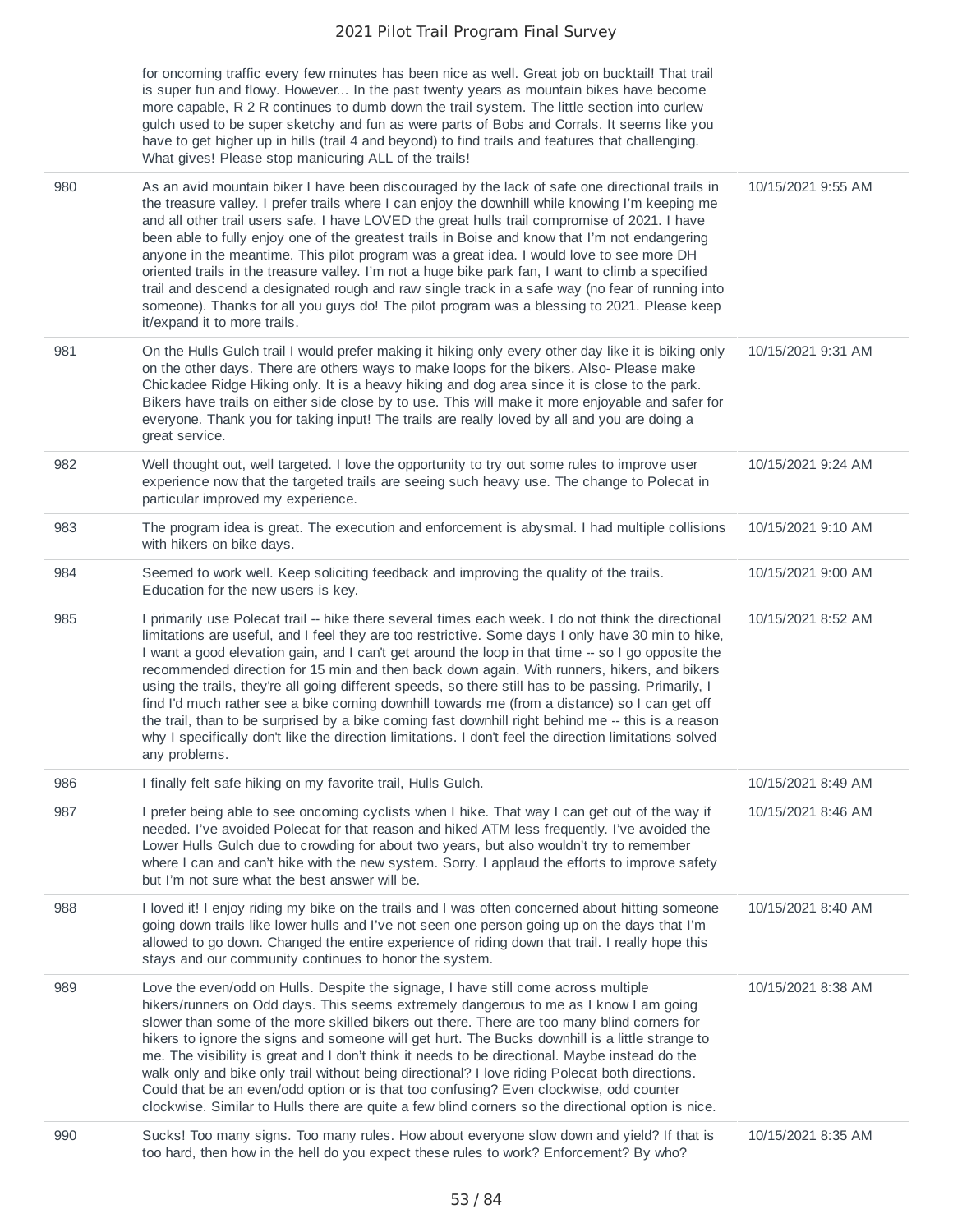| 991  | I use Lower Hulls for both MTB and hiking with my dogs. Once the program started I no longer<br>use the trail. This is one of my favorite trails to take my dogs. But I cannot remember<br>odd/even days as to what is what. I'm not going to look it up each day either. I'm not going to<br>go with my dogs to find I have to turn around. Bottom line, I think hikers should be allowed to<br>use regardless of day. MTBers I can handle it if it needs to be odd/even. But hikers should be<br>allowed to use all the time!                                                                                                                        | 10/15/2021 8:16 AM  |
|------|--------------------------------------------------------------------------------------------------------------------------------------------------------------------------------------------------------------------------------------------------------------------------------------------------------------------------------------------------------------------------------------------------------------------------------------------------------------------------------------------------------------------------------------------------------------------------------------------------------------------------------------------------------|---------------------|
| 992  | Positive                                                                                                                                                                                                                                                                                                                                                                                                                                                                                                                                                                                                                                               | 10/15/2021 7:36 AM  |
| 993  | Directional rules make sense. Limiting access to trails (odd/even days) is wrong                                                                                                                                                                                                                                                                                                                                                                                                                                                                                                                                                                       | 10/15/2021 7:36 AM  |
| 994  | I liked all of the changes especially Bucktail since I enjoy mountain biking too. I do hope the<br>even/odd day thing goes away during the winter months on Hulls since it is one of the primary<br>all weather trails in that area.                                                                                                                                                                                                                                                                                                                                                                                                                   | 10/15/2021 7:06 AM  |
| 995  | Overall good. The Hulls gulch directional flow is confusing to many trail users. The idea good,<br>but who really remembers which day is which without going up and looking at the sign. I rode it<br>during the boise trail challenge and came across some hikers trying to figure out the rules.<br>Nice to see the outdoor community being listened to by R&R.                                                                                                                                                                                                                                                                                      | 10/15/2021 7:03 AM  |
| 996  | It worked ok but I am not convinced it is really necessary in all locations.                                                                                                                                                                                                                                                                                                                                                                                                                                                                                                                                                                           | 10/15/2021 7:01 AM  |
| 997  | Great start, would like to see more trail management like this.                                                                                                                                                                                                                                                                                                                                                                                                                                                                                                                                                                                        | 10/15/2021 6:45 AM  |
| 998  | Excellent. Really helps to manage bikers and hikers, so all can use the trails without being run<br>into!                                                                                                                                                                                                                                                                                                                                                                                                                                                                                                                                              | 10/15/2021 6:09 AM  |
| 999  | Last year I began hiking for the first time at age 67. I love the trails I've been on and have<br>enjoyed the beauty of the Foothills and various trails. My only concern is bikers coming up<br>from behind riding very fast and not acknowledging themselves. Especially on very narrow<br>trails.                                                                                                                                                                                                                                                                                                                                                   | 10/15/2021 4:52 AM  |
| 1000 | Loved it                                                                                                                                                                                                                                                                                                                                                                                                                                                                                                                                                                                                                                               | 10/15/2021 4:47 AM  |
| 1001 | A small but significant step in the right direction.                                                                                                                                                                                                                                                                                                                                                                                                                                                                                                                                                                                                   | 10/15/2021 12:03 AM |
| 1002 | A bit of confusion at first. Trails are kept in great shape. A portapoty somewhere would be<br>good bui I understand the problems that would bring.                                                                                                                                                                                                                                                                                                                                                                                                                                                                                                    | 10/15/2021 12:03 AM |
| 1003 | Loved the even/odd days on hulls but saw many people not obeying it while riding downhill.                                                                                                                                                                                                                                                                                                                                                                                                                                                                                                                                                             | 10/14/2021 11:27 PM |
| 1004 | That the alternate day directional use for mountain biking on Lower Hulls is the perfect solution<br>and should also be implemented on both ATM and Polecat. This is the perfect compromise for<br>allowing use mountain bike use in both directions while still reducing user conflict.                                                                                                                                                                                                                                                                                                                                                               | 10/14/2021 11:27 PM |
| 1005 | I am a trail runner and was unhappy with trail restrictions. Especially those that limit foot traffic<br>so close to town. I would encourage biking only traffic on trails that were less accessible by<br>foot. I felt the lower hulls trail foot closures were a poor choice and too restrictive since that<br>trail is used so often and walkable by all levels of fitness. I would have been happier with a<br>Hulls schedule of say: biking only on even days and foot traffic/run/horse only on odd days<br>that way it felt even instead of one-sided bike centered. I just prefer less restrictions in<br>general. Thank you for your efforts! | 10/14/2021 11:11 PM |
| 1006 | made riding Lower Hulls better                                                                                                                                                                                                                                                                                                                                                                                                                                                                                                                                                                                                                         | 10/14/2021 10:52 PM |
| 1007 | I'm overall thrilled with the pilot program and think R2R does an outstanding job all around. It's<br>unfortunate and certainly dangerous that now, even months into the pilot, I encounter people<br>mis-using Hulls $~50\%$ of the time I am on it.                                                                                                                                                                                                                                                                                                                                                                                                  | 10/14/2021 10:29 PM |
| 1008 | Boise needs more downhill only trails that aren't bucktail. i would like to see less catering to<br>hikers, flat corners and water bars.                                                                                                                                                                                                                                                                                                                                                                                                                                                                                                               | 10/14/2021 10:27 PM |
| 1009 | Someone needs to enforce the dog poop laws. It's disgusting on the TableRock complex. It's<br>everywhere. People are now leaving bags on the side of the trail I assume to pick up later. But<br>it's disgusting. I've given up. I moved here to mountain bike and hike, bought a house across<br>from TableRock. I'm moving to Washington. Fuck this town. It's just Denver Lite now. Thanks<br>Dave Bieter.                                                                                                                                                                                                                                          | 10/14/2021 10:22 PM |
| 1010 | Better than I expected                                                                                                                                                                                                                                                                                                                                                                                                                                                                                                                                                                                                                                 | 10/14/2021 10:20 PM |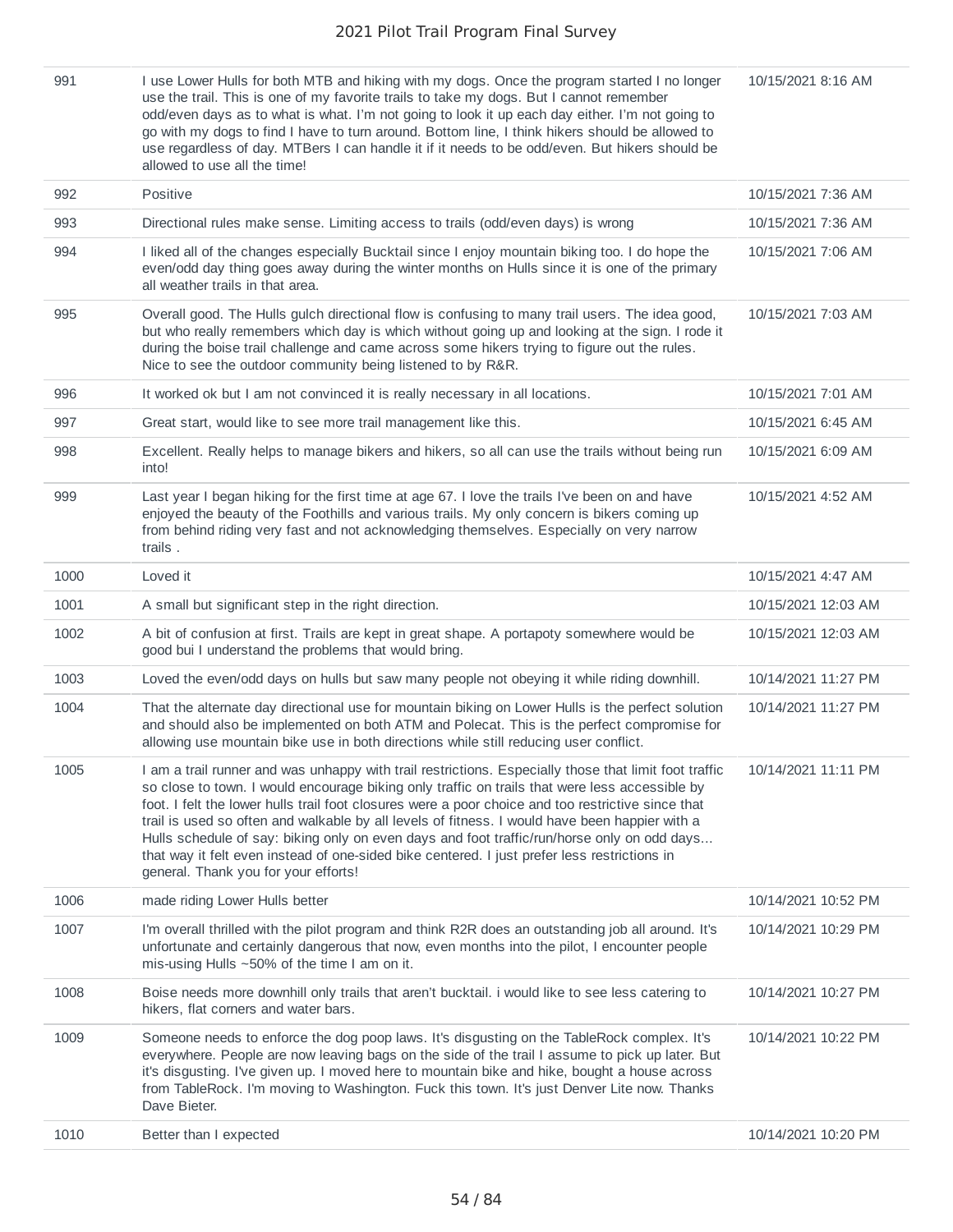| 1011 | I liked the effort put into the pilot program to help mountain bikers and keep bikers separated<br>from other pedestrians and keeping the trails safe.                                                                                                                                                                                                                                                                                                                                                                                                                                                                                                                                                                                                                                                                                                                                                                                                                                                                                                                                              | 10/14/2021 9:40 PM |
|------|-----------------------------------------------------------------------------------------------------------------------------------------------------------------------------------------------------------------------------------------------------------------------------------------------------------------------------------------------------------------------------------------------------------------------------------------------------------------------------------------------------------------------------------------------------------------------------------------------------------------------------------------------------------------------------------------------------------------------------------------------------------------------------------------------------------------------------------------------------------------------------------------------------------------------------------------------------------------------------------------------------------------------------------------------------------------------------------------------------|--------------------|
| 1012 | Making Hull's open to downhill bikes only has torn up the trail. It is now in terrible shape and<br>very difficult to ride up. The polecat trail direction should be clockwise so that everyone is<br>going up on the very cliffy section. Also there are two other short sections of Polecat that<br>should be bi-directional. Many of us access the trails from Quail Ridge or 36th Street. In order<br>to get to Doe Ridge, which is bi-directional, we need a short section of Polecat Loop to be bi-<br>directional. Also from the parking lot on Cartwright Road, please make the trail bi-directional all<br>the way up to the Doe Ridge Cut Off.                                                                                                                                                                                                                                                                                                                                                                                                                                            | 10/14/2021 9:39 PM |
| 1013 | As someone who knows the trails and uses them daily for dog walks, biking, running and<br>hiking, I thought the program was great. I adapted to all the changes, even if i wasn't a fan at<br>first. I think they've helped reduce conflict and everyone seems to have adapted to it well.<br>However, I have found that people less familiar with the trails have trouble understanding where<br>the directionality on lower hull's starts (sometimes people think it is on the stretch between 8th<br>st parking and red cliffs). Also frequent complaints about not knowing if it is an even or an odd<br>day. And the sign at the Lower Hull's Gate is confusing if you are actually trying to read and<br>understand it. I hadn't really looked at it until recently, but it seems to highlight what isn't<br>allowed on the even/odd days but then also say what is allowed so it's a bit busy and<br>confusing. It seems like it might be more clear to state only what IS allowed on the given day.<br>(Sorry, it's much harder to say it in words than to just show you a photo of edits.) | 10/14/2021 9:32 PM |
| 1014 | Great! It's nice to see things like this being considered and tried.                                                                                                                                                                                                                                                                                                                                                                                                                                                                                                                                                                                                                                                                                                                                                                                                                                                                                                                                                                                                                                | 10/14/2021 9:24 PM |
| 1015 | Excellent                                                                                                                                                                                                                                                                                                                                                                                                                                                                                                                                                                                                                                                                                                                                                                                                                                                                                                                                                                                                                                                                                           | 10/14/2021 9:09 PM |
| 1016 | I loved it as a mountain biker and open his continues. I would also love to see this program go<br>to other trails such as Bob's and Freestone but on alternating days.                                                                                                                                                                                                                                                                                                                                                                                                                                                                                                                                                                                                                                                                                                                                                                                                                                                                                                                             | 10/14/2021 9:02 PM |
| 1017 | It is horrible because it only benefits bikers. Use trails higher up/ further back to make<br>directional. Bikers should be able to make it further into the trail system than hikers/ runners.<br>The biking Community is very efficient at organizing and recruiting individuals to answer<br>surveys. So I hope that the voice of one individual can Prevail, and be heard despite looking<br>like a minority. When in fact I believe my opinion is very common, however just not very well<br>represented in this survey. There are dozens and dozens of individual in my hiking and running<br>groups that will not be able to complete an online survey because they are less technologically<br>Adept or capable. And because of that the results of this survey will not accurately represent<br>the viewpoints of the trail users. Thank you for your time.                                                                                                                                                                                                                                | 10/14/2021 8:55 PM |
| 1018 | Great!                                                                                                                                                                                                                                                                                                                                                                                                                                                                                                                                                                                                                                                                                                                                                                                                                                                                                                                                                                                                                                                                                              | 10/14/2021 8:47 PM |
| 1019 | Generally positive. Occasionally missed being able to climb Bucktail. Also noted that Lower<br>Hull's seems to have seen much more wear from rider use that in years past; it may require<br>some additional maintenance.                                                                                                                                                                                                                                                                                                                                                                                                                                                                                                                                                                                                                                                                                                                                                                                                                                                                           | 10/14/2021 8:10 PM |
| 1020 | Bikes at times ruin the experience for runners/hikers. They need to be moved to fewer trails.<br>Bikers tend to be aggressive and uncourteous—especially when they are going downhill and<br>don't want to yield even though the right-of-way is supposed to be to the uphill traveler. Please<br>remove bikes from more trails like upper hulls gulch!                                                                                                                                                                                                                                                                                                                                                                                                                                                                                                                                                                                                                                                                                                                                             | 10/14/2021 8:10 PM |
| 1021 | Bummed me out. Discouraged use of one of my favorite trails. I felt like a criminal.                                                                                                                                                                                                                                                                                                                                                                                                                                                                                                                                                                                                                                                                                                                                                                                                                                                                                                                                                                                                                | 10/14/2021 7:45 PM |
| 1022 | It helps reduce conflict on the trail! Everyone gets something great! I hope you stick to it so<br>people get used to it and learn to love it because it's a really smart system. Thank you for this<br>creative management idea!                                                                                                                                                                                                                                                                                                                                                                                                                                                                                                                                                                                                                                                                                                                                                                                                                                                                   | 10/14/2021 7:40 PM |
| 1023 | I really like how much safer I felt on the trails during the pilot project, whether hiking or cycling.<br>I hope this becomes permanent.                                                                                                                                                                                                                                                                                                                                                                                                                                                                                                                                                                                                                                                                                                                                                                                                                                                                                                                                                            | 10/14/2021 7:34 PM |
| 1024 | I loved it! I think it made trail use so much easier and more enjoyable for all parties. I can't<br>imagine going back to multi-directional trails after this experience! Thanks for all of your hard<br>work on our trails!                                                                                                                                                                                                                                                                                                                                                                                                                                                                                                                                                                                                                                                                                                                                                                                                                                                                        | 10/14/2021 7:26 PM |
| 1025 | Love the single direction                                                                                                                                                                                                                                                                                                                                                                                                                                                                                                                                                                                                                                                                                                                                                                                                                                                                                                                                                                                                                                                                           | 10/14/2021 7:19 PM |
| 1026 | The pilot program worked but was not 100%. Still had many hikers not following the rules<br>(especially on Hulls Gulch), continuing to hike on odd days and endangering downhill mountain<br>bikers. We need to continue this program (and open more trails to it) and continue to educate                                                                                                                                                                                                                                                                                                                                                                                                                                                                                                                                                                                                                                                                                                                                                                                                          | 10/14/2021 7:17 PM |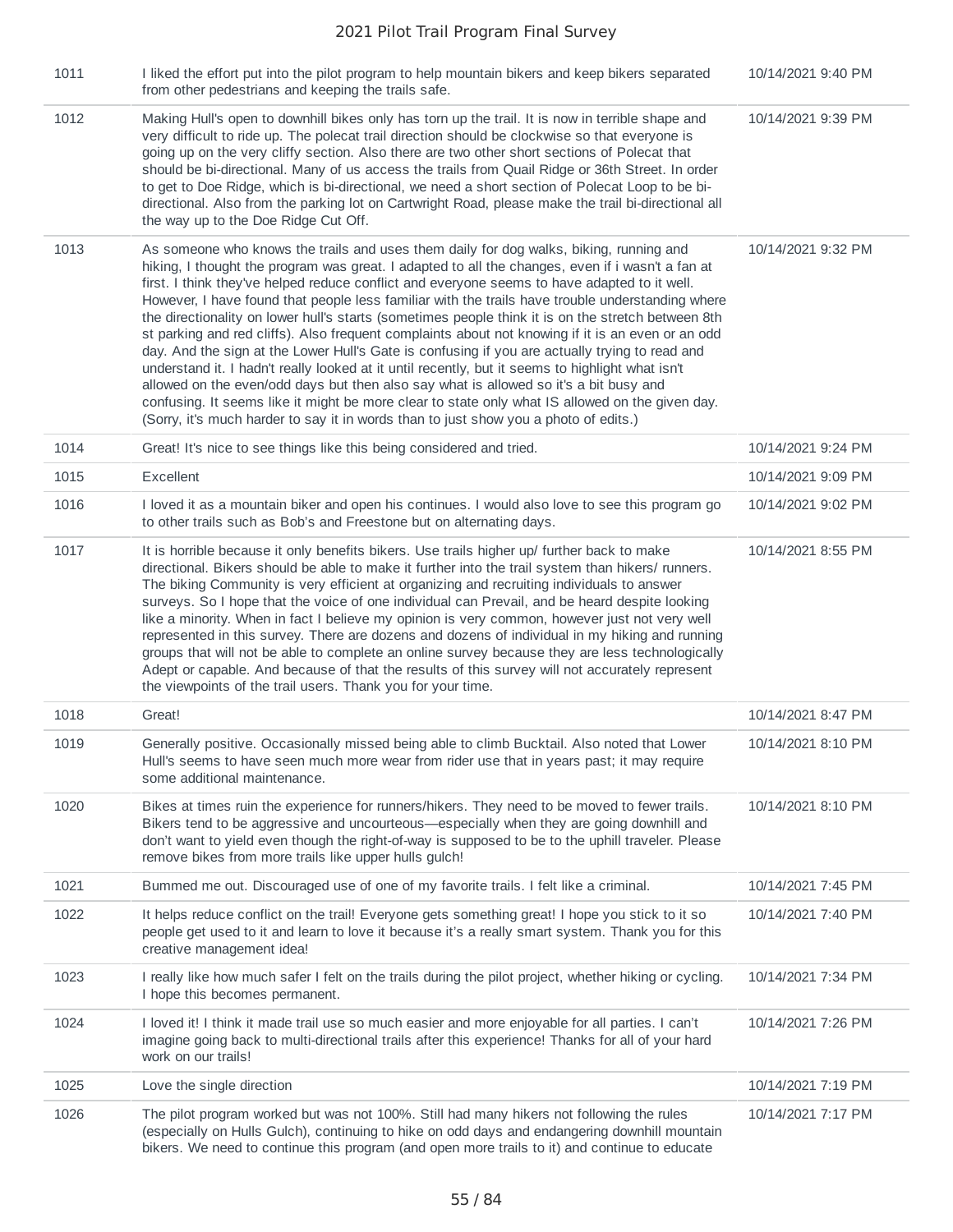everyone on trail educate. We DO need more directional trails in the valley especially with the massive increased trail use in order to keep everyone safe.

| 1027 | With limited trail usage I found that I couldn't hike the trail as I wanted because I didn't check<br>the day of the week first. Very inconvenient and disappointing.                                                                                                                                                                                                                                                                                                                                                                                                                                                                                                                                                                                                                                                                                                          | 10/14/2021 7:07 PM |
|------|--------------------------------------------------------------------------------------------------------------------------------------------------------------------------------------------------------------------------------------------------------------------------------------------------------------------------------------------------------------------------------------------------------------------------------------------------------------------------------------------------------------------------------------------------------------------------------------------------------------------------------------------------------------------------------------------------------------------------------------------------------------------------------------------------------------------------------------------------------------------------------|--------------------|
| 1028 | It was a good start but we need significantly more directional trails.                                                                                                                                                                                                                                                                                                                                                                                                                                                                                                                                                                                                                                                                                                                                                                                                         | 10/14/2021 7:06 PM |
| 1029 | Overall very positive. You should pilot polecat clockwise only. Bucktail gets too beat up with<br>downhill only traffic.                                                                                                                                                                                                                                                                                                                                                                                                                                                                                                                                                                                                                                                                                                                                                       | 10/14/2021 7:00 PM |
| 1030 | Good program. Felt like it was much more angled for walker/hikers than bikers. Good signage<br>on the trails.                                                                                                                                                                                                                                                                                                                                                                                                                                                                                                                                                                                                                                                                                                                                                                  | 10/14/2021 6:56 PM |
| 1031 | Getting better with time as more users learn it.                                                                                                                                                                                                                                                                                                                                                                                                                                                                                                                                                                                                                                                                                                                                                                                                                               | 10/14/2021 6:54 PM |
| 1032 | I simply dislike going out for a planed ride only to find out I cannot take that particular trail in<br>the direction I was planning on going because of the pilot program. It's not a ride ruining issue,<br>but just a small nuisance. I ride Around the Mountain a lot and this trail needs to remain<br>counterclockwise only. It is a fast trail and anyone headed in the opposite direction is sure to<br>cause problems.                                                                                                                                                                                                                                                                                                                                                                                                                                                | 10/14/2021 6:49 PM |
| 1033 | Overall I believe this is an important step forward for the future. More users than ever means<br>management strategies need to adapt and change. Only thing better would be dedicated<br>directional MTB trails! Hopefully it sticks. Thanks                                                                                                                                                                                                                                                                                                                                                                                                                                                                                                                                                                                                                                  | 10/14/2021 6:49 PM |
| 1034 | Positive. If I get to a trailhead on the "wrong" day, there are always other options.                                                                                                                                                                                                                                                                                                                                                                                                                                                                                                                                                                                                                                                                                                                                                                                          | 10/14/2021 6:47 PM |
| 1035 | My original objection to the pilot program has not changed. I resent such restrictions as a<br>taking, and I don't think they are necessary - especially during the week. If you absolutely<br>must implement such restrictions, put them in place on weekends when the trails are busiest. I<br>think R2R should stick with education on courteous and safe use of the trails rather than<br>creating trail restrictions.                                                                                                                                                                                                                                                                                                                                                                                                                                                     | 10/14/2021 6:42 PM |
| 1036 | Mountain bike downhill only on days as fantastic as is the purpose built downhill only on<br>bucktail bucktail                                                                                                                                                                                                                                                                                                                                                                                                                                                                                                                                                                                                                                                                                                                                                                 | 10/14/2021 6:35 PM |
| 1037 | Pretty great, lower hulls is a blast to ride down on odd days                                                                                                                                                                                                                                                                                                                                                                                                                                                                                                                                                                                                                                                                                                                                                                                                                  | 10/14/2021 6:13 PM |
| 1038 | Poor, predetermined answer                                                                                                                                                                                                                                                                                                                                                                                                                                                                                                                                                                                                                                                                                                                                                                                                                                                     | 10/14/2021 6:12 PM |
| 1039 | Great 10/10!!!!!                                                                                                                                                                                                                                                                                                                                                                                                                                                                                                                                                                                                                                                                                                                                                                                                                                                               | 10/14/2021 6:10 PM |
| 1040 | A lot of illiterate people use the trails as they can't read the signs.                                                                                                                                                                                                                                                                                                                                                                                                                                                                                                                                                                                                                                                                                                                                                                                                        | 10/14/2021 6:05 PM |
| 1041 | People don't pay attention to signs on Hulls or just don't care. They run or walk when they<br>want. And I feel like the directional use on polecat leads to a lot of erosion in specific areas. If<br>it were to change directions annually, that might be better.                                                                                                                                                                                                                                                                                                                                                                                                                                                                                                                                                                                                            | 10/14/2021 5:59 PM |
| 1042 | I am a trail runner, noticed bike up hill traffic increased on red cliffs and Kessler on the hulls<br>downhill days. I have never been a big hulls fan so i did not run it much before the one way<br>traffic plan. Now i see more bike traffic on the other trails on hulls downhill days. In favor of<br>most the this years program.                                                                                                                                                                                                                                                                                                                                                                                                                                                                                                                                        | 10/14/2021 5:59 PM |
| 1043 | Overall this made every experience in the foothills this year better. I mainly mountain bike                                                                                                                                                                                                                                                                                                                                                                                                                                                                                                                                                                                                                                                                                                                                                                                   | 10/14/2021 5:52 PM |
|      | however found myself hiking more as I could cruise up hull gulch know A) I wouldnt ruin<br>someones downhill and B) that I wasnt going to get smoked by an out of control mountain<br>biker that couldnt slow down quick enough. It was very frustrating when hikers would be<br>coming up on Odd Days and get angry at me for going too fast. Just the same it was<br>frustrating the one or two times a biker was going down on an even day. I will say hikers<br>seemed to disregard the odd/even days more the mountain bikers, but that was just my<br>experience in the times I was hiking or biking out there. All in all this was the best summer of<br>riding and hiking I've had in the foothills and I've lived here and recreated in the foothills for the<br>past 20 years. Thank you for making this small change for the better, and I really hope it<br>stays. |                    |
| 1044 | Used the pilot trails often. Particularly liked the one way traffic on Polecat.                                                                                                                                                                                                                                                                                                                                                                                                                                                                                                                                                                                                                                                                                                                                                                                                | 10/14/2021 5:51 PM |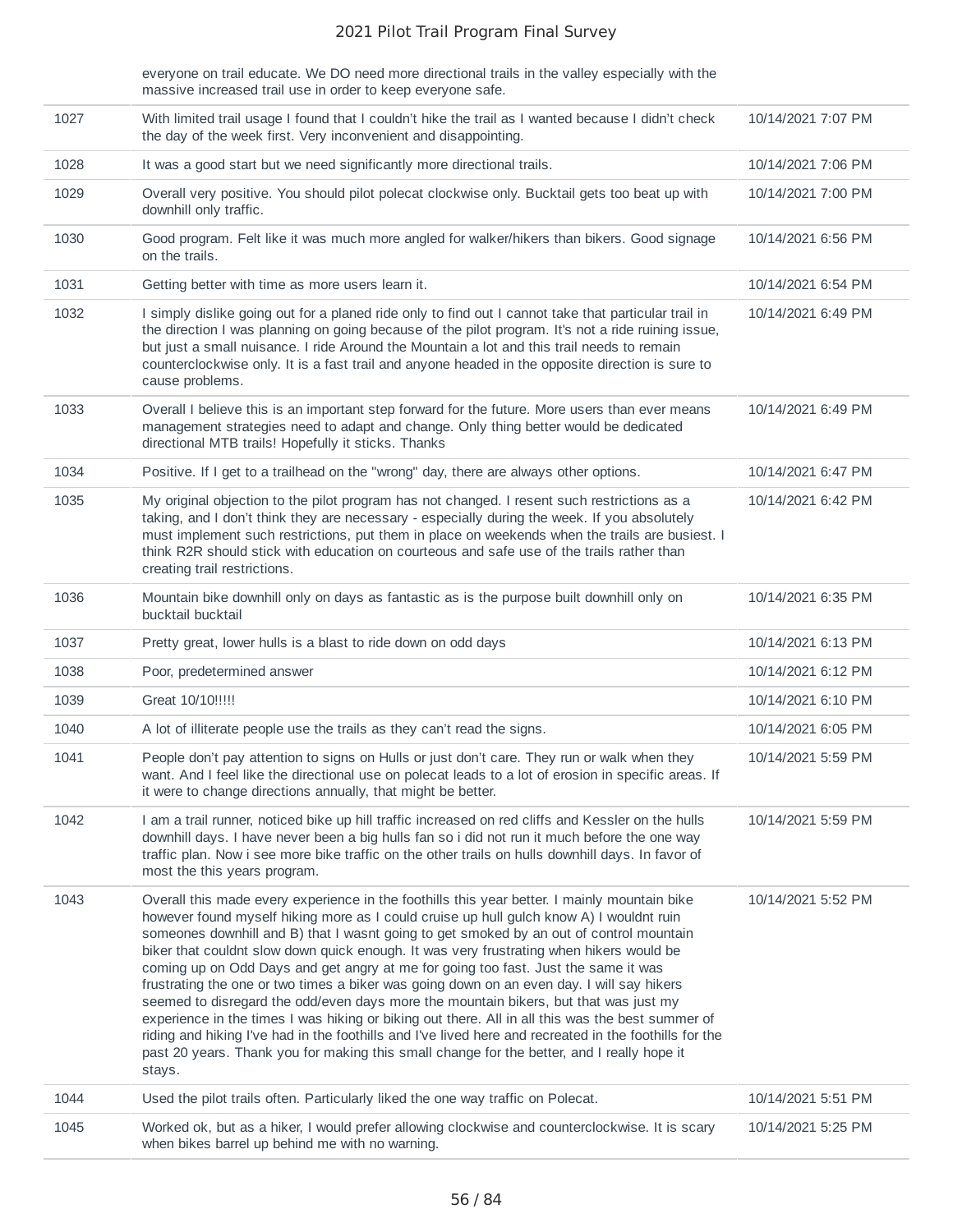| 1046 | Great. Loved the options and the multiple surveys to check in with users.                                                                                                                                                                                                                                                                                                                                                                                                                                                                                                                                                                                                                          | 10/14/2021 5:00 PM |
|------|----------------------------------------------------------------------------------------------------------------------------------------------------------------------------------------------------------------------------------------------------------------------------------------------------------------------------------------------------------------------------------------------------------------------------------------------------------------------------------------------------------------------------------------------------------------------------------------------------------------------------------------------------------------------------------------------------|--------------------|
| 1047 | I really enjoyed being able to not worry about hikers or bikers coming up on lower hills. I do not<br>like that Bucktail is down hill only now. I enjoyed going up that way then coming down into<br>cottonwood creek. Personally I like the flow that direction better. We will not be riding at<br>military if bucktail stays down only.                                                                                                                                                                                                                                                                                                                                                         | 10/14/2021 4:49 PM |
| 1048 | I really enjoyed lower Hulls Gulch during this pilot program. Way less dangerous interactions<br>with both other bikes and hikers                                                                                                                                                                                                                                                                                                                                                                                                                                                                                                                                                                  | 10/14/2021 4:39 PM |
| 1049 | Bucktail is awesome now! The berms and rollers are super fun. It's great to ride without<br>worrying about running into a hiker or runner. Overall I think the changes have been very<br>effective.                                                                                                                                                                                                                                                                                                                                                                                                                                                                                                | 10/14/2021 4:36 PM |
| 1050 | when trails are restricted to one direction for everyone, e.g. counterclockwise, it disadvantages<br>hikers and runners because they are always in the position of having to be alert for bikers<br>coming from behind and yielding to them.                                                                                                                                                                                                                                                                                                                                                                                                                                                       | 10/14/2021 4:28 PM |
| 1051 | Thank you so much for increasing the level of engagement and management of the R2R trails.<br>With the local population growth it is the only option. Now to repair the widened and braided<br>trails Let me know when I can volunteer.                                                                                                                                                                                                                                                                                                                                                                                                                                                            | 10/14/2021 4:24 PM |
| 1052 | I love the thought and consideration put into everything. I do have to say, though, the Polecat<br>directionality is really frustrating. It's way too long of a loop to restrict direction on for walkers.                                                                                                                                                                                                                                                                                                                                                                                                                                                                                         | 10/14/2021 4:21 PM |
| 1053 | It seemed to make sense and I didn't personally experience any adverse affects.                                                                                                                                                                                                                                                                                                                                                                                                                                                                                                                                                                                                                    | 10/14/2021 4:21 PM |
| 1054 | Please change the direction of the Polecat trail to clockwise. Your survey didn't give me that<br>choice so I said yes to the yearly change but my first choice would have the Polecat trail be<br>clockwise. Thank you                                                                                                                                                                                                                                                                                                                                                                                                                                                                            | 10/14/2021 4:16 PM |
| 1055 | I really yearn for a totally bike free experience on the Lower Hulls Gulch Trail due to bikes<br>repeatedly going at excessive speeds, even around blind turns. I strongly recommend odd<br>days for all bikers in all directions (no hikers), while on even days hikers only (no bikes at all).<br>Thanks for the opportunity to comment.                                                                                                                                                                                                                                                                                                                                                         | 10/14/2021 4:09 PM |
| 1056 | It was needed and worked well. To satisfy the dramatic increase in traffic, I believe the best<br>answer to solve this issue is to build more trails.                                                                                                                                                                                                                                                                                                                                                                                                                                                                                                                                              | 10/14/2021 4:05 PM |
| 1057 | For the most part I think that the pilot trail changes are good. I would like to see Polecat trail<br>changed the clockwise direction of travel only. The yearly directional change is a lame second<br>choice. Thank you.                                                                                                                                                                                                                                                                                                                                                                                                                                                                         | 10/14/2021 3:35 PM |
| 1058 | Honestly, I didn't have any issues. It was really pleasant to NOT have to worry (so much)<br>about oncoming traffic on directional trails. I never could remember which days biking was<br>open for Hulls, I think I rode it twice this year versus it being a go-to for me last year, but I<br>definitely appreciated not having to worry about crashing into someone going the other way<br>when I did ride it. I prefer riding polecat counterclockwise anyway, so that didn't impact me, but<br>again, it was nice to not have to worry about crashing into people on blind corners. ATM I<br>don't understand why anyone would want to ride it CW. Liked that change for the same<br>reasons. | 10/14/2021 3:33 PM |
| 1059 | Overall I like. My suggestions would: ATM - one way for bikes, open to hikers in any direction<br>Polecat - change the direction of traffic flow on an annual or semi-annual basis                                                                                                                                                                                                                                                                                                                                                                                                                                                                                                                 | 10/14/2021 3:19 PM |
| 1060 | It was great if only you could get individual to actually follow instruction. I personally had<br>several encounters with hikers going up lower hulls on a downhill day.                                                                                                                                                                                                                                                                                                                                                                                                                                                                                                                           | 10/14/2021 3:14 PM |
| 1061 | Great. Much fewer conflicts and fun rides,                                                                                                                                                                                                                                                                                                                                                                                                                                                                                                                                                                                                                                                         | 10/14/2021 2:40 PM |
| 1062 | Hikers have been left out. Shared use encourages cooperation. The pilot has created<br>dissention between hikers and cyclists.                                                                                                                                                                                                                                                                                                                                                                                                                                                                                                                                                                     | 10/14/2021 2:13 PM |
| 1063 | I think that it was a good idea to accommodate all users of the trails. However, it does seem<br>as though it is focused more towards the people on bikes. I would like to see the main trails<br>especially Lower Hulls be geared to users on foot.                                                                                                                                                                                                                                                                                                                                                                                                                                               | 10/14/2021 2:05 PM |
| 1064 | I think it's an overall good program. I just believe the odd/even day system is terrible for<br>infrequent trail users who will inevitably be shamed for their ignorance. Hull's Gulch is also part                                                                                                                                                                                                                                                                                                                                                                                                                                                                                                | 10/14/2021 2:00 PM |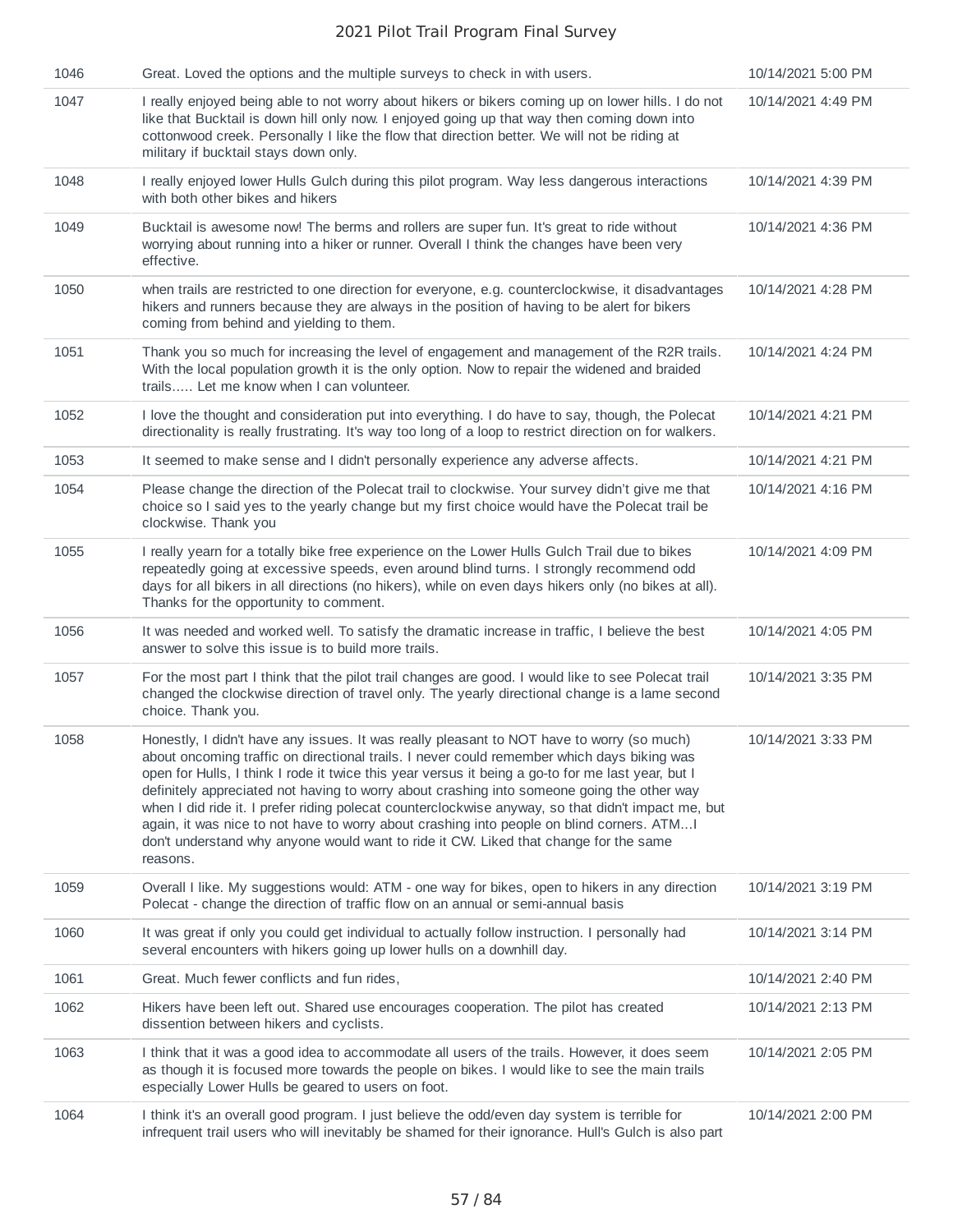of such a common loop, that it limits groups who use those trails on the same day every week, making every other week awkward and inconsistent.

| 1065 | Good. No acclamations we're addressed for e bikes.                                                                                                                                                                                                                                                                                                                                                                                                                                                                                                                                                                                                                                                                                                                               | 10/14/2021 1:41 PM  |
|------|----------------------------------------------------------------------------------------------------------------------------------------------------------------------------------------------------------------------------------------------------------------------------------------------------------------------------------------------------------------------------------------------------------------------------------------------------------------------------------------------------------------------------------------------------------------------------------------------------------------------------------------------------------------------------------------------------------------------------------------------------------------------------------|---------------------|
| 1066 | Due to COVID crowds we walked less at Polecat than in prior years. When we did do Polecat,<br>Directional was OK - but we would prefer the direction to change on a regular basis. Or to have<br>bikes coming towards us for better visibility.                                                                                                                                                                                                                                                                                                                                                                                                                                                                                                                                  | 10/14/2021 1:17 PM  |
| 1067 | It took some time for people to adhere to the directional on/off days on Lower Hulls but by the<br>end of the summer, run-in's with pedestrians vs. MTB was minimal. Also, I would like to see<br>that short segment of Polecat changed to bi-directional (at the Cartwright Road parking area)<br>so we can more easily access the Doe Ridge and Quick Draw trails without having to go the<br>long way around (counterclockwise).                                                                                                                                                                                                                                                                                                                                              | 10/14/2021 12:58 PM |
| 1068 | The pilot program made trails busier as now hikers were limited to half the days allowed.                                                                                                                                                                                                                                                                                                                                                                                                                                                                                                                                                                                                                                                                                        | 10/14/2021 12:55 PM |
| 1069 | Excellent, don't think the gates on Hull's are needed, other than that very good                                                                                                                                                                                                                                                                                                                                                                                                                                                                                                                                                                                                                                                                                                 | 10/14/2021 12:37 PM |
| 1070 | I think this was a very good start to help alleviate trail conflict on some of the higher use trails.<br>How about doing a pilot program that would allow e-bike use on Ridge to Rivers trails? E-bike<br>use is continuing to grow in the valley. People are riding their e-bikes on R2R trails anyways<br>so why not take steps to integrate them in?                                                                                                                                                                                                                                                                                                                                                                                                                          | 10/14/2021 12:26 PM |
| 1071 | I think having directional trails have been awesome! Some trails feel better the opposite way<br>then what they were ran but you could always do directional changes based on the day also<br>which would be cool for those trails.                                                                                                                                                                                                                                                                                                                                                                                                                                                                                                                                              | 10/14/2021 11:44 AM |
| 1072 | Seems to fit the agenda of a small group and is just as corrupt as all other systems in the<br>treasure valley (legal, political, land management,                                                                                                                                                                                                                                                                                                                                                                                                                                                                                                                                                                                                                               | 10/14/2021 11:38 AM |
| 1073 | I like to interact with others while using the one way only trailsdifficult or impossible to do. I<br>prefer the old system.                                                                                                                                                                                                                                                                                                                                                                                                                                                                                                                                                                                                                                                     | 10/14/2021 11:35 AM |
| 1074 | I think it left out one very important group - Class II E-bikes. They're not motorized vehicles,<br>but they don't qualify as just bikes either. We need a place to ride where we don't get run down<br>by dirt bikes/motorcycles and that is easy terrain. The terrain available now is too technically<br>difficult for some riders who can't physically manage a regular mountain bike (due to age or<br>whatever) but who still want to ride somewhere other than the greenbelt.                                                                                                                                                                                                                                                                                             | 10/14/2021 11:32 AM |
| 1075 | I appreciate you attempting to improve the trail experience for all users. I also want to say that<br>I really appreciate all the work you do and have done for the outstanding trails that are part of<br>the Ridges to Rivers Trail system. I just moved away from Boise after 14 blissful years of<br>using the trail system extensively (mainly running, but also mountain biking); the trails will be<br>what I miss about Boise the most. You are noticed and appreciated!                                                                                                                                                                                                                                                                                                 | 10/14/2021 11:24 AM |
| 1076 | I didn't see much difference, some of the bikers didn't obey anyway. They have almost hit<br>myself and husband many times. But I admire the willingness to give it a try                                                                                                                                                                                                                                                                                                                                                                                                                                                                                                                                                                                                        | 10/14/2021 11:21 AM |
| 1077 | I love the concept. However, it appeared that the majority of new rules were to help the bikers.<br>In my opinion, making things directional due to careless bikers hurts the flexibility of runners,<br>walkers and hikers. I do not know how many times I got to the base of a trail just to have to<br>turn around because it was an odd or even day  it was frustrating, especially for the July<br>Trail competition when I did not have the flexibility I needed to complete the challenge. Also,<br>MANY bikers read the signs and simply ignored them anyway. Without a way to "police" them,<br>I am not sure it is worth the trouble. Just my 2 cents. I appreciate the efforts though and<br>some of the changes were totally fine and good in my opinion. THANK YOU! | 10/14/2021 11:09 AM |
| 1078 | Great! Having separate bike/hike trails is awesome. I'd love to see more directional trails for<br>bikes.                                                                                                                                                                                                                                                                                                                                                                                                                                                                                                                                                                                                                                                                        | 10/14/2021 11:02 AM |
| 1079 | The changes to Hulls and Bucktail were massive improvements. They avoided trail conflicts<br>and greatly enhances the enjoyment of both trails. Please make these changes permanent.                                                                                                                                                                                                                                                                                                                                                                                                                                                                                                                                                                                             | 10/14/2021 10:51 AM |
| 1080 | I really enjoyed it. I had not biked down Lower Hulls Gulch in years because it was crowded<br>and I was afraid of hitting someone coming up. Now I really enjoy it.                                                                                                                                                                                                                                                                                                                                                                                                                                                                                                                                                                                                             | 10/14/2021 10:46 AM |
| 1081 | I didn't notice. Didn't know it was happening                                                                                                                                                                                                                                                                                                                                                                                                                                                                                                                                                                                                                                                                                                                                    | 10/14/2021 10:41 AM |
| 1082 | The entire program seems very biased towards mountain bikers, whom due to their average                                                                                                                                                                                                                                                                                                                                                                                                                                                                                                                                                                                                                                                                                          | 10/14/2021 10:11 AM |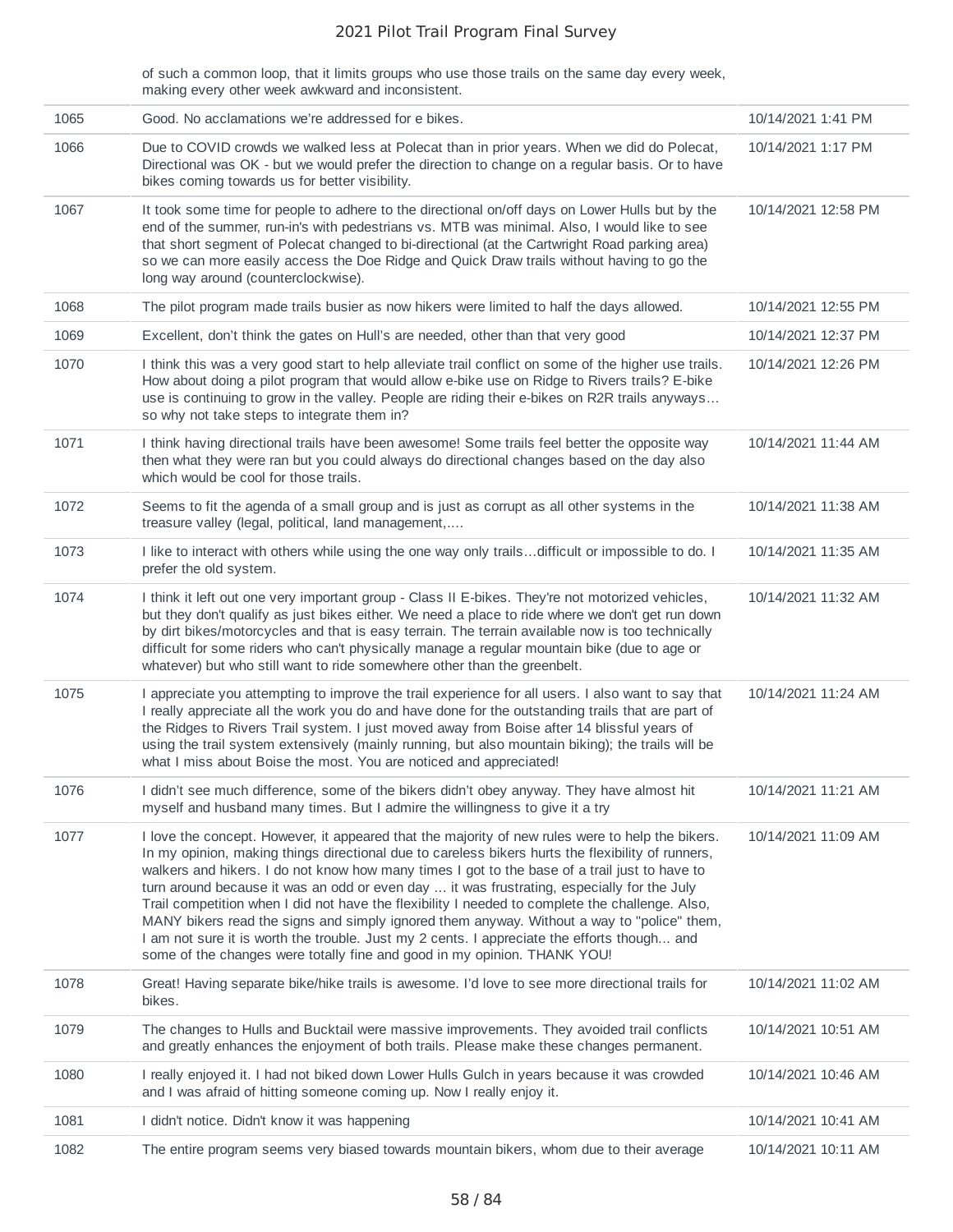age are also most likely to fill out this survey. At a minimum, the rule changes should only apply to peak hours ( 9am to 5pm) and not to entire days.

| 1083 | I'm glad they are trying to make changes and I appreciate that they are gathering user<br>feedback. Maybe make it more clear how to give feedback. Add signs to the trail on how to<br>give feedback.                                                                                                                                                                                                                                                                                                                                                                                                                                                                                                                                | 10/14/2021 10:04 AM |
|------|--------------------------------------------------------------------------------------------------------------------------------------------------------------------------------------------------------------------------------------------------------------------------------------------------------------------------------------------------------------------------------------------------------------------------------------------------------------------------------------------------------------------------------------------------------------------------------------------------------------------------------------------------------------------------------------------------------------------------------------|---------------------|
| 1084 | I found it incredibly unfair to limit hikers to every other day at Hulls Gulch while mountain<br>bikers were able to use the trail every day. This is a well-loved and well-used trail by many<br>hikers (most of whom are over age 50 during the weekdays and not as likely to fill out this<br>survey). The younger mountain biking demographic has an unfairly high representation with<br>these surveys. In order to truly get a representation of the users on this trail you need to poll<br>the people ON THE TRAILS in person, not online. Similarly, Polecat may need to be directional<br>on busy weekends but it seems completely unnecessary to limit directions on weekdays when<br>I may only see 4 or 5 people total. | 10/14/2021 10:00 AM |
| 1085 | Please stop making rules when there is no issue to begin with                                                                                                                                                                                                                                                                                                                                                                                                                                                                                                                                                                                                                                                                        | 10/14/2021 9:56 AM  |
| 1086 | Love it! The trails are much more enjoyable                                                                                                                                                                                                                                                                                                                                                                                                                                                                                                                                                                                                                                                                                          | 10/14/2021 9:36 AM  |
| 1087 | Not specific to the pilot program, but use the trails far less than in the past due to<br>"overcrowding" (subjective, I know).                                                                                                                                                                                                                                                                                                                                                                                                                                                                                                                                                                                                       | 10/14/2021 9:09 AM  |
| 1088 | As a dog walker it was very nice to not have to worry about downhill bikes on Lower Hulls<br>Gulch on even days. I wouldn't want all trails to have the day restriction but see it being very<br>helpful for some. Thanks for all you do!                                                                                                                                                                                                                                                                                                                                                                                                                                                                                            | 10/14/2021 8:47 AM  |
| 1089 | I would be in support of splitting use of the Lower Hulls Gulch trail, but when I complied with<br>the rule, bikers were still using the trail. I started to feel like I was the only one adhering. And<br>enforcement of any sort sounds excessive.                                                                                                                                                                                                                                                                                                                                                                                                                                                                                 | 10/14/2021 8:27 AM  |
| 1090 | Very good                                                                                                                                                                                                                                                                                                                                                                                                                                                                                                                                                                                                                                                                                                                            | 10/14/2021 8:27 AM  |
| 1091 | Overall success! Now if we could just get some more bathrooms                                                                                                                                                                                                                                                                                                                                                                                                                                                                                                                                                                                                                                                                        | 10/14/2021 8:13 AM  |
| 1092 | I ride polecat 5 times a week. So much better during pilot program - less clumsy encounters w<br>bikers & hikers. I have been hit on this trail when multi directional - feel safer. Better interaction<br>and ability to co-exist with all users now.                                                                                                                                                                                                                                                                                                                                                                                                                                                                               | 10/14/2021 7:54 AM  |
| 1093 | I'm glad they started making an effort to improve the experience.                                                                                                                                                                                                                                                                                                                                                                                                                                                                                                                                                                                                                                                                    | 10/14/2021 7:47 AM  |
| 1094 | I was skeptical at first, but got used to it! On busy days, I avoid the downhill stretch at<br>Polecat, bikers traveling very fast is dangerous to the hikers! But the out & back works just<br>fine for me & my pup! Thanks R2R!!!                                                                                                                                                                                                                                                                                                                                                                                                                                                                                                  | 10/14/2021 7:25 AM  |
| 1095 | I don't ride the congested trails anymore, way too many users and it takes away from my<br>outdoor experience. I also like riding my eMTBs so without any real options in Boise (except<br>for Trail 4 and related connections which I really don't ride much anyway) except for my Avimor<br>neighborhood, I stay away from the R2R system for the most part.                                                                                                                                                                                                                                                                                                                                                                       | 10/14/2021 7:18 AM  |
| 1096 | 98 of 100 Mountain bikers are either ignorant, arrogant, entitled or could care less of the rules/<br>ethics of trail use- we walk Camelback/ Hulls Gulch daily, and it is getting worse by the day,<br>and parents are teaching their children to do the same- it's very frustrating.                                                                                                                                                                                                                                                                                                                                                                                                                                               | 10/14/2021 7:14 AM  |
| 1097 | It did not cause any real disruption to my regular usage. On a side note, I would like to suggest<br>an improvement to the yield sign. On leash and off leash dogs need to yield to all users.<br>Thanks for all your work!                                                                                                                                                                                                                                                                                                                                                                                                                                                                                                          | 10/14/2021 7:11 AM  |
| 1098 | Got yelled at by several mtn bikers for not knowing the new rules. I was distracted in<br>conversation to notice a new sign on the trail.                                                                                                                                                                                                                                                                                                                                                                                                                                                                                                                                                                                            | 10/14/2021 7:10 AM  |
| 1099 | There are only a few trails I can ride. One was blocked for uphill travel. I don't understand why<br>especially that one was chosen. Many people cycle it uphill.                                                                                                                                                                                                                                                                                                                                                                                                                                                                                                                                                                    | 10/14/2021 6:45 AM  |
| 1100 | I think trails should be open to all every day. I f people would be courteous we would not have<br>a problem. Bikers need to let runners and walkers they are behind them so they can move to<br>the side                                                                                                                                                                                                                                                                                                                                                                                                                                                                                                                            | 10/14/2021 6:44 AM  |
| 1101 | I absolutely LOVED the change made to Hull's. As both a biker and a runner, I felt safer doing<br>both activities.                                                                                                                                                                                                                                                                                                                                                                                                                                                                                                                                                                                                                   | 10/14/2021 6:18 AM  |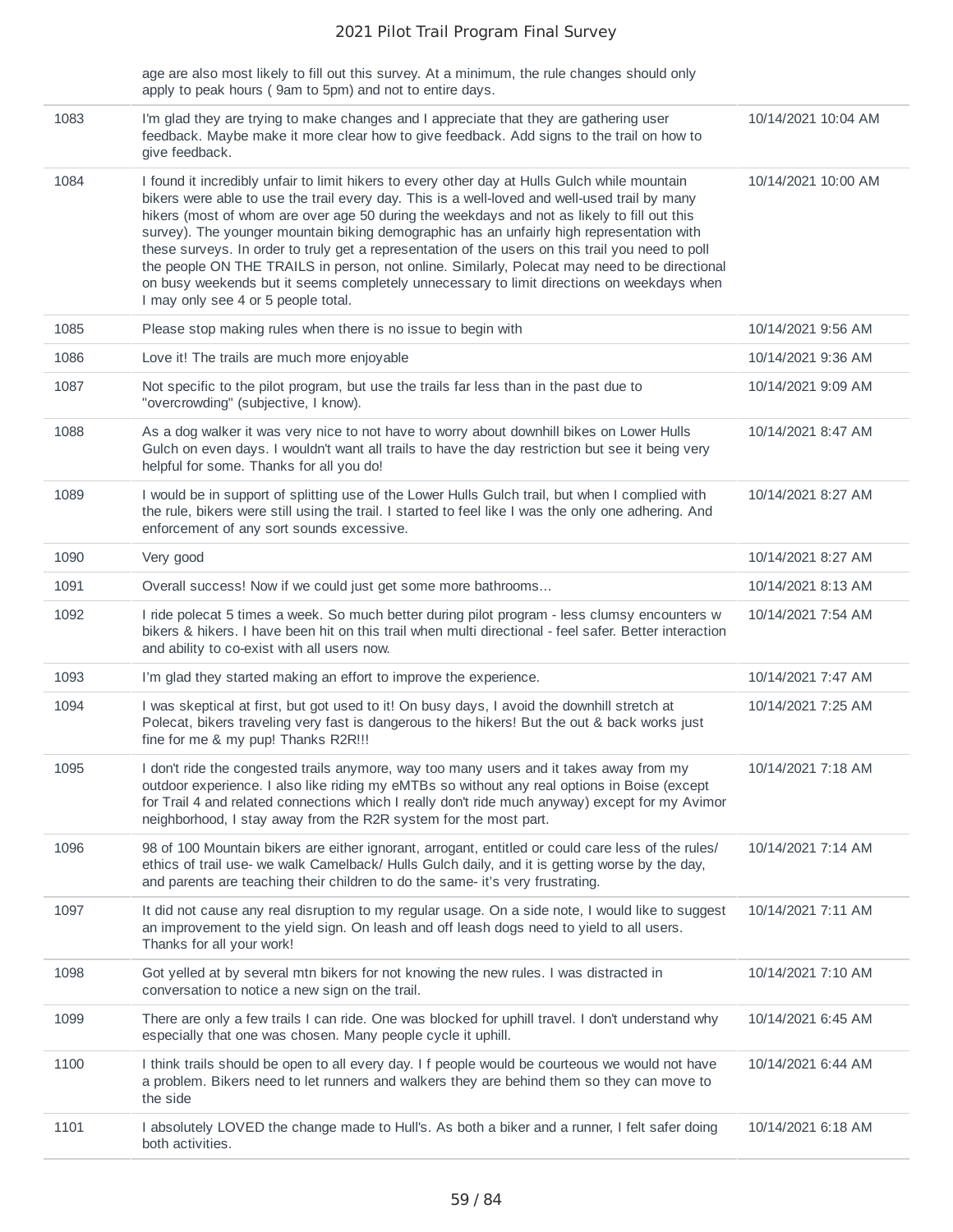| 1102 | Not good, give us mountain bikers a true downhill, not HG. I saw bikers doing laps on hulls,<br>with no regard to anyone else riding down. We need a true downhill with better visibility so us<br>slower riders can feel safe and not get run off the trails                                                                                                                                                                                                                                                                                                              | 10/14/2021 5:39 AM  |
|------|----------------------------------------------------------------------------------------------------------------------------------------------------------------------------------------------------------------------------------------------------------------------------------------------------------------------------------------------------------------------------------------------------------------------------------------------------------------------------------------------------------------------------------------------------------------------------|---------------------|
| 1103 | While it was a change, which people tend to be adverse to, and while it did make me change<br>route plans from time to time, I think it's the right move with how trail use is growing.                                                                                                                                                                                                                                                                                                                                                                                    | 10/14/2021 4:13 AM  |
| 1104 | As a mountain biker, I liked having trails that were designated as downhill trails, even if only on<br>certain days. Doing so made me even more thoughtful on other trails to be more considerate of<br>uphill travelers or hikers/horses, etc.                                                                                                                                                                                                                                                                                                                            | 10/14/2021 1:49 AM  |
| 1105 | I thought the improvements were positive and led to less conflict. I love the idea of switching<br>directions on PoleCat - I really miss the North side downhill!                                                                                                                                                                                                                                                                                                                                                                                                          | 10/13/2021 11:28 PM |
| 1106 | I liked it. Lower Hulls Gulch is more manageable and fun. Should do the same thing with<br>Shane's Loop. Counterclockwise use (facing uphill from Bucktail). Uphill counterclockwise and<br>look down the other side.                                                                                                                                                                                                                                                                                                                                                      | 10/13/2021 10:44 PM |
| 1107 | Very positive overall, small inconveniences do not radically affect my enjoyment.                                                                                                                                                                                                                                                                                                                                                                                                                                                                                          | 10/13/2021 10:25 PM |
| 1108 | It was confusing                                                                                                                                                                                                                                                                                                                                                                                                                                                                                                                                                           | 10/13/2021 10:20 PM |
| 1109 | The Hulls Gulch change limits hiker access by half while rewarding bad biker behavior most<br>bikers (95%)respect others. The rest don't seem to care, ride recklessly and now get the trail to<br>themselves on odd days. They will continue to ride recklessly on the other trails, as witnessed.<br>They may even expect to benefit from future hiker restrictions in the future. There myst be<br>better alternatives than restricting hiker access to correct a biker problem.                                                                                        | 10/13/2021 9:59 PM  |
| 1110 | My only worry is with uphill bike only days on hulls when trails are wet/muddy. If crestline is<br>too muddy to ride without damage you have to either break the uphill only rule or break the<br>don't ride on muddy trails rule. This did not occur much during the pilot time frame, but during<br>bad weather an out and back on hulls may be the only ride/run possible without damage to the<br>trail system. I have a dog so going down 8th st is not an option. Maybe seasonal directional<br>trail option? Maybe gravel on the frequent muddy spots on crestline? | 10/13/2021 9:47 PM  |
| 1111 | We need more trails not more restrictions. I experienced more "hostile" interactions with other<br>trail users trying to assist with explaining the guidelines for their own safety than ive had in the<br>last 15 yrs combined of trail use                                                                                                                                                                                                                                                                                                                               | 10/13/2021 9:30 PM  |
| 1112 | I was happy to see it in the works. Now let's work on getting more trails, more parking, and<br>bathrooms.                                                                                                                                                                                                                                                                                                                                                                                                                                                                 | 10/13/2021 9:21 PM  |
| 1113 | Liked it. Just prefer to ride polecat clockwise but appreciate the one direction.                                                                                                                                                                                                                                                                                                                                                                                                                                                                                          | 10/13/2021 9:17 PM  |
| 1114 | I thought it was great. Coming from the Southeast most trails are directional, some alternate<br>every year. This really helps keep the peace on the trails in my opinion                                                                                                                                                                                                                                                                                                                                                                                                  | 10/13/2021 9:07 PM  |
| 1115 | For the most part all trail users respected the directional loops and odd / even day rules. There<br>were a few occasions where I encountered hikers who were fully aware of the odd days rules<br>on lower hulls gulch but still after talking to them decided to head up.                                                                                                                                                                                                                                                                                                | 10/13/2021 9:01 PM  |
| 1116 | I'm fully supportive of the goal, but the system is too confusing as a hiker. I don't think most<br>people consider in advance if they'll be able to go their normal route with the new system and<br>they're more likely to go different routes based on the day of the week, not even/odd days.                                                                                                                                                                                                                                                                          | 10/13/2021 8:59 PM  |
| 1117 | People not following the rules-going uphill on the odd days at Hulls.                                                                                                                                                                                                                                                                                                                                                                                                                                                                                                      | 10/13/2021 8:42 PM  |
| 1118 | Honestly, I avoided the test areas. Couldn't remember what days were what direction and didn't<br>want to deal with people ignoring the rules. I go into the foothills for peace, I don't need to be<br>annoyed by people not following clearly posted rules. Sad, but true.                                                                                                                                                                                                                                                                                               | 10/13/2021 8:37 PM  |
| 1119 | Very positive                                                                                                                                                                                                                                                                                                                                                                                                                                                                                                                                                              | 10/13/2021 8:24 PM  |
| 1120 | Fair, balanced and works well.                                                                                                                                                                                                                                                                                                                                                                                                                                                                                                                                             | 10/13/2021 8:13 PM  |
| 1121 | Great improvements for crowd control and making for more enjoyable outings.                                                                                                                                                                                                                                                                                                                                                                                                                                                                                                | 10/13/2021 8:09 PM  |
| 1122 | Only one trip where I tried to plan a hikebut turned out it was essentially closed to hikers<br>from the parking area. Not a big deal, but a challenge for those of us who only hoke here and<br>there to keep track of what's open when and where. FWIW- this was the only day I tried to go                                                                                                                                                                                                                                                                              | 10/13/2021 8:04 PM  |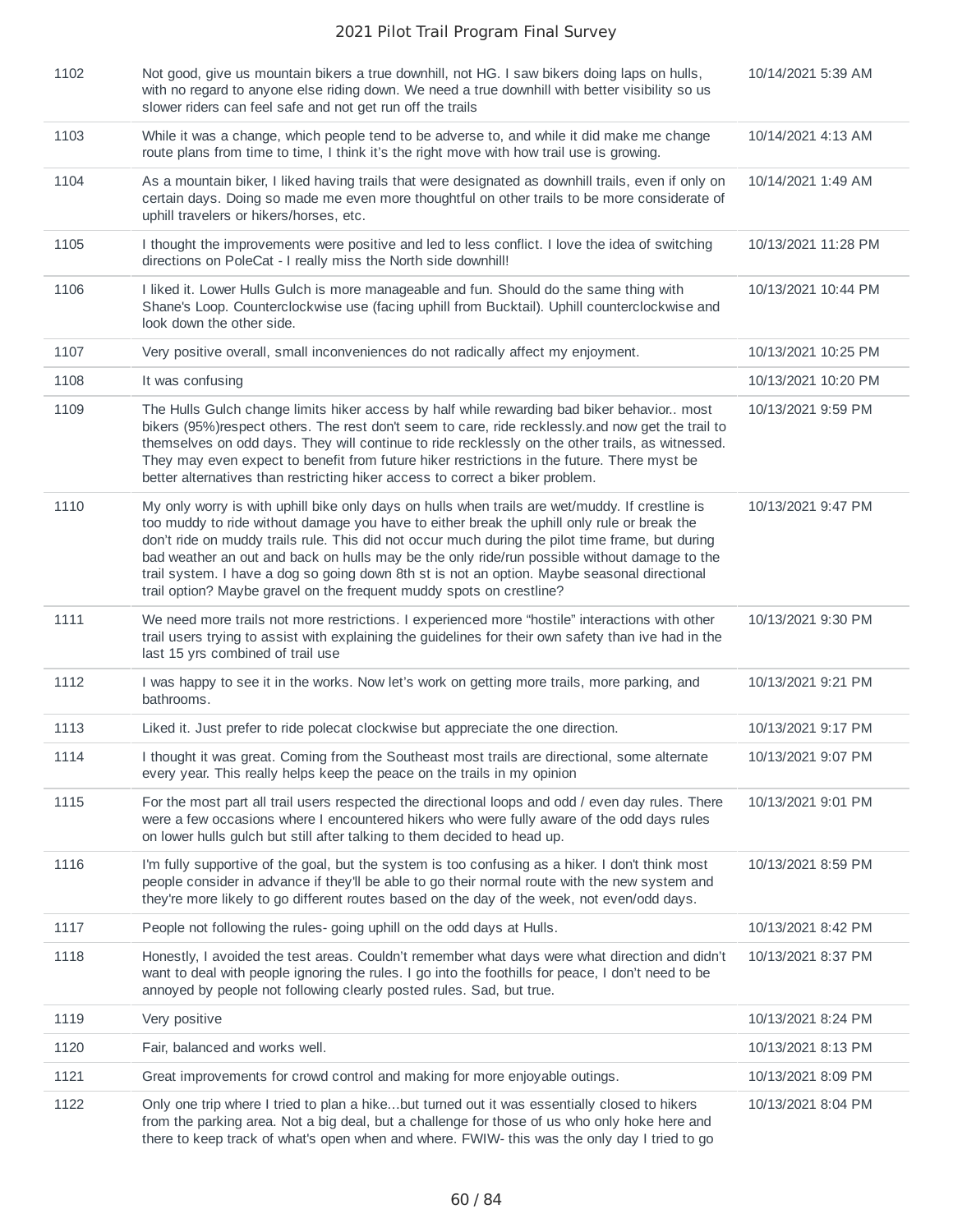for a hike and it was closed.. kinda a bummer. But incorporating open/closed transportation types into route planning apps would be helpful.

| 1123 | I walk my dog at Harrison Hollow and feel anxious taking him on narrow trails with bikes<br>speeding down. Sometimes I have no where to go and bikes don't stop for you. Harrison<br>Hollow is the only truly dog friendly trail system in Boise and why I choose to walk it everyday.<br>I just want to go out and enjoy my time outside, not worrying about what day it is and what<br>direction to go.                                                                                                                                                                                                                                                                                                                                                                                                                                                                                                                                                                                                                                                                                                                                                                                                                                                                                                                                                                                                                                                                                                                                                                                                                                                                                                                                                                                                                                                                                                                                                                                                                                                                                                                                                                                                                                                                                                                 | 10/13/2021 7:45 PM |
|------|---------------------------------------------------------------------------------------------------------------------------------------------------------------------------------------------------------------------------------------------------------------------------------------------------------------------------------------------------------------------------------------------------------------------------------------------------------------------------------------------------------------------------------------------------------------------------------------------------------------------------------------------------------------------------------------------------------------------------------------------------------------------------------------------------------------------------------------------------------------------------------------------------------------------------------------------------------------------------------------------------------------------------------------------------------------------------------------------------------------------------------------------------------------------------------------------------------------------------------------------------------------------------------------------------------------------------------------------------------------------------------------------------------------------------------------------------------------------------------------------------------------------------------------------------------------------------------------------------------------------------------------------------------------------------------------------------------------------------------------------------------------------------------------------------------------------------------------------------------------------------------------------------------------------------------------------------------------------------------------------------------------------------------------------------------------------------------------------------------------------------------------------------------------------------------------------------------------------------------------------------------------------------------------------------------------------------|--------------------|
| 1124 | The pilot program for Lower Hulls catered specifically to bikers. Bikers do not make up the<br>majority of trail users. I do not like that bikers can use this trail every day of the month when<br>runners and hikers can only use it on even days. The schedule for this trail either needs to be<br>directional on certain days or changed in some other way to make it fair for all groups of trail<br>users.                                                                                                                                                                                                                                                                                                                                                                                                                                                                                                                                                                                                                                                                                                                                                                                                                                                                                                                                                                                                                                                                                                                                                                                                                                                                                                                                                                                                                                                                                                                                                                                                                                                                                                                                                                                                                                                                                                         | 10/13/2021 7:16 PM |
| 1125 | Didn't have any real issues.                                                                                                                                                                                                                                                                                                                                                                                                                                                                                                                                                                                                                                                                                                                                                                                                                                                                                                                                                                                                                                                                                                                                                                                                                                                                                                                                                                                                                                                                                                                                                                                                                                                                                                                                                                                                                                                                                                                                                                                                                                                                                                                                                                                                                                                                                              | 10/13/2021 7:01 PM |
| 1126 | Great attempt to get things in the right direction.                                                                                                                                                                                                                                                                                                                                                                                                                                                                                                                                                                                                                                                                                                                                                                                                                                                                                                                                                                                                                                                                                                                                                                                                                                                                                                                                                                                                                                                                                                                                                                                                                                                                                                                                                                                                                                                                                                                                                                                                                                                                                                                                                                                                                                                                       | 10/13/2021 6:55 PM |
| 1127 | Loved the new walking only trail in Military!!                                                                                                                                                                                                                                                                                                                                                                                                                                                                                                                                                                                                                                                                                                                                                                                                                                                                                                                                                                                                                                                                                                                                                                                                                                                                                                                                                                                                                                                                                                                                                                                                                                                                                                                                                                                                                                                                                                                                                                                                                                                                                                                                                                                                                                                                            | 10/13/2021 6:52 PM |
| 1128 | Communication by R2R was great! Fb posts, emails, surveys, signage. Thanks for all you do.                                                                                                                                                                                                                                                                                                                                                                                                                                                                                                                                                                                                                                                                                                                                                                                                                                                                                                                                                                                                                                                                                                                                                                                                                                                                                                                                                                                                                                                                                                                                                                                                                                                                                                                                                                                                                                                                                                                                                                                                                                                                                                                                                                                                                                | 10/13/2021 6:39 PM |
| 1129 | I think the alternate days are fine from June-August but outside of that lower hills gulch is not<br>used much and I would like to see open to everyone regardless of odd even days                                                                                                                                                                                                                                                                                                                                                                                                                                                                                                                                                                                                                                                                                                                                                                                                                                                                                                                                                                                                                                                                                                                                                                                                                                                                                                                                                                                                                                                                                                                                                                                                                                                                                                                                                                                                                                                                                                                                                                                                                                                                                                                                       | 10/13/2021 6:25 PM |
| 1130 | Pretty good. 50% of the time there were still hikers on Hulls on odd days. I don't support<br>making it permanent because in the winter Hulls isn't very loopable and I like going up and<br>down it on the same day.                                                                                                                                                                                                                                                                                                                                                                                                                                                                                                                                                                                                                                                                                                                                                                                                                                                                                                                                                                                                                                                                                                                                                                                                                                                                                                                                                                                                                                                                                                                                                                                                                                                                                                                                                                                                                                                                                                                                                                                                                                                                                                     | 10/13/2021 6:18 PM |
| 1131 | SOOOO much better with the pilot program! PLEASE don't change Polecat every other year.<br>Just make things permanent the way they are. Just makes more work to get the word out if<br>you change the direction every year!                                                                                                                                                                                                                                                                                                                                                                                                                                                                                                                                                                                                                                                                                                                                                                                                                                                                                                                                                                                                                                                                                                                                                                                                                                                                                                                                                                                                                                                                                                                                                                                                                                                                                                                                                                                                                                                                                                                                                                                                                                                                                               | 10/13/2021 5:49 PM |
| 1132 | On several of the trails that have been a part of this pilot program, it seems that priority has<br>been given to creating opportunities that allow for people riding their bikes downhill as fast as<br>they want, to the detriment of other the experience of other trail users. The trails in the lower<br>foothills that are close in to the downtown area that have been assigned specific uses or<br>directions in some cases on specific days are important connections in our trail system and<br>provide important recreational opportunities for residents who live nearby, especially for those<br>who don't drive and may not be able to access farther flung trails. This is especially true in<br>inclement weather, when trail options are even more limited. Frankly, it doesn't seem like<br>downhill mountain biking on trails like Hulls Gulch would be incompatible with other trail uses if<br>riders had a little more self control, and were able to prioritize safety and adherence to the right<br>of way rules that all users are supposed to be bound to over their quest for speed and<br>adrenaline. I have never had a problem when I have ridden downhill on this trail as part of an<br>out and back trip, slowing down approaching corners and giving a heads up or stopping when<br>passing other users. The only issue I have encountered in this kind of situation is other<br>downhill bikers who are unwilling to do the same because it might slow them down, and I<br>cannot believe policy is being crafted to appease these users who's behavior limits the safety<br>and comfort of other users. The bottom line is, a particular form of trail use should not be<br>allowed if it represents a threat to the safety and comfort of other users, and so we should be<br>looking for better ways to prevent those kinds of use rather than taking opportunities away<br>from other users to cater to one specific group just because they refuse to follow previously<br>crafted policies to address the situation. And if Ridges to Rivers wants to construct new trails<br>in farther flung locations to cater to these kinds of specific user groups then fine, but don't take<br>away existing important trail connections in the heart of our community to meet this need. | 10/13/2021 5:40 PM |
| 1133 | Love it!                                                                                                                                                                                                                                                                                                                                                                                                                                                                                                                                                                                                                                                                                                                                                                                                                                                                                                                                                                                                                                                                                                                                                                                                                                                                                                                                                                                                                                                                                                                                                                                                                                                                                                                                                                                                                                                                                                                                                                                                                                                                                                                                                                                                                                                                                                                  | 10/13/2021 5:33 PM |
| 1134 | Overall positive. Like the idea that you are trying to solve some of the conflicts between user<br>groups. If it becomes permanent, you will need more signage and maybe a calendar so know<br>what day of the week it is on trails like Hulls.                                                                                                                                                                                                                                                                                                                                                                                                                                                                                                                                                                                                                                                                                                                                                                                                                                                                                                                                                                                                                                                                                                                                                                                                                                                                                                                                                                                                                                                                                                                                                                                                                                                                                                                                                                                                                                                                                                                                                                                                                                                                           | 10/13/2021 5:33 PM |
| 1135 | This is a hassle, let the trails just be trails. The pilot program is not necessary.                                                                                                                                                                                                                                                                                                                                                                                                                                                                                                                                                                                                                                                                                                                                                                                                                                                                                                                                                                                                                                                                                                                                                                                                                                                                                                                                                                                                                                                                                                                                                                                                                                                                                                                                                                                                                                                                                                                                                                                                                                                                                                                                                                                                                                      | 10/13/2021 5:31 PM |
| 1136 | Overall my experience was positive. I don't support making the trail user restrictions on lower<br>hulls permanent on a year round basis. The trail is too important for reliable, winter access for<br>all users when other parts of the system are too wet.                                                                                                                                                                                                                                                                                                                                                                                                                                                                                                                                                                                                                                                                                                                                                                                                                                                                                                                                                                                                                                                                                                                                                                                                                                                                                                                                                                                                                                                                                                                                                                                                                                                                                                                                                                                                                                                                                                                                                                                                                                                             | 10/13/2021 5:27 PM |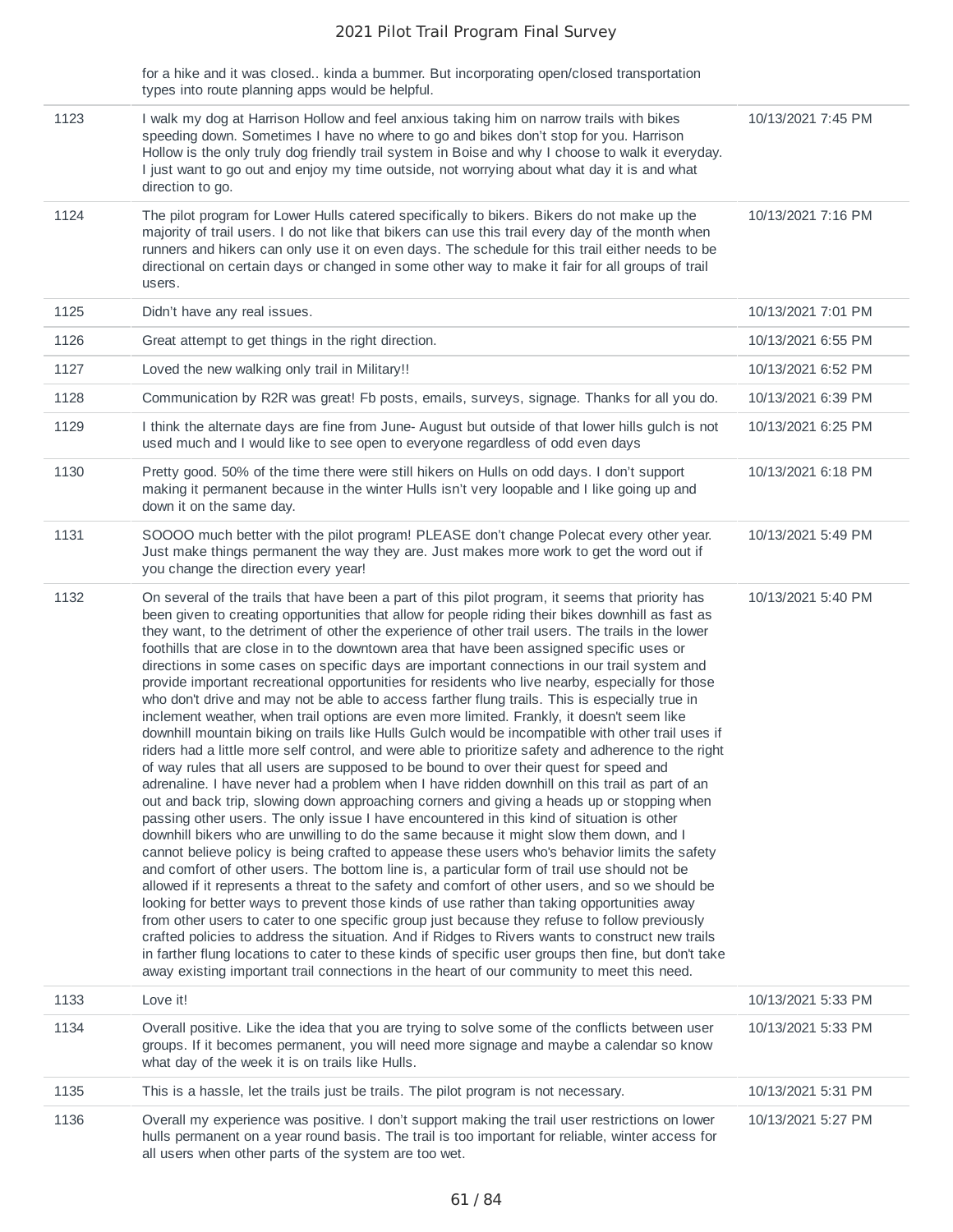| 1137 | I put No for Polecat directional because I prefer it to be directional clockwise, not<br>counterclockwise. I put No for Buck's because I would like the new footpath trail available to<br>bike up(not down), and keep Buck's as bike downhill only.                                                                                                                                                                                                                                                                                                                                                                                                          | 10/13/2021 5:15 PM |
|------|---------------------------------------------------------------------------------------------------------------------------------------------------------------------------------------------------------------------------------------------------------------------------------------------------------------------------------------------------------------------------------------------------------------------------------------------------------------------------------------------------------------------------------------------------------------------------------------------------------------------------------------------------------------|--------------------|
| 1138 | Loved the work you did  I kept informed by Facebook. Appreciate the surveys. Signage on<br>Hulls and Bucks was confusing to many; strongly suggest new signage that is bold and clearly<br>communicates who can use the trails when.                                                                                                                                                                                                                                                                                                                                                                                                                          | 10/13/2021 4:57 PM |
| 1139 | Access points make no sense. If you want to access Doe Ridge from the Carwright Road-<br>Pole Cat trailhead you have to go all the way around. Had the two-way trail just continued 150-<br>yards more it would allow users to use Doe Ridge in either direction and create an inner loop.<br>When this was pointed out to R2R the response was indifference.                                                                                                                                                                                                                                                                                                 | 10/13/2021 4:51 PM |
| 1140 | I think the program is great. However, I'd really prefer for walkers and bikers to be routed so<br>they are going opposite directions. Mountain bikers often don't see me until the last second,<br>and it's scary jumping off the trail to avoid being hit. With my hiking boots crunching on the<br>ground I can't hear them approach soon enough. I'd like to be facing them. For the Polecat<br>loop, it would be nice to be able to do out-and-back hikes in each direction--but that's a minor<br>consideration given that Doe Ridge and Quick Draw are bidirectional. Overall, very pleased<br>with the trail designs, maintenance, and communication. | 10/13/2021 4:48 PM |
| 1141 | Huge fan of the downhill only changes.                                                                                                                                                                                                                                                                                                                                                                                                                                                                                                                                                                                                                        | 10/13/2021 4:45 PM |
| 1142 | Few bitter Mtn Bikers and hikers. Love the directional trails                                                                                                                                                                                                                                                                                                                                                                                                                                                                                                                                                                                                 | 10/13/2021 4:44 PM |
| 1143 | I really like the changes. They are a great way to best accommodate the different users.                                                                                                                                                                                                                                                                                                                                                                                                                                                                                                                                                                      | 10/13/2021 4:23 PM |
| 1144 | Helpful with all the new users on the trails                                                                                                                                                                                                                                                                                                                                                                                                                                                                                                                                                                                                                  | 10/13/2021 4:23 PM |
| 1145 | For the most part I have very much enjoyed it!                                                                                                                                                                                                                                                                                                                                                                                                                                                                                                                                                                                                                | 10/13/2021 4:22 PM |
| 1146 | It was great except a few hikers actively disregarding the signage on hulls.                                                                                                                                                                                                                                                                                                                                                                                                                                                                                                                                                                                  | 10/13/2021 4:19 PM |
| 1147 | Well worth doing a pilot program first. Hopefully, other pilot programs will follow.                                                                                                                                                                                                                                                                                                                                                                                                                                                                                                                                                                          | 10/13/2021 4:07 PM |
| 1148 | I like that they are willing to pilot projects and hope they continue to try to do more pilots in the<br>future. Directional trails need to be expanded, they are safer and result in less trail user<br>conflicts. It does get a little chippy up there from time to time.                                                                                                                                                                                                                                                                                                                                                                                   | 10/13/2021 4:05 PM |
| 1149 | So far, pretty satisfied                                                                                                                                                                                                                                                                                                                                                                                                                                                                                                                                                                                                                                      | 10/13/2021 3:50 PM |
| 1150 | It was a lot better than I thought it would be. I was expecting it to be inconvenient and it was<br>not. Very easy to use.                                                                                                                                                                                                                                                                                                                                                                                                                                                                                                                                    | 10/13/2021 3:46 PM |
| 1151 | Instructions on the website were good but remembering the even/odd distinction for Lower<br>Hulls Gulch was a bigger pain than the bikes (as a hiker/runner)                                                                                                                                                                                                                                                                                                                                                                                                                                                                                                  | 10/13/2021 3:38 PM |
| 1152 | When will there be actual move toward supporting challenging downhill mountain biking trails?<br>The recent reformat of Buck Trail shows that R2R can actually build banked corners<br>However, overall I like the directional program, and feel like it has limited my personal<br>experience of negative trail interactions!                                                                                                                                                                                                                                                                                                                                | 10/13/2021 3:31 PM |
| 1153 | Great. After riding trails in Bend a few years ago, I was surprised that we hadn't adopted this<br>earlier.                                                                                                                                                                                                                                                                                                                                                                                                                                                                                                                                                   | 10/13/2021 3:30 PM |
| 1154 | I appreciate that efforts are being made to help manage the trail network. The pilot program<br>was a good step. Ignore the grumpy people and build and maintain trails that support the<br>majority of users.                                                                                                                                                                                                                                                                                                                                                                                                                                                | 10/13/2021 3:28 PM |
| 1155 | Making bikers and hikers go the same direction is terrible. Bikers come up fast, and hikers do<br>not see them coming if going the same direction.                                                                                                                                                                                                                                                                                                                                                                                                                                                                                                            | 10/13/2021 3:25 PM |
| 1156 | Great program!                                                                                                                                                                                                                                                                                                                                                                                                                                                                                                                                                                                                                                                | 10/13/2021 3:20 PM |
| 1157 | It was excellent. Well done. Please keep the changes.                                                                                                                                                                                                                                                                                                                                                                                                                                                                                                                                                                                                         | 10/13/2021 3:16 PM |
| 1158 | I thought it made for a better experience and made the trails seem less crowded. Still not sure<br>if one direction travel on around the mountain is a good idea with the limited access and exit<br>points.                                                                                                                                                                                                                                                                                                                                                                                                                                                  | 10/13/2021 3:12 PM |
| 1159 | I think aspects have worked. I have tended to avoid effected trails more than using them. I                                                                                                                                                                                                                                                                                                                                                                                                                                                                                                                                                                   | 10/13/2021 3:09 PM |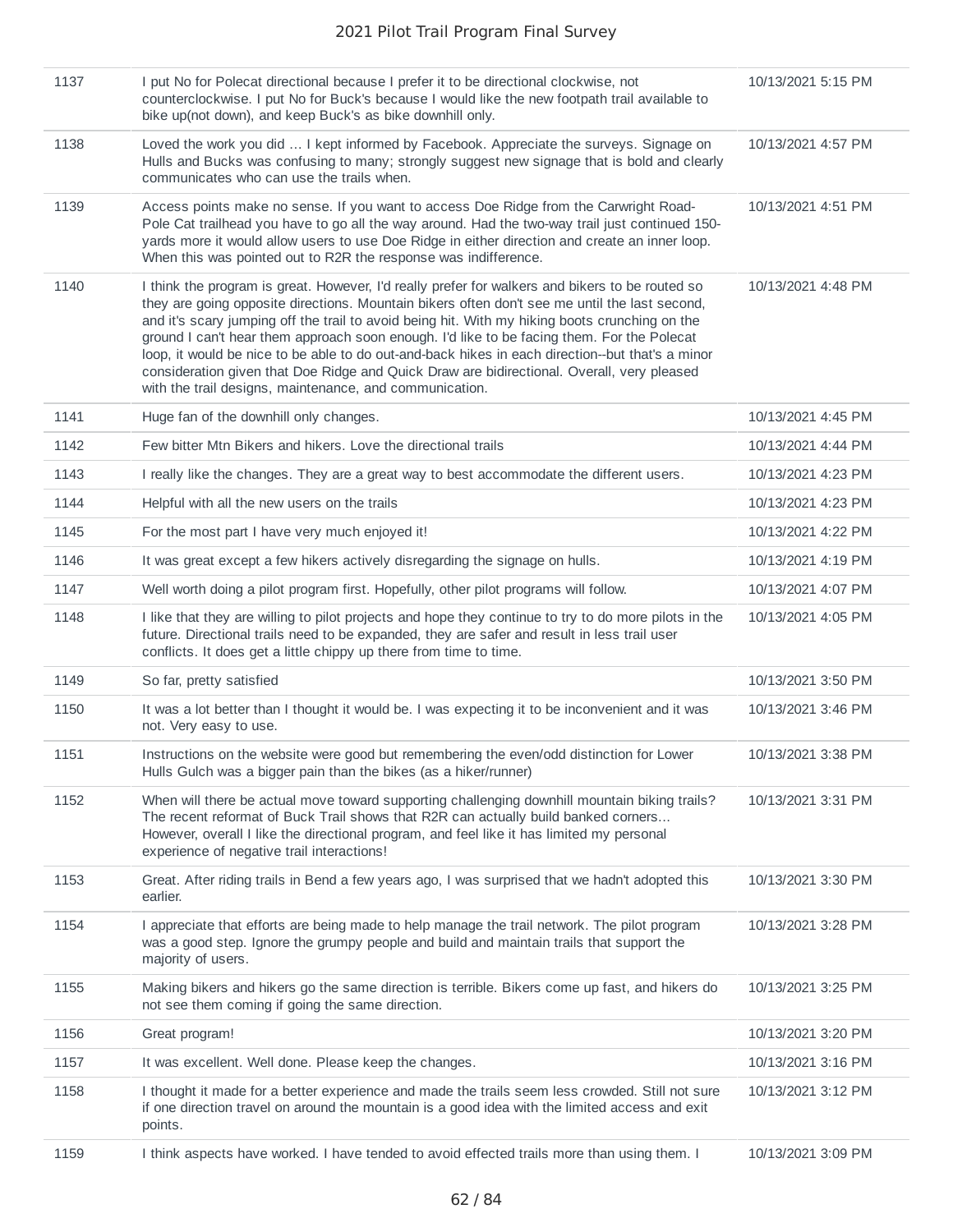|      | think it's high time to open all trails to class 1 peddle assist bikes.                                                                                                                                                                                                                                                                                                                                                                                                                                                                                                                                                                                                                                                                                                                                                                                                  |                    |
|------|--------------------------------------------------------------------------------------------------------------------------------------------------------------------------------------------------------------------------------------------------------------------------------------------------------------------------------------------------------------------------------------------------------------------------------------------------------------------------------------------------------------------------------------------------------------------------------------------------------------------------------------------------------------------------------------------------------------------------------------------------------------------------------------------------------------------------------------------------------------------------|--------------------|
| 1160 | Polecat was good decision. Hulls gave fast Mtn bikes exclusive use which is disappointing.<br>Two point was constructed during a pilot project. You can't in old a trail. ATM becomes a<br>difficult hike for most. Make it directional for bikes. So 1 out of 4 efforts I support.                                                                                                                                                                                                                                                                                                                                                                                                                                                                                                                                                                                      | 10/13/2021 2:45 PM |
| 1161 | A little hard to get used to but once I understood which trails were impacted and how it was ok.<br>As a hiker, I support future efforts to add foot traffic only trails opportunities.                                                                                                                                                                                                                                                                                                                                                                                                                                                                                                                                                                                                                                                                                  | 10/13/2021 2:39 PM |
| 1162 | Greatly appreciate the hard work that went into this pilot program and the new direction that we<br>are going in. Thank you!                                                                                                                                                                                                                                                                                                                                                                                                                                                                                                                                                                                                                                                                                                                                             | 10/13/2021 2:35 PM |
| 1163 | It made for a smoother experience all around.                                                                                                                                                                                                                                                                                                                                                                                                                                                                                                                                                                                                                                                                                                                                                                                                                            | 10/13/2021 2:34 PM |
| 1164 | I don't ride the trails in the pilot program that often since they became too crowded for me<br>years ago. The only issues I saw with the one direction trails were it caused some issues on<br>sort sections of trail. Those being- 1. If you want to ride back up from Mahalo at Bogus back to<br>the Simplot Lodge, you'd have to do pretty much the entire ATM trail rather than just riding the<br>short section from Boise Ridge Rd back to the frontside of Bogus on Deer Pt trail (riding in the<br>wrong direction). Suggest making that section 2 directional. 2. If you want to ride Polecat Loop<br>Trail from Cartwright Rd to the chute that drops you down onto 36th St by Quail Hollow Golf<br>Course, you either take the long way around or have to ride the wrong direction for that section.<br>Suggest making that section 2 directional.           | 10/13/2021 2:34 PM |
| 1165 | Out of the trails under the pilot program, I only use the Polecat trail. As a hiker, I feel less safe<br>with the new program than I did before. Having cyclists coming downhill at high speeds at my<br>back happens more often now than before the program. Allowing everyone to approach the trail<br>in the way that they feel safest or the way they get the most joy seems appropriate for the<br>volume of activity at Polecat. Better etiquette awareness would be sufficient over forcing a<br>specific path. The path at Polecat also seems more in favor of avid cyclists than any other<br>users of the trail. They may use the trails most frequently, but it seems unfortunate to alienate<br>other users with a forced path. I appreciate the intention of the program, but my experience<br>has not been positive with the change at Polecat. Thank you. | 10/13/2021 2:30 PM |
| 1166 | I don't like that Bucktail is downhill only for bikes. I would prefer it to be uphill only. Because of<br>the change this year I went to Military Reserve only one time this year just to find that I hate<br>the change to Bucktail.                                                                                                                                                                                                                                                                                                                                                                                                                                                                                                                                                                                                                                    | 10/13/2021 2:13 PM |
| 1167 | I feel that this is just a stepping stone to many other changes that Ridge to Rivers has been<br>wanting to change for at least the 30 years that I have been using the trails. I hate to see what<br>the next 10 years will bring                                                                                                                                                                                                                                                                                                                                                                                                                                                                                                                                                                                                                                       | 10/13/2021 2:12 PM |
| 1168 | changing the hulls gulch to be only during the daylight (30 before/after sun rise or set) would be<br>best.                                                                                                                                                                                                                                                                                                                                                                                                                                                                                                                                                                                                                                                                                                                                                              | 10/13/2021 2:04 PM |
| 1169 | Loved down hull's day. Bucktail is a good climbing option for beginners which is a bummer not<br>to have. ATM is basically directional already with the installation of the bogus bike park. It<br>would be nice if deer point was 'up' only, but its a good way to walk off the chair lift.<br>Sometimes inexperienced users try and bike down it causing some minor problems. Honestly -<br>one the bigger unaddressed issue with R2R trails is the 'sanitization' of features, for example<br>the rock garden on bobs. If there were more technically challenging trails we might have less<br>bikers going to fast                                                                                                                                                                                                                                                   | 10/13/2021 1:54 PM |
| 1170 | Keep up the good work! I'm still dreaming of a trail that connects the Table Rock trail system<br>to the military reserve.                                                                                                                                                                                                                                                                                                                                                                                                                                                                                                                                                                                                                                                                                                                                               | 10/13/2021 1:47 PM |
| 1171 | I wish it was by day of the week vs even/odd. It would be easier to remember                                                                                                                                                                                                                                                                                                                                                                                                                                                                                                                                                                                                                                                                                                                                                                                             | 10/13/2021 1:47 PM |
| 1172 | Polecat Loop needs bidirectional access from the Cartwright parking lot to Doe Ridge trail.                                                                                                                                                                                                                                                                                                                                                                                                                                                                                                                                                                                                                                                                                                                                                                              | 10/13/2021 1:46 PM |
| 1173 | I miss being able to mix up routes on Polecat, but overall I think the pilot program was a<br>success.                                                                                                                                                                                                                                                                                                                                                                                                                                                                                                                                                                                                                                                                                                                                                                   | 10/13/2021 1:39 PM |
| 1174 | I had an overall negative experience. I'd like to specifically request leaving lower hulls and<br>polecat trails free from restrictions. Polecats CCW is one of the best trail runs in the whole<br>R2R system. The only change that needs to be implemented is educating the MTB community<br>on how to safely and properly navigate the trail system.                                                                                                                                                                                                                                                                                                                                                                                                                                                                                                                  | 10/13/2021 1:36 PM |
| 1175 | Honestly, the communication just wasn't there so lots of users were just confused as to what                                                                                                                                                                                                                                                                                                                                                                                                                                                                                                                                                                                                                                                                                                                                                                             | 10/13/2021 1:30 PM |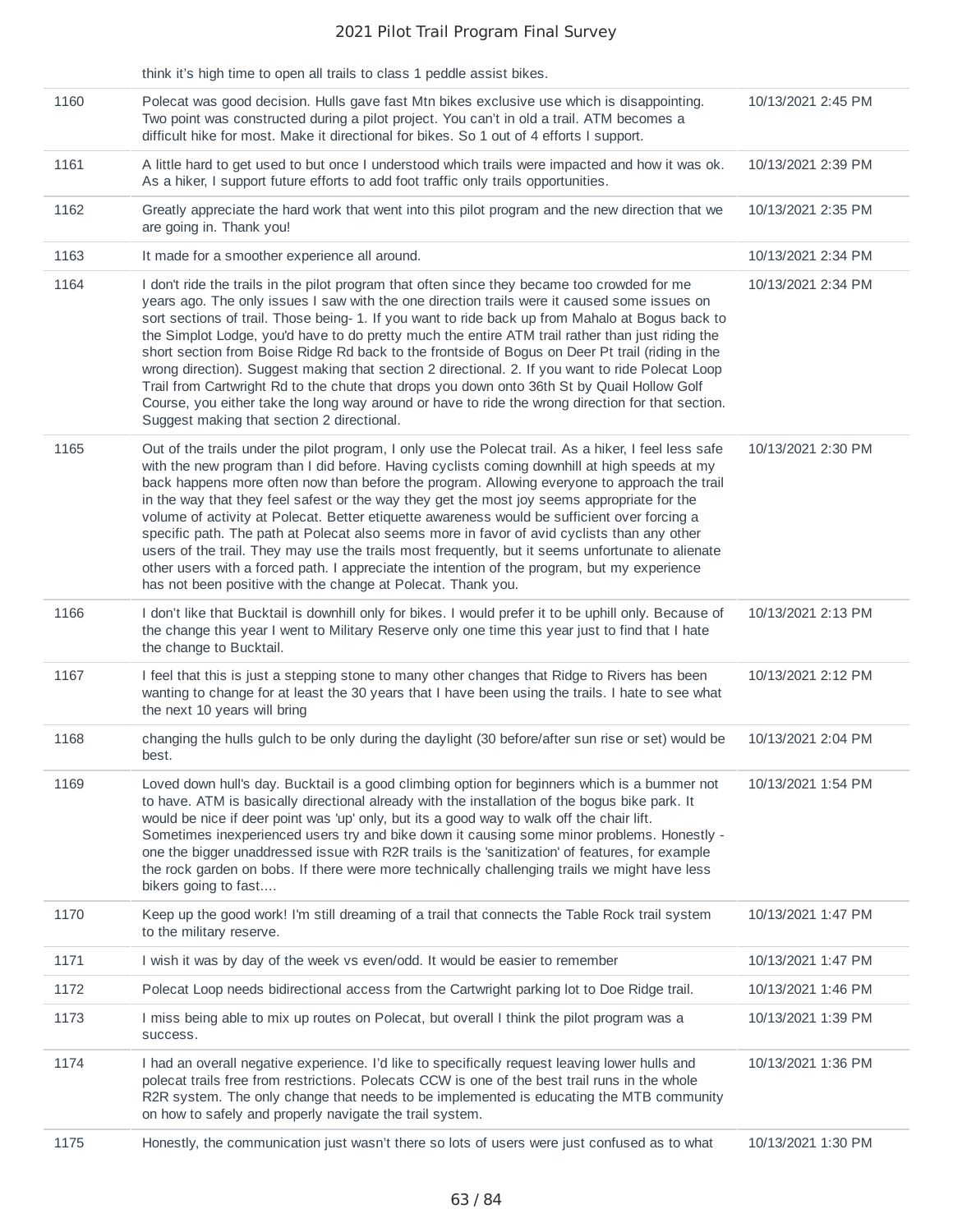day the direction of the trail was going which led to fingers getting pointed and bikers just choosing to abandon lower hulls.

| 1176 | Excellent                                                                                                                                                                                                                                                                                                                                                                                                                                                                                                                                                                                        | 10/13/2021 1:21 PM  |
|------|--------------------------------------------------------------------------------------------------------------------------------------------------------------------------------------------------------------------------------------------------------------------------------------------------------------------------------------------------------------------------------------------------------------------------------------------------------------------------------------------------------------------------------------------------------------------------------------------------|---------------------|
| 1177 | If the current direction stays the same on Polecat then I am fine with keeping it, if it goes the<br>other direction, I'd rather the whole thing go back to two way traffic.                                                                                                                                                                                                                                                                                                                                                                                                                     | 10/13/2021 1:15 PM  |
| 1178 | I was a skeptic, now I like all the changes on the trails I use.                                                                                                                                                                                                                                                                                                                                                                                                                                                                                                                                 | 10/13/2021 1:14 PM  |
| 1179 | Most of the people I know like/love the changes. However, there were definitely a few<br>hikers/bikers that I interacted with that were upset with the changes. Additionally, one issue<br>with the Lower Hull's change, is rain. After heavy rain Lower Hull's is still a good trail for<br>downhill. However, getting to Lower Hull's isn't always possible when trying not to damage wet<br>trails.                                                                                                                                                                                           | 10/13/2021 1:04 PM  |
| 1180 | I like the counter clockwise loops, but closed to everyone other than mountain bikers is not a<br>good idea                                                                                                                                                                                                                                                                                                                                                                                                                                                                                      | 10/13/2021 1:01 PM  |
| 1181 | For Polecat, Hulls G & RTM trails, I feel safer on the trails--knowing that I don't have to worry<br>about downhill riders. I also like giving bikers free reign so that can bomb down hill (which I<br>know they love). Thanks so much for all your work! Additionally, many of us use the trail 3-5<br>times a week. It might be a good idea to create a short term fundraiser for a specific project<br>and set a goal for contributions. When users know they are contributing to a specific project,<br>they are more likely to give.                                                       | 10/13/2021 12:44 PM |
| 1182 | I think the Hulls Gulch should be downhill traffic everyday, not every other day. It makes it too<br>confusing. Otherwise I think the pilot program was great. And I definitely would like Polecat to<br>change direction each year.                                                                                                                                                                                                                                                                                                                                                             | 10/13/2021 12:43 PM |
| 1183 | It was fine. I didn't feel that some of the changes were necessary. If they do become<br>permanent, please consider two changes. On ATM, please allow two way traffic between the<br>ridge road and Deer Point. This will allow connection to Mahalo. Also, on Pole Cat, please<br>allow two way traffic to Doe Ridge. Doe Ridge is two way, but currently, you can't access it<br>from the low end. Thank you for all you do!                                                                                                                                                                   | 10/13/2021 12:39 PM |
| 1184 | The pilot program is terrible. Maybe for bikers it great but for people who walk and hike this<br>was the worst! If I want to walk or hike a path I should be able to go on any day and in any<br>direction I want.                                                                                                                                                                                                                                                                                                                                                                              | 10/13/2021 12:38 PM |
| 1185 | Very positive, no negative experiences.                                                                                                                                                                                                                                                                                                                                                                                                                                                                                                                                                          | 10/13/2021 12:38 PM |
| 1186 | Great                                                                                                                                                                                                                                                                                                                                                                                                                                                                                                                                                                                            | 10/13/2021 12:26 PM |
| 1187 | Great changes. Sometimes I find myself checking which day of the month it is once I start<br>riding, but I sure do appreciate not running into anyone on Hulls.                                                                                                                                                                                                                                                                                                                                                                                                                                  | 10/13/2021 12:20 PM |
| 1188 | I appreciate the effort to improve user visits. I am a hiker and mountain biker and do feel the<br>changes to lower hulls favor cyclists but is a much better trail for other users. I would<br>recommend making lower hulls uphill cycling only and allow all users every day. Its unfortunate<br>that mostly hikers use that trail in my experience in the past 25 years and they are not allowed<br>on it for half the month while cyclists get use daily.                                                                                                                                    | 10/13/2021 12:18 PM |
| 1189 | I use Pole Cat and Lower Hulls, and I am a fan of the changes, they make sense. The hard<br>part is adoption. Even with signage it seems that people choose not to follow the rules. Maybe<br>make the signs nice and big and bright neon green haha!                                                                                                                                                                                                                                                                                                                                            | 10/13/2021 12:17 PM |
| 1190 | Good                                                                                                                                                                                                                                                                                                                                                                                                                                                                                                                                                                                             | 10/13/2021 12:14 PM |
| 1191 | I think it is a good idea but it makes me nervous because not everyone follows it and mt bikers<br>ride downhill like there shouldn't be anyone in the way I think it is worth continuing but in<br>general would prefer for specific trails to have consistent norms instead of the odd/even plan.<br>It's better than nothing though! Thank you!                                                                                                                                                                                                                                               | 10/13/2021 12:14 PM |
| 1192 | I have biked Lower Hulls Gulch, Bucktail, and Polecat during this time. I have enjoyed the<br>downhill only odd days on Hulls Gulch and find myself riding that trail more than I used to.<br>Previously Lower Hulls was not suitable for downhill mountain biking during busy times due to<br>the number of blind corners, short sight lines, and hikers on the trail. Even if you are riding a<br>reasonable speed hikers always seem to be spooked by the presence of a bike on the trail<br>even with a bell. The next pilot program should implement a rule to require equestrians to clean | 10/13/2021 12:06 PM |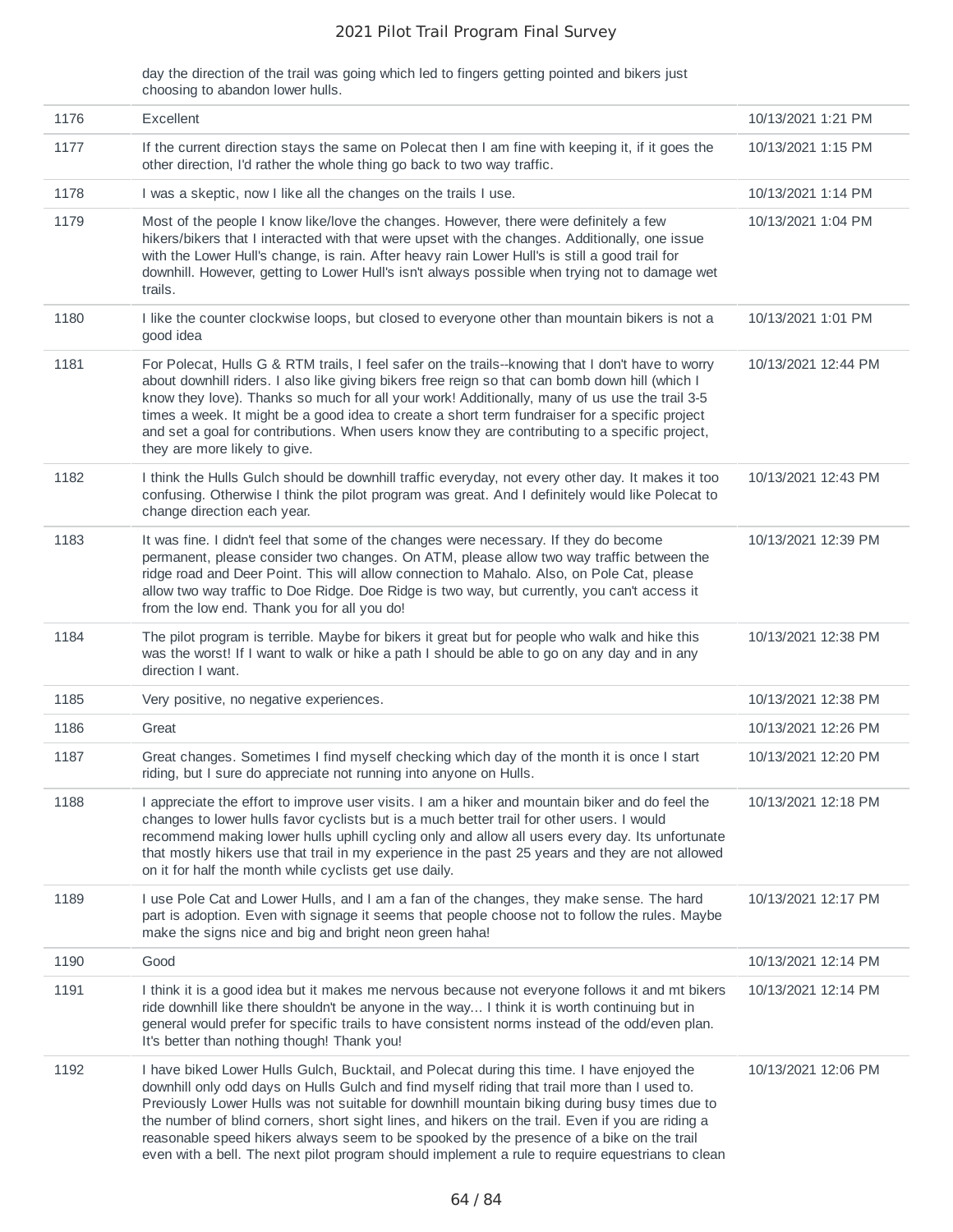up after their animals. It doesn't make any sense that horses can leave giant piles of manure on the trail. Serious question: if the trail is covered in horse poop are you supposed to ride and hike through it like you are with mud?

| 1193 | Speaking as a regular trail runner and mountain biker--Overall, I appreciate the work that has<br>been put into managing multiple trail users out there--I know it's tough to make everyone<br>happy. I run regularly in the military preserve area, and I don't understand why<br>runners/walkers/hikers lost the original outer trail that runs along the ridge to mountain bikers.<br>It's clear that the influx of mountain bikers into the area is the reason for this change--why is it<br>that the other trail users lose access to that trail? It was great to run along that ridge, and it<br>seems safer to run/hike that stretch that fly down on a bike. Aesthetically it also looks really<br>bad to have near parallel trails there--and ecologically, it means that the footprint of the trails<br>extends beyond the trail and now includes the space between the trails. But I'm also torn<br>because it is definitely nice to run and not worry about a mountain biker speeding up behind<br>me. I'm worried about the precedent this sets--mountain bikers bully other users off the trail,<br>and eventually that means they get it exclusively to themselves (?). I'm sure there are answers<br>to these questions--some of these decisions just don't seem very intuitive to me and it also<br>seems that everyone is afraid to say the truth, which is that while so many mountain bikers are<br>safe and respectful, as a user group, everyone is bending over backwards to accommodate<br>mountain bikers who refuse to observe the long standing rules/expectations. | 10/13/2021 11:46 AM |
|------|------------------------------------------------------------------------------------------------------------------------------------------------------------------------------------------------------------------------------------------------------------------------------------------------------------------------------------------------------------------------------------------------------------------------------------------------------------------------------------------------------------------------------------------------------------------------------------------------------------------------------------------------------------------------------------------------------------------------------------------------------------------------------------------------------------------------------------------------------------------------------------------------------------------------------------------------------------------------------------------------------------------------------------------------------------------------------------------------------------------------------------------------------------------------------------------------------------------------------------------------------------------------------------------------------------------------------------------------------------------------------------------------------------------------------------------------------------------------------------------------------------------------------------------------------------------------------------------------|---------------------|
| 1194 | Great                                                                                                                                                                                                                                                                                                                                                                                                                                                                                                                                                                                                                                                                                                                                                                                                                                                                                                                                                                                                                                                                                                                                                                                                                                                                                                                                                                                                                                                                                                                                                                                          | 10/13/2021 11:41 AM |
| 1195 | I love the new pedestrian only trail at Military.                                                                                                                                                                                                                                                                                                                                                                                                                                                                                                                                                                                                                                                                                                                                                                                                                                                                                                                                                                                                                                                                                                                                                                                                                                                                                                                                                                                                                                                                                                                                              | 10/13/2021 11:38 AM |
| 1196 | The ideas are good. Directional trails work in other areas, as long as everyone follows the<br>rules. But your signs were TERRIBLE. Way too much information, not nearly big enough text<br>for the important bits. Especially on Hulls. "IF YOU WANT PEOPLE TO READ YOU HAVE TO<br>MAKE IT EASY" vs "We're trying a new trail management strategy, it would be cool if you read<br>the signs please. Hulls is closed to hikers on odd days, and closed to downhill bikers on even<br>days. We'd appreciate if you followed the rules" WHICH ONE STANDS OUT MORE?                                                                                                                                                                                                                                                                                                                                                                                                                                                                                                                                                                                                                                                                                                                                                                                                                                                                                                                                                                                                                              | 10/13/2021 11:36 AM |
| 1197 | overall positive Hulls Gulch feels much safer ATM way less obnoxious I REALLY miss riding<br>uphill on Bucktail and down the ridge. That was my go to trail route for years. I think there<br>should be a comparable uphill option if Bucktail is to be closed to uphill biking. More trails in<br>West Boise/Eagle please! Thanks for all you do!                                                                                                                                                                                                                                                                                                                                                                                                                                                                                                                                                                                                                                                                                                                                                                                                                                                                                                                                                                                                                                                                                                                                                                                                                                             | 10/13/2021 11:29 AM |
| 1198 | Despite the signs, communications, and expectations. My Hulls Downhill bikers only<br>experience has resulted in a hiker on the trail 50% of the time.                                                                                                                                                                                                                                                                                                                                                                                                                                                                                                                                                                                                                                                                                                                                                                                                                                                                                                                                                                                                                                                                                                                                                                                                                                                                                                                                                                                                                                         | 10/13/2021 11:29 AM |
| 1199 | Took away trails for foot traffic, gave it to mountain bikers, and gave unequal access to<br>mountain bikers. When every month starts with an odd #, they get more days than the foot<br>travelers who can be stranded without a way to come down the gulch directly.                                                                                                                                                                                                                                                                                                                                                                                                                                                                                                                                                                                                                                                                                                                                                                                                                                                                                                                                                                                                                                                                                                                                                                                                                                                                                                                          | 10/13/2021 11:27 AM |
| 1200 | It's very annoying to plan a hulls into odd or even days. Also, only time I've almost been hit by<br>a bike was during pilot. The experiment doesn't mistake proof or solve that. Ban bikes on hills<br>or leave it alone.                                                                                                                                                                                                                                                                                                                                                                                                                                                                                                                                                                                                                                                                                                                                                                                                                                                                                                                                                                                                                                                                                                                                                                                                                                                                                                                                                                     | 10/13/2021 11:25 AM |
| 1201 | Bucktail \$ Two Point good experince. Lower Hulls Gulch not so good. The sign explaining the<br>who, what and when looks like something out of "Saturday Night Live".                                                                                                                                                                                                                                                                                                                                                                                                                                                                                                                                                                                                                                                                                                                                                                                                                                                                                                                                                                                                                                                                                                                                                                                                                                                                                                                                                                                                                          | 10/13/2021 11:25 AM |
| 1202 | It was great for me! Made the rules simple to understand.                                                                                                                                                                                                                                                                                                                                                                                                                                                                                                                                                                                                                                                                                                                                                                                                                                                                                                                                                                                                                                                                                                                                                                                                                                                                                                                                                                                                                                                                                                                                      | 10/13/2021 11:08 AM |
| 1203 | I think you guys did a really great job of trying to meet everyone's needs - and still maintain<br>safe trails and clear rules. Very well done!                                                                                                                                                                                                                                                                                                                                                                                                                                                                                                                                                                                                                                                                                                                                                                                                                                                                                                                                                                                                                                                                                                                                                                                                                                                                                                                                                                                                                                                | 10/13/2021 10:50 AM |
| 1204 | Love it                                                                                                                                                                                                                                                                                                                                                                                                                                                                                                                                                                                                                                                                                                                                                                                                                                                                                                                                                                                                                                                                                                                                                                                                                                                                                                                                                                                                                                                                                                                                                                                        | 10/13/2021 10:47 AM |
| 1205 | Sadly, it took so long for this to occur especially with Hull's Gultch with such heavy traffic and<br>blind corners.                                                                                                                                                                                                                                                                                                                                                                                                                                                                                                                                                                                                                                                                                                                                                                                                                                                                                                                                                                                                                                                                                                                                                                                                                                                                                                                                                                                                                                                                           | 10/13/2021 10:47 AM |
| 1206 | I like the new program because I believe it's safer for all users of the trail system.                                                                                                                                                                                                                                                                                                                                                                                                                                                                                                                                                                                                                                                                                                                                                                                                                                                                                                                                                                                                                                                                                                                                                                                                                                                                                                                                                                                                                                                                                                         | 10/13/2021 10:45 AM |
| 1207 | At first I was pretty angry about the change of direction on Polecat and Bucktail because it<br>was opposite of how I usually rode it. I have adapted now.                                                                                                                                                                                                                                                                                                                                                                                                                                                                                                                                                                                                                                                                                                                                                                                                                                                                                                                                                                                                                                                                                                                                                                                                                                                                                                                                                                                                                                     | 10/13/2021 10:43 AM |
| 1208 | Liked the ideas and we'll need more of these types of adaptations as the crowding increases. I<br>believe an opportunity was missed with Buck Tail though. It's not that great of a downhill only                                                                                                                                                                                                                                                                                                                                                                                                                                                                                                                                                                                                                                                                                                                                                                                                                                                                                                                                                                                                                                                                                                                                                                                                                                                                                                                                                                                              | 10/13/2021 10:33 AM |

i.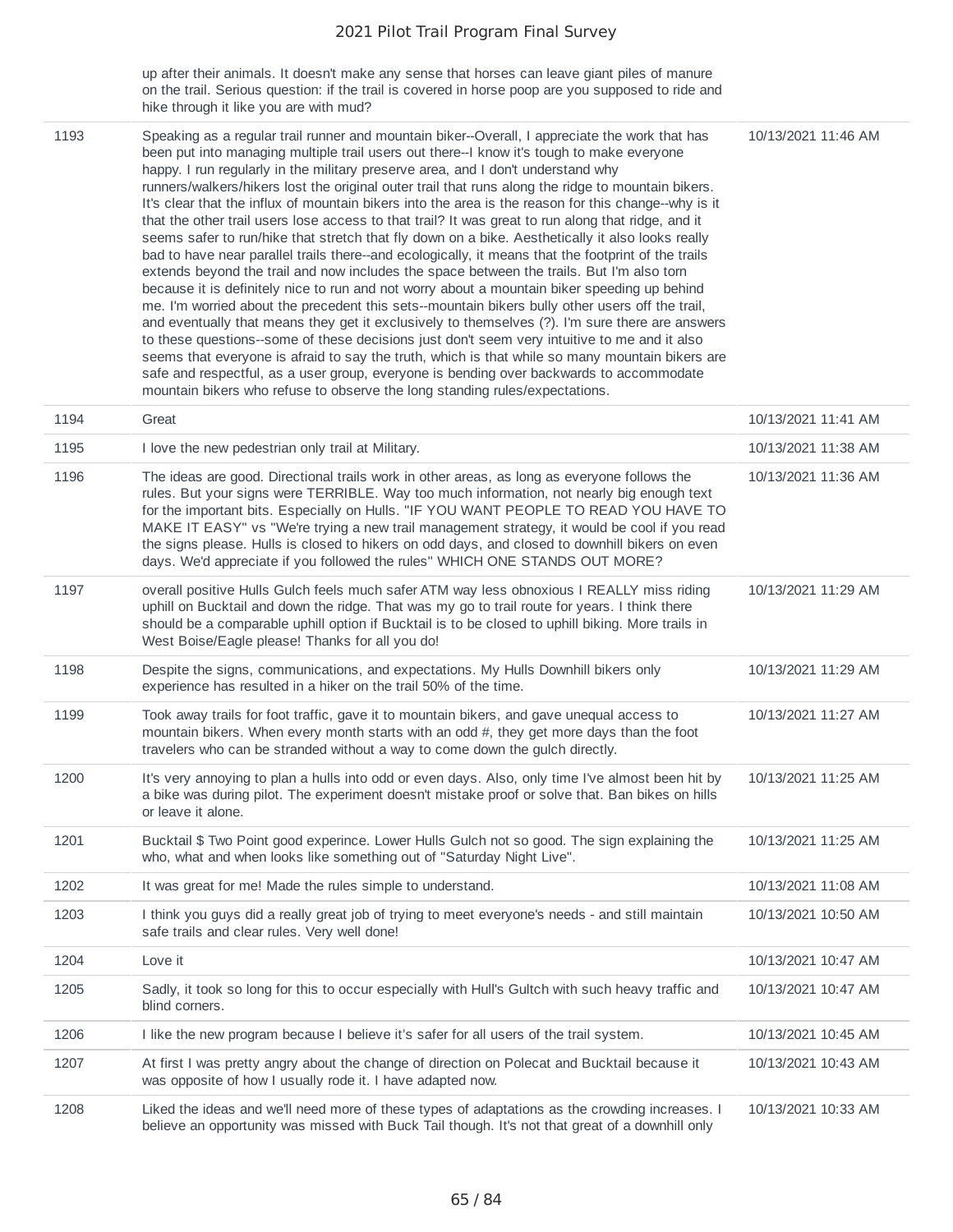trail. With building a new trail, it would have been nice to see the new construction purpose built for downhill mountain bike traffic and leaving the original trail as a pedestrian only trail.

| 1209 | I would like to suggest that the even/odd days for the Lower Hulls Gulch system be switched<br>so that hikers have more opportunity to be on the trail. With downhill bikes on odd days, that<br>gives them an extra 7 times, and sometimes back-to-back days, when months end in a 31.                                                                                                                                      | 10/13/2021 10:20 AM |
|------|------------------------------------------------------------------------------------------------------------------------------------------------------------------------------------------------------------------------------------------------------------------------------------------------------------------------------------------------------------------------------------------------------------------------------|---------------------|
| 1210 | I have children and we need to be able to go back the way we came. We cannot go just one<br>direction. They do not have the stamina to do a long loop.                                                                                                                                                                                                                                                                       | 10/13/2021 10:20 AM |
| 1211 | I had a few conflicts early on in hulls gulch with users going the wrong direction, these seemed<br>to go away as the summer progressed. overall I would say it went very well. I really like the<br>changes to bucktail now. hopefully the hikers and equestrians are happy with new trail also                                                                                                                             | 10/13/2021 10:16 AM |
| 1212 | Excellent                                                                                                                                                                                                                                                                                                                                                                                                                    | 10/13/2021 10:09 AM |
| 1213 | I felt discouraged from using the Hulls Gulch trail. You did a good job with the new trail in the<br>Military Reserve - separating bikers and foot traffic. Hoping the new foot trail will hold up in<br>wetter conditions.                                                                                                                                                                                                  | 10/13/2021 10:08 AM |
| 1214 | Overall, very good - The signs are very helpful as it was hard to remember which days were for<br>what.                                                                                                                                                                                                                                                                                                                      | 10/13/2021 10:06 AM |
| 1215 |                                                                                                                                                                                                                                                                                                                                                                                                                              | 10/13/2021 10:06 AM |
| 1216 | Very happy with the Hulls program and R2R being open to change and feedback. Keep it up!                                                                                                                                                                                                                                                                                                                                     | 10/13/2021 10:03 AM |
| 1217 | For the impacted trails that I rode, this made a huge improvement. I used to hate Polecat<br>because of the 2-way traffic and blind corners, but now it is one of my local favorites. The<br>changes to Bucktail so far are awesome, too.                                                                                                                                                                                    | 10/13/2021 10:00 AM |
| 1218 | Absolutely BS. Nobody to enforce it. So quit with all the dumb rules. You can't get people to<br>pick up their pet's poop, that has been a failure. You can't get people to park correctly on<br>Millitary Reserve road. When do you plan to remove old fencing (all across the foothills) that is<br>a hazard for wildlife and an eyesore to people? Work on things that you can control and<br>enforce.                    | 10/13/2021 9:58 AM  |
| 1219 | It seemed to work well. I still think with all of the new users and how busy Boise has gotten to<br>see more single use and directional trails in the area would be ideal.                                                                                                                                                                                                                                                   | 10/13/2021 9:56 AM  |
| 1220 | I support the directional use of polecat for maybe the busiest part of the season. However, for<br>years I have used the loop in the clockwise direction for my workout. It would be good to do it<br>this way againsometimes at least.                                                                                                                                                                                      | 10/13/2021 9:54 AM  |
| 1221 | Love it                                                                                                                                                                                                                                                                                                                                                                                                                      | 10/13/2021 9:52 AM  |
| 1222 | Very favorable. I use Polecat, Military Reserve, and Table Rock areas most frequently, and as<br>a retiree, frequent the trails on mostly weekday mornings, avoiding the very busy weekends. I<br>found the one-way loops on Polecat, Bucktail, and Around the Mountain very appealing, as I<br>didn't have to dismount or pull over on my bike nearly so often, especially in areas where the<br>side slope was very steep. | 10/13/2021 9:50 AM  |
| 1223 | Confusing. And unnecessary especially Monday through Friday.                                                                                                                                                                                                                                                                                                                                                                 | 10/13/2021 9:47 AM  |
| 1224 | Generally ok concerning the program itself, but less so with other users being confused or just<br>choosing to ignore the new rules.                                                                                                                                                                                                                                                                                         | 10/13/2021 9:44 AM  |
| 1225 | Overall very positive.                                                                                                                                                                                                                                                                                                                                                                                                       | 10/13/2021 9:43 AM  |
| 1226 | I think you are doing a great job. I did notice that freestone ridge is getting pretty tore up.                                                                                                                                                                                                                                                                                                                              | 10/13/2021 9:42 AM  |
| 1227 | I thought everything was great. I would still love to see some additional thought and<br>investment to enable winter/wet weather trail use in some areas of ridge to rivers.                                                                                                                                                                                                                                                 | 10/13/2021 9:37 AM  |
| 1228 | Although I like the idea of this program, for someone like me who cannot plan to go very often<br>(usually a last min decision), if I can only go on certain days this will make it even harder for<br>me to enjoy the trails. I'd like to just be able to go whenever I want.                                                                                                                                               | 10/13/2021 9:36 AM  |
| 1229 | Polecat: counterclockwise for bikes, horses. Multidirectional for pedestrians.                                                                                                                                                                                                                                                                                                                                               | 10/13/2021 9:35 AM  |
| 1230 | I liked it for the most part but it's amazing how many people knew the signage was there and                                                                                                                                                                                                                                                                                                                                 | 10/13/2021 9:35 AM  |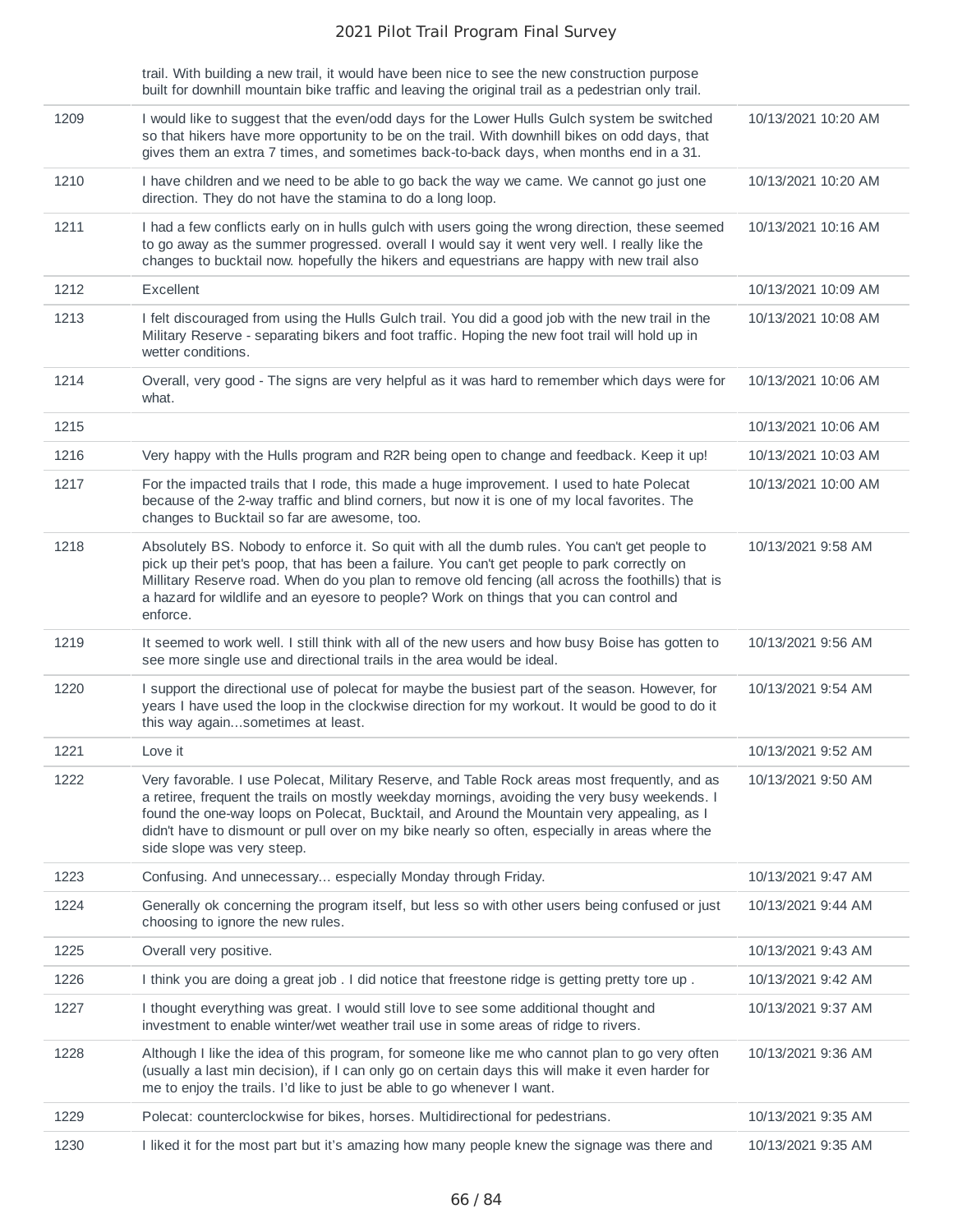|      | chose to ignore. Even saw some of the signage was altered                                                                                                                                                                                                                                                                                         |                    |
|------|---------------------------------------------------------------------------------------------------------------------------------------------------------------------------------------------------------------------------------------------------------------------------------------------------------------------------------------------------|--------------------|
| 1231 | I often chose not to use the trails system at all based on the even day/odd day scheduling.                                                                                                                                                                                                                                                       | 10/13/2021 9:22 AM |
| 1232 | great communication to allow users to input their thoughts                                                                                                                                                                                                                                                                                        | 10/13/2021 9:21 AM |
| 1233 | Overall good polecat however i feel is going the wrong direction so either switch it or leave<br>it open to go either way                                                                                                                                                                                                                         | 10/13/2021 9:19 AM |
| 1234 | Good. Like not having to deal with traffic in opposite direction. Thank you!                                                                                                                                                                                                                                                                      | 10/13/2021 9:18 AM |
| 1235 | I though hull's alternate days worked great. I would like to see Bob's trail do the same but on<br>opposite alternate days. ie downhill days opposite of hulls.                                                                                                                                                                                   | 10/13/2021 9:14 AM |
| 1236 | 1) Continued frustration because mtn. bikers still do not honor uphill travel by hikers on all<br>trails. 2) Bikers still ride too fast, downhill, on blind corners. 3) Bikers not calling out to hikers<br>when they approach from behind.                                                                                                       | 10/13/2021 9:12 AM |
| 1237 | Good experience. I like the odds and even days.                                                                                                                                                                                                                                                                                                   | 10/13/2021 9:05 AM |
| 1238 | The hulls gulch strategy improved the riding experience on that trail. There is higher danger of<br>incidents though for user who choose to hike up the trail on a odd day, with some mtb moving<br>fast and not expecting up hill hikers.                                                                                                        | 10/13/2021 9:03 AM |
| 1239 | Although I do a lot of mountain biking in the foothills, I also do a lot of hiking & running too. I<br>think the pilot program has been great for the Ridge to Rivers trail system. The one way trails<br>do help with general flow for all traffic, especially with the recent increase in the Treasure Vally<br>population                      | 10/13/2021 9:01 AM |
| 1240 | My question on the pilot program is, would this be seasonal? The lower hulls Gulch is a good<br>trail to use in the winter time since it is sandy and drys out fairly quickly. During the summer<br>time, early fall there are lots of places to go. If it is seasonal then i would be ok with it<br>otherwise not.                               | 10/13/2021 8:54 AM |
| 1241 | Unfortunately, Hulls even/odd days seemed frequently not obeyed (even late in the pilot). Will<br>the even/odd days be in effect in the winter when the trail is suitable for hiking but not riding??                                                                                                                                             | 10/13/2021 8:51 AM |
| 1242 | I appreciate the creativity being applied to finding solutions to trail management--however, I<br>really miss being able to run the opposite way at Polecat, so for the single direction trails,<br>maybe something like the odd-even days could be applied, where trail users travel<br>counterclockwise on odd days and clockwise on even days. | 10/13/2021 8:45 AM |
| 1243 | Liked biking down bucktail. But the uphill is not as nice now. Miss hiking up bucktail along the<br>rim.                                                                                                                                                                                                                                          | 10/13/2021 8:45 AM |
| 1244 | I think it's genius. I ride a lot, but am only an intermediate skilled rider and I feel a lot safer<br>with traffic only going one way.                                                                                                                                                                                                           | 10/13/2021 8:44 AM |
| 1245 | Pilot trail program was a band-aid for high use trails. Building more sustainable trails and re-<br>routing currently unsustainable trails like Freestone would be a great improvement to that area.                                                                                                                                              | 10/13/2021 8:41 AM |
| 1246 | Love the changes and separation of use strategy. The improvements to Bucktail are a great<br>start and giving similar treatment to other trails will make the MTB community very happy.                                                                                                                                                           | 10/13/2021 8:41 AM |
| 1247 | Overall experience is positive. On even days at Lower Hulls Gulch, no bike traffic uphill. Let<br>hikers and horses have it all on even days and bikers have it all on odd days.                                                                                                                                                                  | 10/13/2021 8:40 AM |
| 1248 | Hulls Gulch, Bucktrail and Around the mountain pilots are great. I would like to see an<br>even/odd day system used on Polecat that specifies the direction of travel for the day, so that<br>you can ride it in both directions.                                                                                                                 | 10/13/2021 8:39 AM |
| 1249 | A little confusing at first. But once I got more into using those trails it was actually really nice<br>and made those handful of trails more enjoyable.                                                                                                                                                                                          | 10/13/2021 8:35 AM |
| 1250 | Mostly positive. It would be nice if some people didn't ignore the signs though.                                                                                                                                                                                                                                                                  | 10/13/2021 8:35 AM |
| 1251 | Enjoyed Hulls gulch trail in both directions. I've heard runners/walkers say they'd like time<br>without bikers but that seems like it would really complicate the model we've all learned                                                                                                                                                        | 10/13/2021 8:29 AM |
| 1252 | Don't want to be told how to recreate                                                                                                                                                                                                                                                                                                             | 10/13/2021 8:28 AM |
| 1253 | Pilot program was a step in the right direction. Overall the trails here need to be developed and                                                                                                                                                                                                                                                 | 10/13/2021 8:28 AM |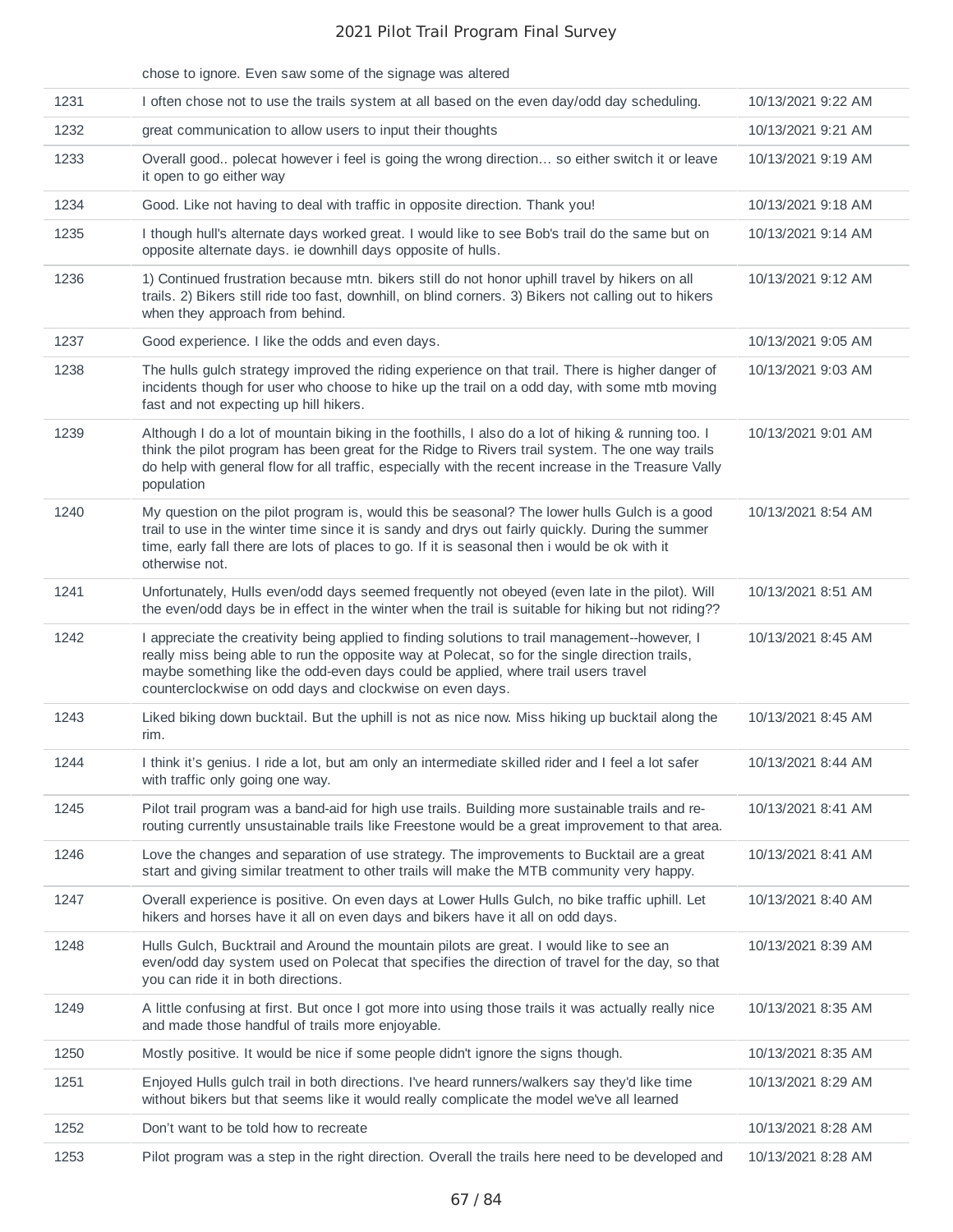managed for use-specific cases. Think of it like the government correctly regulating a market. Do it right and regulate it well for all the use cases otherwise you're going to constantly run into user conflicts, rogue trail building, etc.

| 1254 | Well done! Proof that these type of concepts work and should be applied to additional trails.                                                                                                                                                                                                                                                                                                                                                                                                                                                                                                                                                                                                                                                                   | 10/13/2021 8:27 AM |
|------|-----------------------------------------------------------------------------------------------------------------------------------------------------------------------------------------------------------------------------------------------------------------------------------------------------------------------------------------------------------------------------------------------------------------------------------------------------------------------------------------------------------------------------------------------------------------------------------------------------------------------------------------------------------------------------------------------------------------------------------------------------------------|--------------------|
| 1255 | The changes to Lower Hulls Gulch heavily favors mountain bikers, who are consistently the<br>ones who are the most rude and least courteous of all trail users in my opinion. They should<br>not be rewarded for bad behavior.                                                                                                                                                                                                                                                                                                                                                                                                                                                                                                                                  | 10/13/2021 8:26 AM |
| 1256 | I am so happy you are making an effort to mitigate the crowded trails and I'm impressed with<br>your willingness to think outside of the box on this issue.                                                                                                                                                                                                                                                                                                                                                                                                                                                                                                                                                                                                     | 10/13/2021 8:21 AM |
| 1257 | Directionality control works                                                                                                                                                                                                                                                                                                                                                                                                                                                                                                                                                                                                                                                                                                                                    | 10/13/2021 8:20 AM |
| 1258 | I'm 50 and born and raised in Idaho. I grew up playing in the foothills in the 70s and started<br>mountain biking in the 80s. I recall weekends when you could go the entire afternoon and no<br>see another person on the trails. Having watched other areas of the country implement similar<br>trail programs I was always happy that Boise did not "need" to do such a thing. However, with<br>increased use things have changed. I still don't think we are at the point where it is an outright<br>necessity to implement the recent changes, but it has been helpful to see the positives come<br>from the trail program and it definitely seems proactive to get in front of potential issues and<br>preserve the great thing we have going. Good work! | 10/13/2021 8:18 AM |
| 1259 | Great changes to address all of the new demands. Archery range needs upgrades to<br>infrastructure: parking, shade, bathrooms                                                                                                                                                                                                                                                                                                                                                                                                                                                                                                                                                                                                                                   | 10/13/2021 8:17 AM |
| 1260 | There were a lot of knuckleheads claiming they did not see the signage and traveling the wrong<br>direction. Please make the text on the signs larger and simpler.                                                                                                                                                                                                                                                                                                                                                                                                                                                                                                                                                                                              | 10/13/2021 8:16 AM |
| 1261 | Good experience when users followed the rules                                                                                                                                                                                                                                                                                                                                                                                                                                                                                                                                                                                                                                                                                                                   | 10/13/2021 8:16 AM |
| 1262 | Believe it is inconvenient and unnecessary. Enjoyment of our foothills trails should be open to<br>all, every day. We just have to be observant and courteous. Maybe that should be the<br>message on the signage, rather than rules and restrictions.                                                                                                                                                                                                                                                                                                                                                                                                                                                                                                          | 10/13/2021 8:09 AM |
| 1263 | it was most goodmy BIGGEST and really only disappointment was that PoleCat was<br>only one direction all summer and there was never an option to alternate days/weeks/months<br>to travel in the other directionplease consider allowing both directions to be used                                                                                                                                                                                                                                                                                                                                                                                                                                                                                             | 10/13/2021 8:08 AM |
| 1264 | I love the new trail directions and user specific trails. Those trails feel less crowded, which<br>equals less conflict. I would love to see the changes become permanent.                                                                                                                                                                                                                                                                                                                                                                                                                                                                                                                                                                                      | 10/13/2021 8:05 AM |
| 1265 | I think the new guidance for trails is terrific! HOwever, the department should have posted<br>people at the trailheads on busy weekend days to help users understand the changes.<br>Additionally, the signage is too wordy and many users don't stand there long enough to<br>comprehend. The larger signs should say something along the lines of STOP - ARE YOU<br>SUPPOSED TO BE HERE? Odd calendar days - downhill bikes only   Even calendar days<br>hikers, horses in both directions, uphill bikes only                                                                                                                                                                                                                                                | 10/13/2021 8:01 AM |
| 1266 | I support all the proposed changes to address the increase in population the valley has<br>experienced.                                                                                                                                                                                                                                                                                                                                                                                                                                                                                                                                                                                                                                                         | 10/13/2021 7:56 AM |
| 1267 | The Hulls Gulch pilot program made my use of the trails much more enjoyable! Please keep<br>this! I am a mountain biker and trail runner and used the trail both days of the week. For both<br>uses, I found it so much more enjoyable, safer, and less crowded.                                                                                                                                                                                                                                                                                                                                                                                                                                                                                                | 10/13/2021 7:56 AM |
| 1268 | Loved it                                                                                                                                                                                                                                                                                                                                                                                                                                                                                                                                                                                                                                                                                                                                                        | 10/13/2021 7:56 AM |
| 1269 | Please expand the program to additional trails as to minimize user conflict--one idea would be<br>the red sands trail as it's a great downhill for mountain bikes but has blind corners and is also<br>frequently busy.                                                                                                                                                                                                                                                                                                                                                                                                                                                                                                                                         | 10/13/2021 7:56 AM |
| 1270 | The Bucktail/Two Point is a great solution and should be a model for future changes. The Hulls<br>Gulch change is a terrible solution and should be dropped. While your earlier surveys showed a<br>majority of respondents favoring the new approach, if you read the comments, particularly the<br>detailed comments from long-term trail users, they were highly negative and gave very<br>thoughtful reasons. None of the other pilots received anything like that number of negative<br>comments. Changes are needed as we grow, but we should strive to reach a level of<br>consensus about these changes. Majority votes in a non-scientific survey are not meaningful.                                                                                  | 10/13/2021 7:56 AM |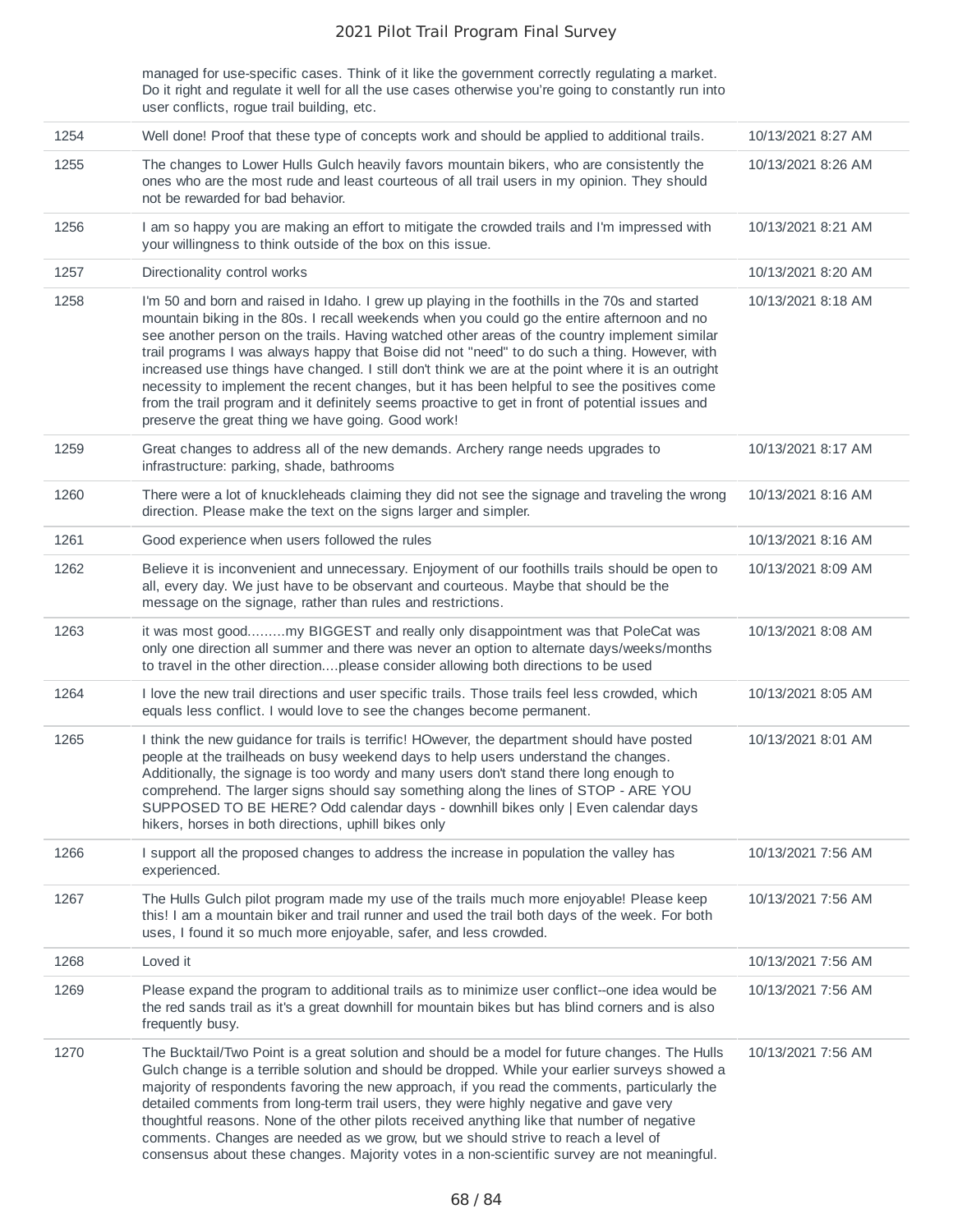|      | Clearly the changes to Hulls are upsetting to a number of users. Please reverse this change<br>and look for other creative solutions.                                                                                                                                                                                                                                                                                                                                                                                                                                                                                                                                                                                                                                                                                                                                                                                                                                             |                    |
|------|-----------------------------------------------------------------------------------------------------------------------------------------------------------------------------------------------------------------------------------------------------------------------------------------------------------------------------------------------------------------------------------------------------------------------------------------------------------------------------------------------------------------------------------------------------------------------------------------------------------------------------------------------------------------------------------------------------------------------------------------------------------------------------------------------------------------------------------------------------------------------------------------------------------------------------------------------------------------------------------|--------------------|
| 1271 | While seemingly difficult for some users to figure out whether a particular day is even or odd,<br>the pilot program alleviated conflict.                                                                                                                                                                                                                                                                                                                                                                                                                                                                                                                                                                                                                                                                                                                                                                                                                                         | 10/13/2021 7:55 AM |
| 1272 | I think this helped and you should consider expanding it to other high traffic trails. Thanks for<br>all the hard work that you do in maintaining the trails.                                                                                                                                                                                                                                                                                                                                                                                                                                                                                                                                                                                                                                                                                                                                                                                                                     | 10/13/2021 7:48 AM |
| 1273 | Favors mountain bikers over other users                                                                                                                                                                                                                                                                                                                                                                                                                                                                                                                                                                                                                                                                                                                                                                                                                                                                                                                                           | 10/13/2021 7:42 AM |
| 1274 | The directional changes were/are GREAT! Reduced user conflicts immensely! I SO hope they<br>stay in place permanently! Thank you for your efforts!                                                                                                                                                                                                                                                                                                                                                                                                                                                                                                                                                                                                                                                                                                                                                                                                                                | 10/13/2021 7:42 AM |
| 1275 | I really enjoyed and sought out the trails that would not have bikers on them. Made for a much<br>more relaxed hiking experience. I am all for a few less hiking trails (since we have an amazing<br>amount) in order to allow bikers to have their uninterrupted space too.                                                                                                                                                                                                                                                                                                                                                                                                                                                                                                                                                                                                                                                                                                      | 10/13/2021 7:39 AM |
| 1276 | I use Pole Cat and Around the Mountain the most-out of the the R2R pilot program. I have<br>really appreciated the one way direction. This way you do not have people coming at you all<br>the time (some of those are downhill people who do not like to stop for uphill riders). Another<br>benefit is you see less people, as people are spread across the whole trail as everyone travels<br>in one direction. No to changing the direction on Pole Cat--I hate riding up the narrow, steep<br>section! (the section where you come down towards the Collister trailhead) I also appreciate<br>the Hulls Gulch one direction downhill days. That trail is more like a downhill trail-people<br>scream down it. It is a great idea to switch the days for hikers and bikers. I have heard of<br>some hikers still using the trail on downhill biking days- so dangerous for the hikers! Thank you<br>R2R for working on making our trail system a more pleasurable experience! | 10/13/2021 7:39 AM |
| 1277 | The signs are VERY confusing                                                                                                                                                                                                                                                                                                                                                                                                                                                                                                                                                                                                                                                                                                                                                                                                                                                                                                                                                      | 10/13/2021 7:35 AM |
| 1278 | I like the initiative but communication could be better. Those that are use to using the trails<br>don't stop to read signage. I'd hate to suggest larger obnoxious signs. If there's no<br>"enforcement" I can see it not changing.                                                                                                                                                                                                                                                                                                                                                                                                                                                                                                                                                                                                                                                                                                                                              | 10/13/2021 7:34 AM |
| 1279 | Loved it                                                                                                                                                                                                                                                                                                                                                                                                                                                                                                                                                                                                                                                                                                                                                                                                                                                                                                                                                                          | 10/13/2021 7:30 AM |
| 1280 | During the week, (m-thur) in the morning there is very little bike traffic on polecat and lower<br>hulls trail so feel unnecessary for change. Also would prefer to walk opposite direction of bikes<br>so can see them coming rather than all in same direction.                                                                                                                                                                                                                                                                                                                                                                                                                                                                                                                                                                                                                                                                                                                 | 10/13/2021 7:30 AM |
| 1281 | I run and bike and both were improved. Please consider more frequent directional change on<br>Pole Cat than 1/year. Monthly?? Thanks for your efforts!                                                                                                                                                                                                                                                                                                                                                                                                                                                                                                                                                                                                                                                                                                                                                                                                                            | 10/13/2021 7:29 AM |
| 1282 | Seemed like an imposition at first, but then I really liked it.                                                                                                                                                                                                                                                                                                                                                                                                                                                                                                                                                                                                                                                                                                                                                                                                                                                                                                                   | 10/13/2021 7:18 AM |
| 1283 | I tried all the pilot program trails and loved it. I believe it is safer for all.                                                                                                                                                                                                                                                                                                                                                                                                                                                                                                                                                                                                                                                                                                                                                                                                                                                                                                 | 10/13/2021 7:17 AM |
| 1284 | Generally good except for the directional decision on polecat. If the direction was reversed I<br>would have been fine with it.                                                                                                                                                                                                                                                                                                                                                                                                                                                                                                                                                                                                                                                                                                                                                                                                                                                   | 10/13/2021 7:14 AM |
| 1285 | While most of the directional changes seem to work well, as a on foot user who frequents<br>Lower Hulls, the even/odd days is problematic. The program has prioritized cyclists over all<br>else. A cyclist is able to use Hulls everyday and there are more odd day months which causes<br>two days it can't be used by others. This has resulted in entire weekends with it being<br>unavailable. Aside from this, the constant use from cyclists is causing deep gouges on<br>sections making it difficult to pass on foot even for able bodied let alone those who are older or<br>have motility issues. I understand the importance of keeping the trails available for all so this<br>is why I'm voicing my concerns.                                                                                                                                                                                                                                                       | 10/13/2021 7:14 AM |
| 1286 | I thought it was a great idea. I ride the lower Hills Trail a lot and it's made it much safer and<br>more enjoyable.                                                                                                                                                                                                                                                                                                                                                                                                                                                                                                                                                                                                                                                                                                                                                                                                                                                              | 10/13/2021 7:09 AM |
| 1287 | I liked most of the pilot, except for Hulls. This trail is significantly under used by the biking vs<br>hiking and walking. Early on bikers were shuttling to the top via cars on 8th, but now it's very<br>limited group of users. Coming into the wet season, Hulls is one of the better trails for hiking,                                                                                                                                                                                                                                                                                                                                                                                                                                                                                                                                                                                                                                                                     | 10/13/2021 7:08 AM |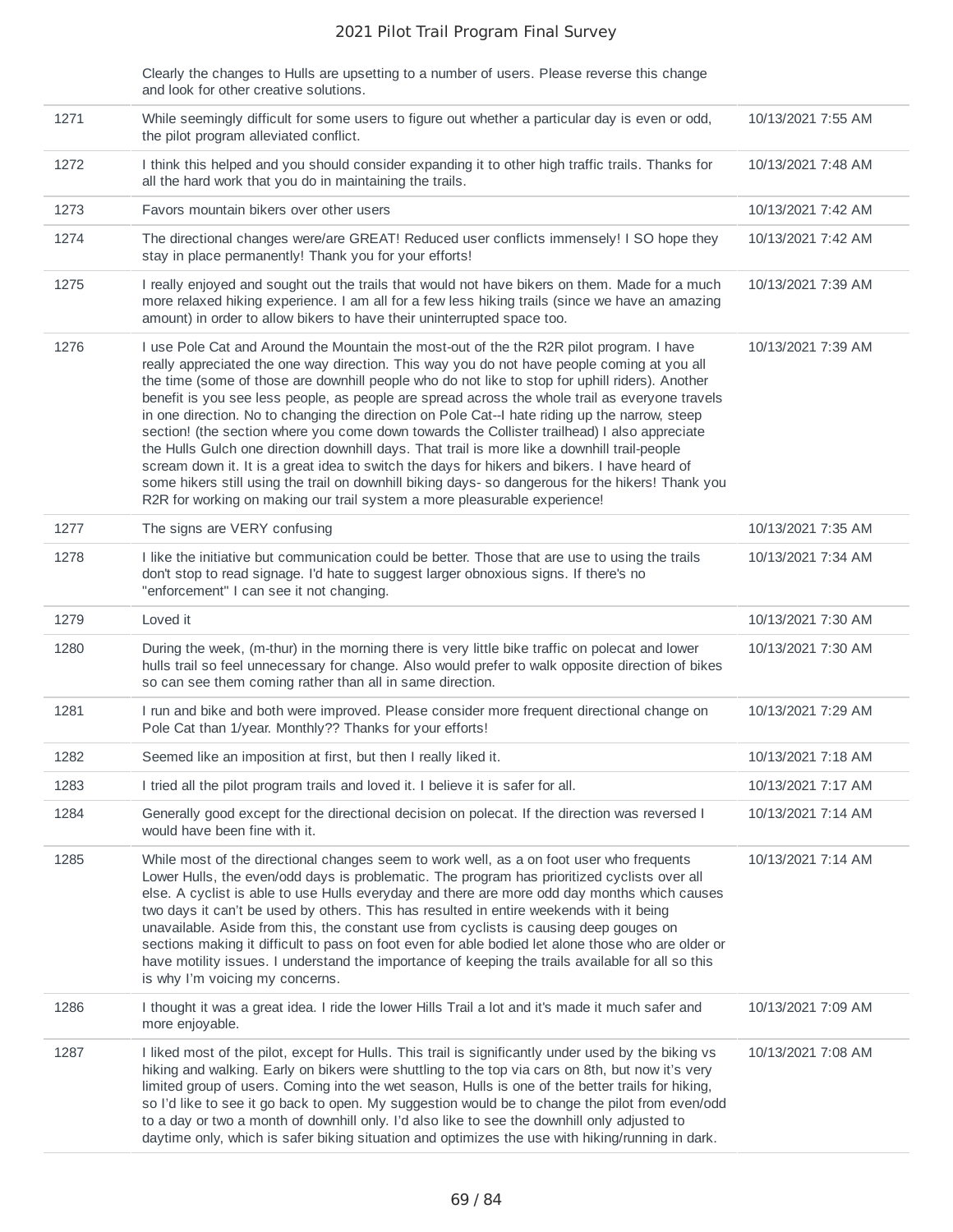| 1288 | During the week, the trails aren't crowded at all. I would only make changes on weekends.                                                                                                                                                                                                                                                                                                                                                                                                                                                            | 10/13/2021 7:06 AM |
|------|------------------------------------------------------------------------------------------------------------------------------------------------------------------------------------------------------------------------------------------------------------------------------------------------------------------------------------------------------------------------------------------------------------------------------------------------------------------------------------------------------------------------------------------------------|--------------------|
| 1289 | Trails are more crowded and these management tools help limit negative trail interactions and<br>increase safety for all users.                                                                                                                                                                                                                                                                                                                                                                                                                      | 10/13/2021 7:04 AM |
| 1290 | 8                                                                                                                                                                                                                                                                                                                                                                                                                                                                                                                                                    | 10/13/2021 7:02 AM |
| 1291 | Generally good, but noted a marked increase in users of the trail system. This system<br>includes the unofficial trails that have become important pathways for exercise and for moving<br>between and among neighborhoods. I hope the City can find ways to work with these trails'<br>landowners to formalize and, in some cases, re-route sections of these pathways to reduce<br>erosion and avoid potential landowner/pedestrian conflict.                                                                                                      | 10/13/2021 7:00 AM |
| 1292 | Too much dog waste on the trails. Too many unused day on Hull's, empty trails during the<br>daytime. People not following the rule, uphill riders on Buck's. I do see less e-bikes so that an<br>improvement.                                                                                                                                                                                                                                                                                                                                        | 10/13/2021 6:59 AM |
| 1293 | I much prefer the one way traffic on polecat. Even with a full parking lot, you don't see many<br>people on the trail because you're all going in the same direction. You don't have to stop<br>constantly, especially in those dangerous blind corners, to let people pass. Way to go and<br>thank you for your efforts.                                                                                                                                                                                                                            | 10/13/2021 6:57 AM |
| 1294 | The hulls trail is more dangerous now because it is so popular people (all it takes is one) either<br>ignore or rebel and go against the days pattern thus you have to be careful just like before.                                                                                                                                                                                                                                                                                                                                                  | 10/13/2021 6:51 AM |
| 1295 | Positive. Pole Cat needs to be clockwise all the time; that should have been a choice on the<br>Polecat question                                                                                                                                                                                                                                                                                                                                                                                                                                     | 10/13/2021 6:50 AM |
| 1296 | Other than Hulls Gulch, the changes all seem to work well. It seemed I was never able to use<br>Hulls gulch because of the date.                                                                                                                                                                                                                                                                                                                                                                                                                     | 10/13/2021 6:49 AM |
| 1297 | it was too hard to understand and lowered my positive experience when MTBing                                                                                                                                                                                                                                                                                                                                                                                                                                                                         | 10/13/2021 6:46 AM |
| 1298 | Great                                                                                                                                                                                                                                                                                                                                                                                                                                                                                                                                                | 10/13/2021 6:40 AM |
| 1299 | Great program! I think this next year we will have more people adhere to rules if they know<br>they are permanent.                                                                                                                                                                                                                                                                                                                                                                                                                                   | 10/13/2021 6:36 AM |
| 1300 | Great experience and I support the changes. Maybe loosen up the rule on ebikes.                                                                                                                                                                                                                                                                                                                                                                                                                                                                      | 10/13/2021 6:34 AM |
| 1301 | Helps trail usage. Some old timers are pretty grumpy about it.                                                                                                                                                                                                                                                                                                                                                                                                                                                                                       | 10/13/2021 6:33 AM |
| 1302 | I feel it was a good start to keeping the trails safe for everyone. I also feel like signs/education<br>needs to be better. Still encountered people during end of September who was traveling wrong<br>way on lower hulls gulch.                                                                                                                                                                                                                                                                                                                    | 10/13/2021 6:31 AM |
| 1303 | It was confusing and hard to keep track of when and what days we could go where we wanted.                                                                                                                                                                                                                                                                                                                                                                                                                                                           | 10/13/2021 6:29 AM |
| 1304 | Excellent, especially having lower hulls open for downhill only on odd days made the trail feel a<br>lot safer than before.                                                                                                                                                                                                                                                                                                                                                                                                                          | 10/13/2021 6:22 AM |
| 1305 | Thanks for the approach, asking users for input during the pilot.                                                                                                                                                                                                                                                                                                                                                                                                                                                                                    | 10/13/2021 6:21 AM |
| 1306 | I think all the pilot program changes make sense given the amount of trail use these days.                                                                                                                                                                                                                                                                                                                                                                                                                                                           | 10/13/2021 6:21 AM |
| 1307 | A lot of educating trail users who either did see the signs or heed them.                                                                                                                                                                                                                                                                                                                                                                                                                                                                            | 10/13/2021 6:21 AM |
| 1308 | The one-direction rules helped eliminate user conflicts on these very busy trails. There are still<br>issues with too many people on the trails overall, people wearing headphones, and hikers<br>thinking they own the trails.                                                                                                                                                                                                                                                                                                                      | 10/13/2021 6:15 AM |
| 1309 | Positive.                                                                                                                                                                                                                                                                                                                                                                                                                                                                                                                                            | 10/13/2021 6:09 AM |
| 1310 | It was fantastic. It made using those trails much more enjoyable as a biker, and also as a<br>hiker. Thank you.                                                                                                                                                                                                                                                                                                                                                                                                                                      | 10/13/2021 6:06 AM |
| 1311 | Overall I thought the pilot program was good. I appreciate the effort to improve our trail<br>experience. However I don't like being limited on where and how I can run. I like to be able to<br>just throw my shoes on and go, not having to plan out my run depending on what day it is. The<br>lower hills gulch trail was especially frustrating as it seemed I am always there on odd days. In<br>addition the signs are very confusing as to where it starts. There are signs EVERYWHERE so<br>it gave the illusion I wasn't allowed anywhere. | 10/13/2021 6:01 AM |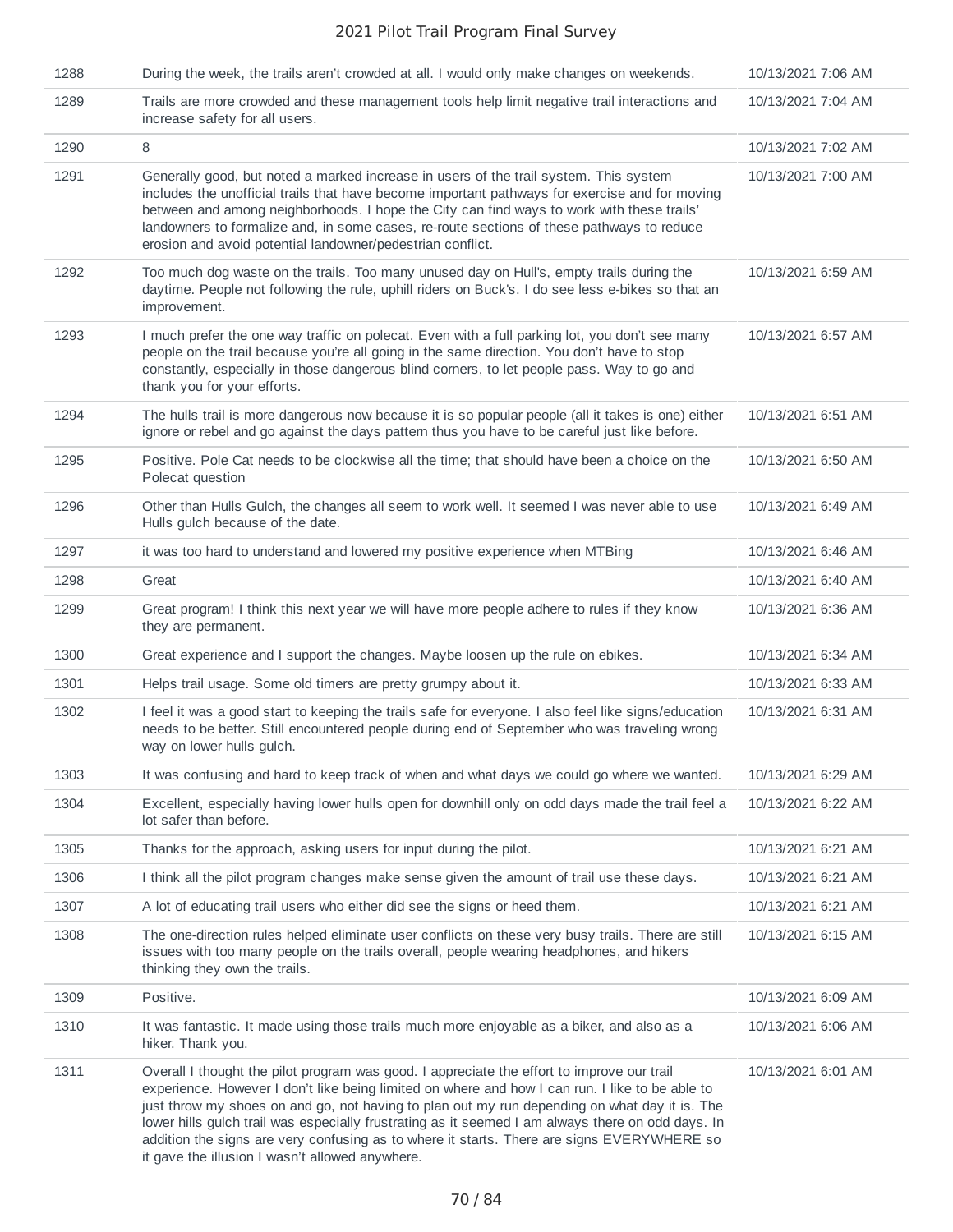| 1312 | I loved it, great ideas and vision by our Ridge to Rivers folks. They put in a lot of hard work<br>that goes unseen.                                                                                                                                                                                                                                                                                                            | 10/13/2021 6:00 AM  |
|------|---------------------------------------------------------------------------------------------------------------------------------------------------------------------------------------------------------------------------------------------------------------------------------------------------------------------------------------------------------------------------------------------------------------------------------|---------------------|
| 1313 | It was difficult at first because so many people are unfamiliar with outdoor etiquette and to add<br>directional traffic would cause major problems for enjoyment of the trails. A better use would<br>be to teach all the new residents etiquette on trail use through websites abs signage. I was<br>part of the initial R2R bridge installations. I hate to see the trails restricted by directional travel.                 | 10/13/2021 5:43 AM  |
| 1314 | The important part of the signs are buried in tiny font in a place that no one reads. No one<br>cares that it is a pilot program. Put the message of !!!!STOP!!!! DOWNHILL BIKE TRAFFIC<br>ONLY ON ODD DAYS as the BIG BOLD message or else no one reads it. You have the<br>attention of people for 0.5 seconds and if they cannot get to the important part in that amount<br>of time the the rest of the message is useless. | 10/13/2021 5:38 AM  |
| 1315 | Great initiative. Way to go Boise!                                                                                                                                                                                                                                                                                                                                                                                              | 10/13/2021 5:02 AM  |
| 1316 | Build downhill bike trail only and not Hulls Gultch                                                                                                                                                                                                                                                                                                                                                                             | 10/13/2021 4:53 AM  |
| 1317 | Was great need more MTB only trails However                                                                                                                                                                                                                                                                                                                                                                                     | 10/13/2021 4:42 AM  |
| 1318 | Terrible! Separating user groups has resulted in increased conflicts with one group feeling<br>entitled to superior use of the trails and other groups feeling excluded. And, the pilot program<br>gave too many days of exclusive use to one group. If the designated direction idea is<br>continued, it should be limited to 1 or 2 days a week max.                                                                          | 10/13/2021 4:39 AM  |
| 1319 | On Polecat it's really difficult to just do a short walk because you cannot come back the way<br>you came. I've hardly been on lower Hulls Gulch because I cannot remember which day I'm<br>allowed on it. I miss riding up Bucktail.                                                                                                                                                                                           | 10/13/2021 4:18 AM  |
| 1320 | I like to have options on the different workouts the trails provide. Making them one direction<br>limits my options on what type of workout my hike will be (I like to go up the steep side of<br>polecat ans cannot do this now)                                                                                                                                                                                               | 10/13/2021 4:00 AM  |
| 1321 | I have a disability and cannot walk far enough on Polecat now that it is one way. It would be<br>better if it went the other way.                                                                                                                                                                                                                                                                                               | 10/13/2021 3:31 AM  |
| 1322 | Well marked I liked polecat being one direction but I don't care which way                                                                                                                                                                                                                                                                                                                                                      | 10/13/2021 3:04 AM  |
| 1323 | Sadly avoided trail use                                                                                                                                                                                                                                                                                                                                                                                                         | 10/13/2021 1:43 AM  |
| 1324 | Great. I especially enjoyed the buck tail improvements. What a joy to mountain bike now.                                                                                                                                                                                                                                                                                                                                        | 10/13/2021 1:20 AM  |
| 1325 | It made a lot of the trails easier to enjoy. However, on PoleCat please extend the two way trail<br>from the upper parking lot to the doe ridge intersection.                                                                                                                                                                                                                                                                   | 10/13/2021 12:03 AM |
| 1326 | Needs a few tweaks if directional use will be permanent. Changing directions on even/odd days<br>would be the most flexible solution, but short of that, a few sections could be bi-directional.<br>Cartwright rd to bi-directional trail on Polecat is one example and Shafer Butte Rd to Ridge Rd<br>on ATM is another.                                                                                                       | 10/12/2021 11:48 PM |
| 1327 | I dislike the style of gate on lower hulls. Other than that there was no problem adapting to the<br>changes.                                                                                                                                                                                                                                                                                                                    | 10/12/2021 11:45 PM |
| 1328 | Went great                                                                                                                                                                                                                                                                                                                                                                                                                      | 10/12/2021 11:36 PM |
| 1329 | Overall very satisfied. The only issue I had was with lower hulls. I see the logic in it but with no<br>one way option like Polecat and ATM and no re-route like Bucks/Two Point the odd/even<br>system felt very restrictive and I ended up changing plans a good number of times because of<br>it. I haven't experienced very many times in the old system where traffic was a real issue<br>there, but that's just me.       | 10/12/2021 11:30 PM |
| 1330 | Positive. Challenges will likely always arise with any decision. With growth and increased use I<br>feel the high traffic area changes are overall safer and provide more enjoyable experience.<br>Although it's easy to wish it weren't necessary trail direction is supported in strategic locations<br>in lower foothills                                                                                                    | 10/12/2021 11:25 PM |
| 1331 | The hulls gulch change has been amazing. This strategy is a keep tool into helping prevent<br>trail widening. This strategy does need to be implemented on trails like Shane's to reduce<br>widening. Thanks                                                                                                                                                                                                                    | 10/12/2021 11:20 PM |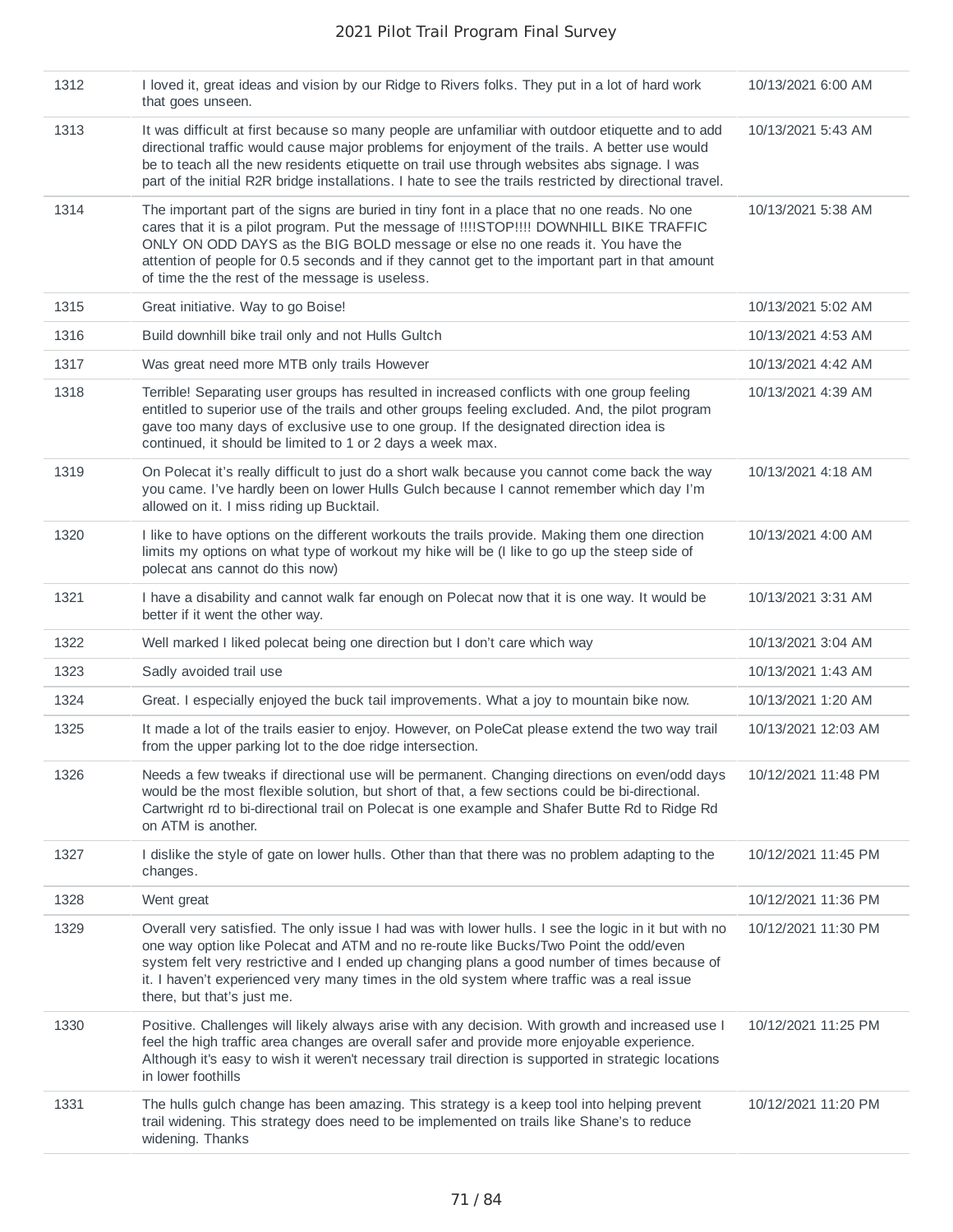| 1332 | I have seriously enjoyed it. I ride or run the polecat trail multiple times a week. I only answered<br>not being in support due to wanting to voice the idea of changing the direction on odd/even<br>days of polecat trail. It's great to ride both directions. However- I want to say that I am in<br>support of it remaining the same as it is now if that's not possible.                                                                                                                                                                                                               | 10/12/2021 11:16 PM |
|------|---------------------------------------------------------------------------------------------------------------------------------------------------------------------------------------------------------------------------------------------------------------------------------------------------------------------------------------------------------------------------------------------------------------------------------------------------------------------------------------------------------------------------------------------------------------------------------------------|---------------------|
| 1333 | It was great other than some users completely disregarding the program and going against the<br>flow.                                                                                                                                                                                                                                                                                                                                                                                                                                                                                       | 10/12/2021 11:01 PM |
| 1334 | Appreciate the willingness to pilot and gather feedback. Thank you!                                                                                                                                                                                                                                                                                                                                                                                                                                                                                                                         | 10/12/2021 10:57 PM |
| 1335 | Love the one way for biking on Bucktail. Guessing the walkers like the walk only trail too.<br>Maybe this could be done on some other trails too. I think the bike trail is on much better<br>shape now that bikers and walkers are separated.                                                                                                                                                                                                                                                                                                                                              | 10/12/2021 10:57 PM |
| 1336 | I appreciate the work put into the pilot program and feel it was a success. As I mtn biker and<br>hiker, I felt much more at ease and safe                                                                                                                                                                                                                                                                                                                                                                                                                                                  | 10/12/2021 10:57 PM |
| 1337 | I trail run too and love Two Point and the option to run a loop in lower Military Reserve just as<br>much as I love the mtb improvements to Bucktail. I like the idea of, Around the Mtn being<br>directional, but I recommend it alternate directions because it's different experience in both<br>directions.                                                                                                                                                                                                                                                                             | 10/12/2021 10:51 PM |
| 1338 | It was okay. Closing Hulls Gulch to one way was okay but it made nearby trails busier on<br>Saturdays. I think it made it frustrating for runners and bikers                                                                                                                                                                                                                                                                                                                                                                                                                                | 10/12/2021 10:33 PM |
| 1339 | Although I miss when there was less people on the trails, the adjustments the pilot program<br>made did help.                                                                                                                                                                                                                                                                                                                                                                                                                                                                               | 10/12/2021 10:32 PM |
| 1340 | It sucked big time! I felt like I was limited to one trail. E bike rules are unfair—I am 65 and ride<br>for my health and I do not go fast, but regarded as a menace. Just let me ride                                                                                                                                                                                                                                                                                                                                                                                                      | 10/12/2021 10:32 PM |
| 1341 | I rode all of the routes this year - just wish someone would put a calendar on the trail so I know<br>odd vs even for Hulls. I don't track days closely since Ive retired.                                                                                                                                                                                                                                                                                                                                                                                                                  | 10/12/2021 10:32 PM |
| 1342 | Seems too limited in non peak times ie middle Of the day. Signage needs to have less words<br>and have side by side instructions with only use of trail. Not how it's not to be used. Too hard<br>to decipher. Appreciate all the effort                                                                                                                                                                                                                                                                                                                                                    | 10/12/2021 10:27 PM |
| 1343 | Thank you for working hard to make the trail system accessible and enjoyable to all users and<br>for getting feedback from all!                                                                                                                                                                                                                                                                                                                                                                                                                                                             | 10/12/2021 10:18 PM |
| 1344 | Overall great! Initially I voted yes for directional on ATM, but there are zero breakouts past<br>deer creek (?) About 2 miles in. If you can't go 10 miles you are out of luck!                                                                                                                                                                                                                                                                                                                                                                                                            | 10/12/2021 10:18 PM |
| 1345 | Generally good. I was confused by the every other day use restrictions. I never knew which<br>day was which, so I mostly rode other trails.                                                                                                                                                                                                                                                                                                                                                                                                                                                 | 10/12/2021 10:05 PM |
| 1346 | I enjoy mountain biking on Hulls and Bucktail with the one direction trails much more than I<br>was before the change due to user conflicts and # of users. I think the program works well. I<br>also hike with my wife and dog on other days and it's much less stressful to know that there<br>won't be a conflict with a bike user who thinks Strava is more important than yielding the right<br>of way. Overall I still find most all users are still courteous and willing to share the trails and<br>give a smile or a well wish. I have been using the foothills for over 20 years. | 10/12/2021 10:03 PM |
| 1347 | It was much improved. I trail run and mountain bike and both trail uses were better due to the<br>program.                                                                                                                                                                                                                                                                                                                                                                                                                                                                                  | 10/12/2021 10:00 PM |
| 1348 | Enjoyed the changes to hulls and reserve. I think it's made those trails safer for riders and<br>hikers. Would like to continue to see those changes stick moving forward                                                                                                                                                                                                                                                                                                                                                                                                                   | 10/12/2021 10:00 PM |
| 1349 | I live near polecat and hike with my kids. I don't like that we do not have the option to turn<br>around before doing the whole loop because it's one way. My children are young and can't<br>always finish.                                                                                                                                                                                                                                                                                                                                                                                | 10/12/2021 9:59 PM  |
| 1350 | I only pedal up to go down. Who is placing rocks and branches on certain alternate paths? If<br>it's you please come up with signage. Maybe even your own sprinkler type flags.                                                                                                                                                                                                                                                                                                                                                                                                             | 10/12/2021 9:58 PM  |
| 1351 | I think trail management strategies like those implemented in the Pilot Program are necessary<br>for safety, and they create a more enjoyable experience for all users. While I support a<br>management strategy at Polecat, I wish we had the opportunity to use that trail in both                                                                                                                                                                                                                                                                                                        | 10/12/2021 9:57 PM  |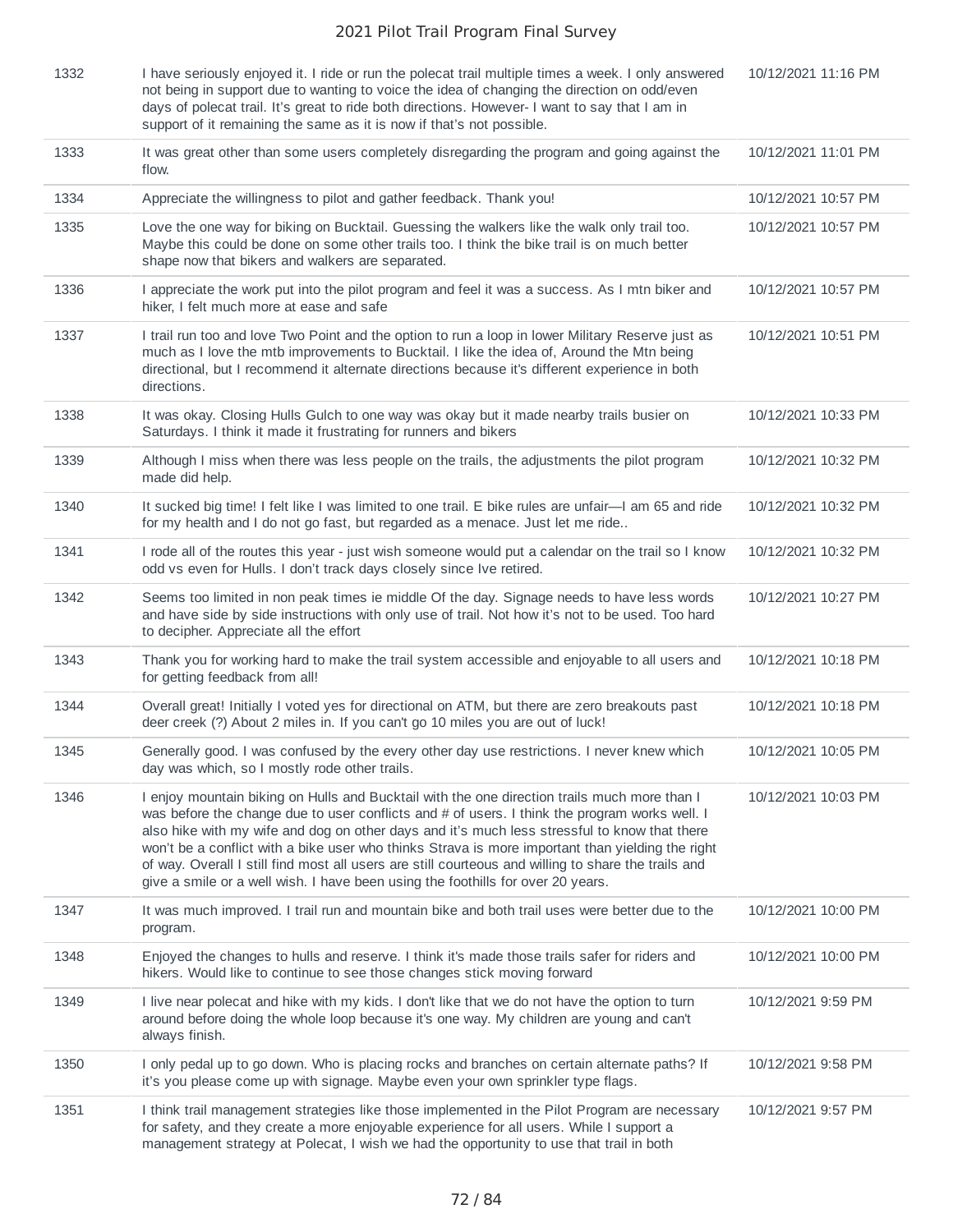directions. However, I also recognize that changing directions could create confusion, so I honestly don't know what the best strategy is. Thank you for all that you do to thoughtfully manage our trail network!

| 1352 | Directional trails are more enjoyable and less stressful.                                                                                                                                                                                                                                                                                                                                                                                                                                                                        | 10/12/2021 9:55 PM |
|------|----------------------------------------------------------------------------------------------------------------------------------------------------------------------------------------------------------------------------------------------------------------------------------------------------------------------------------------------------------------------------------------------------------------------------------------------------------------------------------------------------------------------------------|--------------------|
|      |                                                                                                                                                                                                                                                                                                                                                                                                                                                                                                                                  |                    |
| 1353 | While running is my preferred mode of trail use, I mountain biked on the trails just as much this<br>year. The directional trail pilot I believe reduced conflict. For those heavily used trails, I<br>suggest permanent directional use. I don't care for the even/odd use option for lower hulls<br>unless you have something at the bottom and top entrance to the trail identify that specific<br>dates direction.                                                                                                           | 10/12/2021 9:50 PM |
| 1354 | Polecat should allow for two way traffic from Cartwright Rd TH to Polecat/Doe Ridge junction                                                                                                                                                                                                                                                                                                                                                                                                                                     | 10/12/2021 9:38 PM |
| 1355 | It favors bike users and is full of hypocrisy. You don't want double track tails, but you go ahead<br>and create an extra wide new trail (Point to Point). Does not make sense. Point to point should<br>have been given to the bikers and Buck tail should have been left to others. Bikers travel too<br>fast to enjoy the view from Bucktail. Hikers are forced to use the non-scenic Point to Point.<br>YUK!                                                                                                                 | 10/12/2021 9:38 PM |
| 1356 | Little rough at start with foot folks in Hulls in opening weeks. Comments were comical. But last<br>several weeks have not seen any thus I think it's working                                                                                                                                                                                                                                                                                                                                                                    | 10/12/2021 9:37 PM |
| 1357 | I didn't use the pilot trails much, but I really support having one-way trails and trails with no<br>biking. I walk my dogs on the trails and I'd like to see more trails for walking only.                                                                                                                                                                                                                                                                                                                                      | 10/12/2021 9:37 PM |
| 1358 | Inconvenient                                                                                                                                                                                                                                                                                                                                                                                                                                                                                                                     | 10/12/2021 9:29 PM |
| 1359 | I could no longer spontaneously decide to utilize the trail system. I disliked having to check to<br>see if I had permission to use a trail on a particular day, I think rather than policing usage,<br>people should just be more considerate of how they use the trails. Craeting and environment<br>allowing people to bomb downhill creates a an entitled mentality. I believe this pilot program<br>alienated locals who have come to enjoy the freedom of using the trails. It's sad to see what<br>this town is becoming. | 10/12/2021 9:28 PM |
| 1360 | Good                                                                                                                                                                                                                                                                                                                                                                                                                                                                                                                             | 10/12/2021 9:27 PM |
| 1361 | I think it's been tremendous. Hulls and Polecat have been the highlights. Next step should be<br>to make Shane's directional and it should be counterclockwise. That's the only way to ride it!<br>Thanks for everything.                                                                                                                                                                                                                                                                                                        | 10/12/2021 9:27 PM |
| 1362 | I'm thankful for the dedicated work that's being done. I believe we'll end up with more trails<br>divided by use. MTB v Pedestrian. And I think that's okay.                                                                                                                                                                                                                                                                                                                                                                     | 10/12/2021 9:25 PM |
| 1363 | I think it's ambitious for Boise Parks and recreation to pilot and possibly make these changes<br>permanent. I appreciate the efforts!                                                                                                                                                                                                                                                                                                                                                                                           | 10/12/2021 9:25 PM |
| 1364 | This was a solid plan to cope with growing trail use. Thanks for making it happen - things<br>definitely smoothed out by mid summer.                                                                                                                                                                                                                                                                                                                                                                                             | 10/12/2021 9:21 PM |
| 1365 | Polecat is the wrong direction ATM-When you climb up from Dry Creek, no way to get to base<br>without going the wrong direction or doing the complete ATM. Need to make that section both<br>directions.                                                                                                                                                                                                                                                                                                                         | 10/12/2021 9:20 PM |
| 1366 | Great! Lower Hulls being one was and alternating has been great. Also bucks without walkers<br>or up hill traffic is more enjoyable for everyone.                                                                                                                                                                                                                                                                                                                                                                                | 10/12/2021 9:19 PM |
| 1367 | I would prefer that polecat alternate directions daily similar to Hulls Gulch.                                                                                                                                                                                                                                                                                                                                                                                                                                                   | 10/12/2021 9:17 PM |
| 1368 | Thought it was great and generally worked quite well. Only feedback (also previously shared)<br>was that Polecat direction should have been set as clockwise. Also recommend perhaps<br>alternating Polecat direction on even/odd days similar to Hull's Gulch.                                                                                                                                                                                                                                                                  | 10/12/2021 9:17 PM |
| 1369 | Trails seemed less crowded this way.                                                                                                                                                                                                                                                                                                                                                                                                                                                                                             | 10/12/2021 9:15 PM |
| 1370 | Good minor issues with people not following the pilot program.                                                                                                                                                                                                                                                                                                                                                                                                                                                                   | 10/12/2021 9:14 PM |
| 1371 | Really liked the around the mtn one way traffic and bucks trail downhill only                                                                                                                                                                                                                                                                                                                                                                                                                                                    | 10/12/2021 9:13 PM |
| 1372 | I liked most of the trail pilot changes, except for the counter clockwise direction on Polecat.<br>Longer, mellow climbs followed by short, steep downhill makes for an unenjoyable experience.                                                                                                                                                                                                                                                                                                                                  | 10/12/2021 9:12 PM |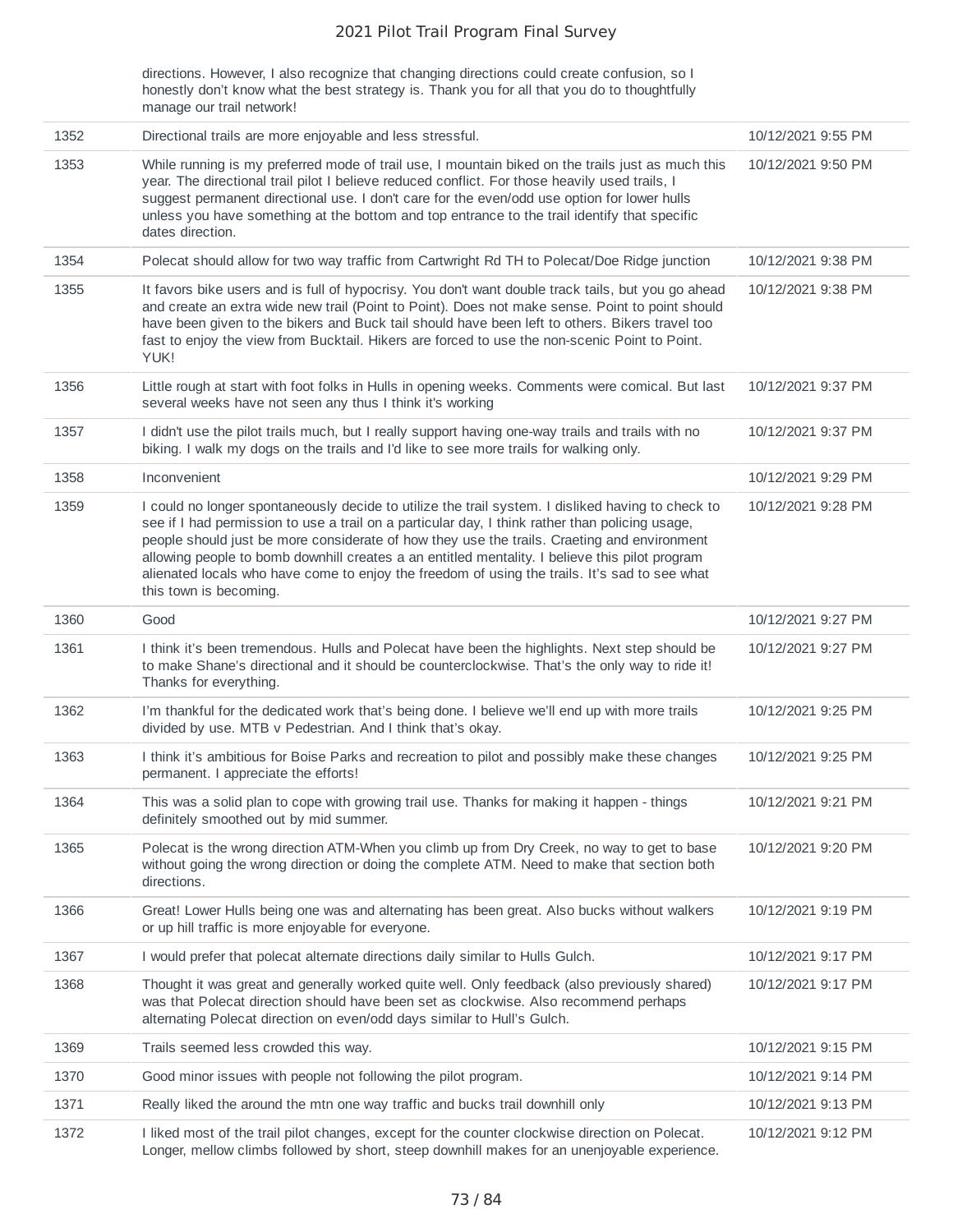I always rode Polecat in the clockwise direction before this change. Perhaps allowing for the trail to be clockwise for even days and counter clockwise for odd days would be a good compromise.

| 1373 | Amazing. Love odd days so I can absolutely rip the downhill on lower hulls                                                                                                                                                                                                                                                                                                                                                                                                                                                                                                                                                               | 10/12/2021 9:11 PM |
|------|------------------------------------------------------------------------------------------------------------------------------------------------------------------------------------------------------------------------------------------------------------------------------------------------------------------------------------------------------------------------------------------------------------------------------------------------------------------------------------------------------------------------------------------------------------------------------------------------------------------------------------------|--------------------|
| 1374 | Good                                                                                                                                                                                                                                                                                                                                                                                                                                                                                                                                                                                                                                     | 10/12/2021 9:06 PM |
| 1375 | We enjoyed the directional traffic for the most part except for polecat which was my kids<br>favorite trail when traveling clockwise. When we tried it the counterclockwise direction my kids<br>never wanted to go back. Thanks for all your hard work- buck tail is much more enjoyable now<br>that we don't have to dodge runner traffic!                                                                                                                                                                                                                                                                                             | 10/12/2021 9:06 PM |
| 1376 | The program seems to give a preference to mountain bikers and prevents other uses on trails.                                                                                                                                                                                                                                                                                                                                                                                                                                                                                                                                             | 10/12/2021 9:05 PM |
| 1377 | I think Polecat should remain all travel in same direction but that direction should change more<br>frequently than the every year option described                                                                                                                                                                                                                                                                                                                                                                                                                                                                                      | 10/12/2021 9:04 PM |
| 1378 | Very positive. Please add additional signage at the bottom of Bucktail.                                                                                                                                                                                                                                                                                                                                                                                                                                                                                                                                                                  | 10/12/2021 8:59 PM |
| 1379 | Overall: great. The only issue I noticed was consistent breaking of rules on Hulls Gulch Trail. I<br>climbed it regularly on allowed days, and I descended it more frequently when it was allowed.<br>Roughly 2/3 of my experiences going downhill on the downhill MTB days only, I ran into hikers<br>who either ignored me when I respectfully let them know it was alternating days, or they<br>acknowledged the premise and refused to go back. I know there is little to be done about<br>people who feel entitled to the trails whenever they want them, but I want to ensure that if more<br>measures can be taken, they will be. | 10/12/2021 8:58 PM |
| 1380 | Appreciate that the team took the initiative to fix things, but I hated this program. I would rather<br>step off the trail to let people going in opposite directions or biking pass, than to be told how<br>and when I can use trails. Please don't continue this program!!                                                                                                                                                                                                                                                                                                                                                             | 10/12/2021 8:46 PM |
| 1381 | Great! During the winter, I'd still like to see no restrictions on Lower Hulls Gulch in the winter, or<br>at least there being an intentional effort to measure use in the winter and see if there is a need<br>for the even-odd day rotation                                                                                                                                                                                                                                                                                                                                                                                            | 10/12/2021 8:45 PM |
| 1382 | Good overall but the direction on Polecat doesn't allow access to Doe Ridge without riding up<br>Cartwright. I prefer riding the trail CW.                                                                                                                                                                                                                                                                                                                                                                                                                                                                                               | 10/12/2021 8:43 PM |
| 1383 | Great improvements. BuckTail huge difference.                                                                                                                                                                                                                                                                                                                                                                                                                                                                                                                                                                                            | 10/12/2021 8:43 PM |
| 1384 | Loved all of it! Think it reduces conflict between users and makes the trails more enjoyable for<br>everyone.                                                                                                                                                                                                                                                                                                                                                                                                                                                                                                                            | 10/12/2021 8:42 PM |
| 1385 | Very positive                                                                                                                                                                                                                                                                                                                                                                                                                                                                                                                                                                                                                            | 10/12/2021 8:42 PM |
| 1386 | Well done. Appreciate you addressing increasing use of the trails in a positive manner. Haven't<br>really heard any bitching about the changes.                                                                                                                                                                                                                                                                                                                                                                                                                                                                                          | 10/12/2021 8:39 PM |
| 1387 | Not enough resources dedicated to other parts of the city                                                                                                                                                                                                                                                                                                                                                                                                                                                                                                                                                                                | 10/12/2021 8:22 PM |
| 1388 | A little hard to figure out initially but I loved it. More trails should be included!                                                                                                                                                                                                                                                                                                                                                                                                                                                                                                                                                    | 10/12/2021 8:17 PM |
| 1389 | Dog poop bags are everywhere with poop in them! Ban dogs now!                                                                                                                                                                                                                                                                                                                                                                                                                                                                                                                                                                            | 10/12/2021 8:16 PM |
| 1390 | Love the changes. As the trails get more crowded, this is needed to ensure everyone's<br>enjoyment. Really love the hiking/running trail to make up for the closure of Bucks!                                                                                                                                                                                                                                                                                                                                                                                                                                                            | 10/12/2021 8:16 PM |
| 1391 | I support the changes made to hull's, bucktail, and atm. The surveys were well implemented<br>and helped me understand the thought process behind the proposed changes. I ride hull's and<br>bucktail a lot, and the changes to both greatly improve my mountain biking experience. Thanks<br>for experimenting with these strategies!                                                                                                                                                                                                                                                                                                   | 10/12/2021 8:16 PM |
| 1392 | I like the changes for the most part. Hard to remember odd and even schedule on Lower Hulls.                                                                                                                                                                                                                                                                                                                                                                                                                                                                                                                                             | 10/12/2021 8:13 PM |
| 1393 | I NEVER use R2R trails any more. Too many mountain bikers and too many dogs, neither of<br>whom seem capable of self control.                                                                                                                                                                                                                                                                                                                                                                                                                                                                                                            | 10/12/2021 8:06 PM |
| 1394 | Great experience! Climbed Hulls for the first time in years, and enjoyed many downhill trips<br>uninterrupted. Bucktail is excellent as well!                                                                                                                                                                                                                                                                                                                                                                                                                                                                                            | 10/12/2021 8:05 PM |
| 1395 | positive                                                                                                                                                                                                                                                                                                                                                                                                                                                                                                                                                                                                                                 | 10/12/2021 8:05 PM |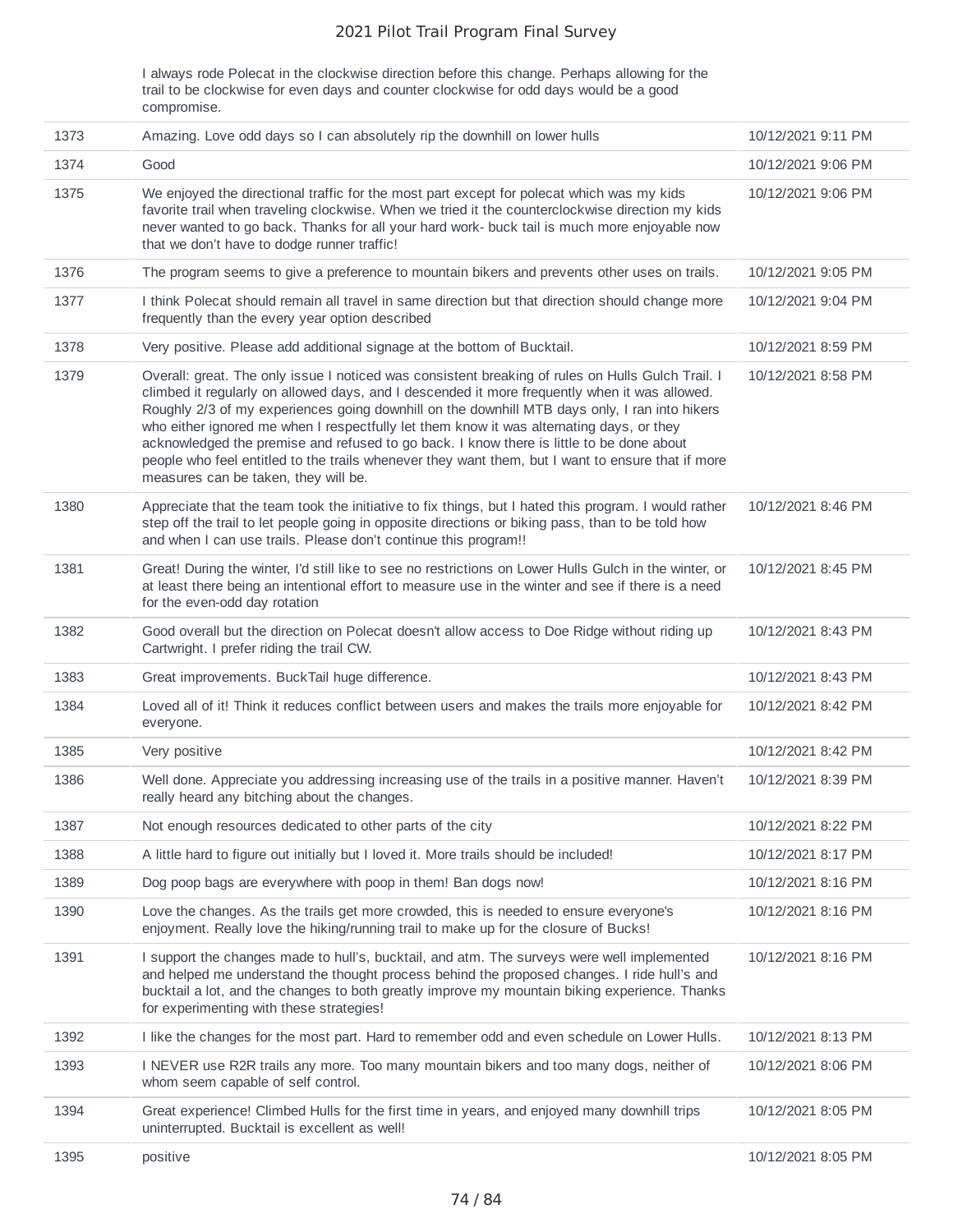| 1396 | Great-live the new walking trail by Bucks, and the work you have done on Bucks trail.                                                                                                                                                                                                                                                                                                                                                                | 10/12/2021 8:03 PM |
|------|------------------------------------------------------------------------------------------------------------------------------------------------------------------------------------------------------------------------------------------------------------------------------------------------------------------------------------------------------------------------------------------------------------------------------------------------------|--------------------|
| 1397 | I liked all of the changes except for the polecat change because it adds a lot of ecru mileage<br>to get back to downtown from cartwright road.                                                                                                                                                                                                                                                                                                      | 10/12/2021 8:03 PM |
| 1398 | I like to ride up trails that many don't consider. It adds interest to rides when things get<br>redundant (I.e. hulls is fun to go up on occasion when you gone done it 15 time in a row) so<br>being able to spontaneously decide that is nice.                                                                                                                                                                                                     | 10/12/2021 8:02 PM |
| 1399 | I thought it worked well and signage was good.                                                                                                                                                                                                                                                                                                                                                                                                       | 10/12/2021 8:01 PM |
| 1400 | Well done! Great strategies for reducing trail conflicts!                                                                                                                                                                                                                                                                                                                                                                                            | 10/12/2021 7:59 PM |
| 1401 | Overall I liked it. I am a trail runner and mtb rider. I liked Polecat being one way for both uses,<br>but felt it was the wrong way this year.                                                                                                                                                                                                                                                                                                      | 10/12/2021 7:58 PM |
| 1402 | It was annoying forgetting about it or having a certain day off and a certain trail being off limits.<br>I hated the limitations. I should be able to go whenever I please.                                                                                                                                                                                                                                                                          | 10/12/2021 7:57 PM |
| 1403 | Good                                                                                                                                                                                                                                                                                                                                                                                                                                                 | 10/12/2021 7:54 PM |
| 1404 | Poor trail choices for the trial especially Polecat which as a more wildlife oriented preserve<br>should cater to lower impact users such as walkers & runners, instead you offering mountain<br>bikers their downhill preference. As well since every month begins on an odd day, Mtn bikers<br>were often gained a surplus of preference days. Military reserve was a good idea, on Bucktail<br>- but that was a no brainer if we're being honest. | 10/12/2021 7:50 PM |
| 1405 | Great! I primarily used Lower Hulls of the 4 pilot program trails. As a mountain biker, the ability<br>to have a full speed, downhill biking experience was awesome.                                                                                                                                                                                                                                                                                 | 10/12/2021 7:46 PM |
| 1406 | I ran when I wanted to run. Yielded to bikes. The trails are fine how they are                                                                                                                                                                                                                                                                                                                                                                       | 10/12/2021 7:43 PM |
| 1407 | Mostly great, just hoping to switch Polecat to clockwise, thanks.                                                                                                                                                                                                                                                                                                                                                                                    | 10/12/2021 7:41 PM |
| 1408 | Gotta do something about all the new users. Happy that something is being tried. Need more<br>trails!                                                                                                                                                                                                                                                                                                                                                | 10/12/2021 7:35 PM |
| 1409 | I think the pilot program was a great success. Let's implement these changes on more trails.<br>Please consider another downhill only trail like three bears, dry creek, or Bob's on an even day.<br>This would allow downhill only traffic on any given day and allow hikers to be free from<br>worrying about downhill MTB traffic.                                                                                                                | 10/12/2021 7:35 PM |
| 1410 | I have so enjoyed the pilot program. It has made trail riding with my young grandson so much<br>less stressful and more fun! It has also been incredible to be able to ride Hull's Gulch again, as<br>we previously avoided it since it gets so much traffic. Thumbs way up!                                                                                                                                                                         | 10/12/2021 7:31 PM |
| 1411 | It was horrible.                                                                                                                                                                                                                                                                                                                                                                                                                                     | 10/12/2021 7:30 PM |
| 1412 | Foot users do not respect dh only days on hulls, several close calls during the year with foot<br>traffic uphill on odd days, despite all the clear signs                                                                                                                                                                                                                                                                                            | 10/12/2021 7:30 PM |
| 1413 | good                                                                                                                                                                                                                                                                                                                                                                                                                                                 | 10/12/2021 7:21 PM |
| 1414 | More signage for lower hills, like "are walking up on and off day?" Like 10 times, at least make<br>them feel bad about teaming the rules                                                                                                                                                                                                                                                                                                            | 10/12/2021 7:20 PM |
| 1415 | Great, build a uphill connector for freestone                                                                                                                                                                                                                                                                                                                                                                                                        | 10/12/2021 7:13 PM |
| 1416 | I appreciate the efforts to make the trails more user friendly and safer for everyone. I love the<br>trails!!!!! I really like Lower Hulls Gulch having directional days- it feels so much safer this way.                                                                                                                                                                                                                                           | 10/12/2021 7:10 PM |
| 1417 | Polecat one way was much better than expected. Even with full parking lots at the trailhead<br>the trail didn't feel busy. I would like to see polecat switch directions during the week My kids<br>and I really enjoyed the buck tail down only trail                                                                                                                                                                                               | 10/12/2021 7:10 PM |
| 1418 | I would like to see Polecat be an odd/even days. There are parts of the trail I would like to ride<br>up. With the current counterclockwise loop that is not possible. Also, the last part of the north<br>side is never available to ride to go over to peggys                                                                                                                                                                                      | 10/12/2021 7:08 PM |
| 1419 | Loved it.                                                                                                                                                                                                                                                                                                                                                                                                                                            | 10/12/2021 7:06 PM |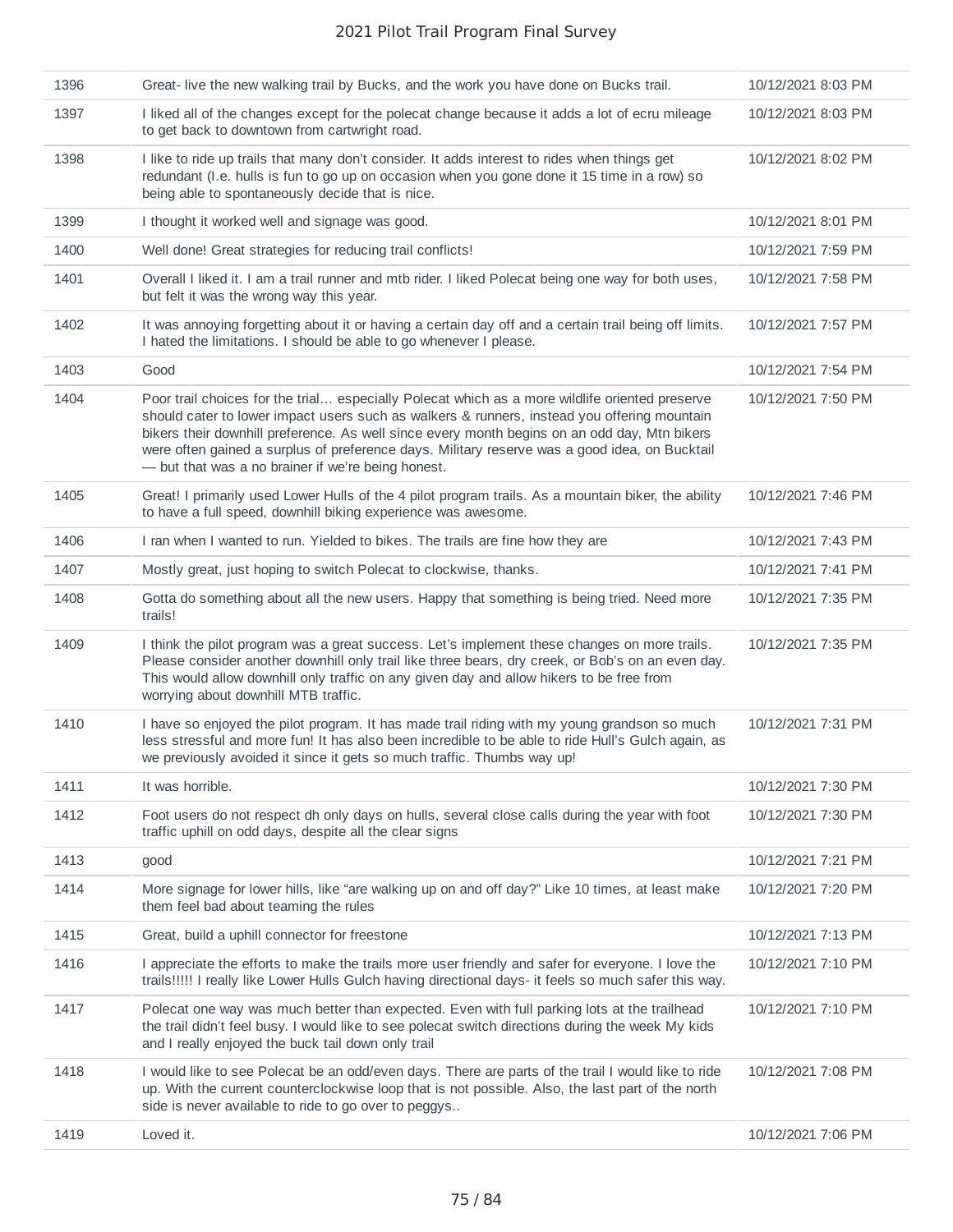| 1420 | I'm not sure I was aware of it when I went out to ride. Partially my fault I'm sure. Maybe an app<br>or something where directions change per day. Maybe that's on your Facebook page already                                                                                                                                                                                                                                                                                                                                                                                              | 10/12/2021 7:05 PM |
|------|--------------------------------------------------------------------------------------------------------------------------------------------------------------------------------------------------------------------------------------------------------------------------------------------------------------------------------------------------------------------------------------------------------------------------------------------------------------------------------------------------------------------------------------------------------------------------------------------|--------------------|
| 1421 | Loved it. It was especially great on bucktail Trail. I only had one negative user experience, and<br>that was with a runner coming up the trail                                                                                                                                                                                                                                                                                                                                                                                                                                            | 10/12/2021 7:04 PM |
| 1422 | Took a little bit to get used to the even/odd on Hulls but once I did I really liked it. Bucktail<br>downhill is great as well! Thanks!                                                                                                                                                                                                                                                                                                                                                                                                                                                    | 10/12/2021 7:03 PM |
| 1423 | I thought it was really positive. Let's expand to other trails. In Washington, I see directionality<br>working well. I would like to see more uphill / downhill only trails too. This keeps everyone<br>safer.                                                                                                                                                                                                                                                                                                                                                                             | 10/12/2021 7:02 PM |
| 1424 | I did run into people who were intentionally going against the directional trails. Overall, I liked<br>the changes. I didn't think I would like the Hulls Gulch change, but I really liked that. The<br>others I didn't mind being one way or the other. I miss being able to do parts of Polecat in<br>either direction.                                                                                                                                                                                                                                                                  | 10/12/2021 6:57 PM |
| 1425 | On the even days at Lower Hulls, there are SO many bikes on the loop of Crestline and Kestral<br>that it's almost not worth it. Let's have ONLY pedestrians on even days and only bikes on odd<br>days                                                                                                                                                                                                                                                                                                                                                                                     | 10/12/2021 6:57 PM |
| 1426 | Well, when it was followed it was nice. However, with that being said I can only think of a<br>couple of occasions where I did not run into someone not following the protocol.                                                                                                                                                                                                                                                                                                                                                                                                            | 10/12/2021 6:53 PM |
| 1427 | Good, but would be better for Thursday- Sunday only and during April 1 - Oct 1 for heavy use.<br>Not many people out there now                                                                                                                                                                                                                                                                                                                                                                                                                                                             | 10/12/2021 6:44 PM |
| 1428 | Your program, admittedly admirable in scope, was largely ignored by most. Also, very<br>ambiguous from signage, particularly in Hulls Gulch. You would reach the apex of your correct<br>and entitled direction only to find that if you were to continue on you would be violating your<br>new policy. One had to turn around and ride out the same way that they came in, again, going<br>against your set policy. What good came out of this is that it got me out of my "normal" riding<br>ground and riding more out towards Hidden Springs and Avimor, where there were fewer people | 10/12/2021 6:39 PM |
|      | anyway. I'm not a fan of you continuing this program.                                                                                                                                                                                                                                                                                                                                                                                                                                                                                                                                      |                    |
| 1429 | Annoying having to schedule my workouts around the Pilot.                                                                                                                                                                                                                                                                                                                                                                                                                                                                                                                                  | 10/12/2021 6:37 PM |
| 1430 | Insert pictures of my bike.                                                                                                                                                                                                                                                                                                                                                                                                                                                                                                                                                                | 10/12/2021 6:35 PM |
| 1431 | Great.                                                                                                                                                                                                                                                                                                                                                                                                                                                                                                                                                                                     | 10/12/2021 6:34 PM |
| 1432 | Awful. The program excludes trails from all but one user group 50% of the time while allowing<br>exclusive use of these trails to only one user group. Mountain bikers behaved as if they owned<br>all of the trails and all other users were just in their way. At the very least, the directional trails<br>should only be limited to a couple days a week.                                                                                                                                                                                                                              | 10/12/2021 6:32 PM |
| 1433 | Goodhowever I would prefer that you limit hulls gulch as weight heavier to pedestrian traffic<br>instead of mtb. There are other alternatives for mountain bikes that don't require water. Please<br>reconsider your downhill mtb only strategy on this trail.                                                                                                                                                                                                                                                                                                                             | 10/12/2021 6:30 PM |
| 1434 | thank you for all you do! can't please everyone, appreciate you making an effort!                                                                                                                                                                                                                                                                                                                                                                                                                                                                                                          | 10/12/2021 6:21 PM |
| 1435 | I liked it and it reduced nasty hiker biker interactions.                                                                                                                                                                                                                                                                                                                                                                                                                                                                                                                                  | 10/12/2021 6:19 PM |
| 1436 | Enjoy the trails every time, but I recently noticed a huge number of trail runners in the Military<br>Reserve area - easily over 100. Maybe you should consider a trail or trails dedicated to trail<br>running to reduce impacts on other trails                                                                                                                                                                                                                                                                                                                                          | 10/12/2021 6:15 PM |
| 1437 | Excellent                                                                                                                                                                                                                                                                                                                                                                                                                                                                                                                                                                                  | 10/12/2021 6:13 PM |
| 1438 | I thought the pilot program was very successful. Mountain bikers were able to ride Hulls<br>without having to stop 10 times for the first time in years; Bucktail has become a very fun trail<br>again; And it seemed that I encountered fewer other trail users on Around the Mountain and<br>Polecat. All around a great improvement on those trails. I hope that the changes can become<br>permanent.                                                                                                                                                                                   | 10/12/2021 6:05 PM |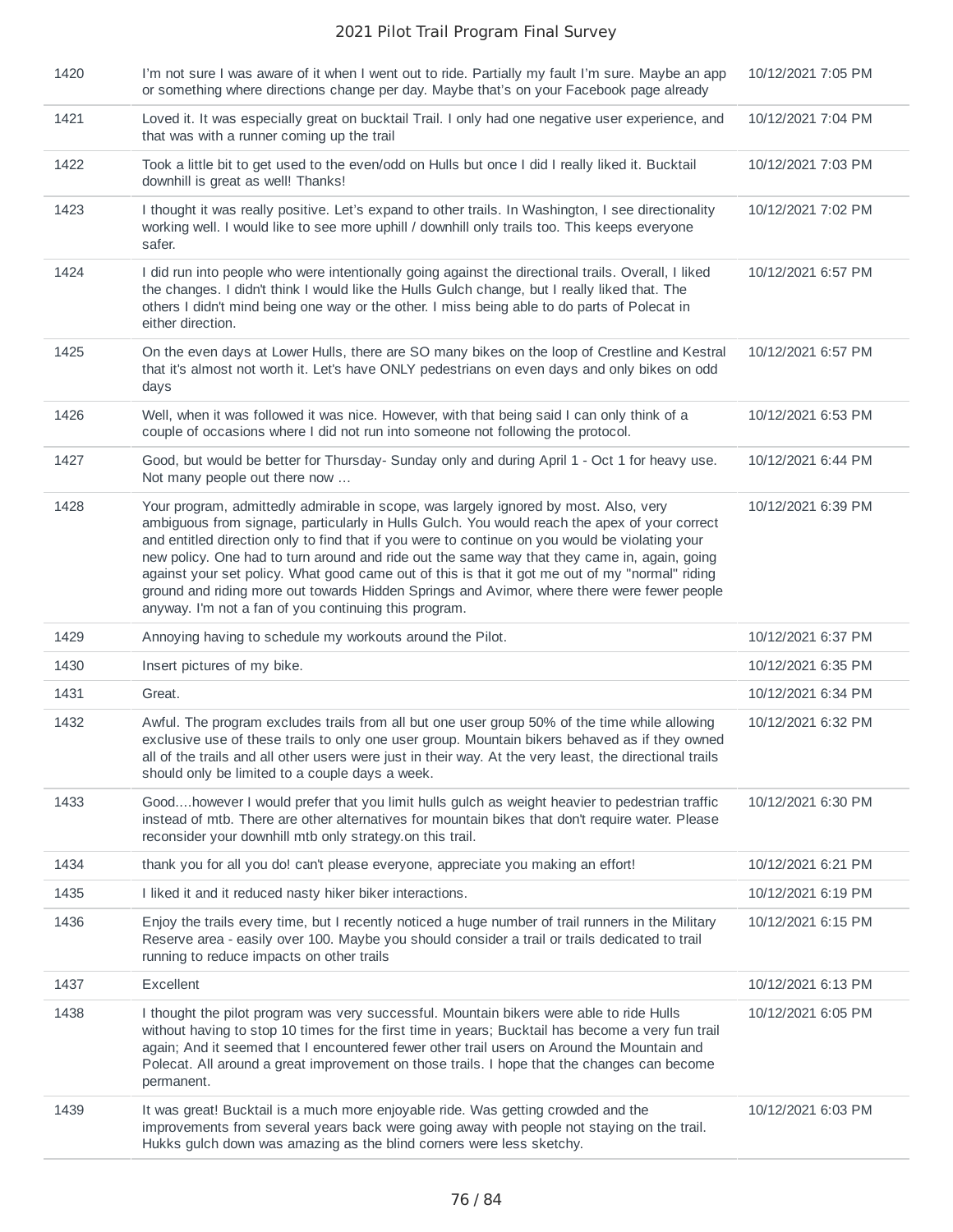| 1440 | Frustratingtoo many gates and signs.                                                                                                                                                                                                                                                                                                                                                                                                                                                                                                                                                                                                                               | 10/12/2021 6:02 PM |
|------|--------------------------------------------------------------------------------------------------------------------------------------------------------------------------------------------------------------------------------------------------------------------------------------------------------------------------------------------------------------------------------------------------------------------------------------------------------------------------------------------------------------------------------------------------------------------------------------------------------------------------------------------------------------------|--------------------|
| 1441 | I believe the effort was taken but I find the even and odd days on Lower hulls I convenient. I<br>think hulls should be uphill only for mtb as downhill travel is dangerous with other users on the<br>trail. I think it should prioritize hikers. I do appreciate the efforts.                                                                                                                                                                                                                                                                                                                                                                                    | 10/12/2021 6:01 PM |
| 1442 | It was fine. I trust you to do what is best for the environment and users.                                                                                                                                                                                                                                                                                                                                                                                                                                                                                                                                                                                         | 10/12/2021 6:00 PM |
| 1443 | Lower Hulls used to be my favorite trail running spot. Now it feels completely unusable to me.<br>Other than that, the pilot program seems to be going well.                                                                                                                                                                                                                                                                                                                                                                                                                                                                                                       | 10/12/2021 5:55 PM |
| 1444 | Did not like that hikers can only enjoy hulls gulch every other day. Saw many mountain bikers<br>going the wrong direction for their day of the week also. Did not work.                                                                                                                                                                                                                                                                                                                                                                                                                                                                                           | 10/12/2021 5:49 PM |
| 1445 | Love the idea of Lower Hulls being ped/uphill bikers only some days, but every time I used it<br>on those days there were downhill bikers. Since people cannot follow the rules, its dangerous -<br>it would be best to make it either bike only or hike only always (preferably the latter). Bucktail<br>changes are awesome both as a biker and hiker - a great success in my opinion!                                                                                                                                                                                                                                                                           | 10/12/2021 5:49 PM |
| 1446 | Liked it                                                                                                                                                                                                                                                                                                                                                                                                                                                                                                                                                                                                                                                           | 10/12/2021 5:40 PM |
| 1447 | Polecat needs to be all directions. Or switch directions depending on the day. Odd: clock wise,<br>Even: counter clock wise.                                                                                                                                                                                                                                                                                                                                                                                                                                                                                                                                       | 10/12/2021 5:38 PM |
| 1448 | I think it makes for a safer trail just would like to see gates that are easier to open on a bike.                                                                                                                                                                                                                                                                                                                                                                                                                                                                                                                                                                 | 10/12/2021 5:35 PM |
| 1449 | I really don't like the polecat loop option. I don't like that direction nearly as much. If you're<br>going to keep it directional, please consider doing what you do with Lower Hulls Gulch and<br>allowing odd and even days for different directions on polecat. That was my moms favorite<br>mountain bike run, and she never does it anymore because she doesn't feel comfortable going<br>that direction. I believe the more choice we have in using trails the way we enjoy, the better. I<br>do appreciate the efforts to make the foothills a fun and safe place. I bike, hike, and run there<br>at least 5 times a week and love the foothills in Boise. | 10/12/2021 5:25 PM |
| 1450 | I like the Bucktrail changes. I had many times where I forgot which day Hulls was open and<br>ended up not being able to run. Which is very disappointing because I love that trail and don't<br>get opportunities every day to get out there.                                                                                                                                                                                                                                                                                                                                                                                                                     | 10/12/2021 5:22 PM |
| 1451 | LOVE the changes. The changes are a huge improvement for both hikers and mountain bikers.<br>Improved safety and enjoyment for all.                                                                                                                                                                                                                                                                                                                                                                                                                                                                                                                                | 10/12/2021 4:58 PM |
| 1452 | Bikes were given preference over walkers                                                                                                                                                                                                                                                                                                                                                                                                                                                                                                                                                                                                                           | 10/12/2021 4:51 PM |
| 1453 | So grateful for the trails, and all you do to maintain them and balance it's use. Given perpetual<br>rising use, enforcement of muddy trail closures seems inevitable, and necessary, especially on<br>the highest trafficed muddiest trails. Thanks again for all your great work.                                                                                                                                                                                                                                                                                                                                                                                | 10/12/2021 4:50 PM |
| 1454 | No problems                                                                                                                                                                                                                                                                                                                                                                                                                                                                                                                                                                                                                                                        | 10/12/2021 4:45 PM |
| 1455 | Happy that directional trails and new trails are being put into place. More specific purpose trails<br>are needed as the valley continues to grow and the trails become more and more packed.                                                                                                                                                                                                                                                                                                                                                                                                                                                                      | 10/12/2021 4:44 PM |
| 1456 | Positive overall but ran into folks who didn't read the signs on hulls more than a few times.<br>Sign needs to be bigger with fewer words.                                                                                                                                                                                                                                                                                                                                                                                                                                                                                                                         | 10/12/2021 4:44 PM |
| 1457 | Please implement the changes on Hulls! So much more enjoyable and safe for all users!                                                                                                                                                                                                                                                                                                                                                                                                                                                                                                                                                                              | 10/12/2021 4:38 PM |
| 1458 | NO electric BikesNO unleashed animals                                                                                                                                                                                                                                                                                                                                                                                                                                                                                                                                                                                                                              | 10/12/2021 4:35 PM |
| 1459 | I bike down lowers hulls frequently on odd days, but sadly met many people hiking up - some<br>even with off leash dogs - it's so dangerous! People are not reading the signage! Or just<br>ignoring it!                                                                                                                                                                                                                                                                                                                                                                                                                                                           | 10/12/2021 4:18 PM |
| 1460 | Excellent for the few times I was able to recreate in the Boise Foothills.                                                                                                                                                                                                                                                                                                                                                                                                                                                                                                                                                                                         | 10/12/2021 4:17 PM |
| 1461 | I did not like the program with hulls gulch. As a hiker, I still had to deal with bikers frequently                                                                                                                                                                                                                                                                                                                                                                                                                                                                                                                                                                | 10/12/2021 4:14 PM |
| 1462 | As a runner with dogs, using lower hulls was nice not having to worry about down bike traffic<br>was nice.                                                                                                                                                                                                                                                                                                                                                                                                                                                                                                                                                         | 10/12/2021 4:11 PM |
| 1463 | Pedestrians get Upper Hulls Gulch 7 days a week and get Lower Hulls Gulch every other day.<br>Mountain bikers should get Lower Hulls Gulch at least half of the days of the week. Bob's                                                                                                                                                                                                                                                                                                                                                                                                                                                                            | 10/12/2021 4:11 PM |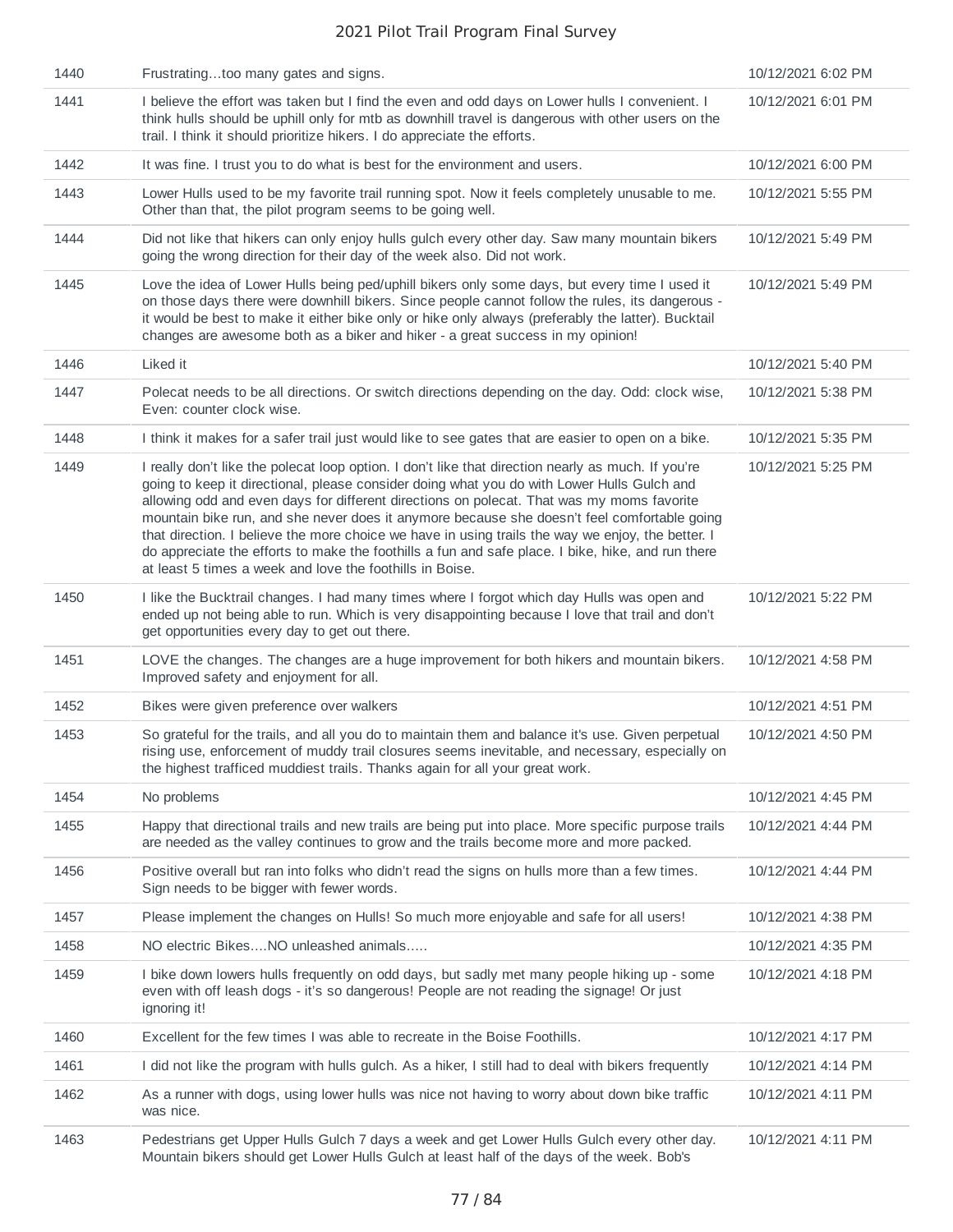|      | should also be DH mountain bike-only.                                                                                                                                                                                                                                                                                                                                                                                                                                                                                                                                                                                                                                   |                    |
|------|-------------------------------------------------------------------------------------------------------------------------------------------------------------------------------------------------------------------------------------------------------------------------------------------------------------------------------------------------------------------------------------------------------------------------------------------------------------------------------------------------------------------------------------------------------------------------------------------------------------------------------------------------------------------------|--------------------|
| 1464 | Loved the changes, especially on Polecat and Bucktail/Two Point!                                                                                                                                                                                                                                                                                                                                                                                                                                                                                                                                                                                                        | 10/12/2021 4:07 PM |
| 1465 | What about Bob? Even days down for Bikers? Joking aside, it's great that you are making the<br>majority happy for everyone's safety! Thank you!!                                                                                                                                                                                                                                                                                                                                                                                                                                                                                                                        | 10/12/2021 4:01 PM |
| 1466 | I think it's great. Keep the directional concept                                                                                                                                                                                                                                                                                                                                                                                                                                                                                                                                                                                                                        | 10/12/2021 3:51 PM |
| 1467 | Was great for the most part! Still a few hikers going uphill Lower Hulls on odd days and some<br>bikers going downhill Lower Hulls on even days Poor reading comprehension I guess.                                                                                                                                                                                                                                                                                                                                                                                                                                                                                     | 10/12/2021 3:48 PM |
| 1468 | Lifesaving!                                                                                                                                                                                                                                                                                                                                                                                                                                                                                                                                                                                                                                                             | 10/12/2021 3:47 PM |
| 1469 | I like it. I think more trail need to be made directionally on odd and even days.                                                                                                                                                                                                                                                                                                                                                                                                                                                                                                                                                                                       | 10/12/2021 3:46 PM |
| 1470 | It is so nice to ride lower hulls gulch without the worry of hikers who may or may not be paying<br>attention. It increases the fun and saftey for everyone. We have so many other amazing trails<br>to explore its not a big sacrifice for such huge benefits.                                                                                                                                                                                                                                                                                                                                                                                                         | 10/12/2021 3:45 PM |
| 1471 | It was nice, but it needs more enforcement, particularly on Lowe Hulls. More than half the time<br>it was a downhill bike day I would encounter people coming up the trail.                                                                                                                                                                                                                                                                                                                                                                                                                                                                                             | 10/12/2021 3:44 PM |
| 1472 | Excellent, lower hulls changes are a great safety enhancement. Around the mountain rule is<br>excellent also. Keep up the good work and ignore the haters!                                                                                                                                                                                                                                                                                                                                                                                                                                                                                                              | 10/12/2021 3:43 PM |
| 1473 | I enjoyed the new trails. I would love more bike specific downhill sections. And I wish there<br>was something that could be done about all the dog poop. I enjoyed the changes and<br>improvements.                                                                                                                                                                                                                                                                                                                                                                                                                                                                    | 10/12/2021 3:42 PM |
| 1474 | The odd/even directional days are super confusing. It only really works if you enter the trails<br>from the main entrance. But if you enter the trails from 8th street, from over the top of camels<br>back or off of 15th it's not clear what trails have the odd/even and directions until you might<br>already be on the trail. It just doesn't make any sense.                                                                                                                                                                                                                                                                                                      | 10/12/2021 3:41 PM |
| 1475 | I used Hulls Gulch more because I knew bikes wouldn't be flying downhill. It was nice.                                                                                                                                                                                                                                                                                                                                                                                                                                                                                                                                                                                  | 10/12/2021 3:37 PM |
| 1476 | Ok                                                                                                                                                                                                                                                                                                                                                                                                                                                                                                                                                                                                                                                                      | 10/12/2021 3:37 PM |
| 1477 | I hated having to choose what day to go on the foothills because of the pilot program. Bikers<br>should be encouraged to go to bike parks instead of taking much of the trail from everyone<br>else.                                                                                                                                                                                                                                                                                                                                                                                                                                                                    | 10/12/2021 3:37 PM |
| 1478 | I think the program is a great idea. My only comment would be to mix up the directionally of a<br>one-way loop trail (I.e. polecat) a little more frequently than once per year. Maybe every 6<br>months? Or once per quarter? Just a thought. Maybe there are good reasons to use the annual<br>time frame. Thanks.                                                                                                                                                                                                                                                                                                                                                    | 10/12/2021 3:34 PM |
| 1479 | For my use, Buck tail is my concern. I have absolutely no issue with the bikes only trail and<br>the new trail. Altho  unfortunately I have noticed that some bikers seem to forget that they<br>have to share all the other trails. They seem to have gotten in the habit of going as fast as<br>they want and of course not deferring to those going up hill on the rest of the trails. I have<br>never had any real issues with bikers, but this now seems to be a regular thing. PLEASE<br>PLEASE educate the bikers. I refuse to give up my favorite area for those who refuse to<br>share. And yes, after all the years I've run back there, I am finally fed up. | 10/12/2021 3:30 PM |
| 1480 | I would like to suggest East Side trail down to Connie off Bogus be downhill only for bikes. It is<br>entirely downhill and there's a couple of dips that on turnout if there was another bike there,<br>there would be no option but to crash. Have had a near miss once. Plus it's an incredibly<br>arduous and long trek up with practically no flat or down hill breaks.                                                                                                                                                                                                                                                                                            | 10/12/2021 3:26 PM |
| 1481 | It was good, just prefer even/odd days for all trails. I feel unfavorable trail conditions begin to<br>develop when only road in one direction and some of those trails are good both ways.                                                                                                                                                                                                                                                                                                                                                                                                                                                                             | 10/12/2021 3:24 PM |
| 1482 | Dislike counterclockwise on polecat, prefer the opposite direction. Lower hills, difficult to<br>remember which day I am allowed behave to google schedule each time I visit                                                                                                                                                                                                                                                                                                                                                                                                                                                                                            | 10/12/2021 3:23 PM |
| 1483 | Love it!! More directional or single use trails please                                                                                                                                                                                                                                                                                                                                                                                                                                                                                                                                                                                                                  | 10/12/2021 3:22 PM |
| 1484 | Atm didn't need anything on week days. Hulls is much better, should also open upper hulls to<br>mtb                                                                                                                                                                                                                                                                                                                                                                                                                                                                                                                                                                     | 10/12/2021 3:21 PM |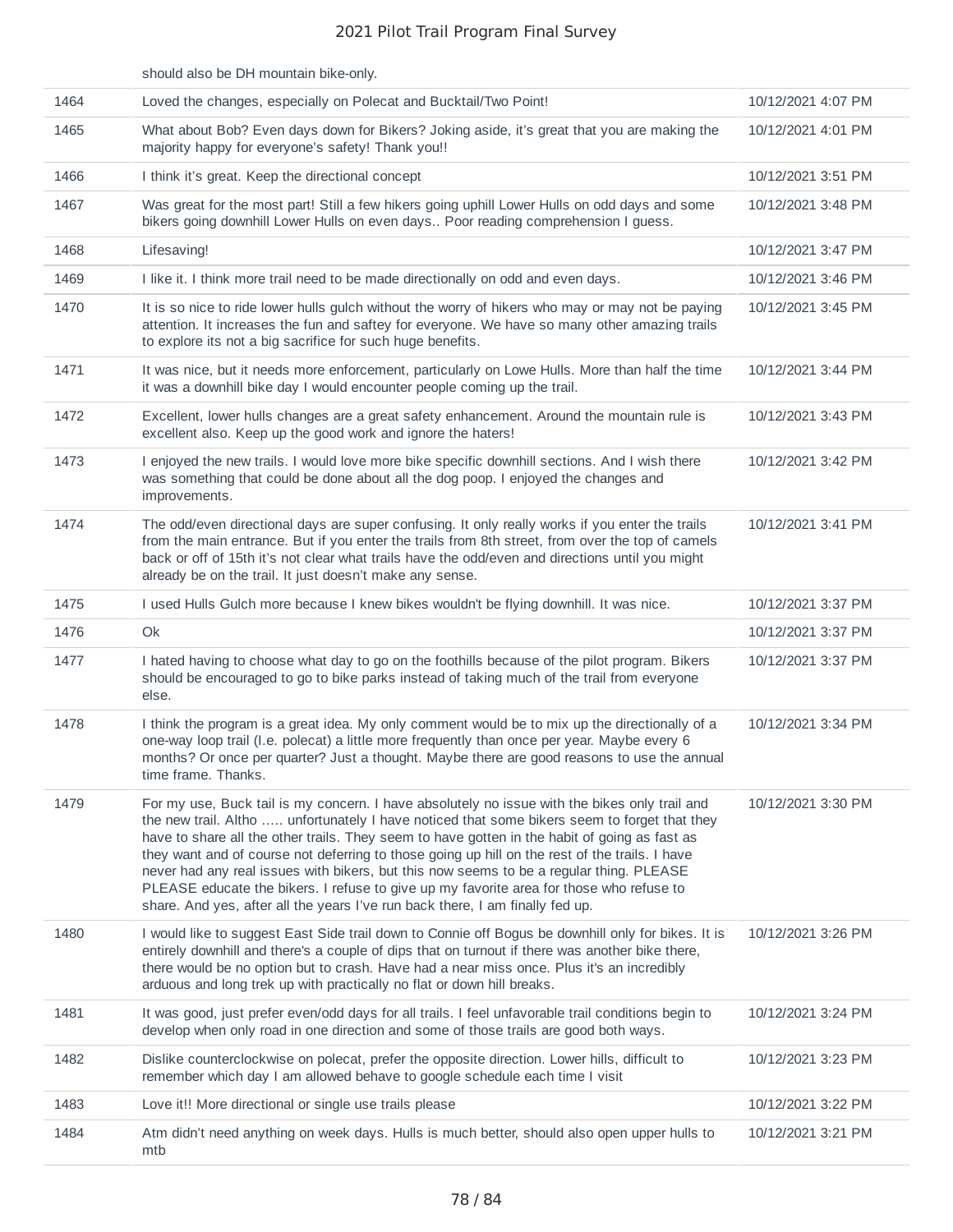| 1485 | Great work folks!                                                                                                                                                                                                                                                                                                                                                                                                                                                                                                                                                                                                                                                                                                                                                                                                                                                    | 10/12/2021 3:20 PM |
|------|----------------------------------------------------------------------------------------------------------------------------------------------------------------------------------------------------------------------------------------------------------------------------------------------------------------------------------------------------------------------------------------------------------------------------------------------------------------------------------------------------------------------------------------------------------------------------------------------------------------------------------------------------------------------------------------------------------------------------------------------------------------------------------------------------------------------------------------------------------------------|--------------------|
| 1486 | I find it only affects me if I'm biking.                                                                                                                                                                                                                                                                                                                                                                                                                                                                                                                                                                                                                                                                                                                                                                                                                             | 10/12/2021 3:19 PM |
| 1487 | answers that i opted "Does not apply to me" because they are too crowded, therefore I avoid<br>them.                                                                                                                                                                                                                                                                                                                                                                                                                                                                                                                                                                                                                                                                                                                                                                 | 10/12/2021 3:19 PM |
| 1488 | As a runner, I love not having to constantly check behind me while coming down Hulls to make<br>sure there aren't any bikes coming. And the Two Point trail is great! Bucktail was just so busy<br>so I really like having the dedicated pedestrian trail. Also I recently started to mountain bike<br>and it was great for me to not have to worry about runners on Bucktail!                                                                                                                                                                                                                                                                                                                                                                                                                                                                                       | 10/12/2021 3:18 PM |
| 1489 | Oh really like Directional on Hulls gulch. Shoos do the same with bobs.                                                                                                                                                                                                                                                                                                                                                                                                                                                                                                                                                                                                                                                                                                                                                                                              | 10/12/2021 3:16 PM |
| 1490 | I absolutely HATE the increased rules. Please let us choose for ourselves and be good<br>citizens and trail users without regulations unnecessarily applied to this.                                                                                                                                                                                                                                                                                                                                                                                                                                                                                                                                                                                                                                                                                                 | 10/12/2021 3:15 PM |
| 1491 | Looking forward to 2022 pilot                                                                                                                                                                                                                                                                                                                                                                                                                                                                                                                                                                                                                                                                                                                                                                                                                                        | 10/12/2021 3:13 PM |
| 1492 | I think it was a well needed change. I hope in the future you look to make more of these<br>changes to other trials.                                                                                                                                                                                                                                                                                                                                                                                                                                                                                                                                                                                                                                                                                                                                                 | 10/12/2021 3:13 PM |
| 1493 | Loved it. The trails in Boise have become crowded enough that use needs to be managed in<br>this way.                                                                                                                                                                                                                                                                                                                                                                                                                                                                                                                                                                                                                                                                                                                                                                | 10/12/2021 3:12 PM |
| 1494 | I don't mind having specific days that are open to specific users, but as a hiker, I don't like the<br>directional requirements.                                                                                                                                                                                                                                                                                                                                                                                                                                                                                                                                                                                                                                                                                                                                     | 10/12/2021 3:02 PM |
| 1495 | I thought it was a positive experience. The trails are getting busier and busier so we need to<br>find solutions to help keep people safe and happy. I feel like this was a step in the right<br>direction.                                                                                                                                                                                                                                                                                                                                                                                                                                                                                                                                                                                                                                                          | 10/12/2021 2:58 PM |
| 1496 | Although I understand why the pilot program was put in place I personally find it a little<br>restrictive and that is why I answered no to some of the questions. I'd prefer for the pilot<br>program to be implemented at the weekends not during the week when the trails are relatively<br>quiet.                                                                                                                                                                                                                                                                                                                                                                                                                                                                                                                                                                 | 10/12/2021 2:52 PM |
| 1497 | Hikers were ignoring downhill bike only days on Hulls Gulch. Dangerous and annoying :(                                                                                                                                                                                                                                                                                                                                                                                                                                                                                                                                                                                                                                                                                                                                                                               | 10/12/2021 2:43 PM |
| 1498 | I really enjoyed the directional mountain biking specific parts of the pilot program. I believe it is<br>safer for everyone and enhances the experience for everyone to separate mountain biking in<br>the downhill direction from all other activities.                                                                                                                                                                                                                                                                                                                                                                                                                                                                                                                                                                                                             | 10/12/2021 2:41 PM |
| 1499 | The pilot program has been great. There has been some confusion with ATM trail if you are<br>descending Deer Point trail you have to encounter a piece of the directional ATM trail. I believe<br>this could be resolved with clear signage by Bogus at the junction where Deer Point and ATM<br>meet which shows where the directional trail begins. Hulls gulch pilot program has been<br>wonderful! Please do not change!                                                                                                                                                                                                                                                                                                                                                                                                                                         | 10/12/2021 2:39 PM |
| 1500 | Lower hulls should be one way traffic for bikes only and turned into a loop going up. At the very<br>least, bikes shouldn't be allowed up it when people are allowed. It was unfair to hikers to have<br>to deal with bikes on uphill only days when bikes get hiker free trails on their day.                                                                                                                                                                                                                                                                                                                                                                                                                                                                                                                                                                       | 10/12/2021 2:35 PM |
| 1501 | I think it's ridiculous! I pay over \$24,000 a year in taxes and live on 10th St. I have a dog I<br>must walk twice a day in the foothills. Theres so much anger from the speeding bikers that I<br>strongly strongly suggest you listen to what I've been saying all along - do like Canada does!<br>make double lanes! Canada has trails that are never intersecting and with greenery between<br>the two at a minimum of 20 feet apart. This way we all can use the areas and yet we never<br>make each other angry what you guys are doing is insane and I am never going to look at<br>those signs or honor your weird directional or even/odd day requirements because I pay huge<br>taxes!! Also I have to be here because I have a dog not because I'm here to have fun with my<br>friends. Double tracks that's a solution. Canada does everything right! @ | 10/12/2021 2:32 PM |
| 1502 | It was fantastic                                                                                                                                                                                                                                                                                                                                                                                                                                                                                                                                                                                                                                                                                                                                                                                                                                                     | 10/12/2021 2:27 PM |
| 1503 | It was a positive experience for myself and the way I use the trail system. Great effort!!                                                                                                                                                                                                                                                                                                                                                                                                                                                                                                                                                                                                                                                                                                                                                                           | 10/12/2021 2:27 PM |
| 1504 | I love having the trails geared towards specific users. I didn't rule hulks gulch for over 10 years<br>because of the foot traffic. It is much safe now to have the traffic flow be more directed.<br>Likewise I love trail running and feel much safer in the pedestrian days. Kudos!!!                                                                                                                                                                                                                                                                                                                                                                                                                                                                                                                                                                             | 10/12/2021 2:22 PM |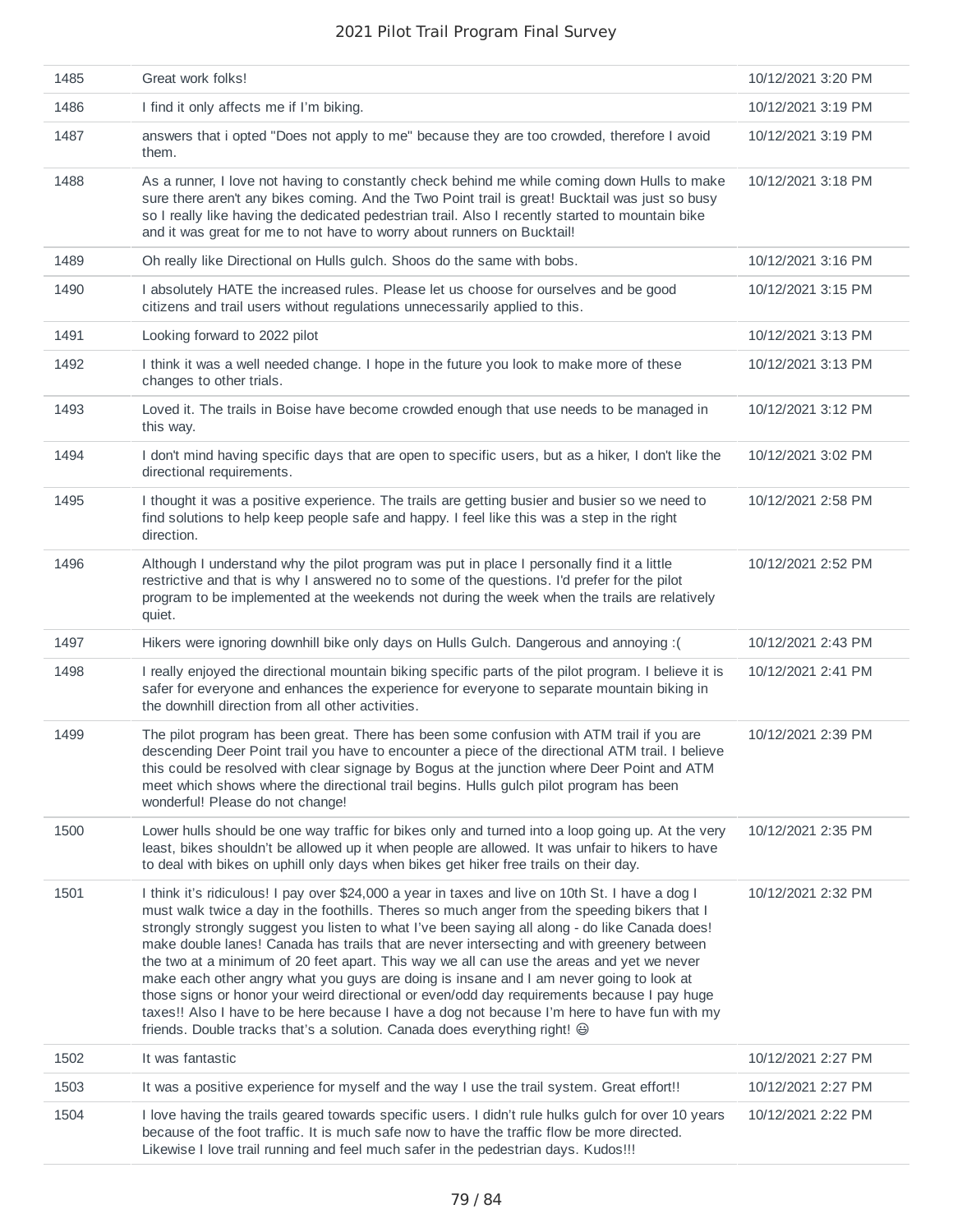| 1505 | Really did not like the Hull's Gulch set up.                                                                                                                                                                                                                                                                                                                                                                                                                                                                   | 10/12/2021 2:20 PM |
|------|----------------------------------------------------------------------------------------------------------------------------------------------------------------------------------------------------------------------------------------------------------------------------------------------------------------------------------------------------------------------------------------------------------------------------------------------------------------------------------------------------------------|--------------------|
| 1506 | I used Polecat before the program & after. I feel like it is much safer now that I don't have to<br>worry about people going the other way. I feel a bit sorry for hikers, b/c they have fewer out &<br>back options, but I see hikers everywhere, so it's not stopping everyone. Thanks                                                                                                                                                                                                                       | 10/12/2021 2:19 PM |
| 1507 | It was great! The only negative aspect was the small but significant number of users who<br>refused to follow the rules.                                                                                                                                                                                                                                                                                                                                                                                       | 10/12/2021 2:18 PM |
| 1508 | For me, it was an experience of feeling safe knowing there were specific trails and times for<br>mountain bikers. I believe it is safer for mountain bikers as well when there are downhill only<br>trails. A good balance was struck between safety and fun was met.                                                                                                                                                                                                                                          | 10/12/2021 2:17 PM |
| 1509 | Mostly great, overall much improved experience - seems less crowded, less user conflict.<br>Some issues with other people occasionally not following restrictions.                                                                                                                                                                                                                                                                                                                                             | 10/12/2021 2:14 PM |
| 1510 | Positive overall, a few kinks when people on the trails forget                                                                                                                                                                                                                                                                                                                                                                                                                                                 | 10/12/2021 2:11 PM |
| 1511 | It was awesome! Great job!                                                                                                                                                                                                                                                                                                                                                                                                                                                                                     | 10/12/2021 2:09 PM |
| 1512 | Good. I think the solutions were well thought out and the trial program approach was a smart<br>way to introduce the changes to the community so that folks could give it a whirl and weight in.                                                                                                                                                                                                                                                                                                               | 10/12/2021 2:09 PM |
| 1513 | Great.                                                                                                                                                                                                                                                                                                                                                                                                                                                                                                         | 10/12/2021 2:07 PM |
| 1514 | Encountered several hikers going up hulls on odd days, kind of annoying. Otherwise very<br>positive overall                                                                                                                                                                                                                                                                                                                                                                                                    | 10/12/2021 2:03 PM |
| 1515 | Great to see R2R is listening.                                                                                                                                                                                                                                                                                                                                                                                                                                                                                 | 10/12/2021 2:02 PM |
| 1516 | I had a generally very positive experience, with the exception of some people who can't read<br>signs. But I'm all for the program.                                                                                                                                                                                                                                                                                                                                                                            | 10/12/2021 1:52 PM |
| 1517 | Didn't think I was going to like it, but I loooovveeee it!                                                                                                                                                                                                                                                                                                                                                                                                                                                     | 10/12/2021 1:43 PM |
| 1518 | Confusing. Hulls should be hiker only. The biking community has so many trails they<br>dominate.                                                                                                                                                                                                                                                                                                                                                                                                               | 10/12/2021 1:39 PM |
| 1519 | I LOVE the pilot program. M favorite is lower hulls downhill and uphill days. I love bombing on<br>my bike knowing I won't hit hikers and I love running on even days knowing I won't get<br>smacked. Thanks for all you do!                                                                                                                                                                                                                                                                                   | 10/12/2021 1:39 PM |
| 1520 | Very positive - more directional trails would absolutely help to reduce conflicts.                                                                                                                                                                                                                                                                                                                                                                                                                             | 10/12/2021 1:38 PM |
| 1521 | I am all for the current changes that are proposed. We need additional education on Lower<br>Hulls, there are still hikers on downhill only days. That is even more dangerous than before<br>with bikers going faster and not looking for pedestrians. I would love to see more bike specific<br>trails in the system.                                                                                                                                                                                         | 10/12/2021 1:38 PM |
| 1522 | Great! With the exception of some downhill mountain bikers that were still a**holes.                                                                                                                                                                                                                                                                                                                                                                                                                           | 10/12/2021 1:33 PM |
| 1523 | I don't use Polecat very often, so that change didn't really impact me, but I thought all of the<br>other changes were great. I was skeptical about the Hulls Gulch change, but ended up really<br>enjoying it as both a hiker/runner and biker! Great job!                                                                                                                                                                                                                                                    | 10/12/2021 1:29 PM |
| 1524 | Keep up the good work. My only comment is I wish the trail area around Red Cliffs could re-<br>aligned for safety purposes. I have several times been going up that blind corner, and mountain<br>bikes have been speeding down the trail almost running into me. Please review this situation!<br>Contact me at 208-501-4506 (Peter Morrill) if you want to talk.                                                                                                                                             | 10/12/2021 1:26 PM |
| 1525 | it worked fairly well despite the small group of people who felt like the rules did not apply to<br>them and will probably not follow the directional trails should they be made permanent.                                                                                                                                                                                                                                                                                                                    | 10/12/2021 1:24 PM |
| 1526 | Hulls Gulch downhill days are amazing. Such a great trail that can be experienced as a<br>technical semi-downhill trail again without fear of running into hikers.                                                                                                                                                                                                                                                                                                                                             | 10/12/2021 1:24 PM |
| 1527 | The alternating use on Hulls has been great as a biker, I am able to ride downhill much more<br>safely. I do not typically ride very fast, but that trail is narrow with blind corners which can be<br>dangerous at times. I would say about 33% of the time, I still see people hiking up it on odd<br>days, though. But all in all it has been great! Another benefit is that in the past I would NOT<br>bike up that trail, due to the danger of the blind corners and tight single track in sections. With | 10/12/2021 1:24 PM |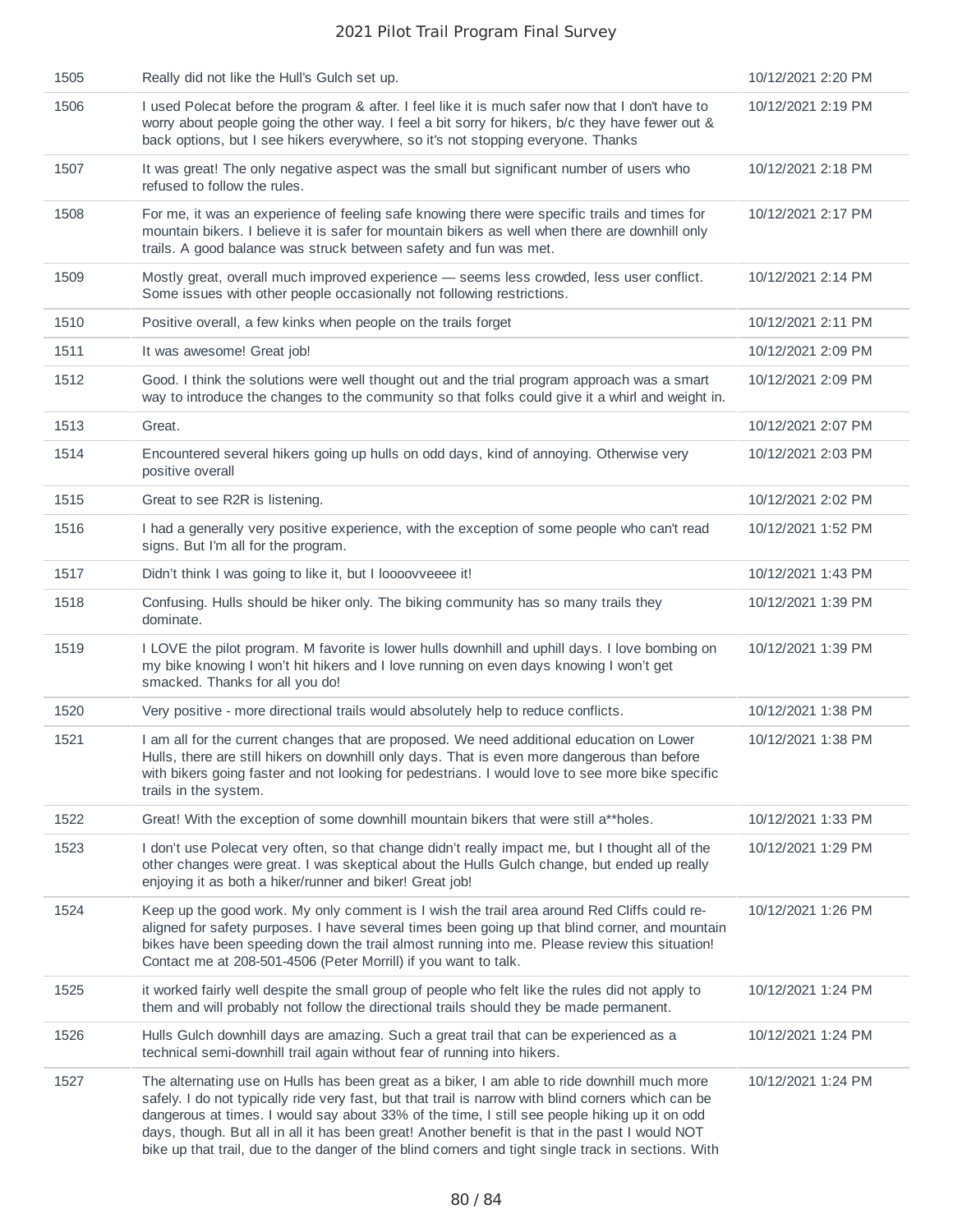the alternating use now, I have really enjoyed being able to bike up that trail and because I am going so slowly uphill, it is easy for me to stop for any hikers I see out that day.

| 1528 | For the most part it was good, however there were several times that we encountered hikers on<br>odd Hulls Gulch Days, who said they can do what they want.                                                                                                                                                                                                                                                                                                                                                                                                   | 10/12/2021 1:20 PM  |
|------|---------------------------------------------------------------------------------------------------------------------------------------------------------------------------------------------------------------------------------------------------------------------------------------------------------------------------------------------------------------------------------------------------------------------------------------------------------------------------------------------------------------------------------------------------------------|---------------------|
| 1529 | Love it! I'm very glad to see the community and parks department working together to make<br>the foothills safe and enjoyable for a wide range of users                                                                                                                                                                                                                                                                                                                                                                                                       | 10/12/2021 1:20 PM  |
| 1530 | It had no negative impact on me but I am not a mountain biker and very happy with any option<br>honestly.                                                                                                                                                                                                                                                                                                                                                                                                                                                     | 10/12/2021 1:20 PM  |
| 1531 | Positive. Would like to see directional trails change daily (around the mountain and polecat). I<br>have experienced this in several other trail systems around the US and it works great.                                                                                                                                                                                                                                                                                                                                                                    | 10/12/2021 1:18 PM  |
| 1532 | It's great. I would love to see polecat go clockwise but changing it yearly is the next best thing.<br>Keep up the good work!!                                                                                                                                                                                                                                                                                                                                                                                                                                | 10/12/2021 1:18 PM  |
| 1533 | I really have hated this program. First of all, most people don't follow it, so it's really been a<br>mute point, but for those of us who have tried to follow it, it's been impossible to remember<br>which days are accessible vs not. I'm an avid hiker who hikes with well-trained dogs. Of<br>course, bikers not adhering to traffic-flow and right of way is always an issue for me I do want<br>a solution to allow them to access trails while also minding the safety of the rest of us, but this<br>program was a loose loose for everyone honestly | 10/12/2021 1:12 PM  |
| 1534 | I don't at all support the pilot program on lower hulls. I feel this way for a number of reasons<br>the biggest one being I do believe it encourages bike use on adjacent trails during weather<br>conditions which should be keeping them off those trails. Keep lower hulls as an out and back<br>shared use for all. I support the changes to the other three trails except that I wish bucktail<br>was the foot traffic and the new trail the bike traffic.                                                                                               | 10/12/2021 1:10 PM  |
| 1535 | Helped                                                                                                                                                                                                                                                                                                                                                                                                                                                                                                                                                        | 10/12/2021 12:55 PM |
| 1536 | Generally good, but often encountered people out of compliance on Hulls (uphill runners/hikers<br>on odd days).                                                                                                                                                                                                                                                                                                                                                                                                                                               | 10/12/2021 12:38 PM |
| 1537 | Fantastic- I hike and bike and loved Hulls specified days!                                                                                                                                                                                                                                                                                                                                                                                                                                                                                                    | 10/12/2021 12:36 PM |
| 1538 | Excellent! loved the changes, please look at other trails to separate bikes and walkers. Very<br>happy with the changes to bucktail!                                                                                                                                                                                                                                                                                                                                                                                                                          | 10/12/2021 12:36 PM |
| 1539 | Good                                                                                                                                                                                                                                                                                                                                                                                                                                                                                                                                                          | 10/12/2021 12:35 PM |
| 1540 | The missing mindset is support for non cyclist and equestrians. Signage is missing (except for<br>no e-bikes), shared trail use education is left to sporadically spaced signs, and consequences<br>for frequent bad actors do not exist. Ridge to Rivers appears content to achieve a mountain<br>bike first mentality. As a cyclist I appreciate the pro-bike features but when accessing the<br>trails in other modes of travel it make for a stressful experience.                                                                                        | 10/12/2021 12:29 PM |
| 1541 | Great, I loved the downhill only days on lower hulls. CCW on ATM was nice too, although I<br>never had issues on it prior to the pilot program. Only had one instance of somebody not<br>following the pilot rules, but it was a lost hiker going down lower hulls on a downhill MTB-only<br>day near sunset and I didn't think that was a big deal.                                                                                                                                                                                                          | 10/12/2021 12:24 PM |
| 1542 | I thought it was a good idea and support further efforts to reduce trail conflicts and overuse.                                                                                                                                                                                                                                                                                                                                                                                                                                                               | 10/12/2021 12:22 PM |
| 1543 | I really enjoyed it. Especially the changes made to Lower Hulls Gulch Trail & Bucktail Trail.<br>Since these are both downhill specific, it makes the riding much more enjoyable to not have to<br>worry about a potential collision with pedestrians or animals. Especially with Lower Hulls Gulch<br>Trail since the trail is tight and there are many blind corners.                                                                                                                                                                                       | 10/12/2021 12:22 PM |
| 1544 | I love polecat being one way, I hardly ever feel unsafe with bicycles while I run.                                                                                                                                                                                                                                                                                                                                                                                                                                                                            | 10/12/2021 12:14 PM |
| 1545 | Great! Love the Buck Tail MTB Downhill only and Downhill only MTB odd days on Lower Hulls!                                                                                                                                                                                                                                                                                                                                                                                                                                                                    | 10/12/2021 12:14 PM |
| 1546 | Directional use for lower hulls has been so great for downhill MTB! Has really reduced conflict<br>between hikers and bikers. Also updates to bucktail trail have improved the experience. Thank<br>you for these changes! Would prefer polecat loop to go in the clockwise direction - much better<br>mtb experience.                                                                                                                                                                                                                                        | 10/12/2021 12:14 PM |
| 1547 | All was good except Hull's, make it useable for everyone on all days, all other changes are                                                                                                                                                                                                                                                                                                                                                                                                                                                                   | 10/12/2021 12:10 PM |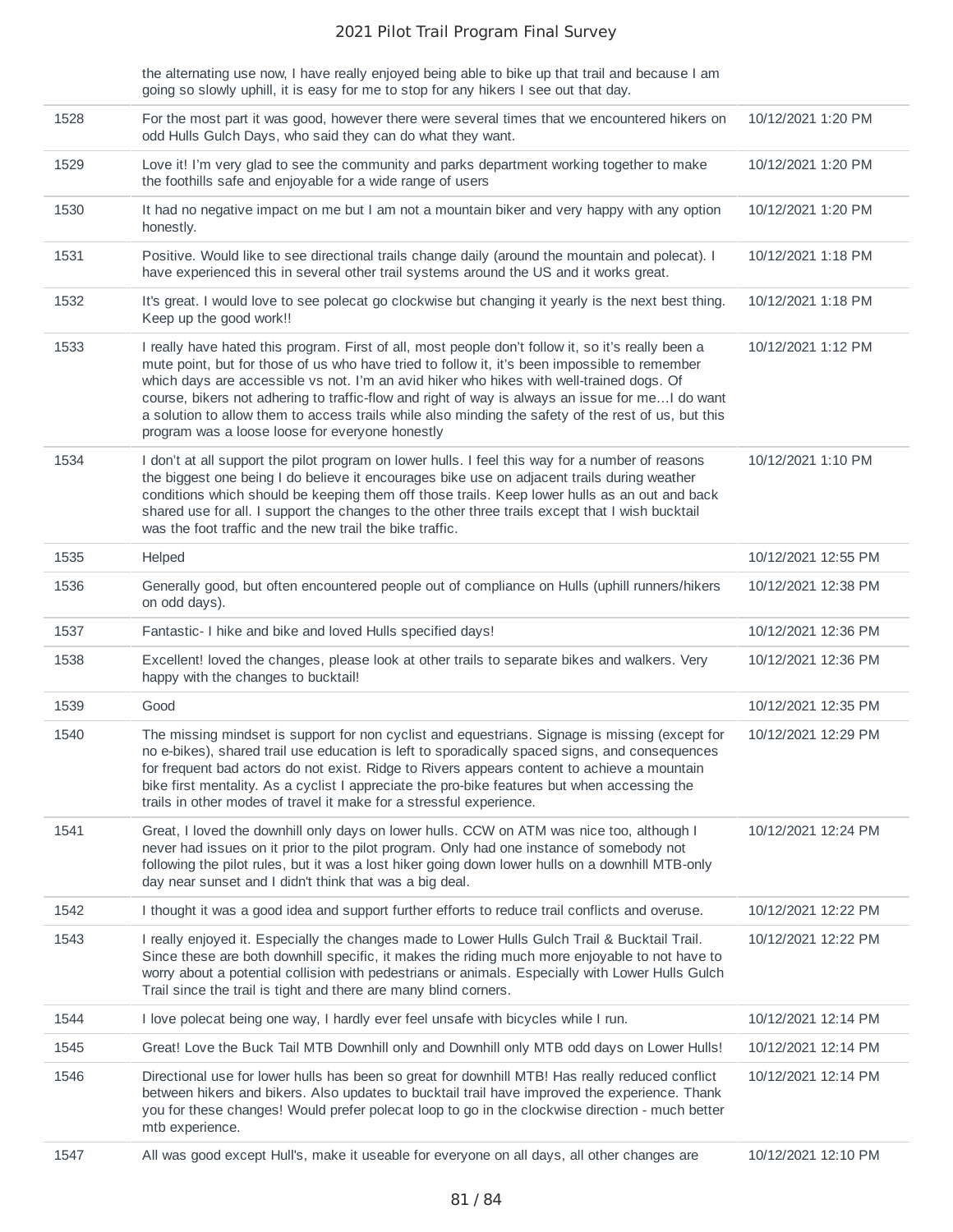|      | working great.                                                                                                                                                                                                                                                                                                                                                                                                                                                                                                                                                                                                                                                                                                                                                                                                                                                                                                                                                                                                                                                                                                                                                                                                                                                                                                                                                                                                                                                                                                        |                     |
|------|-----------------------------------------------------------------------------------------------------------------------------------------------------------------------------------------------------------------------------------------------------------------------------------------------------------------------------------------------------------------------------------------------------------------------------------------------------------------------------------------------------------------------------------------------------------------------------------------------------------------------------------------------------------------------------------------------------------------------------------------------------------------------------------------------------------------------------------------------------------------------------------------------------------------------------------------------------------------------------------------------------------------------------------------------------------------------------------------------------------------------------------------------------------------------------------------------------------------------------------------------------------------------------------------------------------------------------------------------------------------------------------------------------------------------------------------------------------------------------------------------------------------------|---------------------|
| 1548 | I think the program is a nice gesture to try and accommodate the different users of the trail<br>system. I have been riding and running the trails for over 20 years. If everyone was respectful<br>of the other users, we would likely have no issues. I feel like Hulls and Bucks are in terrible<br>shape right now from being one direction for downhill. Bucks is not really even a downhill trail.<br>It flows great in both directions. (Bobs would actually be a nice downhill only trail.) If you do<br>plan to keep the current directional use plan, it would be nice to have Hulls and Bucks open to<br>runners and hikers until 10:00am and go back to the directional use for the remainder of the<br>day. That way everyone would have an opportunity to use the trails on a daily basis. Hulls is<br>one of the most heavily utilized trails for hikers in the entire trail system and the only lower trail<br>that has water for dogs for several months of the year. There are rarely downhill mountain<br>bikers out on the trails early anyway. Then you could forego the confusion of what day it is and<br>whether you can ride a certain trail. Polecat might be nice to alternate directions every other<br>week or month to mix it up a little. Around the Mountain is great as one direction. I also think<br>there needs to be more education to the general public about the use of ebikes on the trail<br>systems. I have seen lots of arguments out on the trails regarding this issue. | 10/12/2021 12:00 PM |
| 1549 | Love it! Only complaint is the direction chosen for Polecat loop.                                                                                                                                                                                                                                                                                                                                                                                                                                                                                                                                                                                                                                                                                                                                                                                                                                                                                                                                                                                                                                                                                                                                                                                                                                                                                                                                                                                                                                                     | 10/12/2021 11:58 AM |
| 1550 | The program has been successful for the most part. I do feel it biased in favor of mountain<br>bikers.                                                                                                                                                                                                                                                                                                                                                                                                                                                                                                                                                                                                                                                                                                                                                                                                                                                                                                                                                                                                                                                                                                                                                                                                                                                                                                                                                                                                                | 10/12/2021 11:58 AM |
| 1551 | I hated the odd / even days - I would often get to the trail and then realize it was the 'wrong'<br>day.                                                                                                                                                                                                                                                                                                                                                                                                                                                                                                                                                                                                                                                                                                                                                                                                                                                                                                                                                                                                                                                                                                                                                                                                                                                                                                                                                                                                              | 10/12/2021 11:57 AM |
| 1552 | Mostly rode hulls gulch - of the around 10-15 times that I rode it, only 2 times was it<br>completely free of uphill traffic I still support the change.                                                                                                                                                                                                                                                                                                                                                                                                                                                                                                                                                                                                                                                                                                                                                                                                                                                                                                                                                                                                                                                                                                                                                                                                                                                                                                                                                              | 10/12/2021 11:56 AM |
| 1553 | It's great to try new strategies, even if some may not work                                                                                                                                                                                                                                                                                                                                                                                                                                                                                                                                                                                                                                                                                                                                                                                                                                                                                                                                                                                                                                                                                                                                                                                                                                                                                                                                                                                                                                                           | 10/12/2021 11:55 AM |
| 1554 | When I hiked Bucktail, Shane's & Central Ridge Trail, I did not know Bucktail was bikes only.<br>Ended up on that trail for a time. Never did find a sign for the Two Point Trail, but assume I<br>made it on it.                                                                                                                                                                                                                                                                                                                                                                                                                                                                                                                                                                                                                                                                                                                                                                                                                                                                                                                                                                                                                                                                                                                                                                                                                                                                                                     | 10/12/2021 11:55 AM |
| 1555 | I appreciate the efforts to look at managing the trails. I realize there is no easy answer and<br>some users will not be happy with decisions made. The pilot project while well intended, has<br>placed the role of educating and policing on individual trail users. I have had good experiences<br>with other trail user but not all have gone smoothly. I worry that there will be escalating<br>confrontations out on the trails. The signage is small and I think more could have done to<br>educate/remind the public. Some of us have been using these trails for 30 plus years and its<br>difficult to change behaviors and habits. I have noticed very few mountain bikers using the<br>lower hulls gulch trail in the early-early morning hours. During those times, there are more<br>runners and hikers. I understand the difficulty in balancing the needs and wants of different<br>user groups but I don't support making some trails completely off limits-especially in the lower<br>trail system.                                                                                                                                                                                                                                                                                                                                                                                                                                                                                                  | 10/12/2021 11:54 AM |
| 1556 | I love it! The Bucktail and Pole Cat are the trails that I ride the most. Making them directional<br>makes sense especially from a safety perspective. The only problem I have had are people<br>not following the rules and who get very angry when reminded.                                                                                                                                                                                                                                                                                                                                                                                                                                                                                                                                                                                                                                                                                                                                                                                                                                                                                                                                                                                                                                                                                                                                                                                                                                                        | 10/12/2021 11:53 AM |
| 1557 | Good when everyone is willing to follow the rules                                                                                                                                                                                                                                                                                                                                                                                                                                                                                                                                                                                                                                                                                                                                                                                                                                                                                                                                                                                                                                                                                                                                                                                                                                                                                                                                                                                                                                                                     | 10/12/2021 11:52 AM |
| 1558 | Like many residents I wish it was 2005 again. However, I understand the significant increases<br>in use will require significant changes to our trails going forward. Thank you for your flexible<br>and consistent management.                                                                                                                                                                                                                                                                                                                                                                                                                                                                                                                                                                                                                                                                                                                                                                                                                                                                                                                                                                                                                                                                                                                                                                                                                                                                                       | 10/12/2021 11:51 AM |
| 1559 | I think it was a great idea! As a trail runner I approve of the lower hulls even/odd days in the<br>summer, but starting in the fall use thins out and not being able to use the trail everyday is<br>annoying. I would like it to be seasonal.                                                                                                                                                                                                                                                                                                                                                                                                                                                                                                                                                                                                                                                                                                                                                                                                                                                                                                                                                                                                                                                                                                                                                                                                                                                                       | 10/12/2021 11:48 AM |
| 1560 | Horse users are destroying trails with very deep hoof prints that can be up to 3 inches deep for<br>one single horse. The destruction is even more dramatic when horses cross path with other<br>trail users by stepping off trail. Not to mention big piles of horse manure in the middle of the<br>trail that are source for invasive and noxious weeds. Maybe, we should reconsider horse use in<br>the foothills. Horse users drive a vehicle with trailer to access the trails anyways so it's not<br>inconvenient for them to drive somewhere else.                                                                                                                                                                                                                                                                                                                                                                                                                                                                                                                                                                                                                                                                                                                                                                                                                                                                                                                                                             | 10/12/2021 11:46 AM |
| 1561 | I cannot comment on ATM or Polecat, as I've never used either trail. I love what you've done                                                                                                                                                                                                                                                                                                                                                                                                                                                                                                                                                                                                                                                                                                                                                                                                                                                                                                                                                                                                                                                                                                                                                                                                                                                                                                                                                                                                                          | 10/12/2021 11:43 AM |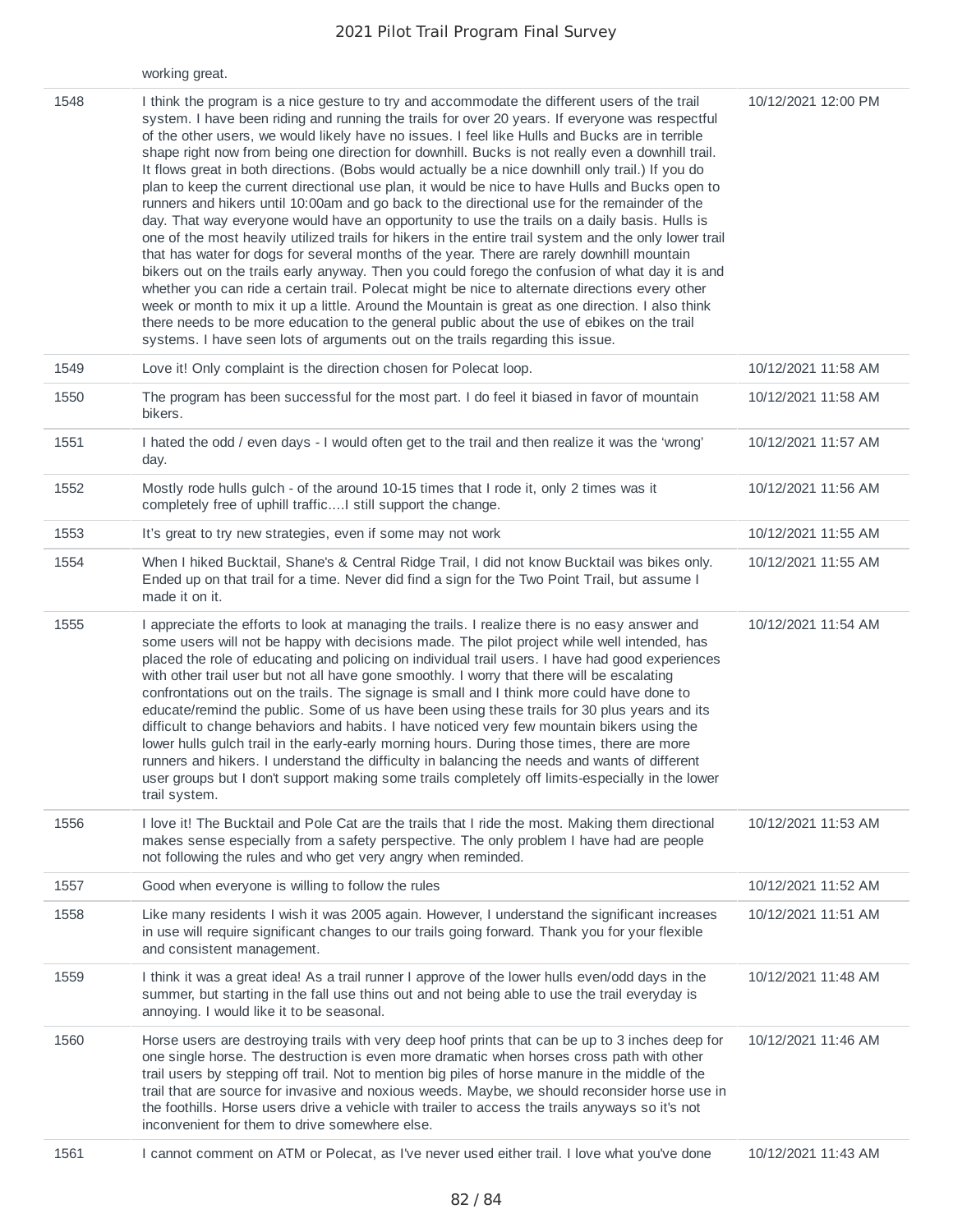|      | with Bucktail, but understand that it's the most expensive option and will be the least-likely<br>solution in most areas. Hulls Gulch is great as a biker, but I also sympathize with the<br>complaints of other user groups that it skews too far in favor of bikers overall (I hike and trail-<br>run, as well). For pedestrians, it does cut off the most direct and gradually-inclined connection<br>to upper trails from Hulls Gulch Reserve for half of the calendar. A more equitable solution<br>might be, say, 2 fixed days per week for downhill-bike-only travel. Overall the R2R system<br>seems to cater more to bikers than other groups, but as a biker I'd be willing to give up some<br>of those benefits if it dramatically improves the experience of others.                 |                     |
|------|--------------------------------------------------------------------------------------------------------------------------------------------------------------------------------------------------------------------------------------------------------------------------------------------------------------------------------------------------------------------------------------------------------------------------------------------------------------------------------------------------------------------------------------------------------------------------------------------------------------------------------------------------------------------------------------------------------------------------------------------------------------------------------------------------|---------------------|
| 1562 | I'm really happy with the pilot program. The signage was great and the proposed changes have<br>done a lot to reduce trail conflicts and to improve the outdoor experience for everyone.                                                                                                                                                                                                                                                                                                                                                                                                                                                                                                                                                                                                         | 10/12/2021 11:36 AM |
| 1563 | As this town becomes less and less accessible to people making less than 75K a year, I<br>completely disagree with this approach. I have turned to the trails as my daily source of fitness<br>and have developed a real appreciation for this access. I don't have the privilege to plan<br>around a rotating schedule of trail schedules which is proposed with this program. I have to<br>squeeze my fitness time where I can. This proposal makes these trials too regulated and<br>inaccessible to those who can't plan ahead. Please stop contributing to making it hard to live<br>here. Also, please consider that there are formal bike groups who can advocate in larger<br>numbers, while the average hiker does not belong to a group who advocates on behalf of our<br>prospective. | 10/12/2021 11:18 AM |
| 1564 | Seems to me that not many people use the trails when it is hot outside so possibly only do the<br>one way hulls in spring and fall. The chains on the gates should be removed quite inconvenient<br>to have to dismount to open it. I think the Buck's solution worked well and we should strive to<br>build more trails in the foothills maybe even use specific to make rad bike trails and not offend<br>hikers with our awesomeness. There could be more volunteer programs made available for the<br>community to contribute.                                                                                                                                                                                                                                                               | 10/12/2021 11:14 AM |
| 1565 | Take the chains off the gate! Or rid the gates all together.                                                                                                                                                                                                                                                                                                                                                                                                                                                                                                                                                                                                                                                                                                                                     | 10/12/2021 11:11 AM |
| 1566 | I liked it! I am happy ridge to rivers is working so hard to improve trail experiences for all users                                                                                                                                                                                                                                                                                                                                                                                                                                                                                                                                                                                                                                                                                             | 10/12/2021 11:09 AM |
| 1567 | The pilot on Lower Hulls Gulch was an improvement, though because bikers have access<br>every day, and foot traffic cannot use the trail at all on even days, I would propose flipping the<br>even and odd access rules to permit foot traffic to have use of the trail on consecutive days in<br>months ending with a 31.                                                                                                                                                                                                                                                                                                                                                                                                                                                                       | 10/12/2021 11:02 AM |
| 1568 | Alternating days on Hulls Gulch was essentially a detriment to my using it. It was too difficult<br>to know which day was which, so I went elsewhere. While I enjoyed the single direction on<br>Polecat, it should be temporary and change directions for variety. I have always used Around<br>the Mountain in a counter-clockwise direction, so that made no difference to me.                                                                                                                                                                                                                                                                                                                                                                                                                | 10/12/2021 10:53 AM |
| 1569 | I was able to hike Hull's Gulch without worrying about bikes on the blind corners, and ride it<br>downhill without worrying about foot traffic on the blind corners. Having been in both situations<br>before the pilot program, it was a massive improvement. I have only ridden Around the<br>Mountain since the program was in place so I don't know what it was like prior to the change,<br>but it felt very good to not have to worry about oncoming traffic.                                                                                                                                                                                                                                                                                                                              | 10/12/2021 10:29 AM |
| 1570 | Excellent with the exception of those few trail users who deliberately ignore the directional<br>requirement on Hulls                                                                                                                                                                                                                                                                                                                                                                                                                                                                                                                                                                                                                                                                            | 10/12/2021 10:07 AM |
| 1571 | I thought this went pretty well. My only suggestion would be to switch the direction of the<br>Polecat one-way travel experience (go clockwise vs. counterclockwise).                                                                                                                                                                                                                                                                                                                                                                                                                                                                                                                                                                                                                            | 10/12/2021 10:02 AM |
| 1572 | In my opinion, Polecat would flow nicer in a clockwise direction for bikes. But that is my<br>opinion. Generally speaking, the management plan is a positive move to help manager trail<br>users.                                                                                                                                                                                                                                                                                                                                                                                                                                                                                                                                                                                                | 10/12/2021 9:55 AM  |
| 1573 | This pilot program was very agenda driven to become permanent. The surveys were poorly<br>designed if not deceptive.                                                                                                                                                                                                                                                                                                                                                                                                                                                                                                                                                                                                                                                                             | 10/12/2021 9:48 AM  |
| 1574 | I support downhill days on Hulls, but think half of the days is too much for such a popular trail.<br>Would like to see it more limited, like Downhill-Only Wednesdays.                                                                                                                                                                                                                                                                                                                                                                                                                                                                                                                                                                                                                          | 10/12/2021 9:26 AM  |
| 1575 | I really enjoyed polecat, it was nice not being worried about traffic in the opposite direction. I<br>didn't use Hulls much, just not my favorite trail. ATM has always been unofficially<br>counterclockwise, but it's nice to see it formalized. Bucktail could use a bit of buffing, but man<br>it's a fun flowy downhill trail now.                                                                                                                                                                                                                                                                                                                                                                                                                                                          | 10/12/2021 8:18 AM  |